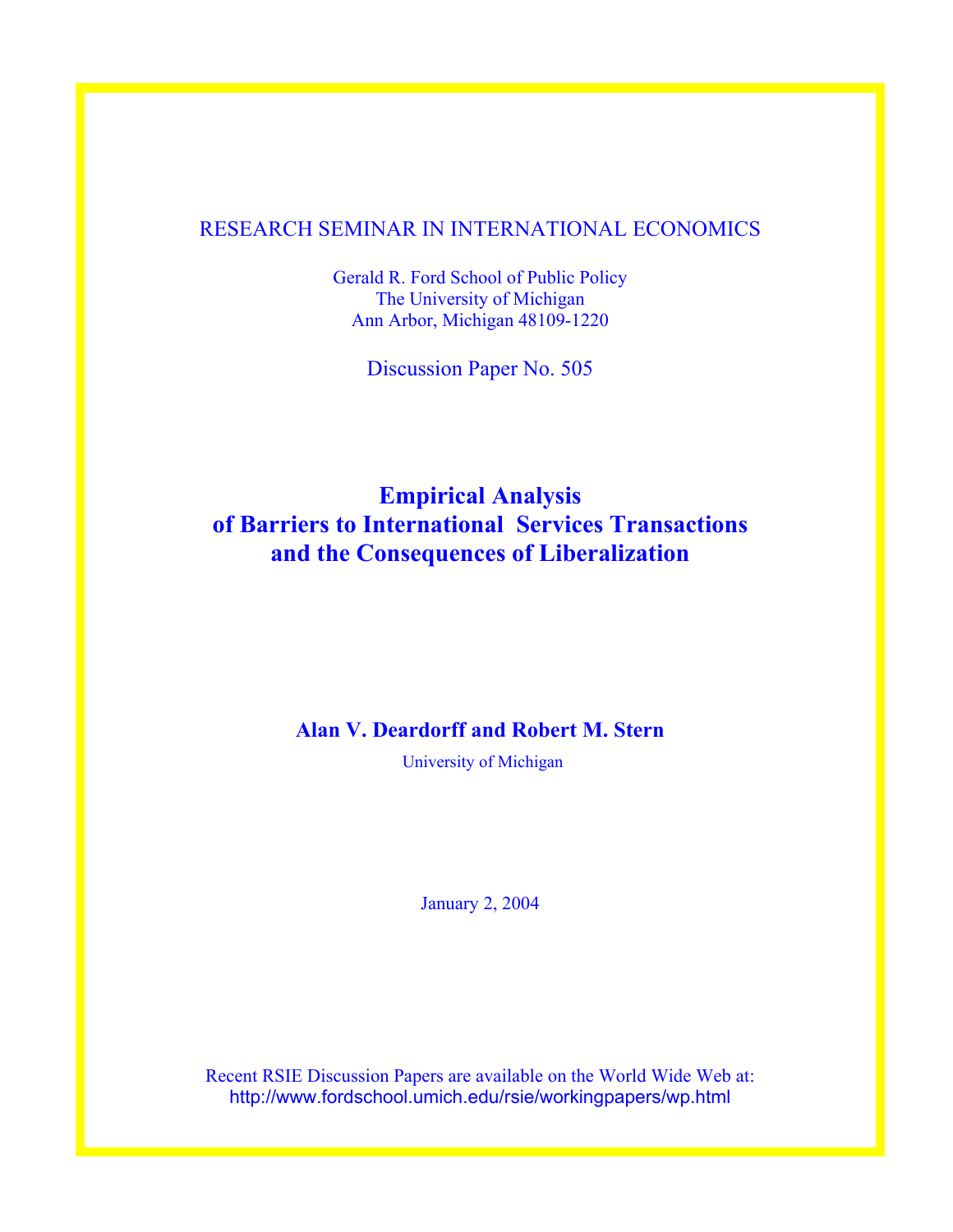### **TRADE IN SERVICES AND INTERNATIONAL TRADE AGREEMENTS: THE DEVELOPMENT DIMENSION**

**A World Bank Course** 

## *Module 2: Empirical Analysis of Barriers to International Services Transactions and the Consequences of Liberalization*

**Alan V. Deardorff and Robert M. Stern University of Michigan** 

Revised January 2, 2004

Address correspondence to:

Robert M. Stern Department of Economics University of Michigan Ann Arbor, MI 48109-1220

Tel. 734-764-2373 FAX 810-277-4102 E-Mail rmstern@umich.edu URL http://www.umich.edu/~rmstern/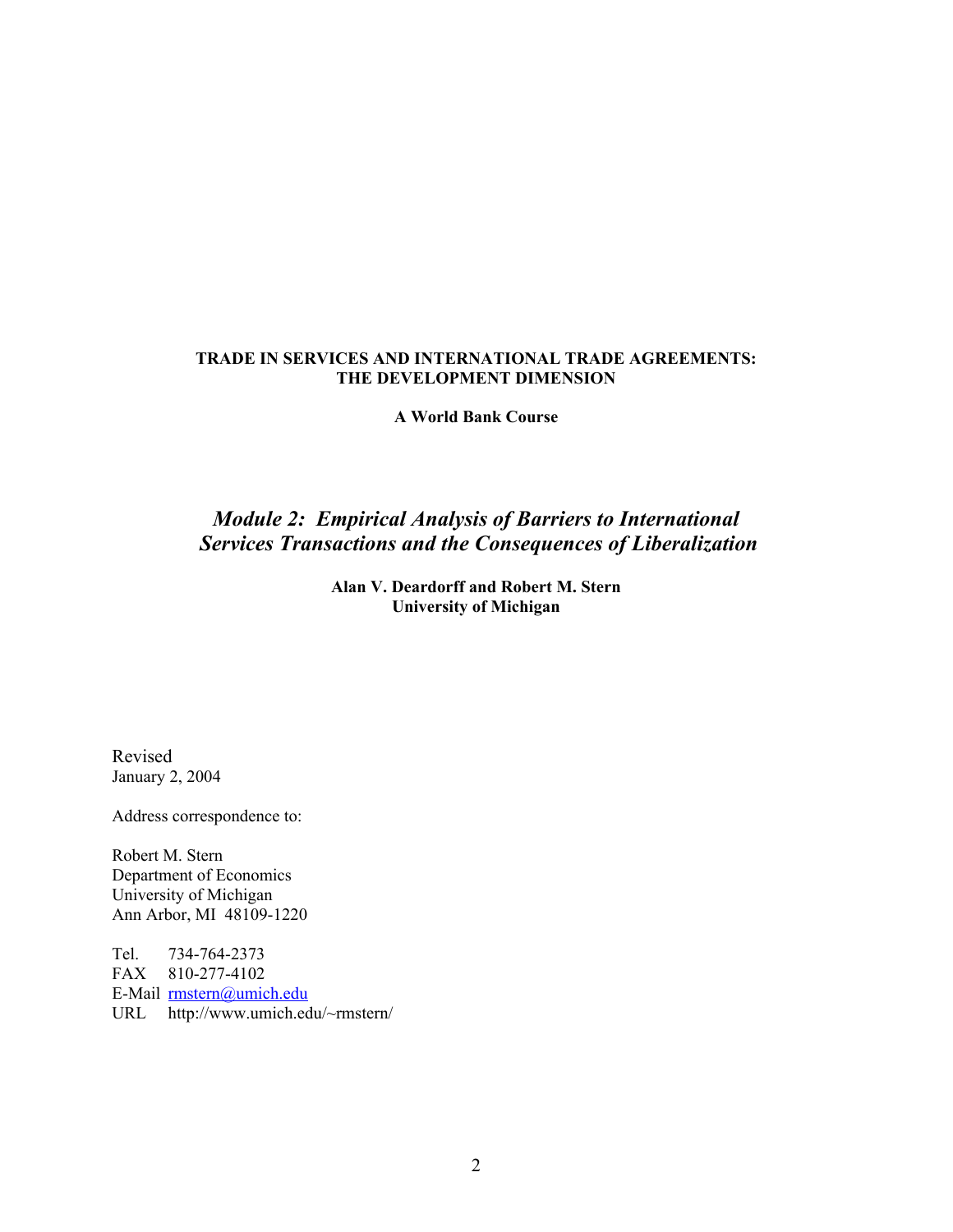## **Empirical Analysis of Barriers to International Services Transactions and the Consequences of Liberalization**

**Alan V. Deardorff and Robert M. Stern University of Michigan** 

## **Executive Summary**

This module provides an overview of the methods that can be used to identify and quantify barriers to international trade in services. Trade in services is customarily classified into four "modes of supply": Mode 1 – services that are traded internationally across borders; Mode  $2$  – services that require the consumer to be in the location of the producer; Mode  $3$  – services that require commercial presence in the form of foreign direct investment; and Mode 4 – services that require the temporary cross-border movement of workers. Barriers to any of these forms of trade typically take the form of regulations that either restrict supply or make it more costly. In either case, the economic impact of such a barrier can in principle be quantified as a "tariff equivalent," defined as the percentage tax on foreign suppliers that would have the same effect on the domestic market for the service as is caused by the barrier.

Barriers to trade in services are extremely diverse, making it difficult to classify them in any simple yet detailed way. Broadly, they may be separated on the one hand into those that restrict entry of firms *versus* those that affect firms' operations, and on the other hand into those that discriminate against foreign service providers *versus* those that do not. Within these broad categories, barriers have been classified much more finely in terms of characteristics that are appropriate to particular service industries.

Measurement of service barriers can be either direct or indirect. Direct measurement involves documenting barriers that are known to exist, either by extracting information about them from government documents or by questioning those market participants who confront them. Ideally, both of these methods should be based on detailed knowledge of the industries involved, since services differ greatly among themselves in the kinds of regulations that apply to them and in the rationales and effects of these regulations.

Indirect measurement attempts to infer the presence of barriers from their market effects, much as nontariff barriers on trade in goods are often inferred from price differences across borders. Unfortunately, most services do not cross a border in this way, and even those that do are often differentiated sufficiently that comparable prices do not exist inside and outside of countries. Thus indirect measurement has to be even more indirect, drawing heavily on theoretical models of activity in the absence of barriers.

We illustrate these various approaches by citing in some detail a number of studies that have been carried out, some for broad categories of service trade and others for particular sectors. We also, in an appendix, summarize a much larger number of studies. Procedures differ somewhat across studies, but most employ one or more of the following steps: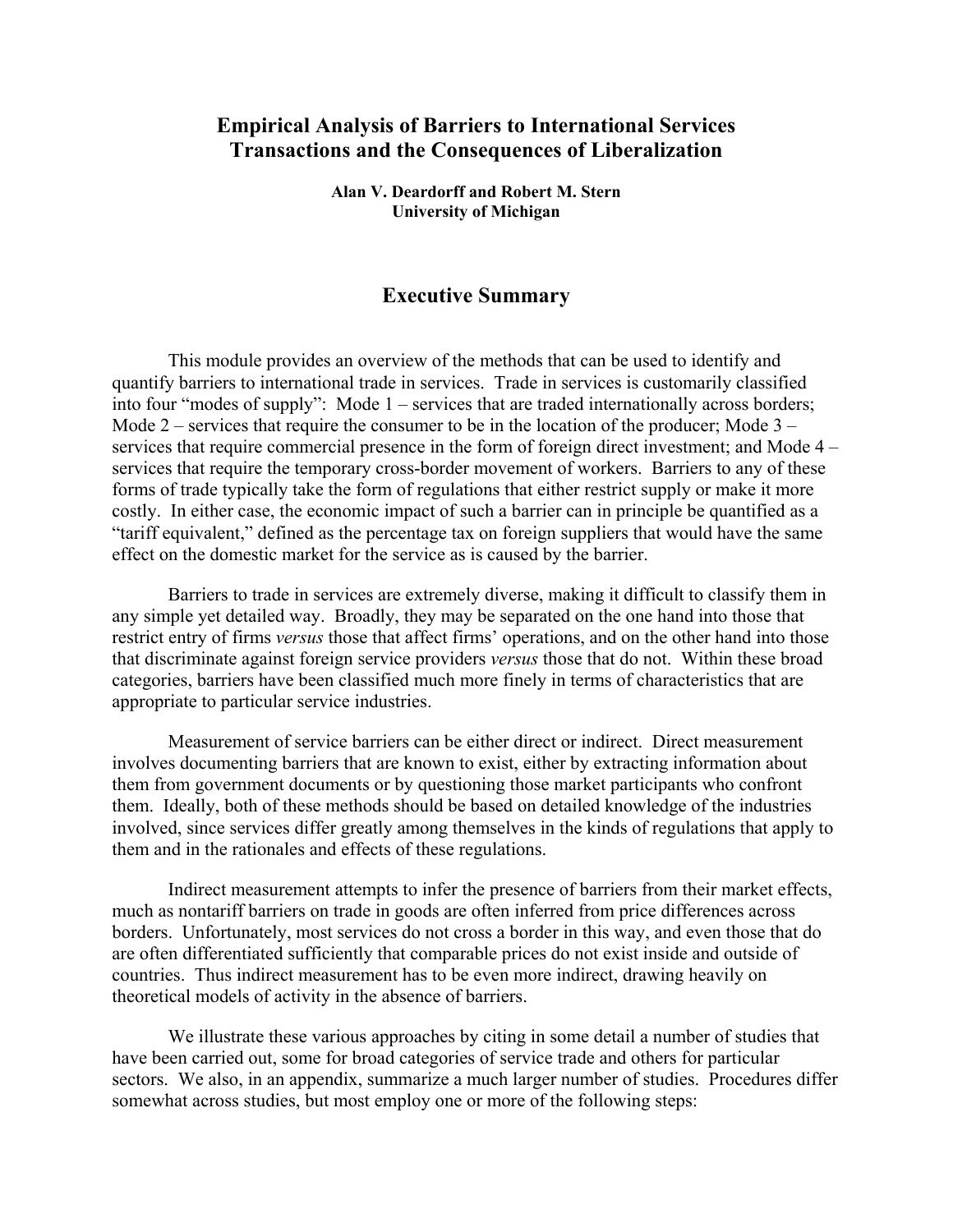- Collect the details of regulations and other policies affecting service firms in the countries and/or sectors being examined. Ideally, this information should be collected by systematic surveys of governments and/or firms. However, it may also be possible to infer it less directly from documents prepared for other purposes.
- For each type of regulation or policy, define degrees of restrictiveness and assign scores to each.
- Construct an index of restrictiveness by: weighting the above scores based on subjective judgments; using a statistical methodology; or designing proxy measures.
- Convert these indices of restrictiveness into a set of tariff equivalents by one or more of the following methods.
	- o Assign judgmental tariff-equivalent values to each component of the index.
	- o Use data on prices and their determinants in a regression model to estimate the effect on prices.
	- o Use data on quantities produced or traded in a regression model to estimates the effect on quantities, and convert to tariff equivalents.
- Use the above measures as inputs into a model of production and trade in order to ascertain the economic effects of the presence of changes in the services barriers involved.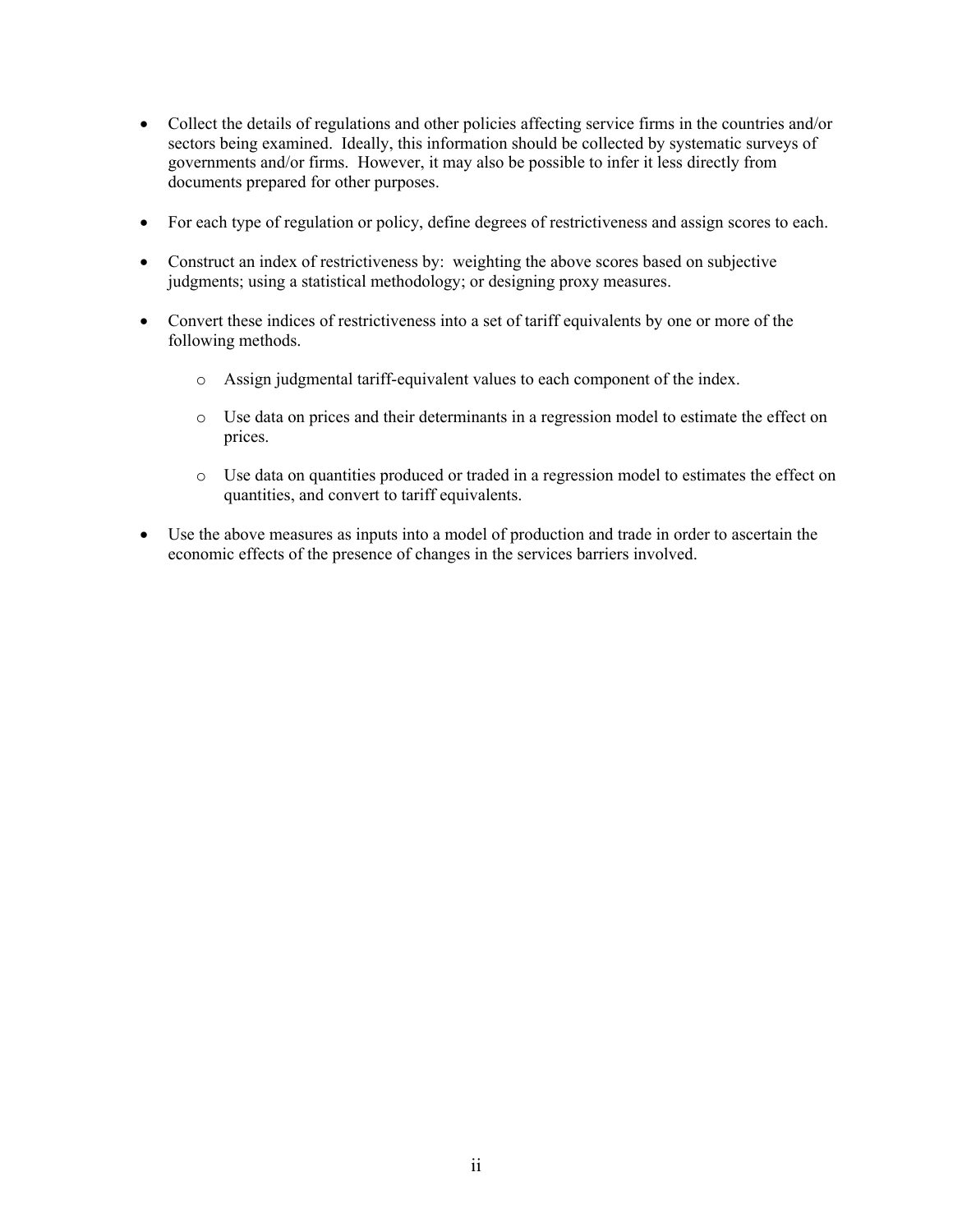## **Empirical Analysis of Barriers to International Services Transactions and the Consequences of Liberalization**

**Alan V. Deardorff and Robert M. Stern University of Michigan** 

#### **I. Introduction**

#### **Issues to be Addressed:**

- Modes of supply of services
- Direct versus indirect measurement of barriers
- Overview of the module

Barriers to trade interfere with the ability of firms from one country to compete with firms from another. This is true of trade in goods, where a tariff or nontariff barrier (NTB) typically drives a wedge between the price of the good on the world market and its domestic price. This wedge, or "tariff equivalent," provides a convenient and often observable measurement of the size of the impediment. In the case of services, however, no such simple measurement is often observable. It remains true, though, that the concept of a tariff equivalent – now thought of as the equivalent tax on foreign suppliers in their competition with domestic suppliers – is a useful way of quantifying a barrier to trade even though it may be much harder to observe. Both the role of barriers to trade in services and the possible meaning of a tariff equivalent can be better understood in the context of each of the standard four "modes of supply" that arise for traded services and are shown in Table 1 for 1997. The four modes of supply are:

- Mode 1 services that are traded internationally across borders
- Mode  $2$  services that require the consumer to be in the location of the producer
- Mode 3 services that require commercial presence in the form of foreign direct investment
- Mode 4 services that require the temporary cross-border movement of workers

To clarify further, Mode 1 refers to "separated" services such as telecommunications, which are traded internationally across borders in a manner similar to cross-border trade in goods. Here, foreign suppliers of a service provide it to domestic buyers through international means of communication and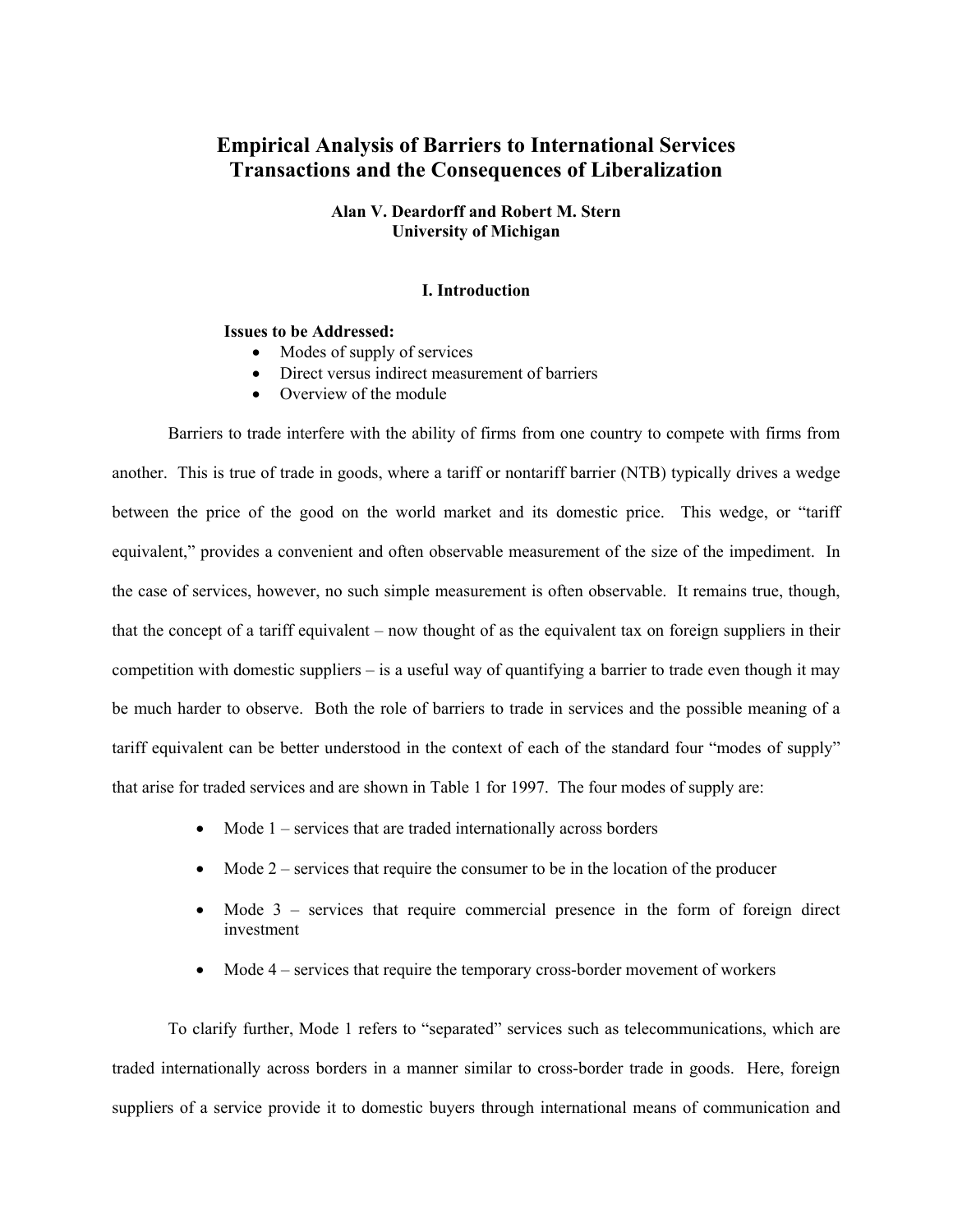perhaps transportation, with a unit of the service itself often unobservable as it crosses national borders. A French telecoms company, for example, may provide telephone services to a customer in Mexico, in competition with a Mexican-based provider. A trade barrier in this case might consist of Mexican restrictions on the French firm's access to phone lines in Mexico, discriminatory taxes on its operations, or regulations on the ways that Mexican consumers are allowed to access the foreign firm's services. A tariff equivalent of all such impediments would be defined as the tax on the French firm's operations in Mexico that, if it replaced all other impediments, would cause it to operate at the same level and have the same effects on the domestic telecoms providers and consumers within Mexico. As in the case of traded goods, a single tariff equivalent may not capture all of these effects simultaneously, especially if competition is imperfect. And even with perfect competition, such a tariff equivalent is unlikely to be observable as a simple price difference. There is no world price of Mexican telephone services, for example, with which to compare what Mexican firms are charging, since the nature and cost of a service depend in part on the location of the consumer. Nonetheless, a tariff equivalent is a conceptually useful way of quantifying barriers to trade in services as well as goods, and many studies have sought to express their results in this form.

Mode 2 of services trade refers to services that require the consumer to be in the location of the producer, as in the cases of tourism and education. Here again, the service provided is likely to be differentiated by the location or identity of the provider, so that a world price of the service may not be meaningful. It would be meaningless, for example, to try to compare the "world price" of a visit to the Taj Mahal or an MBA degree from the Wharton School with the prices of these services within, say, Brazil. But it remains the case that Brazilian restrictions on their citizens' travel to India or the U.S. to consume these services will alter the markets for other tourist attractions and educational institutions within Brazil. Such restrictions again can in principle be quantified as equivalent to a tax on Brazilians' visits abroad for these purposes.

Mode 3 of international services provision is arguably the most general and the most important: provision through a commercial presence that is the result of foreign direct investment (FDI). Almost any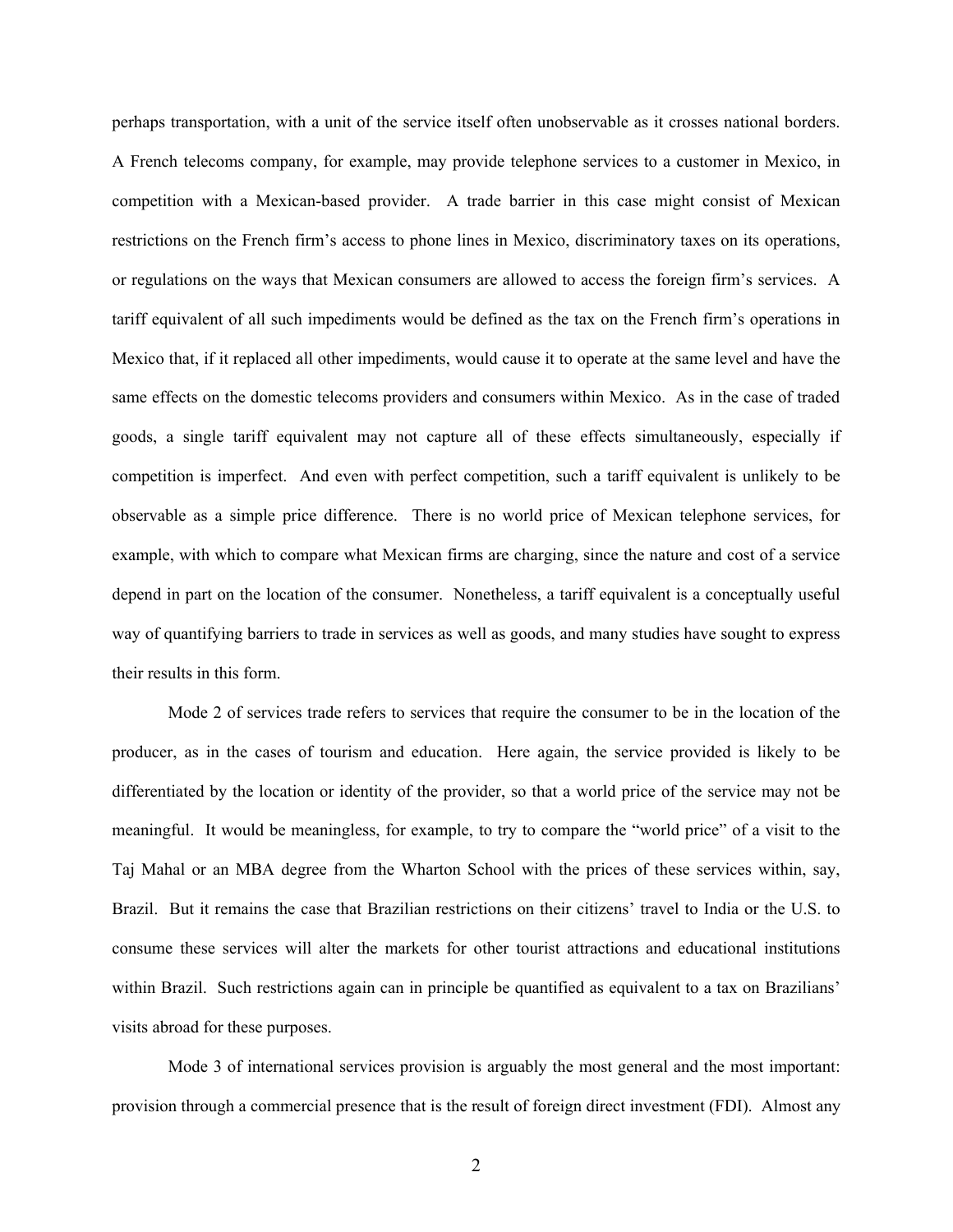service can be provided by firms from one country to consumers in another if the firms are allowed to establish a physical presence there. This is true even of tourism – think of Euro-Disney. In this case there may well be a foreign price with which one could easily compare, but the comparison is unlikely to be meaningful. It would be a mistake to infer a trade barrier from the higher price of admission to Euro-Disney in Paris as compared to Florida, or the absence of a trade barrier from the lower price of a McDonald's hamburger in Argentina than in New York. In all such cases, prices depend on local costs of labor and raw materials as much as they do on trade barriers. However, and once again, foreign service providers may well face impediments, both to their establishment and to their ongoing operations, the effects of which would be similar to a tax if only we could infer what it is.

The final mode of supply, Mode 4, refers to the temporary cross-border movement of workers. Examples are the movement of computer programmers, engineers, management personnel, and lesser skilled construction workers who are granted temporary visas to work in a host country. Most movement that is actually permitted consists of workers within industries that produce traded goods or that produce services that are primarily thought of as traded through other modes. Thus we do not think of many industries as producing services that are primarily traded through Mode 4. On the other hand, labor itself is a service that could be traded in this way, and occasionally it has been, in the form of guest-worker programs and the like. The fact that Mode 4 service-provision figures appear to be relatively small in the data on services trade in Table 1 is therefore symptomatic of the very high barriers that exist for Mode 4, except within industries where it facilitates other kinds of trade. Mode 4 is the one mode in which the tariff equivalent of barriers could most easily be measured, as simply the differences across countries in the real wages of particular kinds of labor.

For all of the modes, then, one objective of empirical measurement is to deduce some sort of tariff equivalent of the barrier to trade in particular services. Since direct price comparisons seldom serve that purpose, however, researchers have pursued other means of inferring the presence and size of barriers to trade. Some of these methods have been quite direct: they simply ask governments or participants in markets what barriers they impose or face. The answers are usually only qualitative, indicating the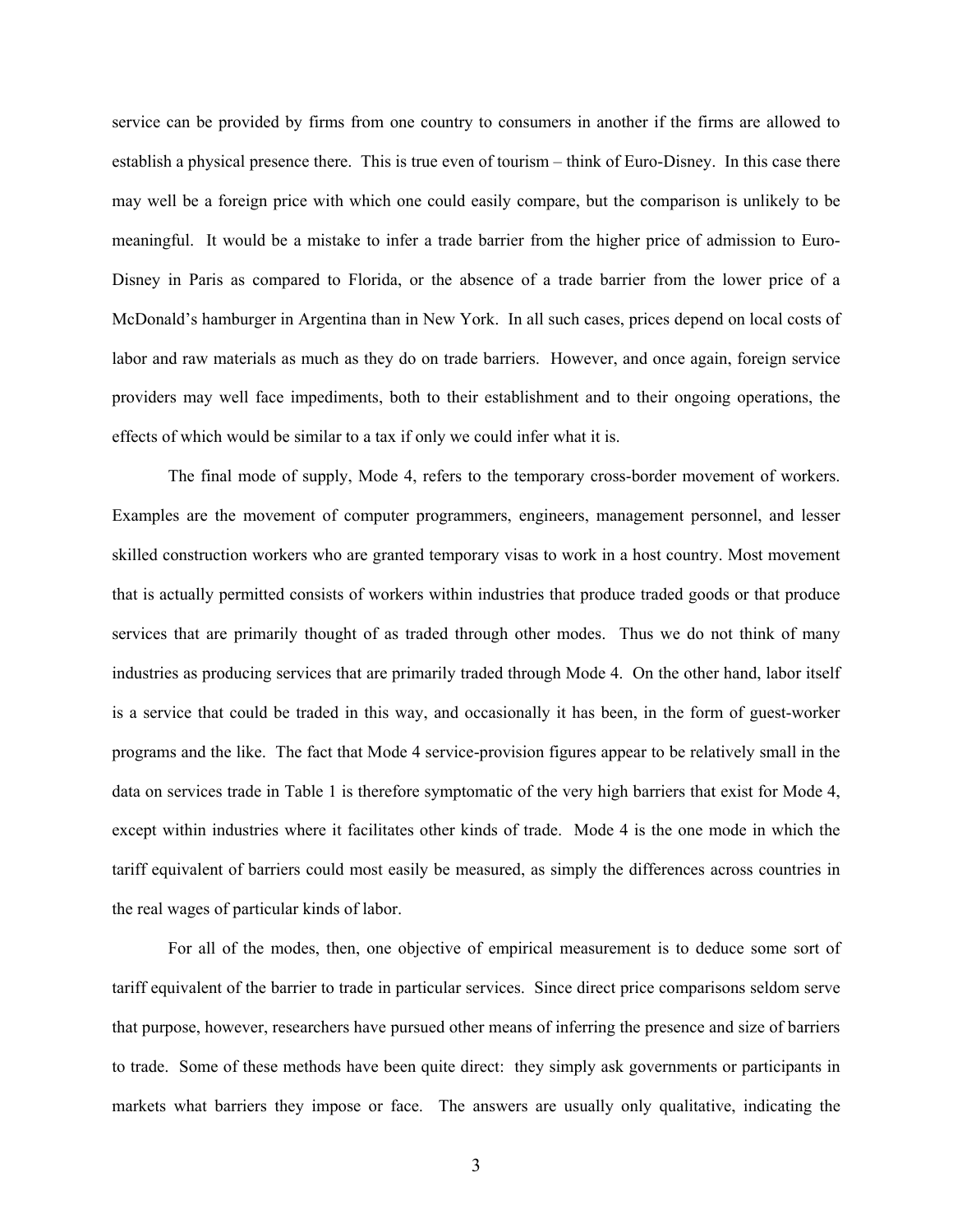presence or absence of a particular type of barrier, but not its quantitative size or effect. Such qualitative information takes on a quantitative dimension, however, when it is tabulated by sector, perhaps with subjective weights to indicate severity. The result is a set of "frequency measures" of barriers to trade, recording what the barriers are and where, and perhaps also the fraction of trade within a sector or country that is subject to them. Frequency measures do not directly imply anything like the tariff equivalents of trade barriers, but in order to use them for quantitative analysis, analysts have often converted them to that form in rather ad hoc ways that we will indicate below.

Other, more indirect, measurements of trade barriers in service industries have also been used, alone or in combination with frequency measures. These may be divided into two types: measurements that use information about prices and/or costs; and measurements that observe quantities of trade or production and attempt to infer how trade barriers have affected these quantities. In both cases, as we will discuss, if one can also measure or assume an appropriate elasticity reflecting the response of quantity to price, a measured effect on either can be translated into an effect on the other. Thus both price and quantity measurements are also often converted into, and reported as, tariff equivalents.

In what follows, we begin in Section II with a conceptual framework for understanding international services transactions and the barriers that may affect them. We then turn in Section III to a discussion of the characteristics of services barriers, and we provide some examples of barriers for the banking sector and for foreign direct investment in services sectors. This is followed in Section IV with a discussion of methods of measurement of services barriers, including frequency measures and indexes of restrictiveness, price-effect and quantity-effect measurements, gravity-model estimates, and financialbased measurements. In each case, we provide information and examples of how the measurements are constructed and an evaluation of their merits and limitations. We also provide in Appendix A brief summaries of studies that have used these methods. In Section V, we consider how the various measurements can be used in assessing the economic consequences of the liberalization of services barriers. Since this module is designed for instructional purposes, we conclude in Section VI with a presentation of guideline principles and recommended procedures for measuring services barriers and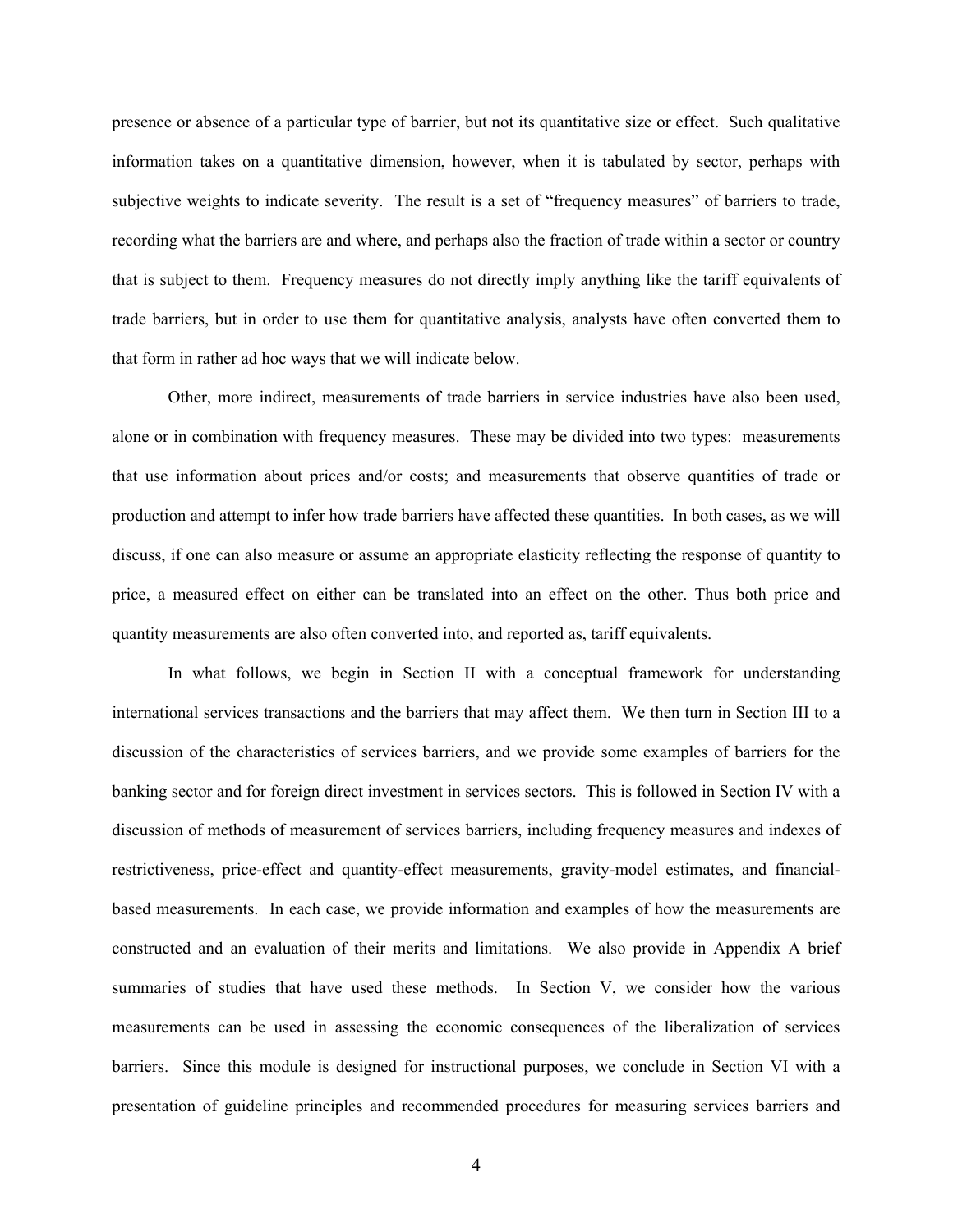assessing the consequences of their liberalization. Finally, we include two appendices, one containing discussion of selected technical issues and summaries of literature pertinent to methods of measurement of services barriers, and the second containing study questions and exercises for instructional use.

#### **II. Conceptual Framework**

#### **Issues to be Addressed:**

- Service market equilibrium
- Differentiated services
- Imperfect competition

In this section, we use demand-and-supply analysis to show how the introduction of a services barrier will affect the domestic price of a service, the quantity demanded, and the quantity supplied by domestic and foreign firms. We show, using diagrammatic analysis, how the service barrier can be measured as a tariff equivalent. Three cases are presented:

- Figure 1 -- domestic and foreign firms are highly competitive and their services are highly substitutable.
- Figure 2 -- the services of the domestic and foreign firms are not readily substitutable and have distinctive prices.
- Figure 3 -- there is a single domestic firm with monopoly power and the entry of foreign firms is restricted.

The effects of a service barrier, and thus the tariff equivalent, in these various cases will depend on the competitiveness of domestic and foreign firms and the degree of substitution between the services that they provide.

Figure 1 illustrates the functioning of a domestic market for a service when there are domestic and foreign suppliers present. It is assumed here that the suppliers are highly competitive and that their services are readily substitutable. Other cases will be considered below. The foreign suppliers may be serving the domestic market through any of the four modes of supply already discussed, although the degree of substitution between the foreign and domestic services may vary for the different modes.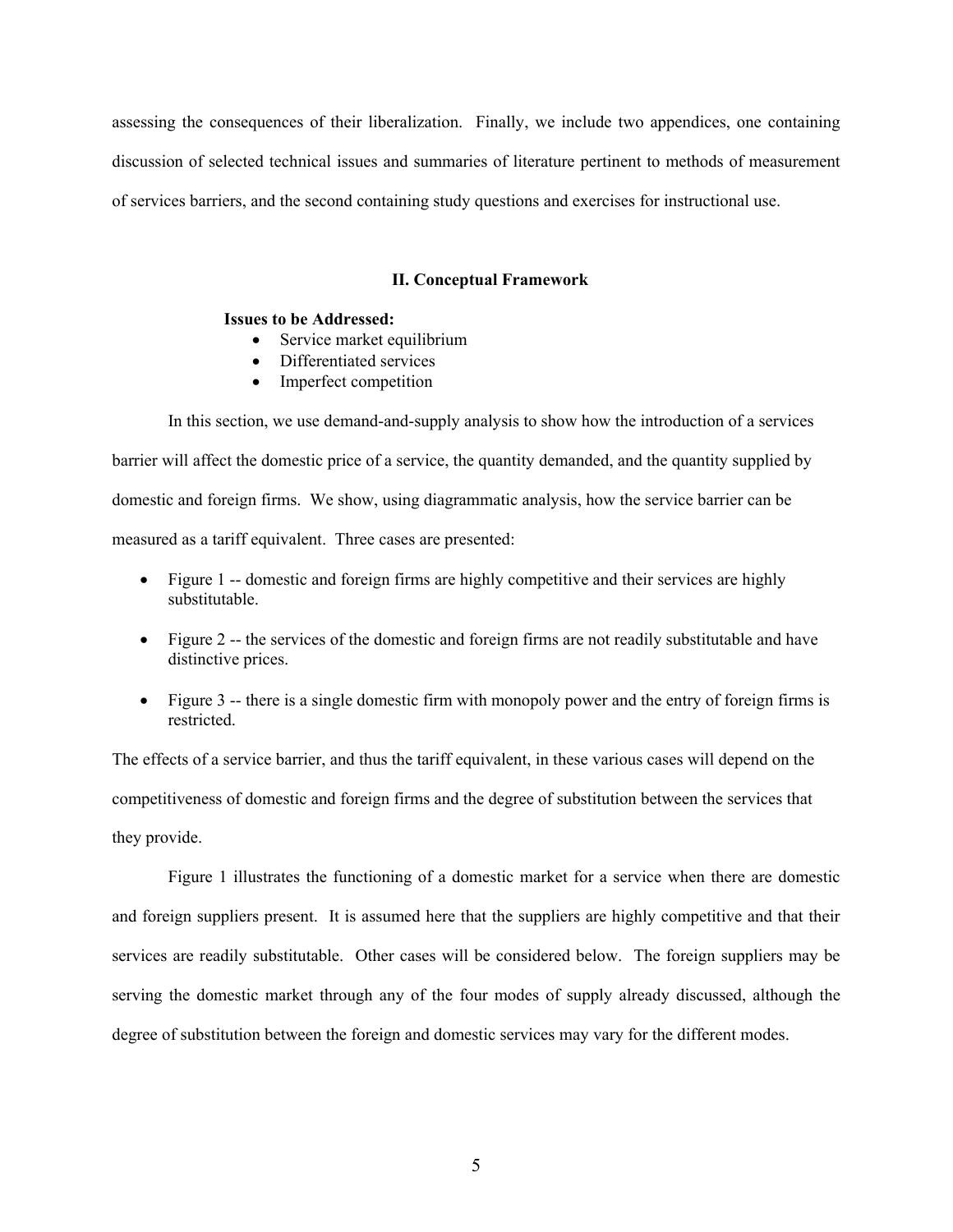The horizontal axis in Figure 1 measures the quantity of the service supplied to and demanded by domestic purchasers. This could include amounts purchased abroad, as in the case of Mode 2, which are nonetheless regarded here as competing with domestic supplies. The demand schedule for the service is downward sloping with respect to the price, *P*, which is the same for all suppliers. The supply schedules for the two sets of suppliers, domestic and foreign, are upward sloping and shown by  $S_D$  for domestic firms and  $S_F$  for foreign firms.<sup>1</sup> In the absence of any impediments to trade, the relevant total supply schedule in this market is the horizontal sum, labeled  $S_D + S_F$ . Price is determined where the total supply schedule intersects the demand schedule at  $P^0$ , with the quantity  $Q^0$  divided between domestic firms,  $Q_D^0$ , and foreign firms,  $Q_F^0$  .

Let us suppose now that a barrier is introduced that inhibits the ability of the foreign firms to serve this market. This may raise foreign firms' costs, shifting their supply schedule upward, or it may reduce or constrain the quantity that they supply, shifting the schedule to the left. Either way,  $S_F$  is shifted up and to the left, as is the total supply schedule,  $S_D + S_F$ , to the positions shown as  $S_F$ ' and  $S_D + S_F$ '. The effect is to raise the price of the service to  $P<sup>1</sup>$ , reduce the total quantity purchased, and increase the quantity sold by domestic firms. Sales by the foreign firms fall from  $Q_F^0$  to  $Q_F^1$ , which is the decline in imports of the service due to the barrier.

The tariff equivalent of this barrier may be defined as the *ad valorem* tax on foreign service providers that would have caused the same effects as this barrier. Such a tax, by increasing the cost of sales by foreign firms, would cause their supply schedule to shift up by the amount of the tax. Therefore, a tax that shifts  $S_F$  up so as to pass through point A is the tariff equivalent. That is, the tariff equivalent is the percentage by which point *A* lies above point *B*. What should be noted in the case of Figure 1 is that the tariff equivalent is not measurable from any observable price or price change. That is, the increase in the price of the service on the domestic market is considerably smaller than the tariff equivalent of the barrier that caused it.

<sup>&</sup>lt;sup>1</sup> Domestic supply is shown as further to the right (larger quantity for given price) than foreign supply, but this is not needed for any of the implications of the analysis.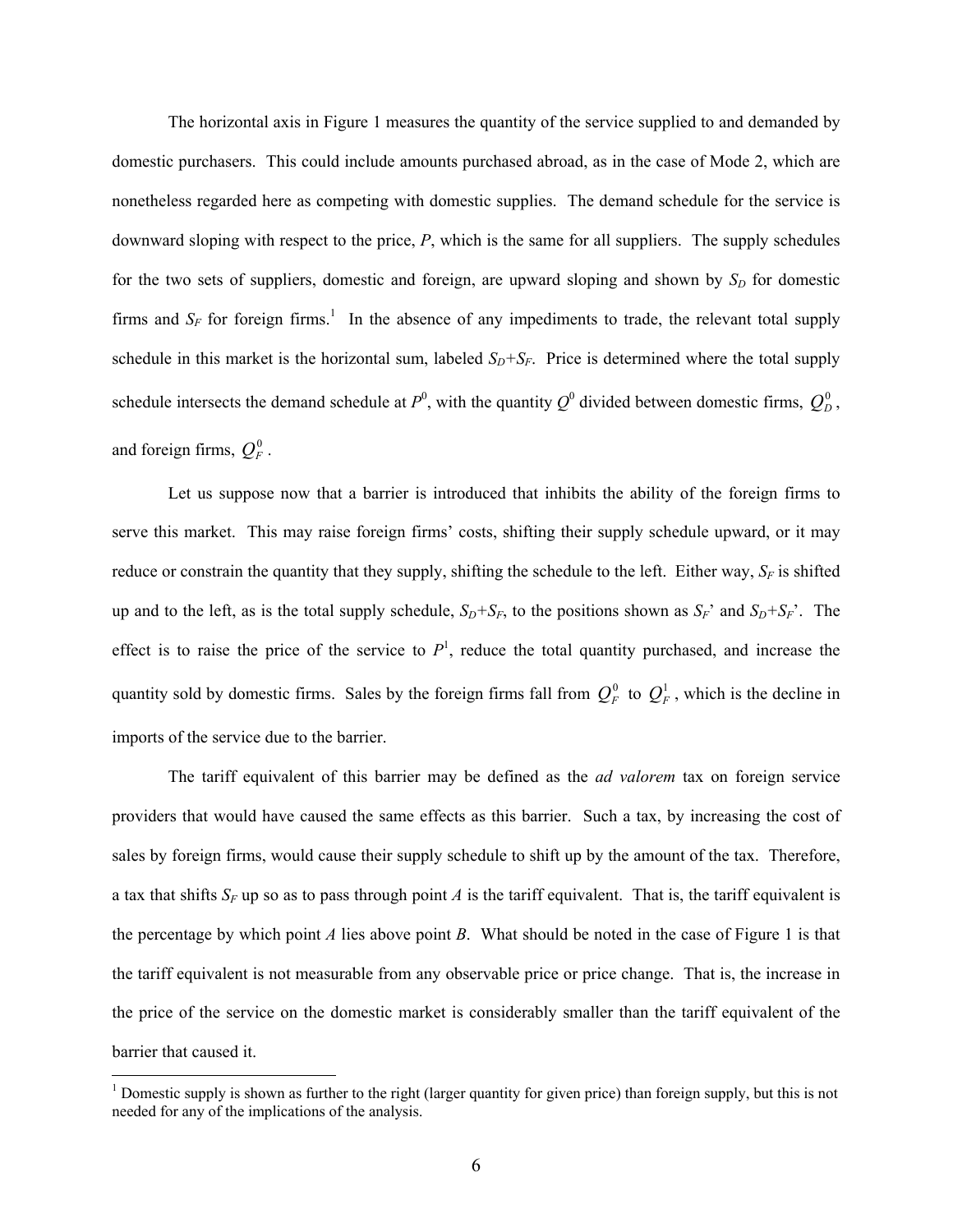There is, however, one special case in which the tariff equivalent would equal the price change. This occurs when the foreign supply schedule is horizontal (i.e., infinitely elastic) at some price  $P^0$  so that the effect of the barrier is to raise foreign firms' cost to  $P<sup>1</sup>$ . Then the two foreign supply schedules are horizontal at these prices, and the tariff equivalent would be just the amount by which they are shifted upward. To the extent that empirical measurements of tariff equivalents are based on observed prices, a horizontal foreign supply schedule will represent a special case that may exist for a small country that faces a given world price for the service.

Figure 2 shows a case in which the services provided by domestic and foreign firms are not readily substitutable and can therefore have different prices. In this case we must consider markets for the two services separately, as is done in the two panels of Figure 2, and we must also allow for the two services being imperfect substitutes. This is done by having each of the two demand schedules depend on the price in the other market, as indicated. Once again, the figure shows supply and demand schedules, quantities, and prices without any trade barrier with superscript 0, and those in the presence of a trade barrier with superscript 1. The introduction of a barrier shifts the foreign supply schedule to the left and up, as before, to  $S_F^1$  and leads to higher prices in both markets,  $P_F^1$  and  $P_D^1$ , which now cause both demand schedules to shift somewhat to the right. As in the case of Figure 1, with close substitution of the services, the domestic quantity supplied increases while the foreign quantity supplied declines. And here again, the tariff equivalent can be observed in the figure as the percentage by which  $S_F^1$  lies above  $S_F^0$ , that is, the percentage by which point *A* is above point *B*.

So far we have assumed that markets are highly competitive. But this is clearly inappropriate in many service markets where an incumbent domestic firm may have a monopoly or only a very limited number of competitors. In such markets, a barrier to service trade may be a limit on entry by new firms that, though not explicitly discriminatory, favors the domestic incumbent firm and implicitly limits trade more than domestic supply. We therefore now consider, in Figure 3, the case in which there is a single domestic incumbent firm together with competing foreign suppliers. If there is unimpeded entry of firms,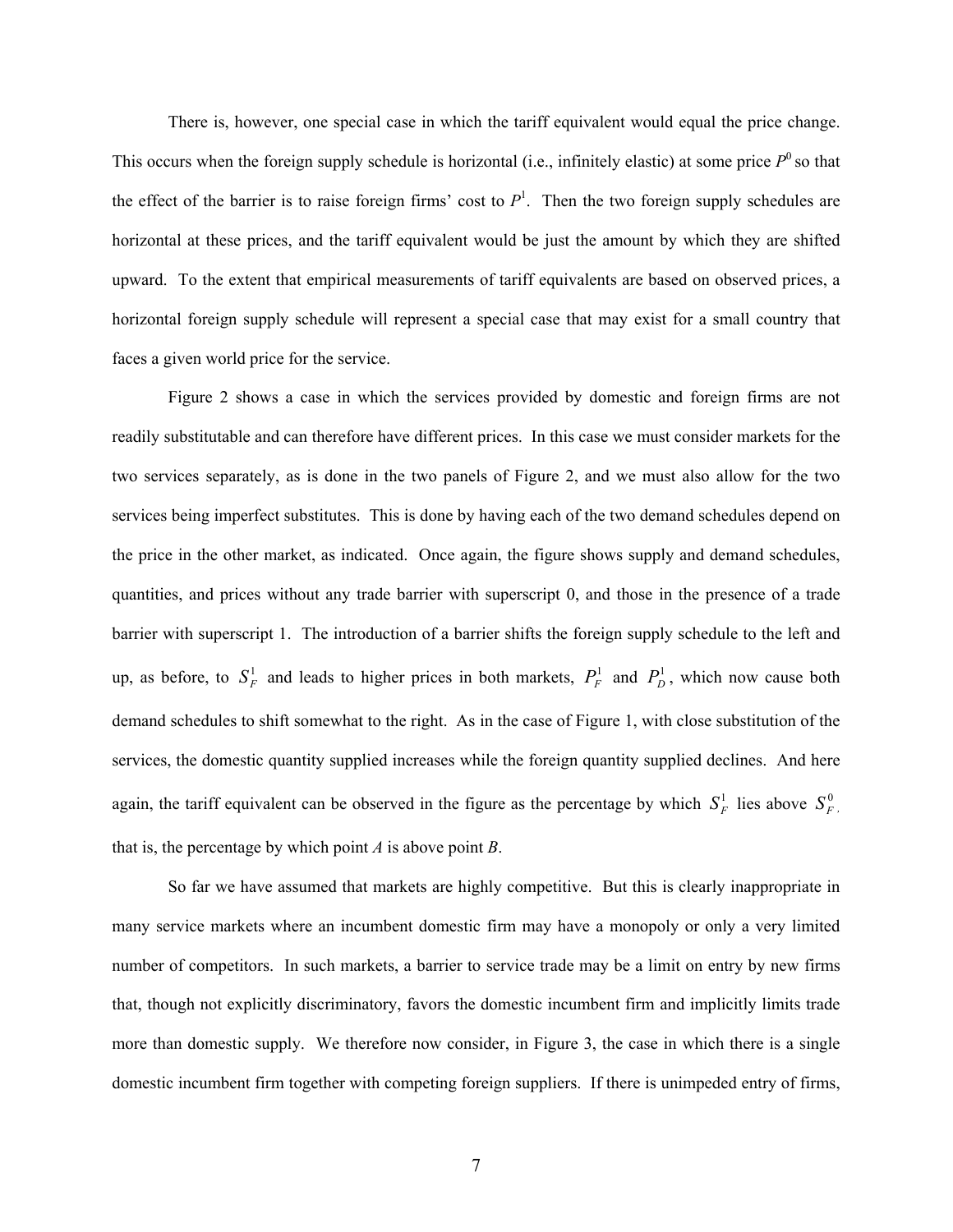the market price will be  $P^0$ . In this case, the single domestic firm whose costs are increasing along MC will produce  $Q_D^0$ . Total sales are  $Q^0$ , and the foreign firms will sell  $Q_F^0 = Q^0 - Q_D^0$  in the domestic market. Let us now suppose that a barrier is introduced that raises the cost of the foreign firms when they sell in the domestic market. This would cause the domestic firm's sales to rise along *MC* and foreign sales to decline. If the foreign cost rises above  $P^a$  (the intersection of domestic MC and demand), however, then foreign sales will fall to zero. The domestic firm can thus charge a price that just barely undercuts the foreign cost, so that the domestic firm will be able to monopolize the market. The tariff equivalent of the barrier in the case of Figure 3 is therefore the amount by which it increases foreign cost, up to the limit of *P<sup>m</sup>−P*<sup>0</sup> . However, if the foreign supply schedule were instead upward sloping rather than horizontal, then both the analysis and the identification of the tariff equivalent would be accordingly more difficult to measure. But the general conclusion is that the tariff equivalent of an entry restriction will be measured by the excess of the monopoly price over the competitive price that would have obtained if both trade and entry were free.

Figures 1-3 clearly do not exhaust all of the possible cases. The real world is bound to involve further mixtures of imperfect substitution between the products of domestic and foreign services firms and the degree of competition between these firms that have not been considered here. Also, many service industries have numerous special features, both in the ways that they operate and in their amenability to measurement, and simple theoretical models do not take these factors into account. Empirical work is therefore essential to address the measurement of the various services barriers that impede international services transactions. In what follows, we review and summarize many of the studies that have been done.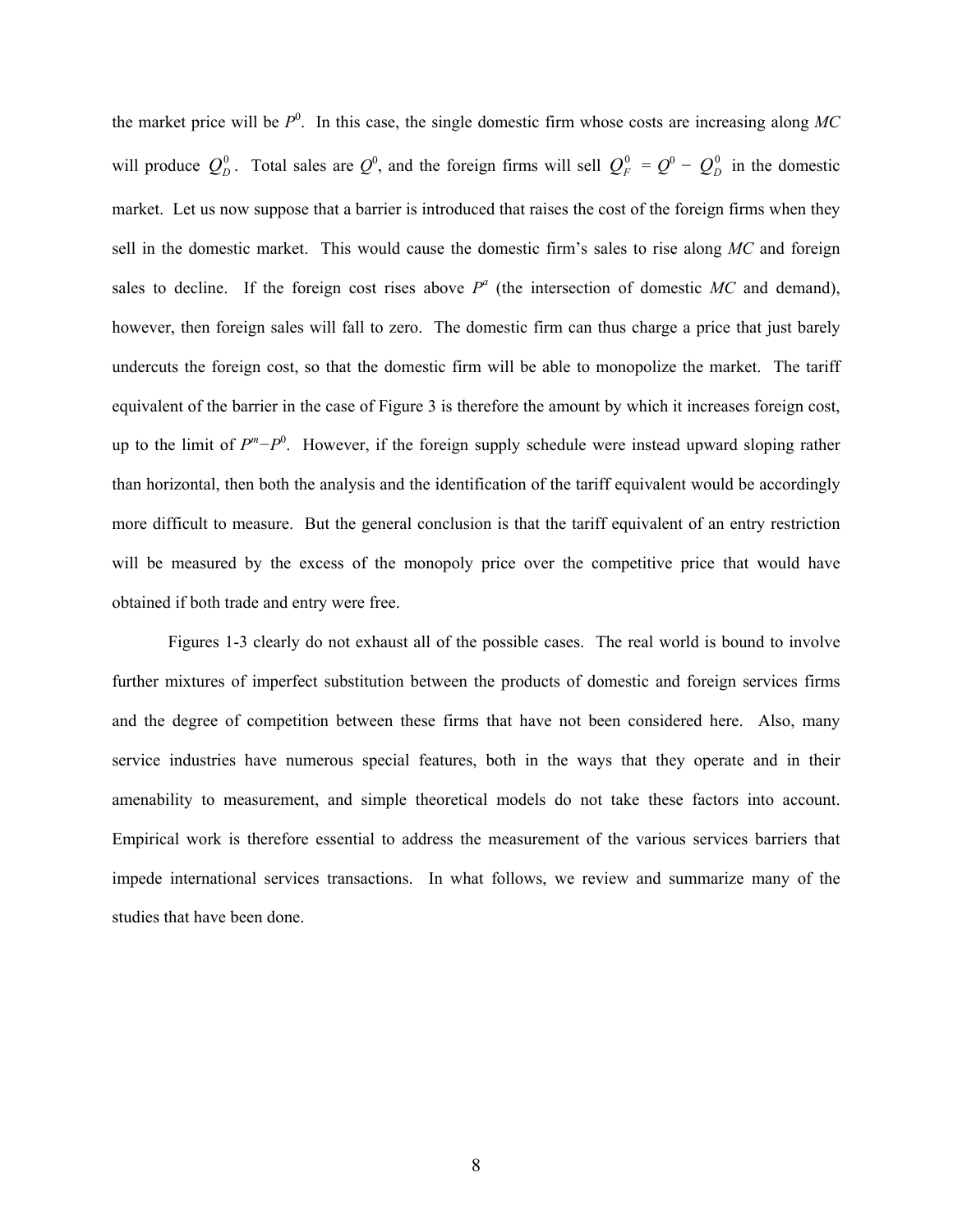#### **III. Characteristics of Services Barriers**

#### **Issues to be Addressed:**

- Broad classifications of service barriers
- Detailed classifications: example
- Barriers on foreign direct investment
- Legitimate *versus* illegitimate regulations

 As noted by Hoekman and Primo Braga (1997, p. 288), border measures such as tariffs are generally difficult to apply to services because customs agents cannot readily observe services as they cross the border. It is also the case, as discussed above, that many services are provided in the country of consumption rather than cross-border. Typically, therefore, services restrictions are designed in the form of government regulations applied to the different modes of services transactions. Thus, for example, regulations may affect the entry and operations of both domestic and foreign suppliers of services and in turn increase the price or the cost of the services involved. Services barriers are therefore more akin to NTBs than to tariffs, and their impact will depend on how the government regulation is designed and administered.

 These regulations can take many forms, and are usually specific to the type of service being regulated. Therefore, since services themselves are so diverse, services barriers are also diverse, making them somewhat difficult to classify in general terms. There are, however, two distinctions that that tend to apply across many types of services and service barriers: regulations that apply to entry or establishment of firms *versus* their operations; and regulations that are nondiscriminatory *versus* discriminatory.<sup>2</sup> That is, most barriers to trade in services can be placed in one of the four cells of the following simple  $2\times 2$  classification:

 $\frac{1}{2}$  $T$ hese distinctions are suggested by the Australian Productivity Commission, whose website can be consulted for more details, (www.pc.gov.au/research/memoranda/servicesrestriction/index.html). See also Hoekman and Braga (1997, p. 288), who classify and provide examples of services barriers as follows: (1) quotas, local content, and prohibitions; (2) price-based instruments; (3) standards, licensing, and procurement; and (4) discriminatory access to distribution networks.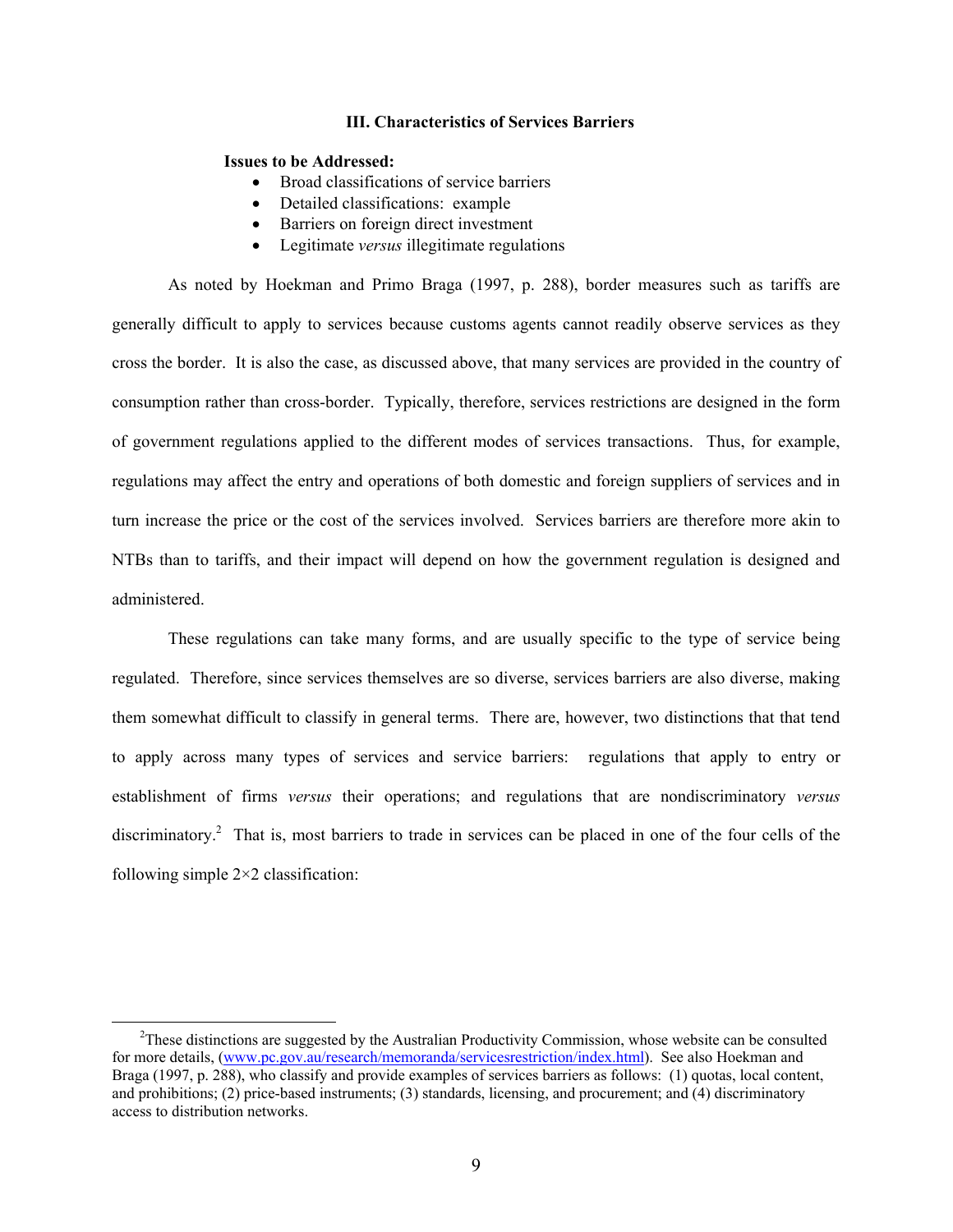|                    | Entry/establishment | Operations |
|--------------------|---------------------|------------|
| Non-discriminatory |                     |            |
| Discriminatory     |                     |            |

For example, a limit on the number of firms that may be licensed without regard to their nationality would fall into the upper left cell, while such a limit that favors domestically owned firms would be in the lower left. Likewise, a regulation that all service providers in an industry to perform certain extra tasks would raise cost or operations in a nondiscriminatory fashion and lie in the upper right cell, while a regulation that requires special performance by foreign providers that is not expected of domestic firms would be in the lower right. Of course a policy could in principle be discriminatory in favor of foreign firms rather than against them, but that would not be typical.

In terms of the conceptual framework in Section II, the entry *vs.* operations distinction may be thought of as determining whether the regulation shifts the supply schedules of services to the left or up. That is, regulations that restrict or impede the establishment of service providers within a market will usually reduce their numbers and therefore the quantity supplied at any given price. Regulations of ongoing operations, on the other hand, may not reduce the number of suppliers, but they will increase their costs, causing them to supply a given quantity only at a higher price. This distinction is not perfect, however, and in any case it does not need to be, since as long as the supply schedules are upward sloping, shifts to the left and up have the same qualitative effects, as we have seen. The distinction is useful mainly for classifying different types of barriers.

Likewise, the nondiscriminatory *vs.* discriminatory distinction above determines whether a regulation shifts the supply curve of only foreign service providers (when it is discriminatory), or instead raises costs and shifts supply for both foreign and domestic suppliers. As we saw in Section II, however, a regulation that impedes establishment of all new service providers, in spite of being nondiscriminatory, can nonetheless limit trade and competition by favoring a domestic incumbent. It is also important to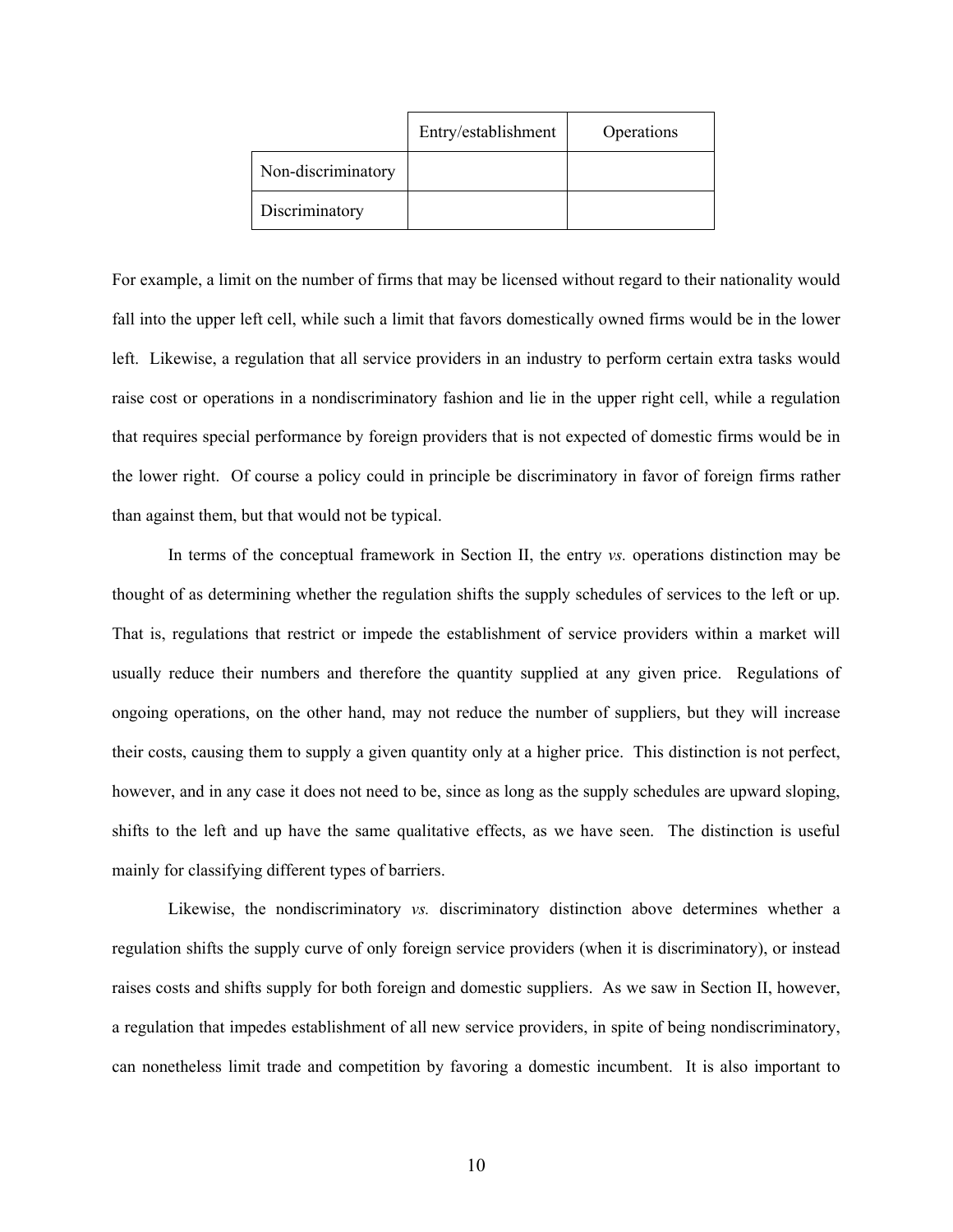note that some regulations may be designed to achieve certain social objectives, such as health and safety or environmental requirements, and may not be protectionist in intent.

Of course, actual regulations differ greatly across service industries and are often based on characteristics of the particular service being provided. Thus, within each cell of the table above we may think of additional distinctions being made, usually distinctions that are peculiar to the service sector under consideration.

To illustrate, we use the case of banking services based on a study by McGuire and Schuele (2000) done under the auspices of the Australian Productivity Commission. Table 2 lists groupings of restrictions that apply especially to Modes 3 and 4 of international banking services transactions. These restrictions relate to commercial presence and "other restrictions" applied to banking services, together with a brief indication of what these restrictions represent and how an index of them has been constructed.<sup>3</sup> As McGuire and Schuele note (p. 206): "The commercial presence grouping covers restrictions on licensing, direct investment, joint venture arrangements, and the movement of people. The 'other restrictions' grouping covers restrictions on raising funds, lending funds, providing other lines of business (insurance and securities services), expanding banking outlets, the composition of the board of directors and the temporary movement of people." Thus the top half of Table 2 corresponds roughly to regulations of entry/establishment in the small table above, while the bottom half corresponds to roughly to regulations of operations. For each type of restriction, separate columns also indicate whether they apply to foreign and domestic firms, hence being discriminatory if they apply only to the former. An indication of the restrictiveness of these regulations is also provided in Table 2 and will be discussed below.

Just as different sub-classifications may be needed for different types of services, so too may the appropriate classification depend on the purpose for which the classification will be used. This point is made especially by Hardin and Holmes (1997) in their discussion of barriers affecting FDI (Mode 3).

 $\frac{1}{3}$  $3$  See the Productivity Commission website for detailed listings by country of the categories of domestic and foreign restrictions on establishment and ongoing operations for some selected services sectors, including: accountancy, architectural, and engineering services; banking; distribution; and maritime services.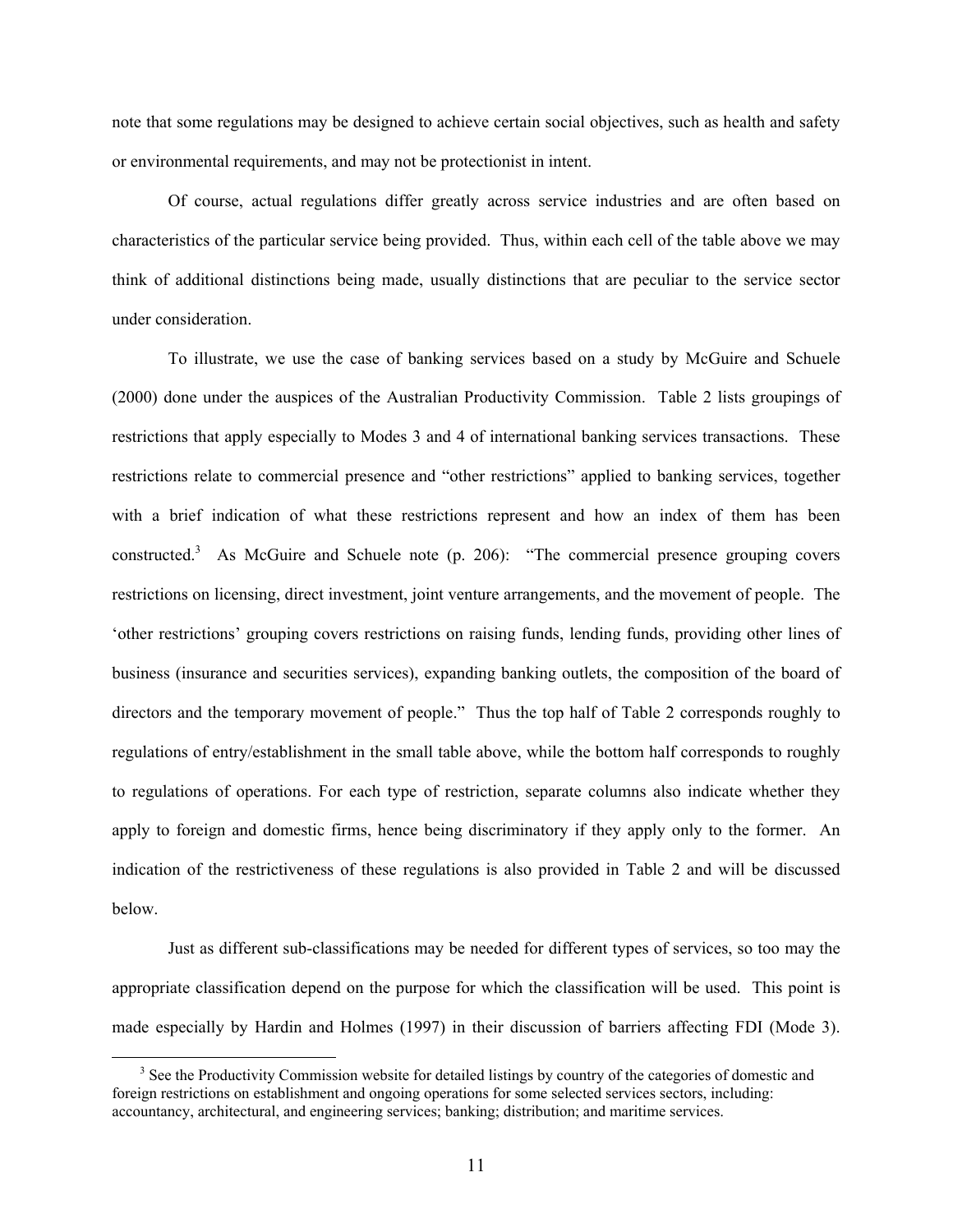Focusing, in effect, on the lower left cell of our table above – the establishment of a commercial presence in many sectors in host countries – they define (p. 24) an FDI barrier as "…any government policy measure which distorts decisions about where to invest and in what form." In considering ways of classifying such FDI barriers, they note (pp.  $33-34$ ):<sup>4</sup>

"The appropriate classification system may vary, depending on the purpose of the exercise. For example, if the purpose is to check and monitor compliance with some policy commitment, then the categories should reflect the key element of the commitment…. If the primary interest is instead the resource allocation implications of the barriers, some additional or different information may be useful.

Barriers to FDI may distort international patterns and modes of…trade. They may also distort allocation of capital between different economies, between foreign and domestic investment, between different sectors, and between portfolio and direct investment. …the classification system…should highlight the key characteristics of the barriers that will determine their size and impact. Market access and national treatment are…relevant categories from a resource allocation perspective. …national treatment is generally taken to refer to measures affecting firms after establishment. A…way to classify barriers is therefore…according to what aspect of the investment they most affect: establishment, ownership and control; or operations. In addition…, some further information may be useful…on distinctions…between direct versus indirect restrictions on foreign controlled firms; and rules versus case-by-case decisions."5

The main types of FDI barriers that have been identified by UNCTAD (1996) are noted in Table

3, which divides barriers into three groups, the first of which concerns entry and the last operations. The middle group – ownership and control restrictions – illustrates the weakness of any simple classification system since it seems to include elements of both. Further information on the barriers most commonly used to restrict FDI especially in the APEC economies is provided in Hardin and Holmes (1997, esp. pp. 37-40 and 45-55). As they note (p. 40), some common characteristics appear to be:<sup>6</sup>

"application of some form of screening or registration process involving various degrees of burden for the foreign investor; restrictions on the level or share of foreign ownership, particularly in some service sectors, and often in the context of privatisations; widespread use of case-by-case judgments, often based on national interest criteria; widespread use

 $\overline{4}$  $4$  See also Holmes and Hardin (2000).

<sup>&</sup>lt;sup>5</sup> Direct restrictions include limitations on the total size or share of investment in a sector and requirements on inputs used (e.g., local content). Indirect restrictions include net benefit or national interest criteria and limitations on membership of company boards. The distinction between rules and case-by-case decisions relates to issues of clarity in specification and transparency as compared to the exercise of administrative discretion.

<sup>&</sup>lt;sup>6</sup> Hardin and Holmes (pp. 40-43) also provide information on investment incentives, which are widely used and for the most part are not subject to multilateral disciplines.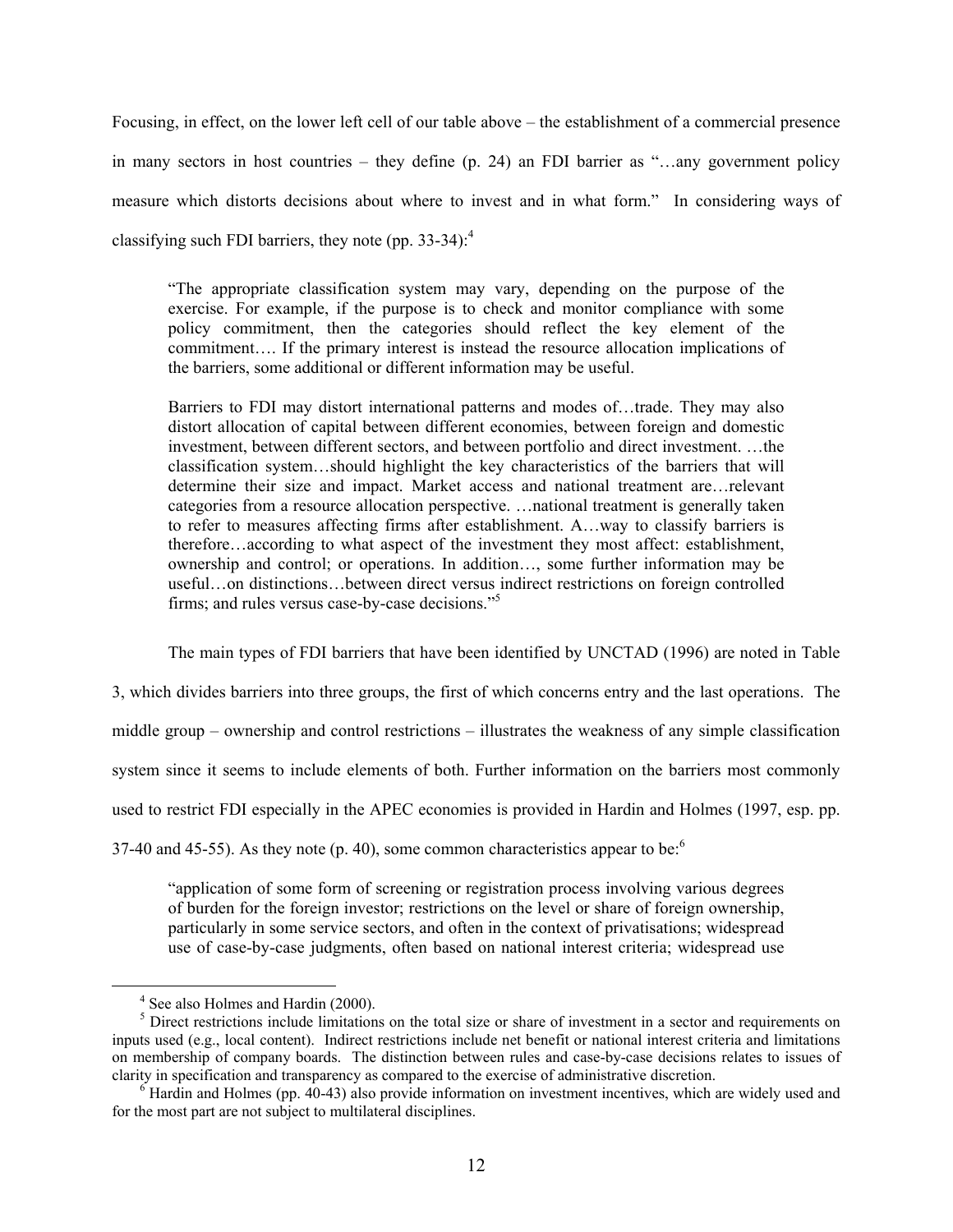of restrictions on ownership and control (e.g., restrictions on board membership), particularly in sectors such as telecommunications, broadcasting, banking; and relatively limited use of performance requirements on input controls in services sectors."

 It is evident from the foregoing discussion that services barriers exist in a variety of forms, depending on the types of services involved, the country imposing the barriers, and the sectors to which the barriers are applied. To help further the understanding of the different services barriers, it would be useful accordingly to organize the available information by country and sector, according to the four modes of international services transactions and whether or not they are protectionist in intent. As already noted, these modes cover: cross-border services (Mode 1); consumption abroad (Mode 2); FDI (Mode 3); and the temporary movement of workers (Mode 4). Using this information, the next and difficult step will be to devise methods of measurement of the various barriers and to integrate these measures within a framework designed to assess their economic effects.

 It should be emphasized, finally, that not all regulations of services should be viewed as protectionist, even when they do serve to reduce service imports. Many regulations serve legitimate purposes, such as protecting health and safety or preventing fraud and other misconduct. Such a regulation, if applied in a nondiscriminatory manner, is not protectionist and should not be viewed as a barrier to service trade, even though it may maintain a higher standard than prevails abroad and thus reduce imports compared to what they would be without the regulation. On the other hand, nondiscrimination is not by itself enough to absolve a regulation from being protectionist if it, say, enforces a standard that has no legitimate purpose but happens to be met by domestic providers and not by foreign ones. Distinguishing legitimate from illegitimate regulations may not be easy, especially since it usually requires the sort of detailed knowledge of the industry that can only be gotten from industry insiders who are unlikely to be disinterested.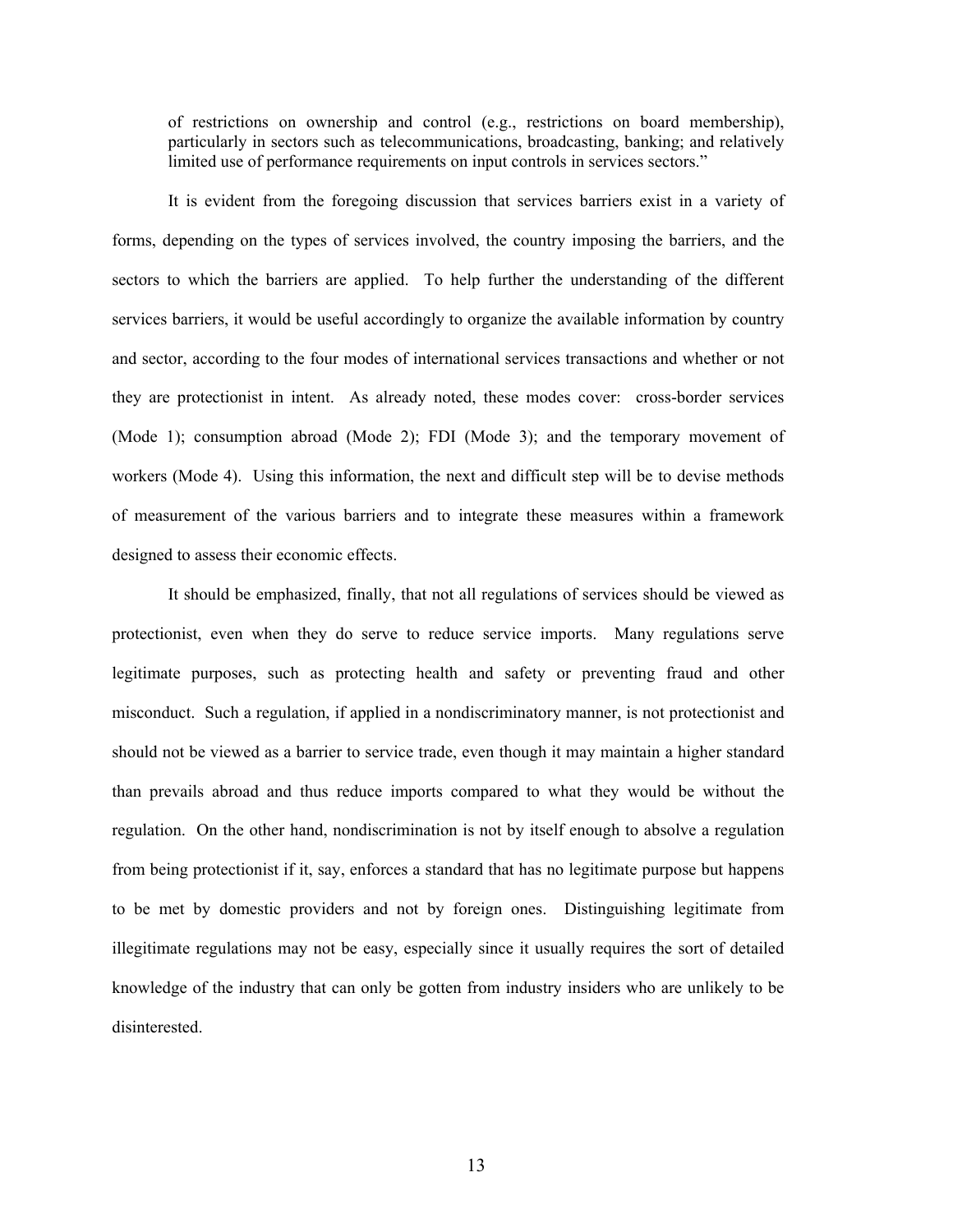#### **IV. Methods of Measurement of Services Barriers**

#### **Issues to be Addressed:**

- Direct and indirect measurement
- Frequency studies
- Indexes of restrictiveness
- Price-impact measurements
- Quantity-impact measurements
- Gravity-model estimates
- Financial-based measurements

Measurements of trade barriers, in markets for both goods and services, can be either direct or indirect. Direct measurements start from the observation of an explicit policy or practice, such as an import quota or a regulation of a foreign provider of services, and then attempt in some fashion to measure its economic importance. Indirect measurements try instead to infer the existence of barriers using observed discrepancies between actual economic performance and what would be expected if trade were free. Direct measurements have the advantage that one knows what one is measuring, and the disadvantage that they can only include those barriers that are in fact explicit and recognized. Indirect measurements have the advantage that their quantitative importance is known, at least in the dimension used to identify them, but the disadvantage that they may incorporate unrecognized frictions other than the policy impediments that one seeks to identify.

 In the case of trade in goods, direct measurements of NTBs typically take the form of inventories of identified trade restrictions, such as those compiled in the United Nations Conference on Trade and Development (UNCTAD) TRade Analysis and INformation System (TRAINS).<sup>7</sup> Since NTBs usually cover only some industries or products, a first step in quantifying them is often to measure the fraction of trade that they cover in different sectors and countries. These fractions may then be used directly in empirical work, even though they do not themselves say anything about how effective the NTBs have been in restricting trade.<sup>8</sup> Indirect measurements, on the other hand, can be fairly straightforward in the

 $\frac{1}{7}$  $\frac{7}{7}$  TRAINS is available on-line at www.unctad.org.

 ${}^8$  In fact, they are somewhat perverse for this purpose, since the more restrictive is an NTB, the less will be the trade that it permits.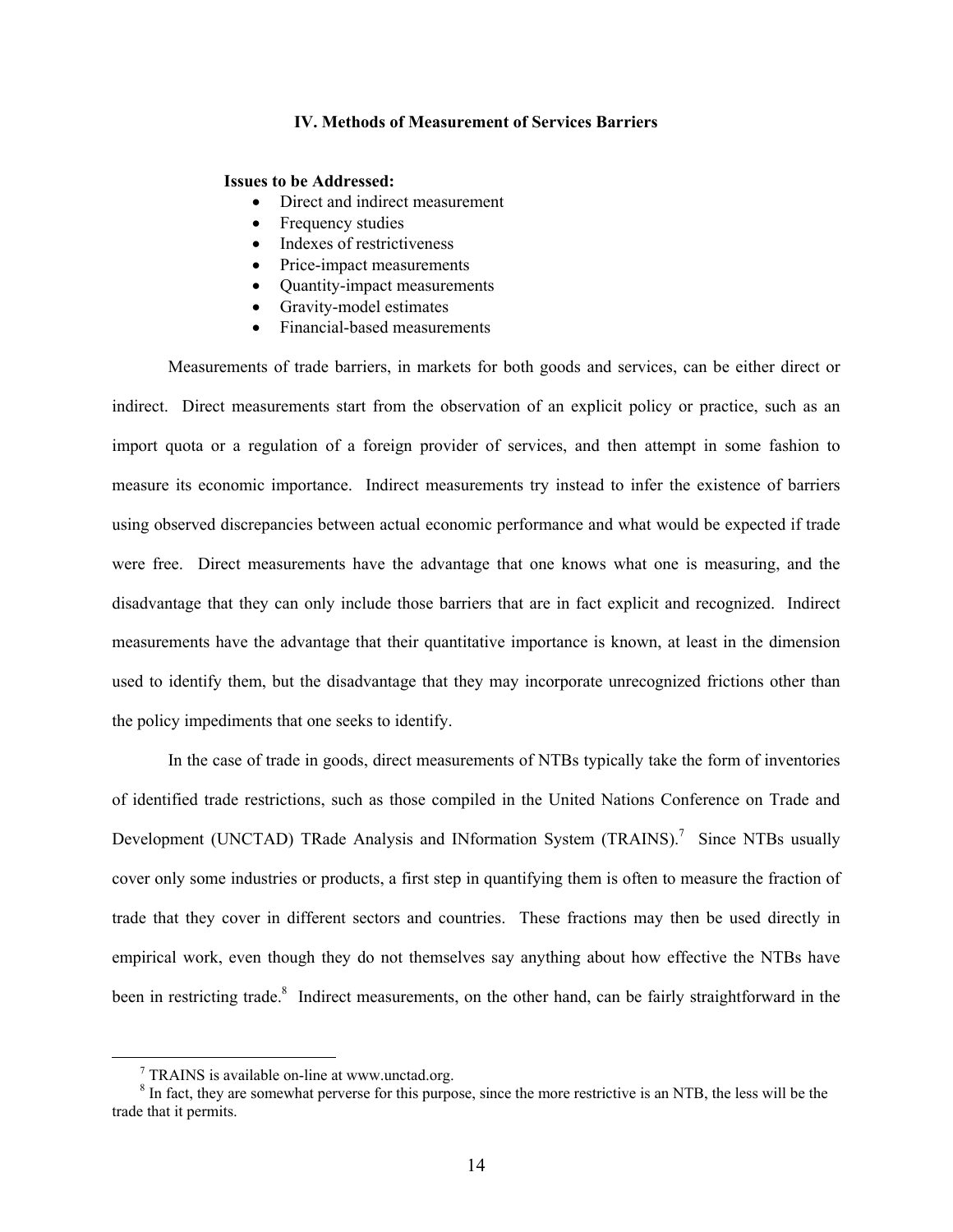case of goods, based either on their observed prices before and after they cross an international border or on the quantities that cross it. For example, one can often infer both the presence of an import barrier and its effect on price by simply comparing the price of a good inside a country to that outside, since in the absence of any barrier one would expect competitive market forces to cause these prices to be the same. Indirect measurements based on quantities are more difficult, since they depend on a theoretical benchmark for comparability that is likely to be much less certain. Nonetheless, as we note in our discussion below, such quantity-based measurements of NTBs have been used with some success.

 For trade in services, direct measurements must be carefully done, since regulation in service industries is so common that merely to document its presence would not be informative. A common approach is therefore to complement the documentation of regulations by incorporating information about the restrictiveness of the regulations, and then use this information to construct an index of restrictiveness that can be compared across countries. We will provide further detail of how this may be done below, together with examples from the literature.

 Indirect measurements of restrictiveness are also possible with traded services, although simple price comparisons are seldom of much use. This is because many services are differentiated by location in a way that renders comparison of their prices inside and outside of a country meaningless. For example, the cost of providing telephone service to consumers on the Texas side of the US-Mexican border need bear no particular relationship to the cost, for the same firm, of providing it across the border in Mexico, where wages are much lower but costs of infrastructure may be much higher. So even if trade in the service were completely unimpeded, we would not expect these prices to be the same, and we therefore cannot infer a trade barrier in either direction from the fact that they are not. Similar arguments can be made about most traded services.

 Indirect measurements of barriers to trade in services are therefore less common than for trade in goods, although they do exist. As we will discuss below, there has been some success using the so-called gravity model as a benchmark for quantities of trade in services, and the results of these models have therefore been the basis for indirect measurement of barriers in the quantity dimension. Financial data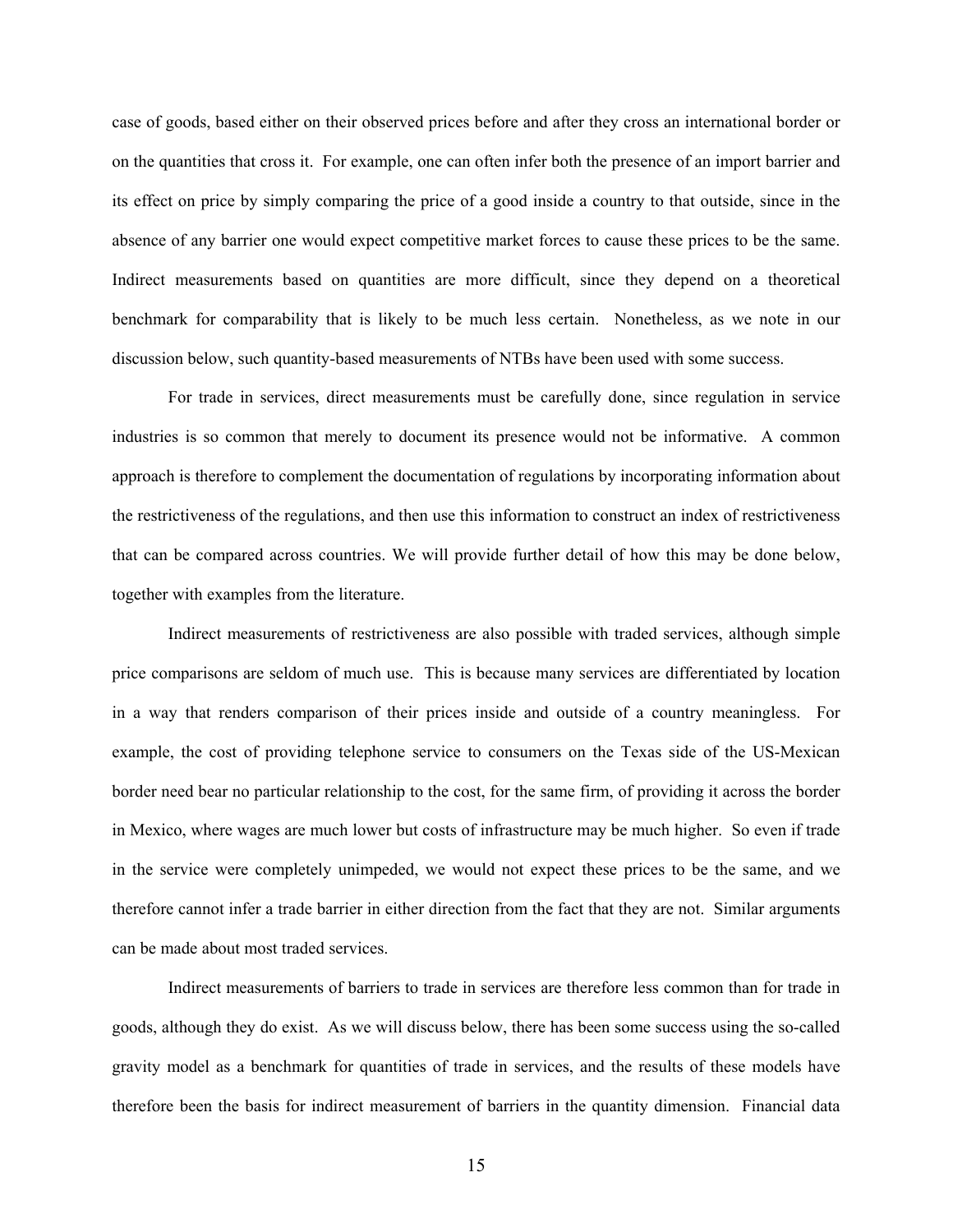have also been the basis for inferring barriers from differences in the markups of price over cost, as we will also discuss.

 With indirect measurements of the presence of services barriers less common, however, there is therefore the need for some other approach to quantifying the effects of barriers that have been identified. In this connection, indexes of restrictiveness can be constructed that are typically measured on a scale of zero to one, and they do not purport to say how much a barrier either raises price or reduces quantity. To get such information, another step is needed. Commonly, this step involves using econometric analysis to relate an index of restrictiveness to observed prices or quantities, thus translating the measures of the presence of barriers into an estimate of their economic effect in particular services markets.

 In what follows, then, we first discuss the construction of measures of the presence of barriers, commonly referred to as frequency-based measurements, and the use of these measurements to construct indexes of restrictiveness. This is followed by a discussion of how the effects on prices and quantities can be derived. We then turn to methods that attempt to infer the presence of services barriers indirectly, first from a gravity model of the quantities of trade, and second from financial data within service firms.

#### **Frequency Studies and Indexes of Restrictiveness**

 Studies of frequency-based measures start by identifying the kinds of restriction that apply to a particular service industry or to services in general. For particular industries, this requires considerable industry-specific knowledge, since each industry has, at a minimum, its own terminology, and often also its own distinctive reasons for regulatory concern. Regulations often serve an ostensibly valid purpose – protecting health and safety, for example – and knowledge of the industry is also necessary to distinguish such valid regulations from those that primarily offer protection. Thus, a frequency study is best carried out by an industry specialist, or it must draw upon documents that have been prepared by such specialists. Industry studies therefore often build upon the documentation provided by industry trade groups, such as the International Telecommunications Union in the case of telecoms, bilateral air service arrangements in the case of passenger air travel, or the TradePort website in the case of maritime services.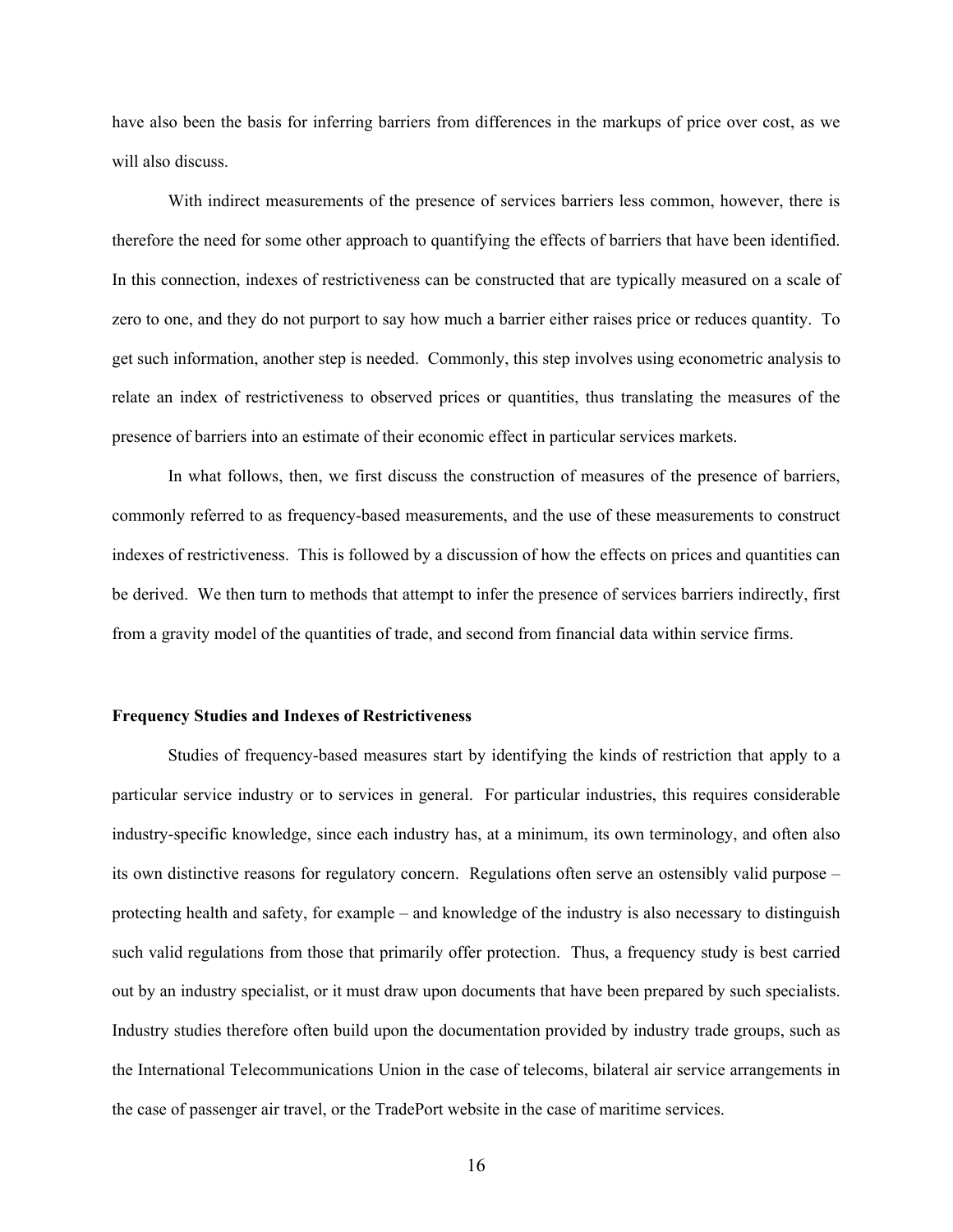For broader studies of restrictions in services, covering multiple industries, some source must be found that incorporates such expertise across sectors. An early approach to doing this was in the studies by PECC (1995) and Hoekman (1995,1996) that we discuss below. These studies used information that countries had submitted to the General Agreement on Trade in Services (GATS), to be used as the basis for commitments to be made for services liberalization in the Uruguay Round negotiations. Such measures are therefore not ideally suited for documenting trade barriers. Better information requires that someone deliberately collect the details of actual barriers and regulatory practices, as in the data collected by Asia Pacific Economic Cooperation (APEC) and used by Hardin and Holmes (1997), whose study we also discuss below. In all cases, the goal is not just to assemble a complete list of barriers, but also to know the restrictiveness of these barriers in terms such as the numbers of firms or countries to which they apply and other characteristics. This latter information is then used to construct an Index of Restrictiveness. Typically, each barrier is assigned a score between zero and one, with a score of one being the most restrictive and a score of zero being the least restrictive. These scores are then averaged, using weights that are intended to reflect the relative importance of each type of barrier.

 There are several ways in which the weights on different barriers in a restrictiveness index may be assigned. Most commonly, these reflect the judgments of knowledgeable investigators as to the importance of each type of barrier. This may well be the best approach if the investigator really is knowledgeable, as in the case when an index is being constructed for a specific, narrowly defined industry.

 An alternative that has been used by Nicoletti et al. (2000) and subsequently by Doove et al. (2001) is to apply factor analysis to the data once they are assembled. This enables them to distinguish those barriers that vary most independently among their data, and then to apply the largest weights to them. This is a purely statistical technique that is not, in our view, necessarily an improvement on the use of judgmental weights.

 A third approach is not to construct an index at all, but rather to use the scores or proxy measures for each barrier separately in an empirical analysis. The difficulty here is that these scores may be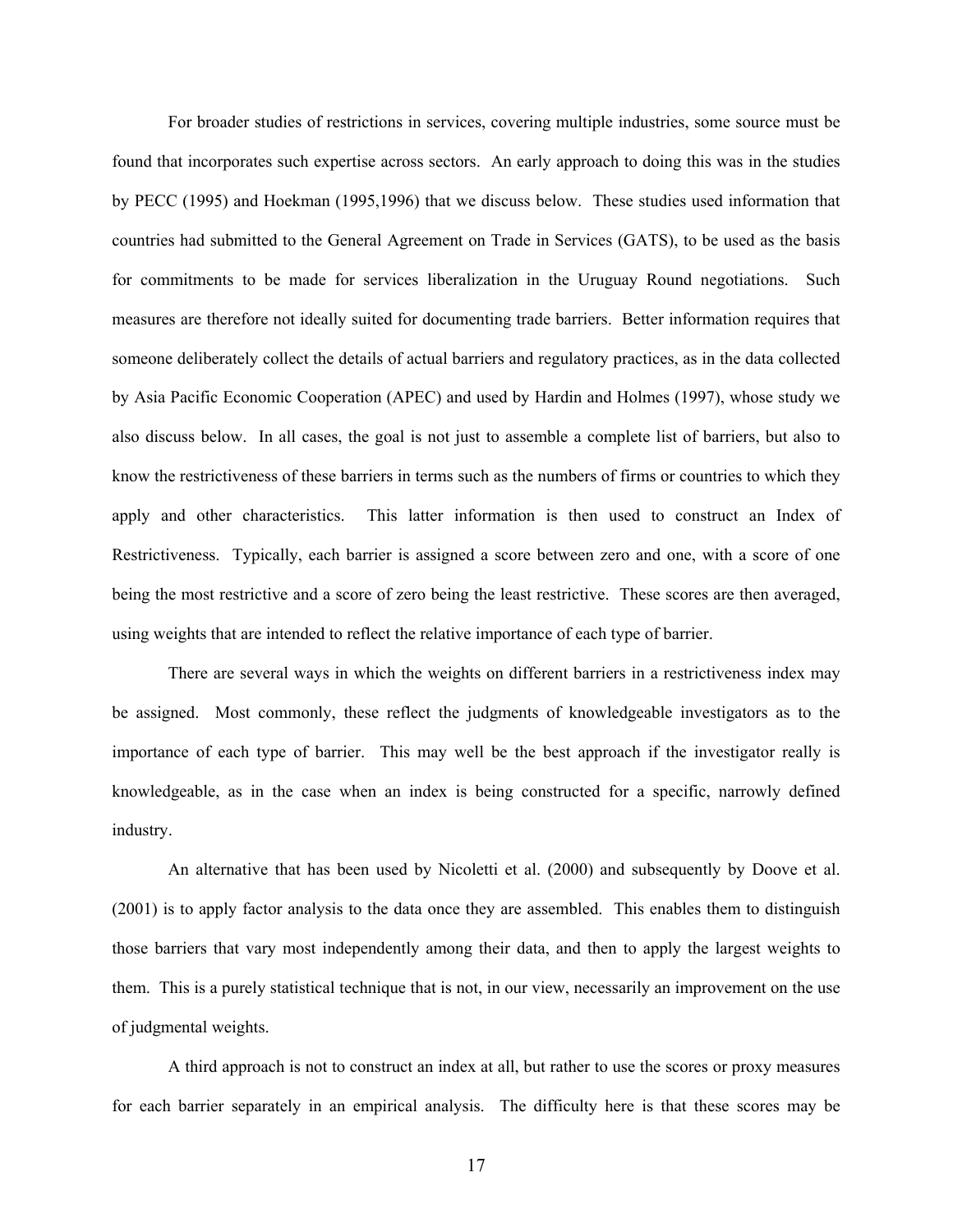interrelated, so that their independent influence on any variable of interest may be impossible to ascertain using standard statistical methods. If this can be done, however, the advantage is that it allows for the fact that barriers may differ in their importance for different aspects of economic performance, and this approach allows these differences to make themselves known. Ideally, one would prefer an approach that allows the weights in an index of restrictiveness to be estimated simultaneously with the importance of that index for a particular economic outcome. Thus the construction of the index would be interlinked with its use for estimating effects on prices and quantities, for example, which we will discuss below.

 First, however, we discuss a few of the main studies that have constructed frequency measurements and indexes of restrictiveness.

#### *PECC and Hoekman*

 PECC (1995) and Hoekman (1995,1996) use information contained in the country schedules of the GATS, referring to all four modes of supply of services, to construct frequency ratios that measure the extent of liberalization promised by countries in their commitments to the GATS, as part of the Uruguay Round negotiations completed in 1993-94. The frequency ratios are constructed based on the number of commitments that were scheduled by individual countries designating sectors or sub-sectors as unrestricted or partially restricted. The ratios that are calculated equal the number of actual commitments in relation to the maximum possible number of commitments.<sup>9</sup> Hoekman focused on commitments relating to market access and national treatment. As he notes (1996, p. 101), there were 155 sectors and sub-sectors and four modes of supply specified in the GATS. This yields  $620 \times 2 = 1,440$  total commitments on market access and national treatment for each of 97 countries.<sup>10</sup> The frequency ratio for a country or a sector is then defined as the fraction of these possible commitments that were in fact made, implying an index of trade restrictiveness equal to one minus this fraction.

 <sup>9</sup>  $\frac{9}{9}$  In counting commitments, the commitment for a sector or sub-sector to be unrestricted is counted as one, whereas a listing of the restrictions that will continue to apply, so that the commitment to liberalization is only partial, is counted as one-half.<br><sup>10</sup> As noted in Hardin and Holmes (1997, p. 70), the GATS commitments are based on a "positive list" approach

and therefore do not take into account sectors and restrictions that are unscheduled. In PECC (1995), it is assumed that all unscheduled sectors and commitments are unrestricted, which will then significantly raise the calculated frequency ratios compared to Hoekman (1996), who treats unscheduled sectors as fully restricted.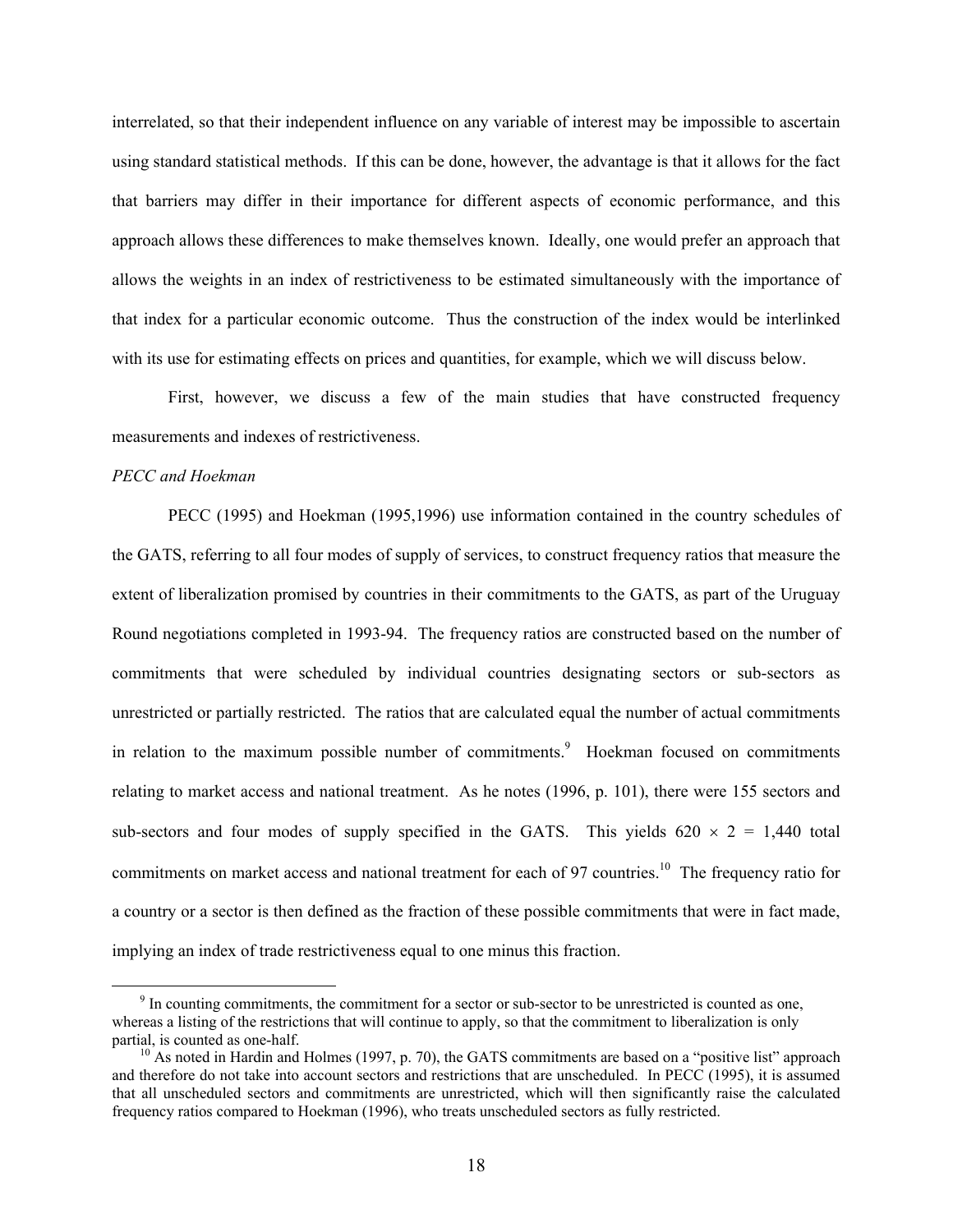There are some important limitations to these calculations that are worth mentioning. Thus, as Holmes and Hardin (2000, pp. 58-59) note, Hoekman's method may be misleading or biased because it assumes that the absence of positive country commitments in the GATS schedules can be interpreted as indicating the presence of restrictions, which may not be the case in fact. Also, the different types of restrictions are given equal weight.<sup>11</sup>

#### *Hardin and Holmes*

Hardin and Holmes (1997) and Holmes and Hardin (2000) have attempted to build on and improve Hoekman's methodology, though focusing only on restrictions on FDI in services (Mode 3). In particular, they use information on the actual FDI restrictions taken from Asia Pacific Economic Cooperation (APEC), rather than just the GATS commitments. Rather than treating all restrictions equally, they devise a judgmental system of weighting that is designed, as in the case of the banking restrictions noted in Table 2 above, to reflect the efficiency costs of the different barriers. The components of their index and the weights assigned to the different sub-categories are given in Table 4. It can be seen, for example, that foreign equity limits are given greater weights than the other barriers noted. Their results for 15 APEC countries for the period 1996-98 are summarized in Table 5.<sup>12</sup> It is evident that communications and financial services are most subject to FDI restrictions, while business, distribution, environmental, and recreational services are the least restricted. Korea, Indonesia, China, Thailand, and the Philippines have relatively high restrictiveness indexes, while the United States and Hong Kong have the lowest indexes.

#### *McGuire and Schuele*

 Table 2 above indicated the restriction categories and weights applied to banking services in the study by McGuire and Schuele (2000), which is based on a variety of data sources (pp. 202-03), including the GATS schedules of commitments and a number of other reports and documentation pertaining to

 $11$  More information is needed accordingly on the restrictions that may apply to both scheduled and unscheduled services sectors in order to obtain a comprehensive measure of all existing restrictions.

 $12$  Details on the construction of the indexes and their sensitivity to variations in the restrictiveness weights are discussed in Hardin and Holmes (1997, esp. 103-11).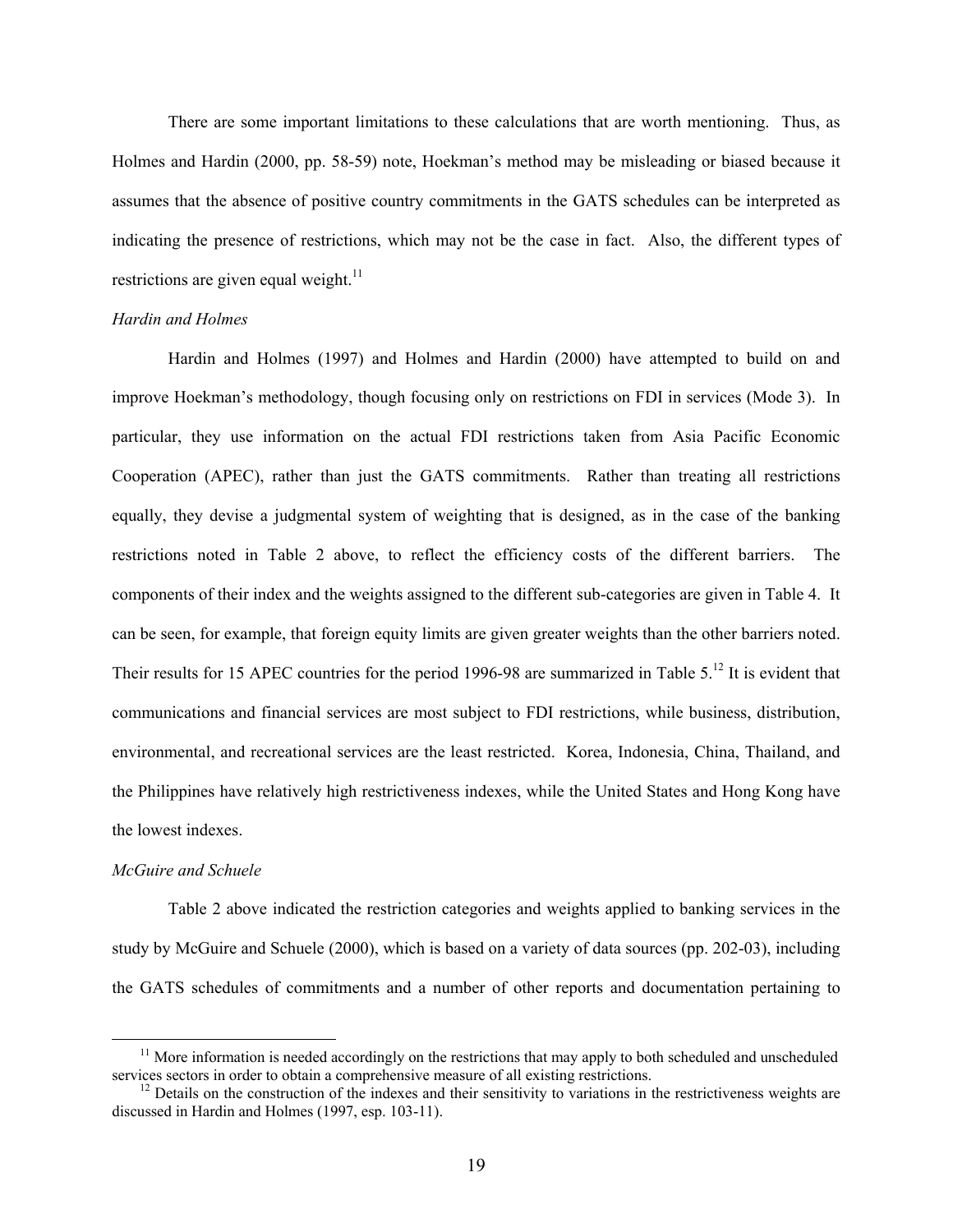actual financial-sector restrictions in 38 economies for the period 1995-98. McGuire and Schuele (pp. 204-05) have assigned scores for different degrees of restriction, ranging between 0 (least restrictive) and 1 (most restrictive). The various categories are weighted judgmentally in terms of how great the costs involved are assumed to be with respect to the effect on economic efficiency. Thus, it can be seen in Table 2 that restrictions on the licensing of banks are taken to be more burdensome than restrictions on the movement of people. Also, the scores are given separately for the restrictions applicable only to foreign banks and the "domestic" restrictions applicable to all banks. The differences between the foreign and domestic measures can then be interpreted as indicating the discrimination imposed on foreign banks. Finally, it will be noted that the foreign scores sum to a maximum of 1 and the domestic scores to a maximum of 0.808, because some of the restrictions noted apply only to foreign banks and not to domestic banks.

Based on detailed information available, the scores for banking restrictions in individual countries can be constructed. Using the category weights in Table 2, it is then possible to calculate "indexes of restrictiveness" of the foreign and domestic regulations by country. These indexes are depicted graphically for selected Asia-Pacific countries, South Africa, and Turkey in Figure 4 and for Western Hemisphere countries in Figure 5. India, Indonesia, Malaysia, and the Philippines can be seen to have relatively high foreign index scores, Korea, Singapore, Thailand, and Turkey have moderate foreign index scores, and Australia, Hong Kong, Japan, New Zealand, and South Africa have the lowest foreign index scores. The domestic index scores are indicative of the restrictions applied both to domestic and foreign banks, and it appears that the domestic index scores are highest for Japan, Korea, Malaysia, and the Philippines.

While the absolute values of the foreign and domestic index scores are not reported, the differences in the scores can be interpreted visually as a measurement of the discrimination applied to foreign banks. Thus, in Figure 4, India, Indonesia, Korea, Malaysia, the Philippines, Singapore, Thailand, and Turkey appear to have the highest discrimination against foreign banks. In Figure 5, Brazil, Chile, and Uruguay have the highest foreign index scores, Colombia, Mexico, and Venezuela have moderate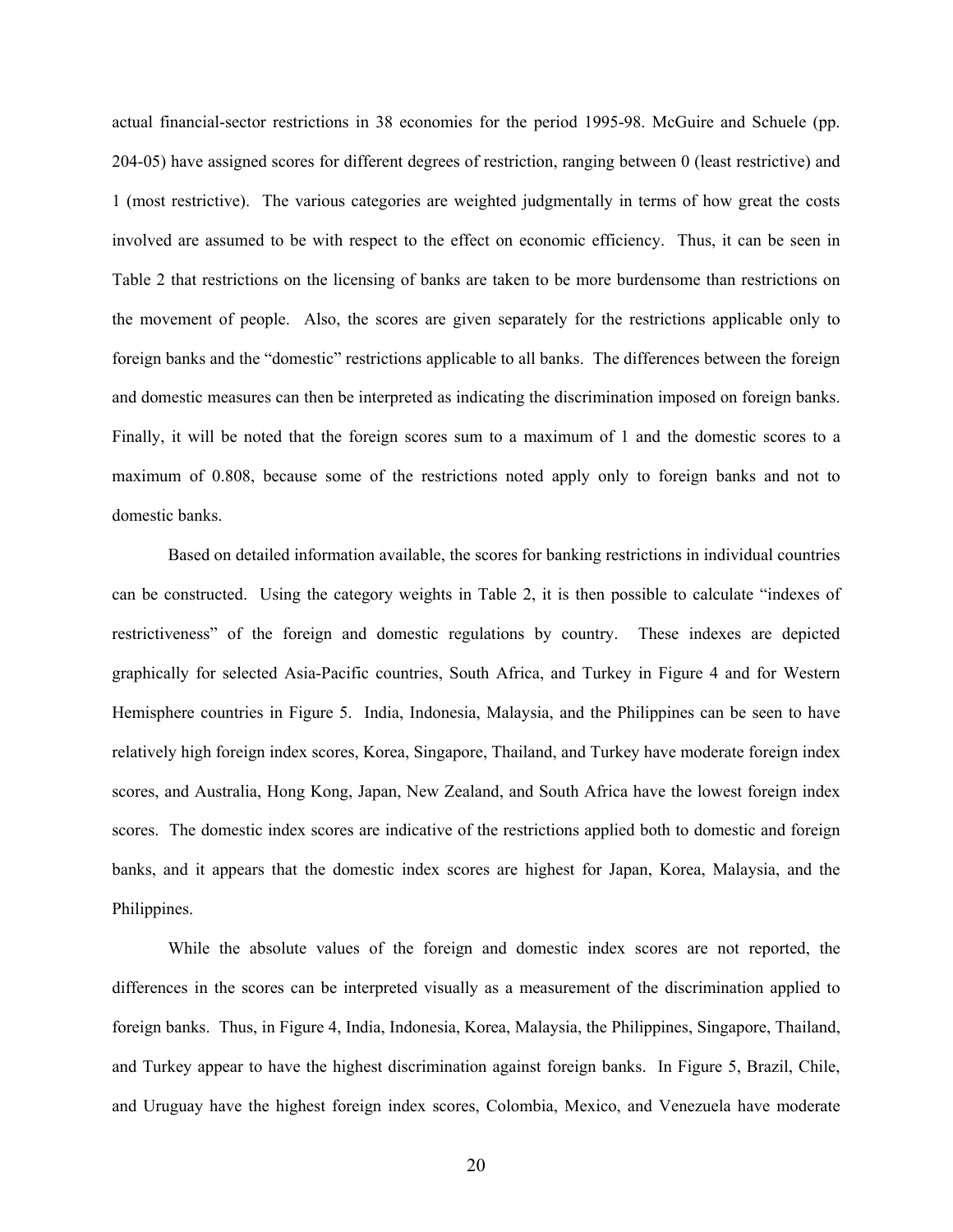scores, and Argentina, Canada, and the United States have the lowest scores. Chile and Uruguay have the highest domestic index scores, while Argentina, Canada, Mexico, the United States, and Venezuela have domestic index scores of zero. Brazil, Colombia, and Uruguay have the most discriminatory regimes against foreign banks.<sup>13</sup> McGuire and Schuele (2000, pp. 212-13) further found that countries with less restricted banking sectors tended to have higher GNP per capita.

 The frequency measures and indexes of restriction that we have discussed thus far are especially useful in identifying the types of barriers and the relative degrees of protection afforded to particular services sectors across countries. In Appendix A below, we review briefly some other studies that are based on measurements of this type. It is evident accordingly that there exists a considerable amount of information on barriers covering a wide variety of services sectors, including financial services, telecommunications, accountancy, distribution, air transport, and electricity supply. As such, the compilation of such measurements and construction of such indexes are important first steps that can provide the basis for the next step, which involves using available methodologies to assess the economic effects of maintaining or eliminating the barriers.

### **Price-Impact Measurements**<sup>14</sup>

 As discussed above, the nature of services tends to prevent the use of price and quantity differences across borders to measure their presence or size. Therefore, in order to construct measurements of the price and/or quantity effects of barriers to trade in services, some other approach is needed.

The simplest is just to make an informed guess. For example, having constructed a frequency ratio for offers to liberalize services trade in the GATS as discussed above, Hoekman (1995,1996) then assumed that failure to liberalize in a sector would be equivalent to some particular tariff level that he

<sup>&</sup>lt;sup>13</sup> The detailed scores for the components of the domestic and foreign banking restrictions are broken down by individual countries and are available on the Productivity Commission website.

<sup>&</sup>lt;sup>14</sup>See Bosworth, Findlay, Trewin, and Warren (2000) for a useful methodological discussion of the construction and interpretation of price-impact measurements of impediments to services trade.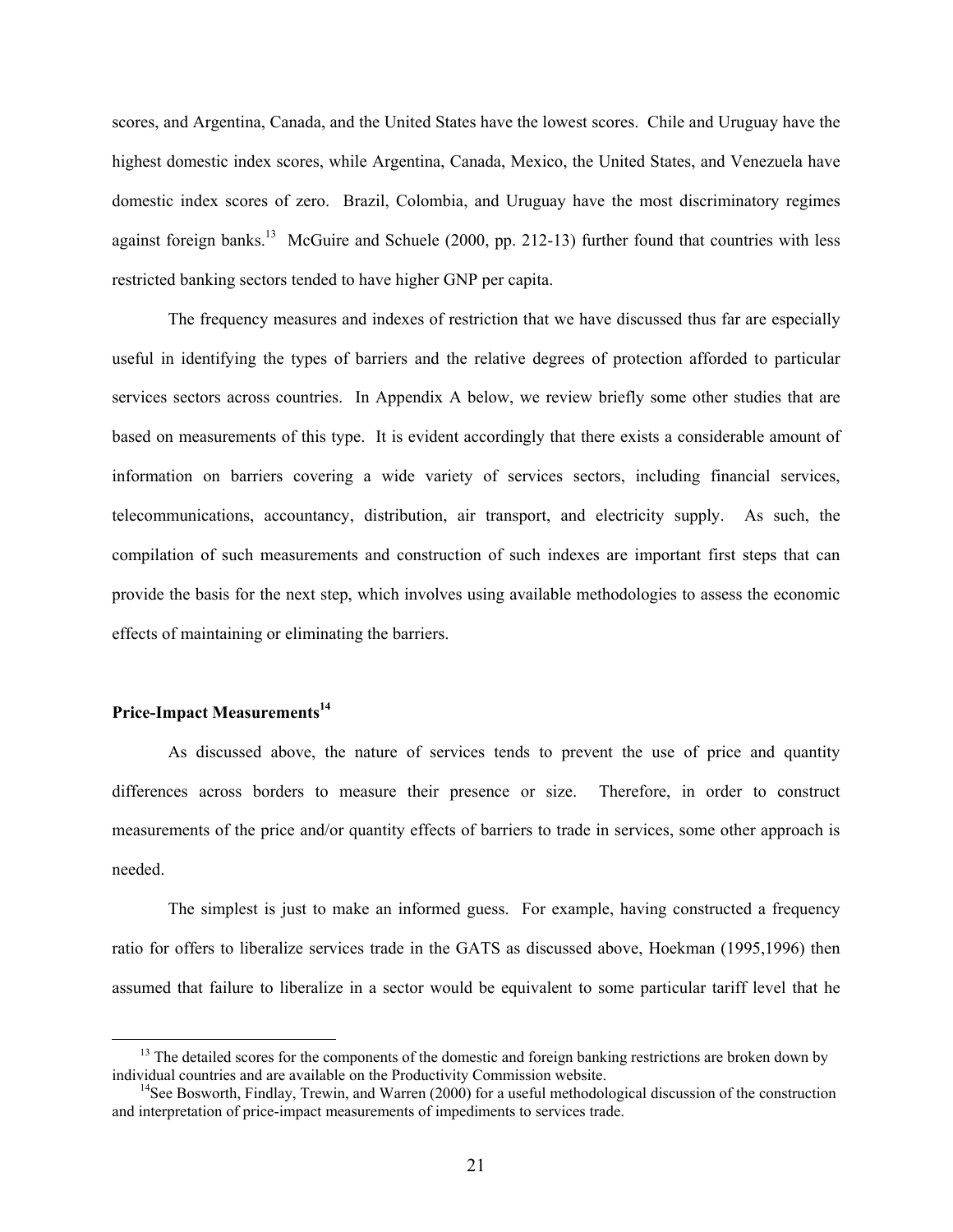selected using knowledge of the sector. These maximum tariff equivalents ranged from a high of 200 percent for sectors in which market access was essentially prohibited in most countries (e.g., maritime cabotage, air transport, postal services, voice telecommunications, and life insurance) to 20-50 percent for sectors in which market access was less constrained. He then applied his frequency-ratio measurements of liberalization to these maximum tariffs to construct tariff equivalents that differed by country based on their offers in the GATS. Thus, for example, assuming a benchmark tariff equivalent of, say, 200% for postal services, and a frequency ratio of 40 percent to reflect a country's scheduled market access commitments, the tariff equivalent for that sector and country is set at  $200 - 0.4(200) = 120$  percent.

Using the value of output by sector for a representative industrialized country, it is then possible to construct weighted average measurements by sector and country. The resulting weighted-average tariff equivalent "guesstimates" for 1-digit International Standard Industrial Classification (ISIC) sectors for selected countries are indicated in Table 6. It can be seen that the tariff equivalents are highest for ISIC 7, Transportation, Storage & Communication, reflecting the significant constraints applied within this sector. There is also considerable variation within the individual sectors for the relatively highly industrialized countries listed in Table 6.

It should be emphasized that Hoekman's measurements are designed to indicate only the *relative* degree of restriction. We refer to them as "guesstimates," which are not to be taken literally as indicators of absolute ad valorem tariff equivalents. That is, the tariff equivalent benchmarks are just judgmental and are not distinguished according to their economic impact. Further, the benchmarks include only market access restrictions and cover all of the different modes of service delivery.

An improved approach that has been used in more recent studies is to combine other data together with an index or proxy measures of restrictiveness in order to estimate econometrically the effects of barriers. For example, suppose that an index of restrictiveness has been constructed for a group of countries, and that price data are also available for the services involved in this same group. Using knowledge and data on the economic determinants of these prices, an econometric model can be formulated to explain them. Then, if the restrictiveness index and/or proxy measures of restrictiveness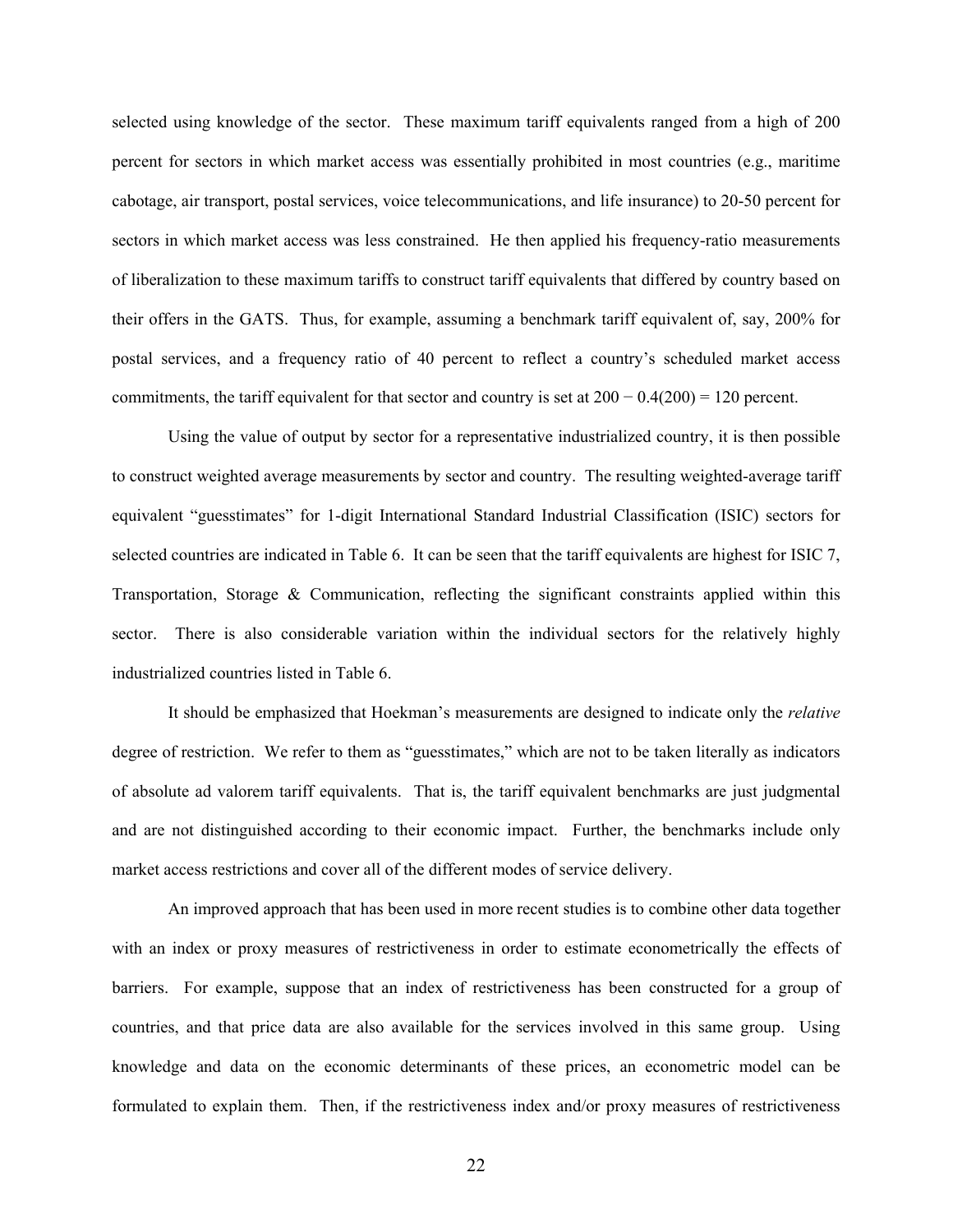are included in this equation as additional explanatory variables, the estimated coefficient(s) will measure the effect of the trade restrictions on prices, controlling for the other determinants of prices that have been included in the model.

Use of this method of course requires data on more than just the barriers themselves, including prices and other relevant determinants of prices. However, these additional data may be needed for only a subset of the countries for which the restrictiveness measures have been constructed, so long as one can assume that the effects of restrictions may be common across countries. The coefficients relating restrictiveness to prices can be estimated for a subset of countries for which the requisite data are available, and the estimated coefficients can then be applied to the other countries as well.

An example of this approach may be found in the study of the international air passenger transport industry by Doove et al. (2001, Chapter 2), which is summarized in Appendix A. They built on work by Gonenc and Nicoletti (2001), who had constructed an index of restrictiveness for this industry in the manner already discussed, and who had also used an econometric model to estimate the effects of restrictiveness for a group of 13 OECD countries. Doove et al. extended the index of restrictiveness to a larger set of 35 OECD and non-OECD countries and applied this estimated coefficient to calculate price effects.

The estimating equation used for this was the following:

$$
\dot{p} = \alpha + \beta BRI + \gamma E + \varepsilon \tag{1}
$$

where  $\dot{p}$  represents the price of air travel over a particular route, *BRI* is the index of restrictiveness for that route, and *E* is a vector of variables for the determinants of prices, including indexes of market structure both for the route and at the route ends, measurements of airport conditions, government control, and propensity for air travel. The coefficients,  $\alpha$ ,  $\beta$ , and  $\gamma$ , are to be estimated econometrically, while  $\varepsilon$  is the disturbance term. The price variable  $\dot{p}$  in this equation is of some interest, since it demonstrates the not uncommon need to model particular features of a service industry. It is based on a separate analysis of international airfares, relating them to distance and to other route-specific variables. The price that is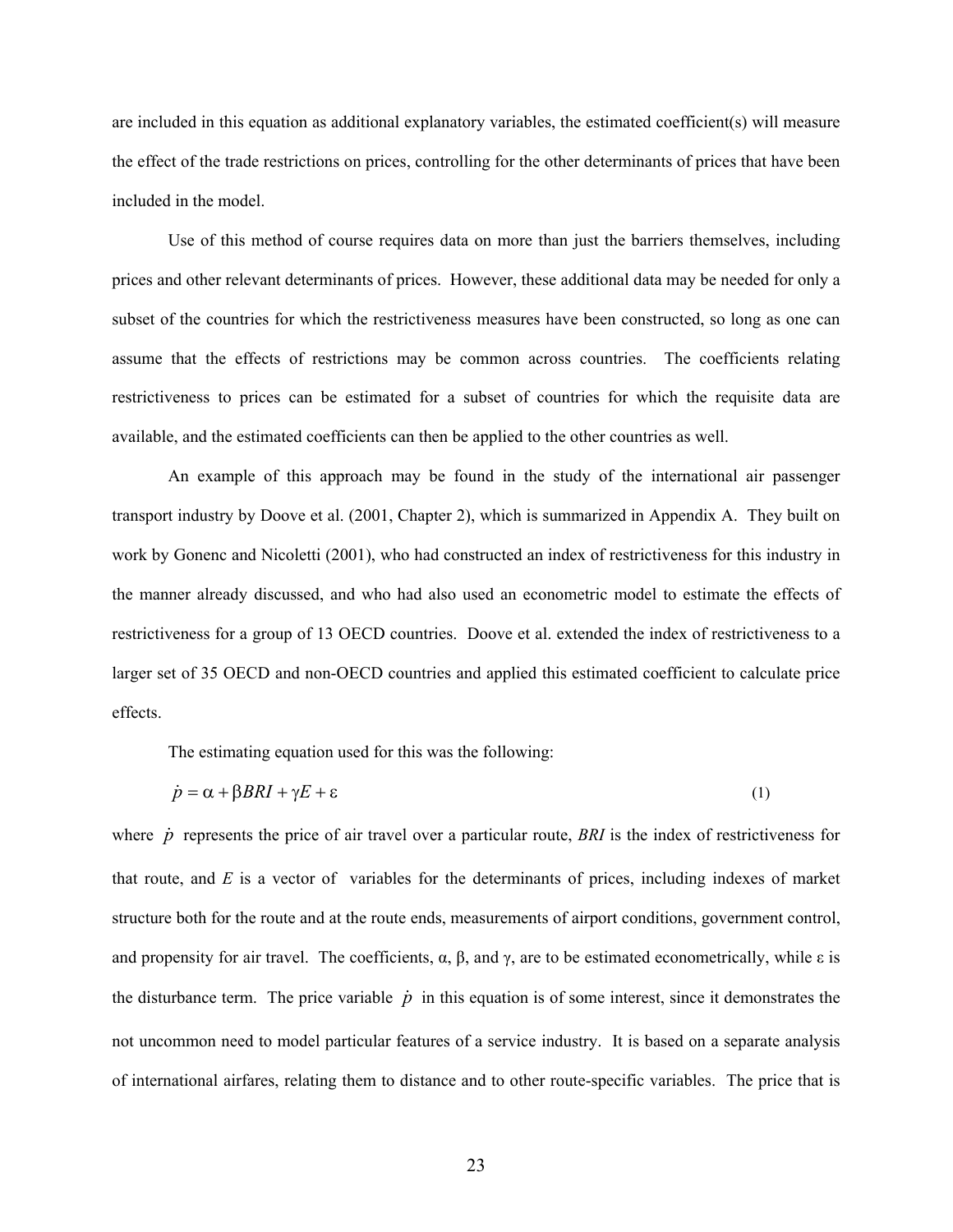entered in equation (1) is then the percentage that the actual airfare lies above the price predicted from this analysis.

Thus, holding this predicted price constant as unaffected by a particular trade restriction, the estimated coefficient  $\beta$  measures the percentage by which the price – air fare in this case – is increased by a restrictiveness of one, compared to the price at a restrictiveness of zero. Applying this estimated coefficient to the values of the index of restrictiveness for the larger set of countries, Doove et al. produced the price-effect estimates reported in Table 7. As can be seen, these tend to be largest for developing economies and for business travel.

Other studies have been done using variations on this technique. These variations include the use of separate indexes of restrictiveness or proxy measures for different types of trade barriers, including individual modes of supply. A number of these other studies of price impacts of services restrictions are summarized in Appendix A below. These studies cover several sectors, including international air services, wholesale and retail food distributors, banks, maritime services, engineering services, telecommunications, and industrial electricity supply in both developed and developing countries. These various sectors are evidently distinctive in terms of their economic characteristics and the regulatory measures that affect their operations. Specialized knowledge of the sectors is thus essential in designing the conceptual framework and adapting the available data to calculate the price impacts of the regulatory measures involved.

#### **Quantity-Impact Measurements**

Another approach, appropriate for some service industries, is to model the determination of quantity rather than price, and then to include the trade restrictiveness index in a quantity equation. The result, analogous to that for prices above, is an estimate of effects of trade barriers on quantities. This can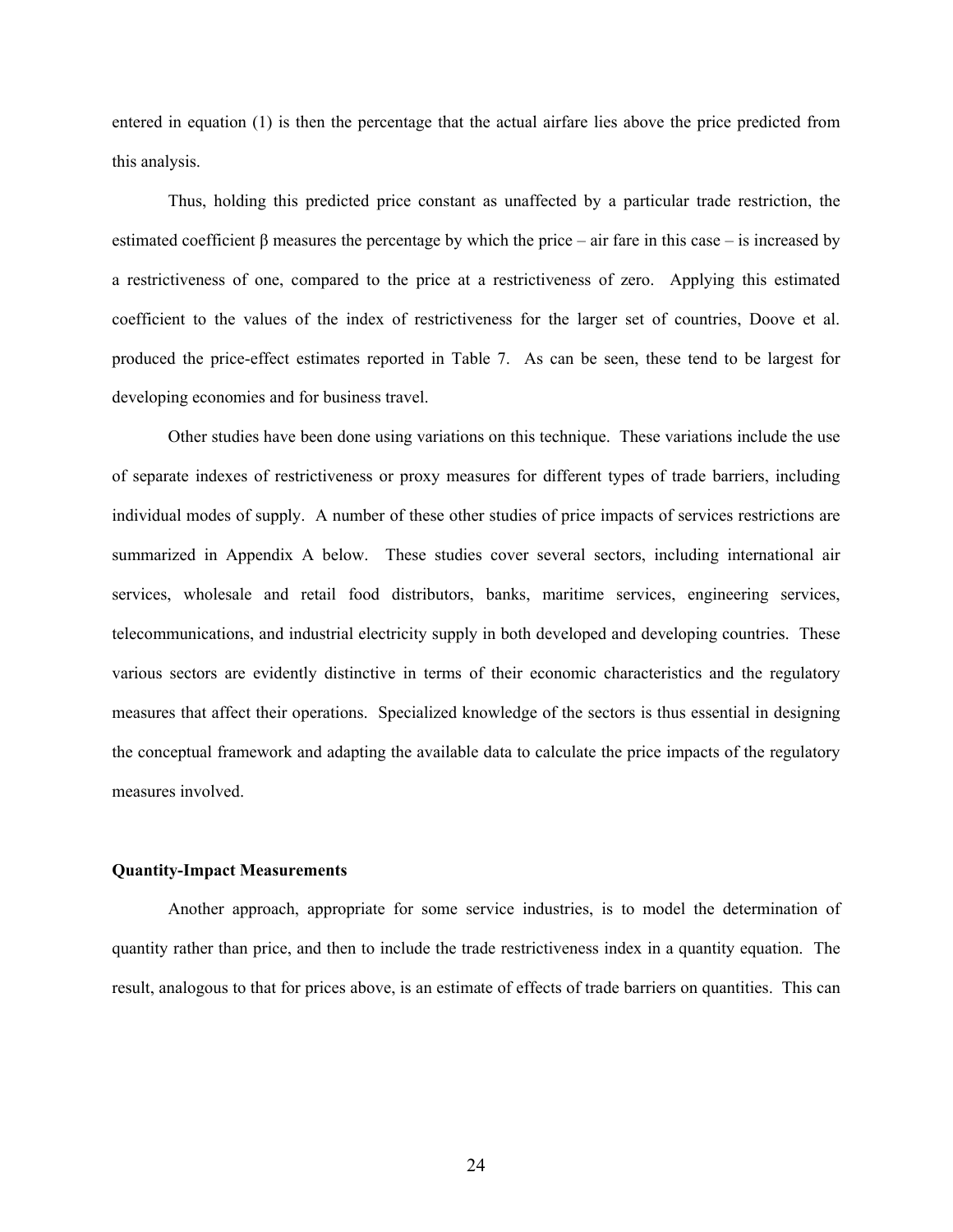in turn be converted into an effect on prices by use of an assumed or an estimated price elasticity of demand<sup>15</sup>

For example, Warren (2000b) has assessed the quantitative impact of barriers in telecommunications services, chiefly mobile telephony and fixed network services, for 136 countries. For this purpose he estimated equations such as the following, which was for mobile telephony:

$$
Q_i^m = \alpha + \beta_1 Y_i + \beta_2 Y_i^2 + \beta_3 P D_i + \beta_4 [P_i^m] + \varepsilon_i
$$
 (2)

Here, for each country *i*,  $Q_i^m$  is the number of cellular telephone subscribers per 100 inhabitants,  $Y_i$  is GDP per capita, and  $PD_i$  is population density.  $[P_i^m]$  is a policy variable, which for mobile telephony took two forms: an index of market access for investment in the industry based on number of competitors, privatization, and policies towards competition; and a broader average of several trade and investmentrelated indexes.

Combining these quantitative estimates of the effects of removing existing barriers with an estimate of the price elasticity of demand for the telecommunications services involved, tariff equivalents in the form of price wedges were calculated. The tariff equivalents for domestic and for foreign providers of telecommunication services in the major nations are shown in Table 8. The estimates for the advanced industrialized countries are relatively low in comparison to the much higher estimates for the newly industrializing countries shown. There are cases of developing countries (not shown) that in some cases have very large tariff equivalents, including some with several hundred percent, e.g., China (804 and 1,000 percent), Colombia (11 percent and 24 percent), India (861 and 1,000 percent), Indonesia (71 and 128 percent), South Africa (14 and 21 percent), and Venezuela (10 and 15 percent).

<sup>&</sup>lt;sup>15</sup> That is, having estimated that barriers reduce the quantity of a service by some percentage, this is divided by the elasticity of demand to obtain the percentage price increase to which it corresponds.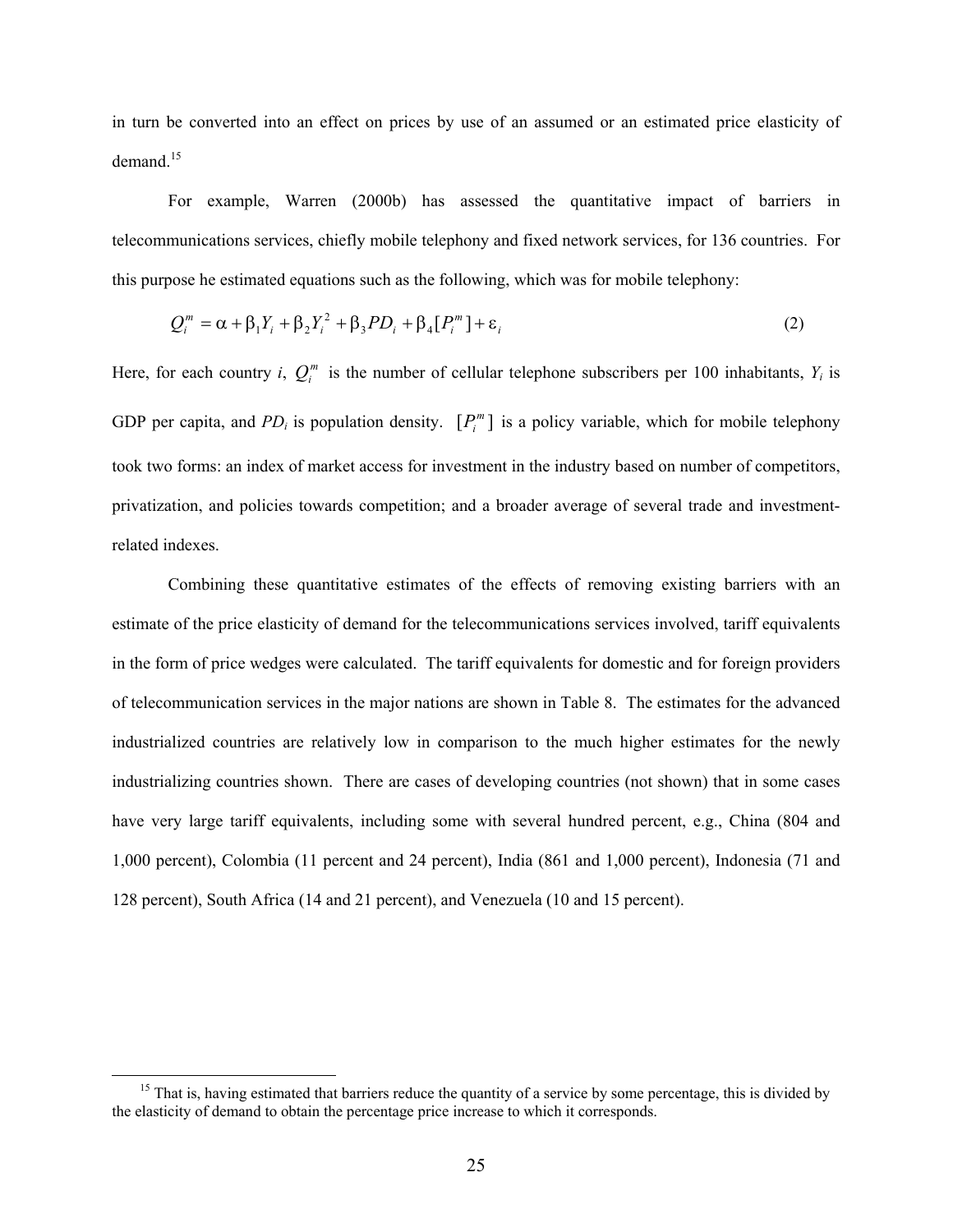#### **Gravity-Model Estimates**

 Because the modeling of prices that is needed to estimate a price effect above is necessarily very sector specific, the techniques described so far have limited use for quantifying barriers across sectors. Likewise, they are not useful for comparing the overall levels of service trade barriers across countries. For that, one needs a more general model of trade to use as a benchmark, and the natural choice is the socalled gravity model. This model relates bilateral trade volumes positively to the incomes of both trading partners, and also negatively to the distance between them.<sup>16</sup> It has become a very popular tool in recent years for eliciting the effects of a wide variety of policy and structural influences on trade in a manner that controls for the obvious importance of income and distance.

 Francois (1999) has fit a gravity model to bilateral services trade for the United States and its major trading partners, taking Hong Kong and Singapore to be free trade benchmarks. The independent variables, in addition to distance between trading partners, included per capita income, gross domestic product (GDP), and a Western Hemisphere dummy variable. The differences between actual and predicted imports were taken to be indicative of trade barriers and were then normalized relative to the free trade benchmarks for Hong Kong and Singapore. Combining this with an assumed demand elasticity of 4, tariff equivalents can be estimated. The results for business/financial services and for construction are indicated in Table 9. Brazil has the highest estimated tariff equivalent for business/financial services (35.7 percent), followed by Japan, China, Other South Asia, and Turkey at about 20 percent. The estimated tariff equivalents are considerably higher for construction services, in the 40-60 percent range for China, South Asia, Brazil, Turkey, Central Europe, Russia, and South Africa, and in the 10-30 percent range for the industrialized countries. Further details are given in Appendix A on the limitations of the use and interpretation of gravity models.

 $16$  Typically, the log of the volume of total bilateral trade between two countries is regressed on the logs of their national incomes, the log of distance between them, and other variables such as per capita income and dummy variables to reflect a common border, common language, etc.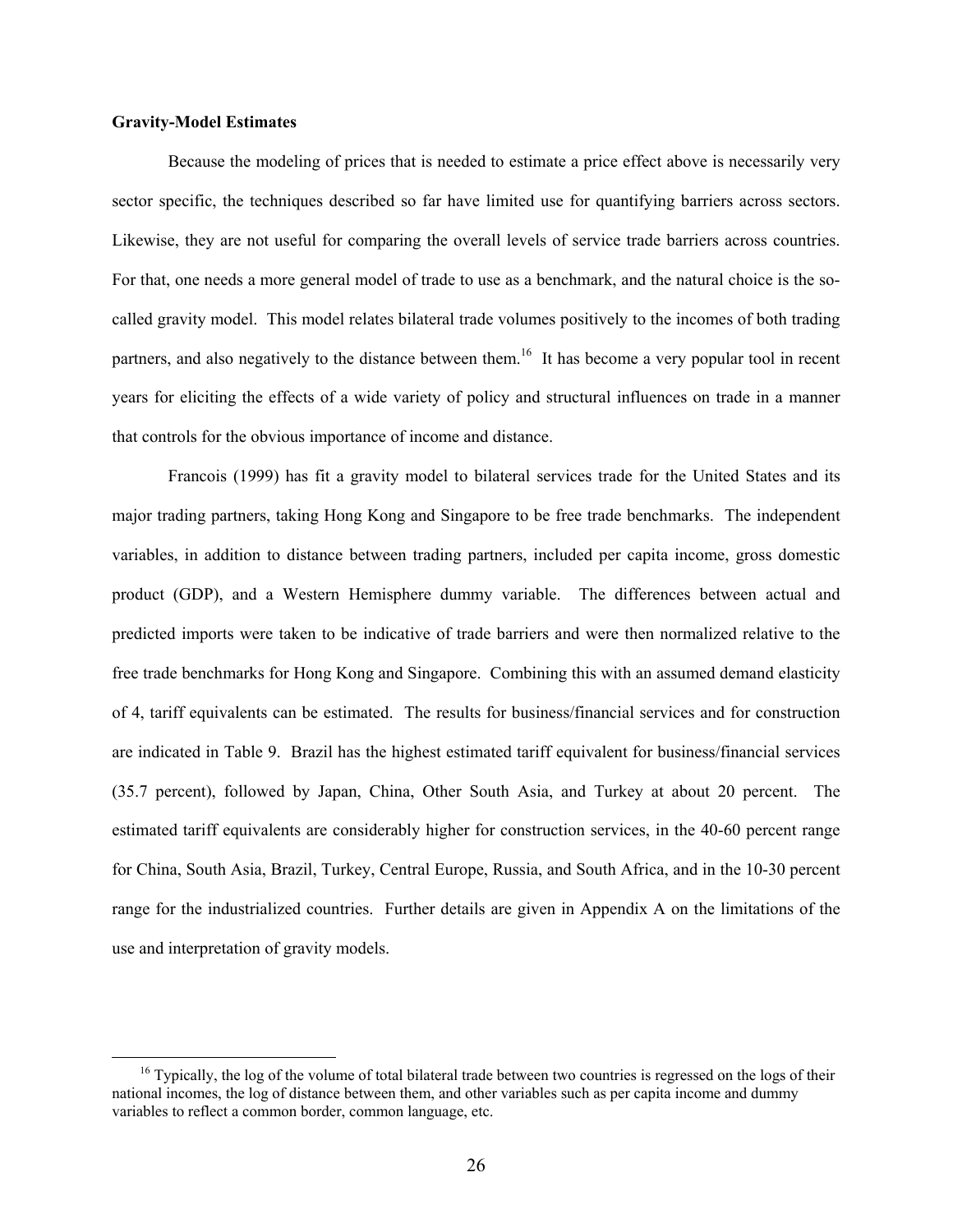#### **Financial-Based Measurements**

 Hoekman (2000) has suggested that financial data on gross operating margins calculated by sector and country may provide information about the effects of government policies on firm entry and conditions of competition.<sup>17</sup> As he notes (p. 36):

"In general, a large number of factors will determine the ability of firms to generate high margins, including market size (number of firms), the business cycle, the state of competition, policy enforcement, the substitutability of products, fixed costs, etc. Notwithstanding the impossibility of inferring that high margins are due to high barriers, there should be a correlation between the two across countries for any given sector. Data on operating margins provide some sense of the relative profitability of activities, and therefore, the relative magnitude (restrictiveness) of barriers to entry/exit that may exist."

The country-region results of Hoekman's analysis, averaged over firms and sectors for 1994-96,

are indicated for agriculture, manufacturing, and services in Table 10. Sectoral results for services only are given in Table 11. Services margins are generally higher than manufacturing margins by 10-15 percentage points, and the services margins vary considerably across countries. Australia, Hong Kong, and Singapore have the lowest services margins – in the neighborhood of 20 percent – while Chile, China, Indonesia, Philippines, Taiwan, Thailand, and the United States have services margins in excess of 40 percent. The sectoral results indicate that the margins for hotels and financial services are relatively high, and the margins for wholesale and retail trade are lower. The margins for several developing countries appear to be relatively high in a number of sectors. Overall, as Hoekman suggests (p. 39):

"…business services, consultancy, and distribution do not appear to be among the most protected sectors. …barriers to competition are higher in transportation, finance, and telecommunications. These are also basic 'backbone' imports that are crucial for the ability of enterprises to compete internationally."

#### **Diversity of Methods**

As should be clear from the foregoing, studies of services barriers have used a wide variety of approaches. This is not surprising given the wide variety of the service industries themselves and the variation across them in the data that may be available. In our concluding section, below, we will outline

<sup>&</sup>lt;sup>17</sup>Gross operating margins are defined as total sales revenue minus total average costs divided by total average costs.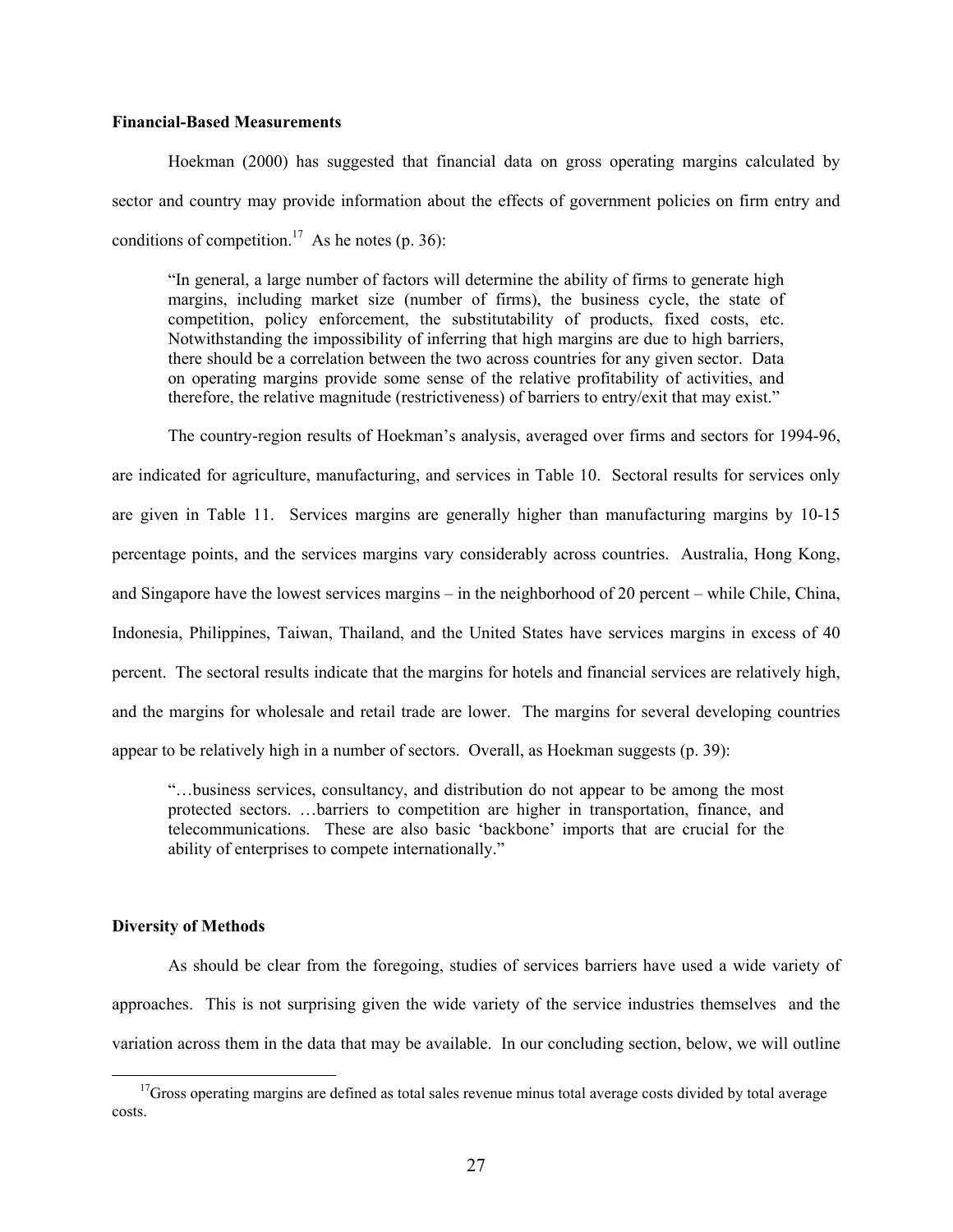the steps that seem to have been most commonly used and/or successful in the largest number of studies, as a guide to those who intend to replicate their work in other industries and countries. However, it will often be the case that one or more of these steps cannot be followed in particular cases. Research on services barriers must therefore often make do with whatever information may be available. As illustrated by the studies discussed here, this may require creative exploitation of seemingly heroic assumptions in order to extract any information at all.

### **V. Measuring the Economic Consequences of Liberalizing Services Barriers**

#### **Issues to be Addressed:**

- Sectoral modeling
- CGE modeling

While the various measurements of services barriers that we have reviewed are of interest in themselves, they need to be incorporated into an explicit economic modeling framework in order to determine how the existence or removal of the barriers will affect conditions of competition, productivity, the allocation of resources, and economic welfare within or between sectors and countries. In this regard, a modeling framework can be devised for individual sectors or on an economy-wide basis using computable general equilibrium (CGE) modeling.

#### **Sectoral Modeling**

An example of sectoral modeling is provided by Fink, Mattoo, and Rathindram (2003), who analyze the impact of policy reform on sectoral performance in basic telecommunications. Their data cover 86 developing countries globally for the period, 1985-1999. They address three questions, covering the impact of: (1) policy changes relating to ownership, competition, and regulation; (2) any one policy reform coupled with the implementation of complementary reforms; and (3) the sequencing of reforms.

 Their findings are: (1) privatization and the introduction of competition significantly increase labor productivity and the density of telecommunication mainlines; (2) privatization and competition work best through their interactions; and (3) there are more favorable effects from introducing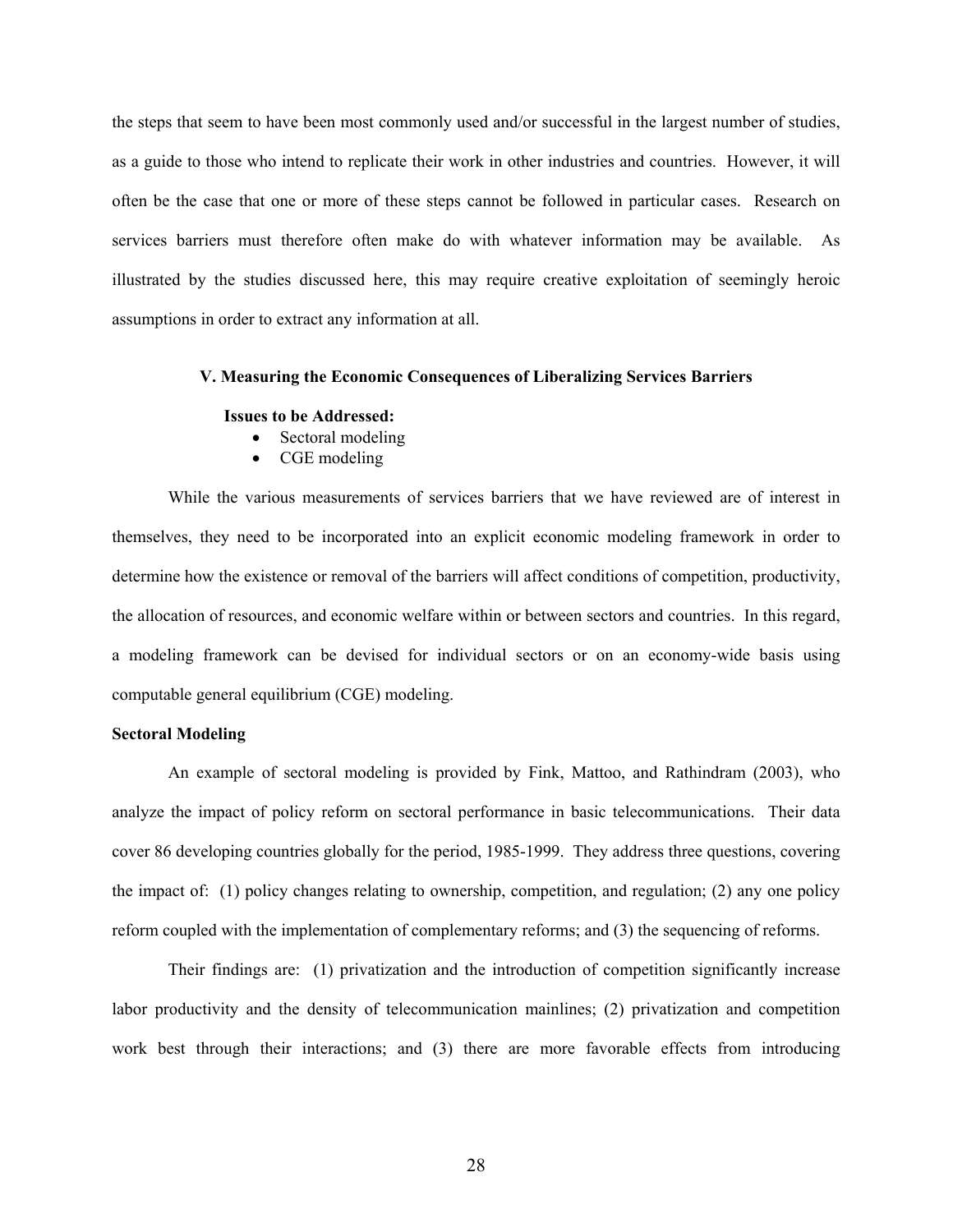competition before privatization. They further conclude that autonomous technological progress outweighs the effects of policy reforms in increasing the growth of teledensity.

 What is especially noteworthy about this type of study is its focus on both the policy and market structure of the sector and the econometric framework that is designed to measure the determinants of teledensity and telecommunications productivity. The assessment of particular services barriers may therefore be most effectively addressed when incorporated into a sectoral modeling framework.<sup>18</sup>

### **CGE Modeling**

 $\overline{a}$ 

In contrast to sectoral modeling, CGE modeling provides a framework for multi-sectoral and multi-country analysis of the economic effects of services barriers and related policies. Most CGE modeling research to date has been focused on barriers to international trade in goods rather than trade in services and FDI. The reasons for this stem in large part from the lack of comprehensive data on crossborder services trade and FDI and the associated barriers, together with the difficult conceptual problems of modeling that are encountered. Some indication of pertinent CGE modeling work relating to services is provided in Hardin and Holmes (1996, p. 85), Brown and Stern (2001, pp. 272-74), and Stern (2002, pp. 254-56). The approaches to modeling can be divided as follows: (1) analysis of cross-border services trade liberalization in response to reductions in services barriers; (2) modeling in which FDI is assumed to result from trade liberalization or other exogenous changes that generate international capital flows in the form of FDI in response to changes in rates of return; and (3) modeling of links between multinational corporations' (MNCs) parents and affiliates and distinctions between foreign and domestic firms in a given country/region.

The third type of CGE modeling study just noted comes closest to capturing the important role played especially by MNCs and their foreign affiliates in providing Mode 3-type services. This, for example, is the focus of the study by Brown and Stern (2001), some details of which are presented in Appendix A below. Brown and Stern analyze the effects of removal of services barriers under alternative

<sup>&</sup>lt;sup>18</sup> See also Fink, Mattoo, and Neagu (2002) and Appendix A below for a summary of their study of the importance of restrictive trade policies and private anti-competitive practices relating to international maritime services.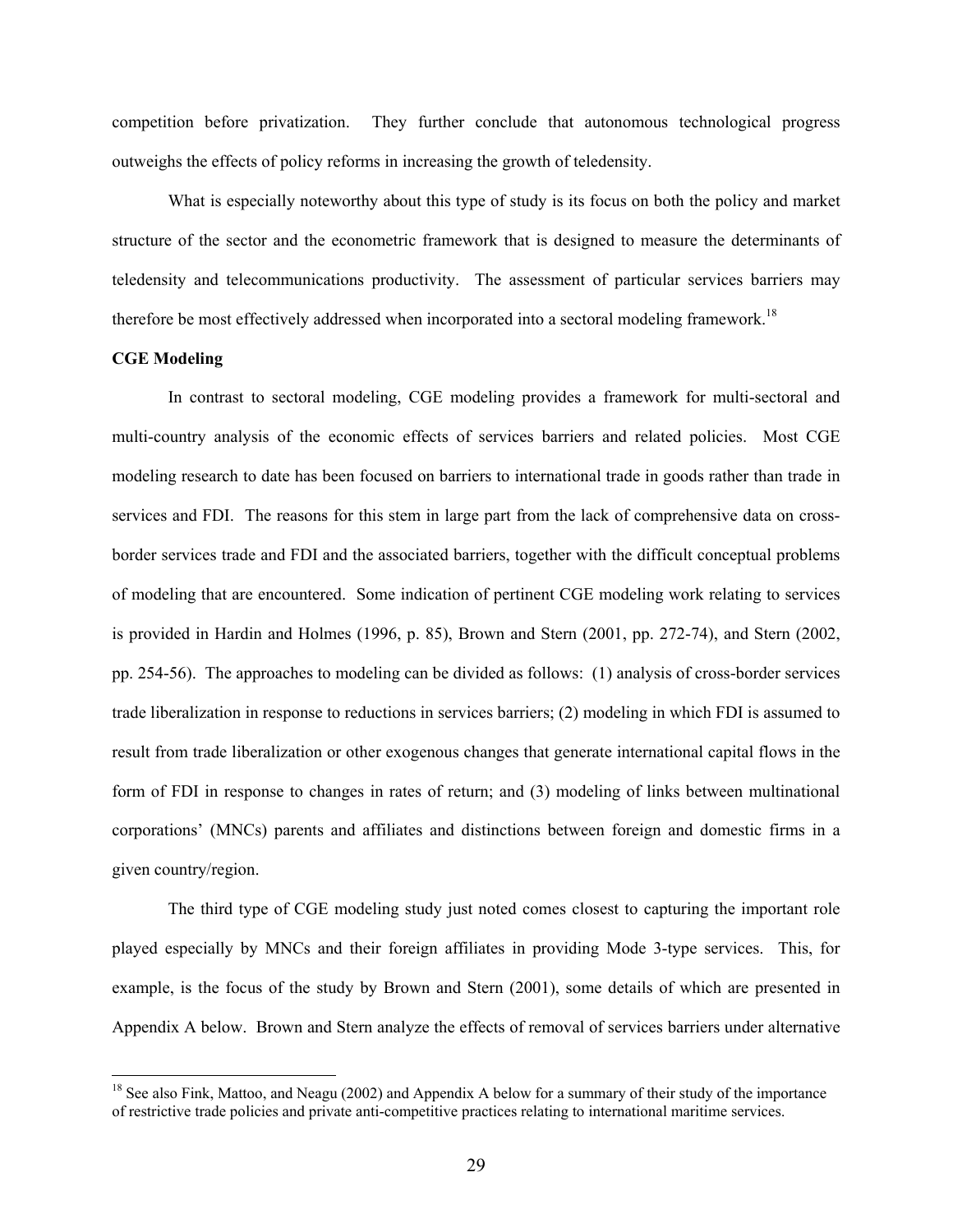conditions of international capital mobility and changes in the world capital stock due to increased investment. Their results, presented in Table A-7, suggest that the welfare effects of removing services barriers are sizable and vary across countries depending on how international capital movements and changes in domestic investment respond to changes in rates of return. The largest potential benefits are realized for all of the major developed and developing countries when allowance is made for changes in investment that augment the stock of capital

#### **VI. Guideline Principles and Recommended Procedures for Measuring Services Barriers and for Assessing the Consequences of Their Liberalization**

As a summary of what we have reported in detail here about the methodologies for measuring services barriers and using these measurements to assess the consequences of liberalization in services, we conclude first with several principles to be kept in mind during this process and then with more detailed procedural steps that we recommend should be followed:

#### *Principles:*

.

- 1. Most barriers to trade and investment in services take the form of domestic regulations, rather than measures at the border.
- 2. No single methodology is sufficient for documenting and measuring barriers to trade in services. Instead, investigators need to draw upon all available information, including both direct observation of particular barriers and indirect inference of barriers using data on prices and quantities.
- 3. Because of the special role of incumbent firms in many service industries, regulations do not need to be explicitly discriminatory against foreign firms in order to have discriminatory effects.

### *Procedures:*

1. Collect the details of domestic regulations and related policies affecting services firms in the countries and/or sectors being examined, including the manner in which they apply to foreign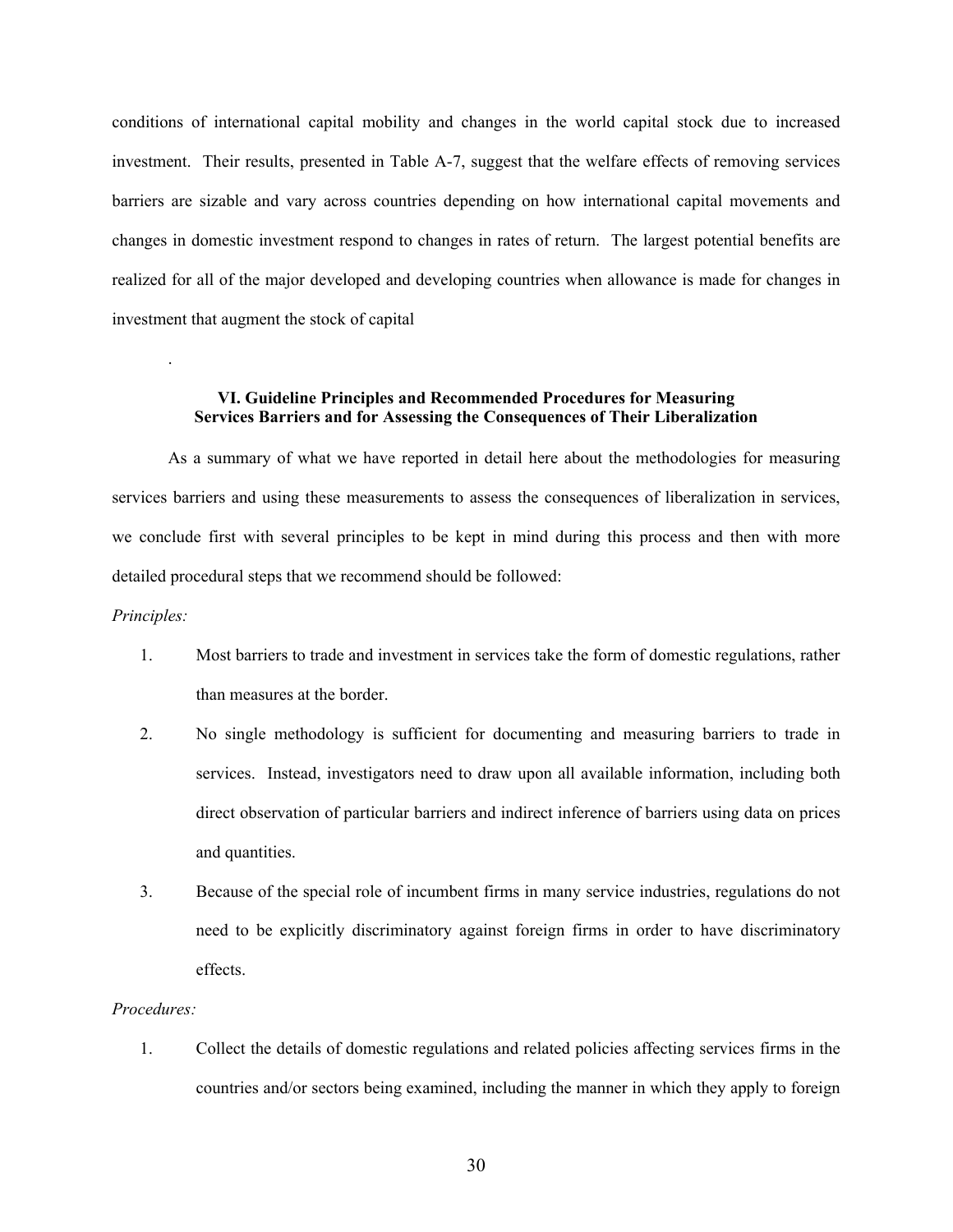versus domestic firms, plus quantitative details of their application, such as any percentage or dollar limits that they impose.

- 2. Ideally, this information should be collected by systematic surveys of governments and/or firms. However, it may also be possible to infer it less directly from documents prepared for other purposes, such as the commitments that governments made to the GATS in the Uruguay Round and subsequent negotiations.
- 3. For each type of regulation or policy, define degrees of restrictiveness and assign scores to each, ranging from zero for least restrictive to one for most restrictive.
- 4. Construct a measure of restrictiveness by: weighting the scores from step 3 based on judgments of the relative importance of each policy; using a statistical methodology such as factor analysis that will serve to identify the weights; or designing proxy measures, such as dummy variables, to represent particular restrictions. The resulting measures can then be used directly for reporting the presence and importance of barriers across industries and countries, as well as for providing an input to subsequent analysis.
- 5. Convert the measures of restrictiveness from step 4 into a set of tariff equivalents by one or more of the following methods. Depending on the quality of information that goes into their construction, these tariff equivalents may be superior to the measures themselves for reporting about barriers and analyzing their effects.
	- a. Assign judgmental tariff-equivalent values to each of the component measures, representing the percentage taxes on foreign suppliers to which each component is thought to correspond at their most restrictive levels (index  $= 1$ ).
	- b. Use data on prices and their determinants as the basis for a regression model that includes an index or other measures of restrictiveness and that estimates the effect on prices.
	- c. Use data on quantities produced or traded as the basis for a regression model that includes an index or other measures of restrictiveness and that estimates the effect on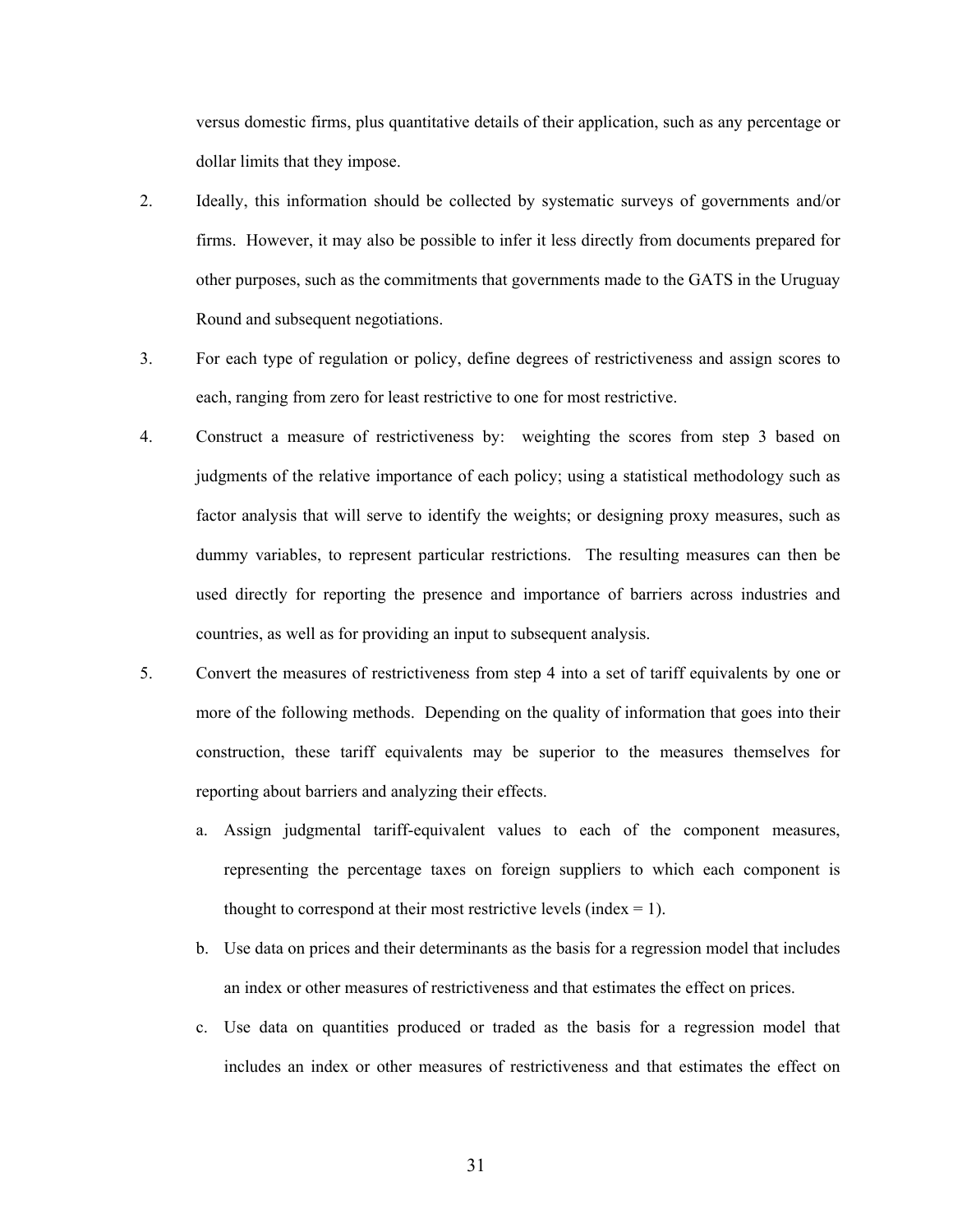quantities. This estimate can then be converted to tariff equivalents using an assumed or estimated price elasticity of demand.

6. Use an index or other measures of restrictiveness or the tariff equivalents constructed above as inputs into a model of production and trade in order to ascertain the effects of changes in the barriers to which they correspond. The appropriate model for this purpose depends on whether sectoral or economy-wide policy changes are to be analyzed. For economy-wide policy changes, the model should be a general equilibrium one, incorporating the full effects of barriers across sectors and countries. Ideally, too, the model should be designed to capture the effects of service regulations in the form that they have been observed and quantified as above.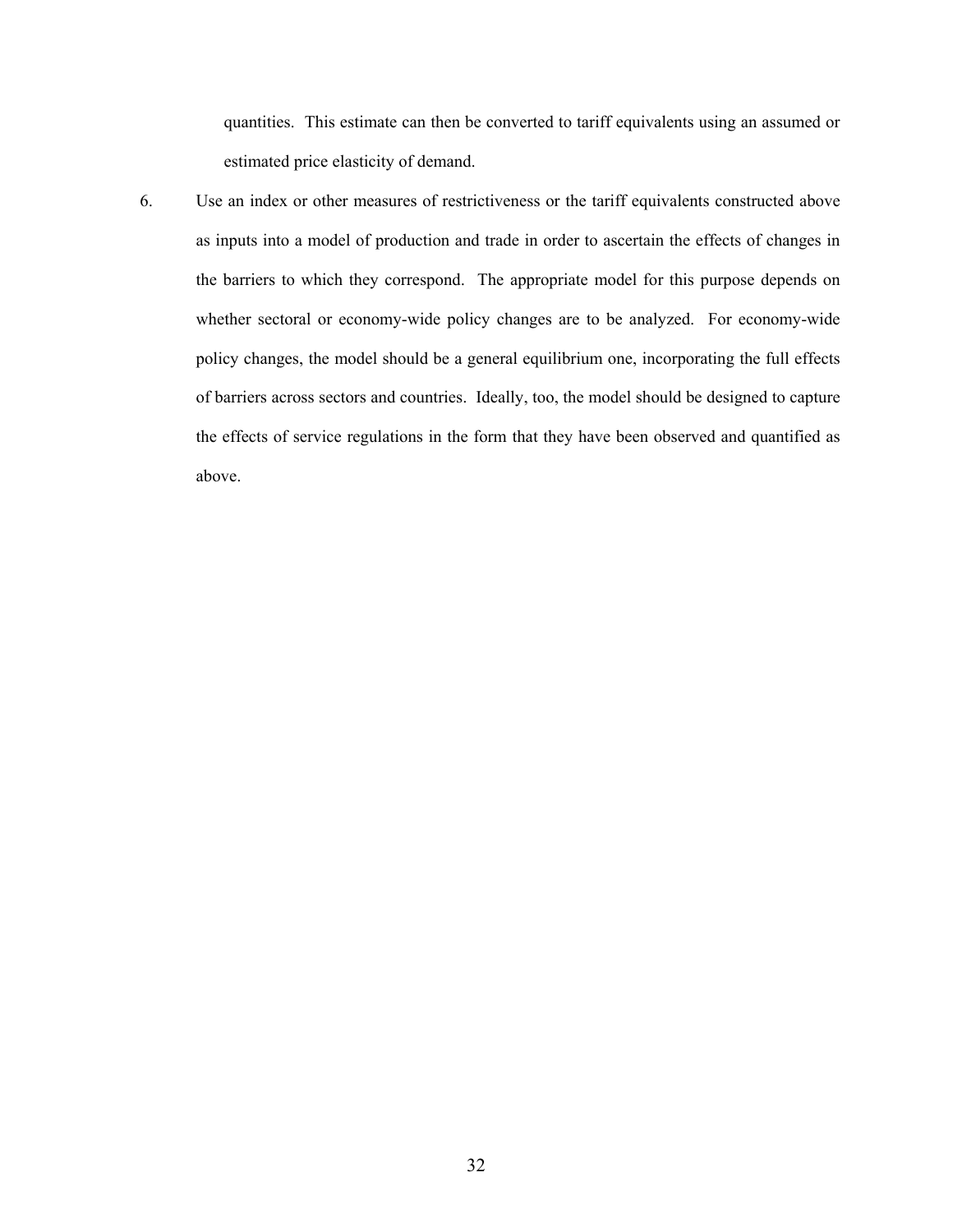#### **Appendix A**

#### **Literature Summaries of Methods of Measurement**

In this appendix, we provide a somewhat more technical discussion of the various methods of

measurement of services barriers, focusing especially on available studies that have been completed and

that can be consulted for more information on methodology and data and possible adaptation in further

research.

#### **A-1: Frequency Studies and Indexes of Restrictiveness**

In what follows, we summarize several studies that complement our discussion in the main text:

- Mattoo (1998) analyzed market access commitments in **financial services**, covering direct insurance and banking. His results indicated that Latin America was the most restricted in direct insurance and Asia the most restricted in banking services.
- Marko (1998) constructed frequency measures for the basic **telecommunications** markets, using Hoekman's (1995) methodology. Marko found that 58% of the basic telecommunications services market for the 69 signatories of the February 1997 Agreement on Basic Telecommunications was covered by partial or full GATS commitments.
- McGuire (1998) showed that Australia's impediments in **financial services**, including banking, securities, and insurance, were much lower as compared to other economies in Asia.
- Colecchia (2000) provided a methodological, pilot study of the barriers on **accountancy services** for Australia, France, the United Kingdom, and the United States, using OECD information on regulatory regimes for 1997. The United Kingdom was found to be the most liberal, the United States the least liberal.
- Kalirajan (2000) constructed restrictiveness indexes for 38 economies, using GATS schedules and a variety of other information on barriers to **distribution services** as of June 1999. The indexes covered the services of commission agents, wholesalers, retailers, and franchisers. The findings were that: (1) Belgium, India, Indonesia, France, Korea, Malaysia, the Philippines, Switzerland, and Thailand were the most restrictive economies and Singapore and Hong Kong the most open; and (2) the countries that were the most discriminatory against foreign firms included Malaysia, the Philippines, Venezuela, Brazil, the United States, and Greece. The detailed domestic and foreign restrictiveness indexes were broken down by country and are available on the Productivity Commission website.
- Kemp (2000) constructed restrictiveness indexes for the four modes of providing **educational services**, using GATS data on commitments for market access and national treatment for the five sub-sectors of educational services and covering 29 countries. While only a quarter of GATS member countries scheduled commitments, the evidence suggested that consumption abroad, which is the major mode of educational trade in terms of foreign-student tuition, fees, and expenditures, was comparatively the least restricted mode.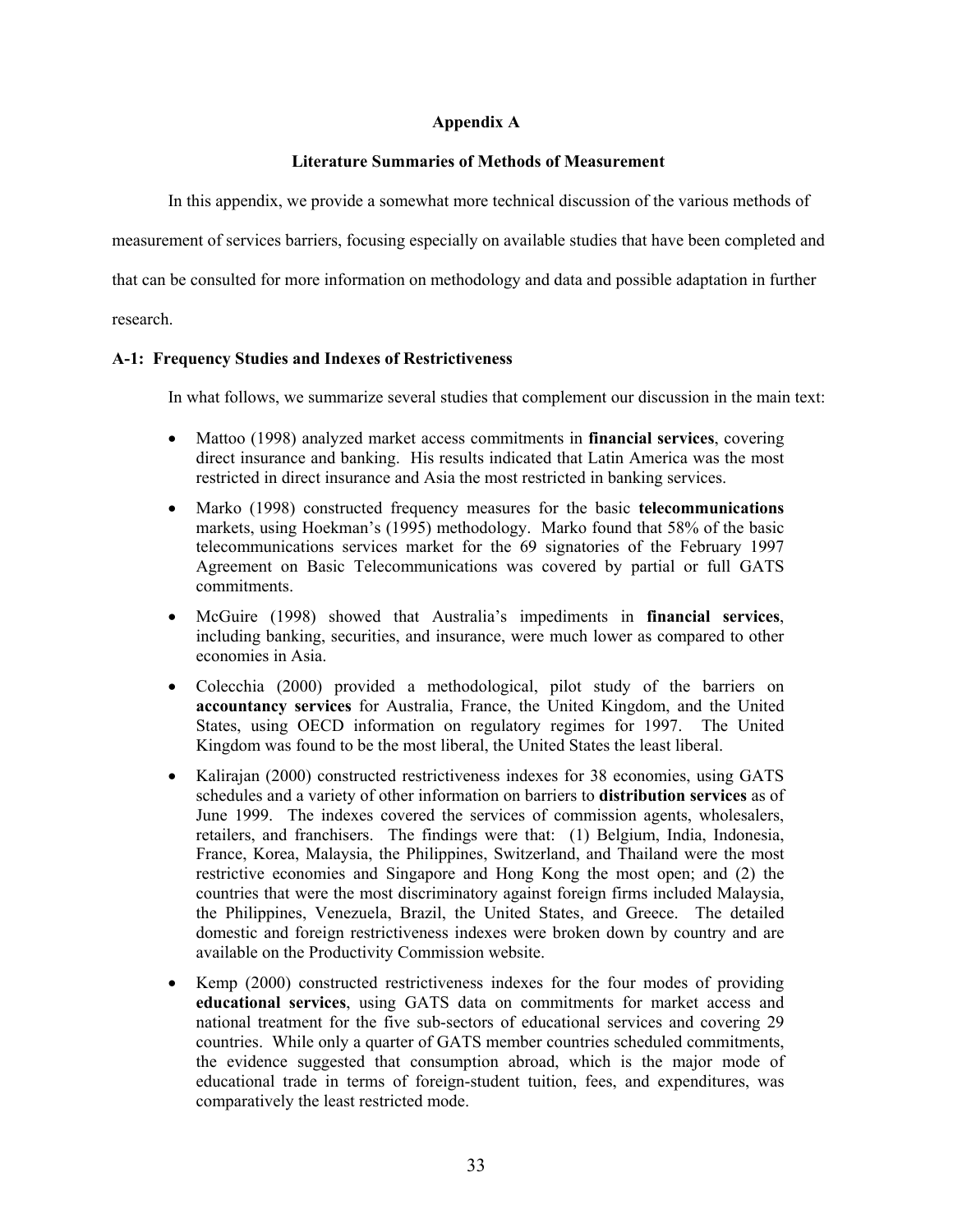- McGuire, Schuele, and Smith (2000) developed indexes for restrictions on foreign **maritime service** suppliers and all maritime service suppliers covering 35 economies during the period 1994-98, using a variety of GATS and other data sources. They found that: (1) Brazil, Chile, India, Indonesia, Korea, Malaysia, the Philippines, and the United States had the most restricted markets against foreign maritime suppliers; and (2) Chile, the Philippines, Thailand, Turkey, and the United States were the most discriminatory in favoring domestic suppliers. The detailed domestic and foreign indexes of restrictiveness were broken down by country and are available on the Productivity Commission website.
- Nguyen-Hong (2000) constructed restrictiveness indexes for **accountancy, architectural, and engineering services** for 34 economies and legal services for 29 economies. The indexes were compiled from WTO, OECD, APEC, and a variety of other sources. The findings were that: (1) legal and accounting were the most highly restricted services; (2) Indonesia, Malaysia, Austria, Mexico, and Turkey were the most restrictive for the four professions, and Finland and the Netherlands the most open; (3) nationality requirements were the most extensive in legal and accountancy services; (4) residency requirements were common in accountancy services; (5) partnerships and practices between accountants and lawyers were commonly restricted; and (6) recognition of foreign qualifications and licenses was subject to a variety of restrictions among countries. The detailed domestic and foreign restrictiveness indexes were broken down and are available on the Productivity Commission website.
- Warren (2000a) used data for 136 countries from the International Telecommunications Union (ITU) to construct five indexes for the regulation of **telecommunications** policies that discriminate against: (1) all potential providers of cross-border telecommunications services; (2) foreign providers of cross-border services; (3) all potential providers of fixed network services; (4) all potential providers of cellular services via FDI; and (5) foreign providers of mobile services via FDI. He found: (1) significant variation across countries in all five indexes; (2) most countries relied only on foreign carriers to provide competition in mobile markets; (3) countries were less prepared to use majority-owned foreign carriers in their fixed network markets; (4) countries that liberalized their mobile networks were more likely to liberalize their fixed networks; (5) countries that limited commercial presence via FDI were more liberal in permitting cross-border entry; and (6) GATSbased indexes that tended to reflect legal conditions, as calculated by Marko (1998), were not altogether well correlated with ITU-based indexes that were designed to reflect economic conditions. The detailed domestic and foreign indexes by country are available on the Productivity Commission website.
- Doove, Gabbitas, Nguyen-Hong, and Owen (2001) constructed restrictiveness indexes for international air passenger transport, telecommunications, and electricity supply. The index for **air transport** was an average of the bilateral restrictiveness indexes applicable to pairs of countries. The data covered 875 airline routes for 35 economies and refered to the late 1990s. The bilateral restrictions included designation, capacity, fares, and charter services, with weights derived using factor analysis in an OECD study by Gonenc and Nicoletti (2001). The bilateral restrictions were generally not covered under the GATS, so that discriminatory restrictions on third countries may have been applied. The results are shown in column (2) of Table 7 and indicate substantial variation across countries as a consequence of the agreement-specific bilateral restrictions.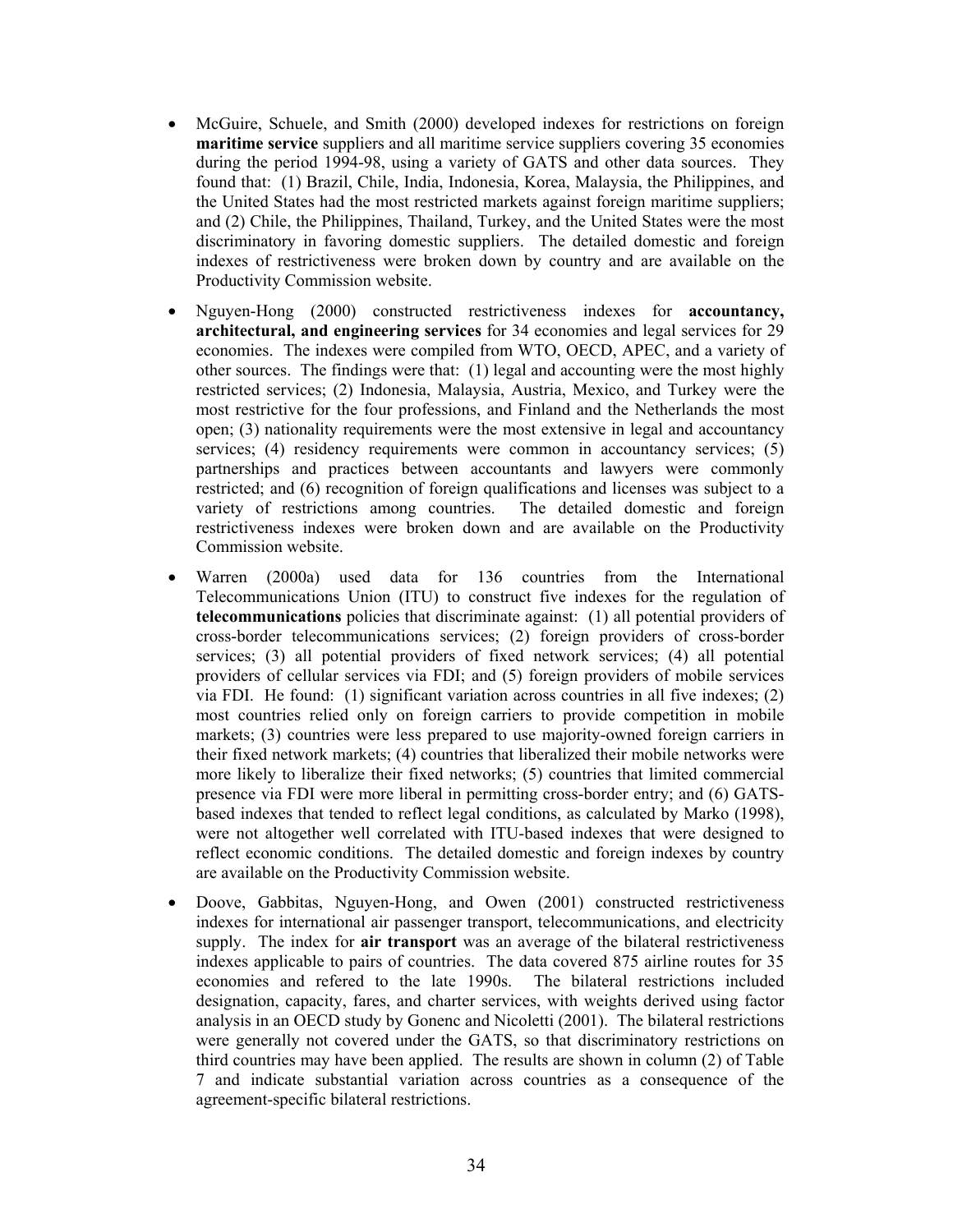The restrictiveness index for **telecommunications** covered 24 OECD member countries and 23 non-OECD countries, using data for 1997. The telecommunications industry has been undergoing rapid technological change in recent decades, and there has been widespread regulatory reform and structural reform undertaken in many countries. Doove et al. built upon the OECD study by Boylaud and Nicoletti (2000), who focused on the four major telecommunications sectors: trunk (domestic long distance); international (international long distance); mobile (cellular); and leasedline services. The regulatory measures covered include: market share of new entrants; index of governmental control of the public telecommunications operators (PTOs); degree of internationalization of domestic markets; time to liberalization; and time to privatization. These measurements were incorporated into an econometric framework for the individual sectors in order to estimate the price impacts involved that are noted in Table A-1.

**Electricity supply** has also been undergoing significant deregulation and structural reform. Building upon OECD work by Steiner (2000), Doove et al. assembled data for 50 economies for 1996. The regulatory measures covered were: unbundling of electricity generation from transmission; third party access; presence of a wholesale electricity market; degree of private/public ownership; time to liberalization; and time to privatization. The price impacts of regulation were estimated and are indicated in Table A-2.

### **A-2: Price-Impact Studies**

We summarize below a number of other pertinent studies of price-impacts that may be consulted

for further technical details and results:

- Johnson, Gregan, Gentle, and Belin (2000) noted that **international air services** are regulated by means of bilateral agreements and are largely excluded from the GATS. They developed a partial-equilibrium, spatial econometric model that was used to analyze the effects on prices, quantities, and economic welfare, in Australia and foreign countries, of the entry of a new airline (Ansett) into the Australian market, as well as plurilateral reform for an "open club" for airlines among Australia, China, Hong Kong, and Japan. They showed that there were significant benefits realized from the entry of new competitors into the airline markets. Also, members of an open club gained, but at the expense of non-members.
- Kalirajan (2000) used firm-level accounting data for wholesale and retail **food distributors** in 18 economies to indicate the relationship between trade restrictiveness and distributors' price-cost margins. The results suggested that the restrictions were primarily cost creating rather than rent creating and were accounted for mainly by restrictions on establishment. Using the restrictiveness indexes, coefficient estimates, and sample means, the estimated cost impacts noted in Table A-3 range between 0 and 8 percent.
- Kalirajan, McGuire, Nguyen-Hong, and Schuele (2000) developed and estimated a model applied to 694 banks in 27 economies for 1996-97 to assess the impact of nonprudential restrictions on the interest margins of **banks**. The net interest margin is the difference between a bank's lending and deposit rates. A two-stage procedure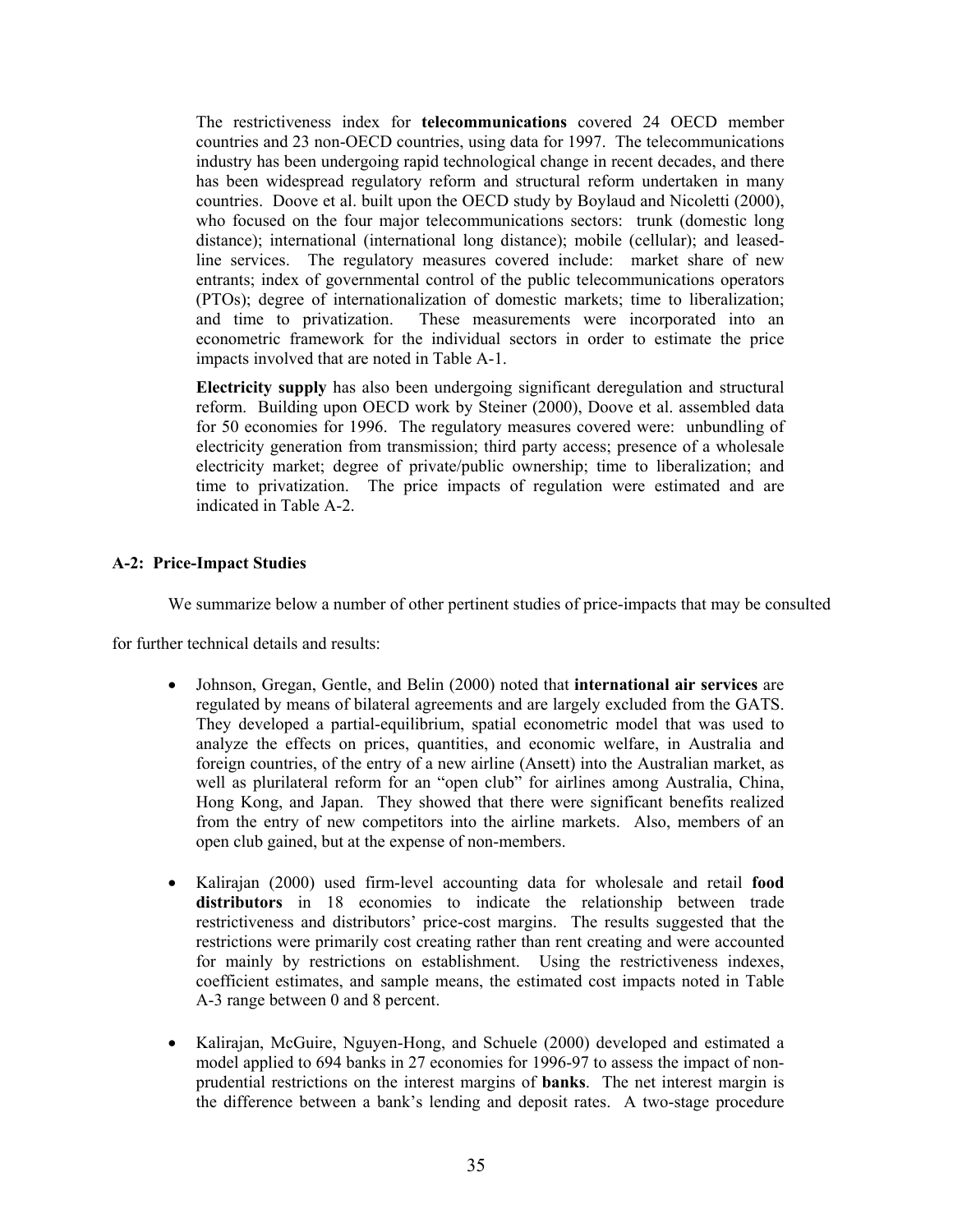was used for estimation purposes. In the first stage, bank-specific variables were used to explain the interest margins in all the economies, and, in a second stage, cross-country estimation was used to take economy-wide variables into account. The foreign and domestic restrictiveness indexes calculated in McGuire and Schuele (2000) entered into the second-stage estimation. The foreign restrictiveness index was found to be a significant determinant of interest rate spreads, while the domestic restrictiveness index was not significant. The price impacts of the restrictions were calculated from the second-stage results and are presented in Table A-4. Chile, Indonesia, Malaysia, the Philippines, Singapore, South Korea, and Thailand have the highest price impacts due to the restrictions on foreign banks.

- Kang (2000) investigated the impact of restrictions on **maritime services**, using a partial-equilibrium econometric model that incorporated cross-country and bilateral trade data as determinants of demand for these services. Shipping margins for manufactured goods were derived from FOB/CIF value differentials and were used as a proxy for price. The shipping margins were to be explained by bilateral restrictions, distance, and the scale of bilateral trade. Indexes for 23 countries were adapted from McGuire, Schuele, and Smith (2000), and the remaining data were from the 1995 database of the Global Trade Analysis Project (GTAP). The foreign index of restrictiveness was decomposed into measures affecting commercial presence and into other restrictions such as on cabotage and port services. Allowance was also made for different bilateral relationships as between industrialized and developing economies. The most important conclusion reached was that a low degree of restrictions in any trading partner was necessary in order to have low shipping charges. Further, low-income countries stood to gain the most from eliminating restrictions on shipping services.
- Nguyen-Hong (2000) estimated the influences of restrictions on the price-cost margins of 84 **engineering service** firms in 20 economies, using 1996 company accounting data compiled from a variety of private and official sources. A model of firm behavior was developed to include the determinants of the observed price-cost margins, and a linear version using ordinary least squares was implemented with cross-section data. The index of foreign barriers to establishment was highly significant and had a positive and statistically significant impact on price-cost margins. The index of domestic barriers to establishment had a negative and significant impact. The price and cost impacts of the restrictions were calculated, using the actual indexes of restrictiveness, estimated coefficients, and the sample means of the independent variables. The price impacts, which are summarized by country in Table A-5, exceed 10 percent for Austria, Mexico, Malaysia, Indonesia, and Germany. The cost impacts are relatively small, ranging between 0.7 and 6.8 percent. The price and cost impacts were also calculated by types of barriers.
- Trewin (2000) used time-series data on the total costs of providing **telecommunications services** for 37 countries obtained from the International Telecommunications Union (ITU) for the period 1982-92. He used a frontier cost method as a means of estimating the minimum possible costs that are expended from a given combination of inputs. The distance of an observation above the cost frontier is a measurement of the degree of technical inefficiency. The measurements of restrictiveness calculated by Marko (1998) and Warren (2000a) were used in the estimation process. The results suggested that countries that provide higher levels of FDI face lower costs. Making allowance for the quality-cost aspects of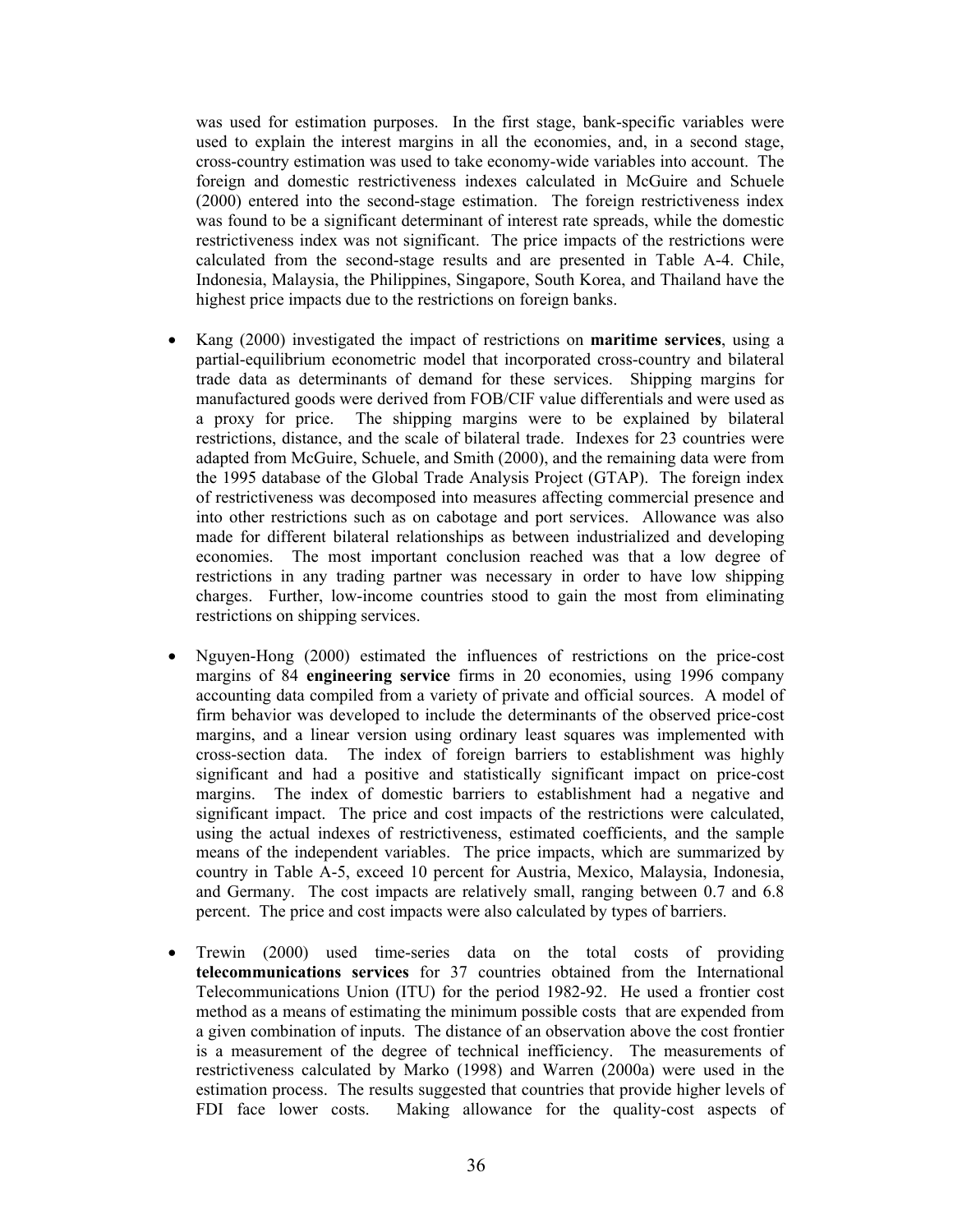telecommunication services reinforced the importance of the cost impacts of restrictions. When the sample was divided between low and high income countries, the average efficiency of the high income set was more than three times better than the low income set. The results are listed in Table A-6. It can be seen, in the high income set, that Luxembourg is close to the efficiency frontier whereas Portugal and Korea are relatively high cost countries.

• Doove, Gabbitas, Nguyen-Hong, and Owen (2001) constructed restrictiveness indexes and estimates of price impacts for international air passenger transport, telecommunications, and electricity supply. Their indexes of bilateral restrictions on **international air passenger transport** referred to 35 economies in the Asia-Pacific, Americas, and European regions. Focusing on the discount segment of the air passenger market, they implement a procedure for estimating the price effects of the applicable restrictions, using fare data primarily for the end years of the 1990s. The results, which are shown above in Table 7, indicated that the higher price effects range from 12 to 22 percent in the Asia-Pacific economies, 9 to 18 percent in the Americas, and generally below 10 percent in the European economies. The price impacts for business and economy airfares were considerably higher but should be interpreted tentatively due to data constraints.

Measurements of the impact of **telecommunications** regulations were derived for 24 OECD and 23 other countries, using data for 1997. Price-impact measurements of regulation were calculated for four major sectors of telecommunications, including trunk, international, mobile, and leasing services and are listed by country and type of service in Table A-1. While the results suggested that countries with more stringent regulatory regimes tended to have higher telecommunications prices, the authors noted that there were several cases in which the results appeared to be counter intuitive and sensitive to small changes in the data. The reported results should therefore be treated with caution, pending further clarification and improvement of the model and data that were used.

Measurements of regulation and impacts on **industrial electricity** prices for 50 economies, using 1996 data, were developed. The estimated price impacts are listed by country in Table A-2. The impacts ranged from 0 to 35 percent, with a mean of 13 percent and a standard deviation of 13 percent. The authors noted, however, that the estimated price impacts were quite sensitive to the methodology and data used and therefore should be treated as ordinal rankings rather than absolute values.

• Fink, Mattoo, and Neagu (2002) analyzed the importance of restrictive trade policies and private anti-competitive practices for **international maritime services**. For this purpose, they used data on U.S. imports carried by liners from 59 countries that accounted for about 65 percent of the total value of U.S. maritime imports in 1998. While restrictions on the provision of port services were found to be significant, private anti-competitive practices involving collusion among international maritime cartels were shown to have a considerably greater influence on maritime transport prices.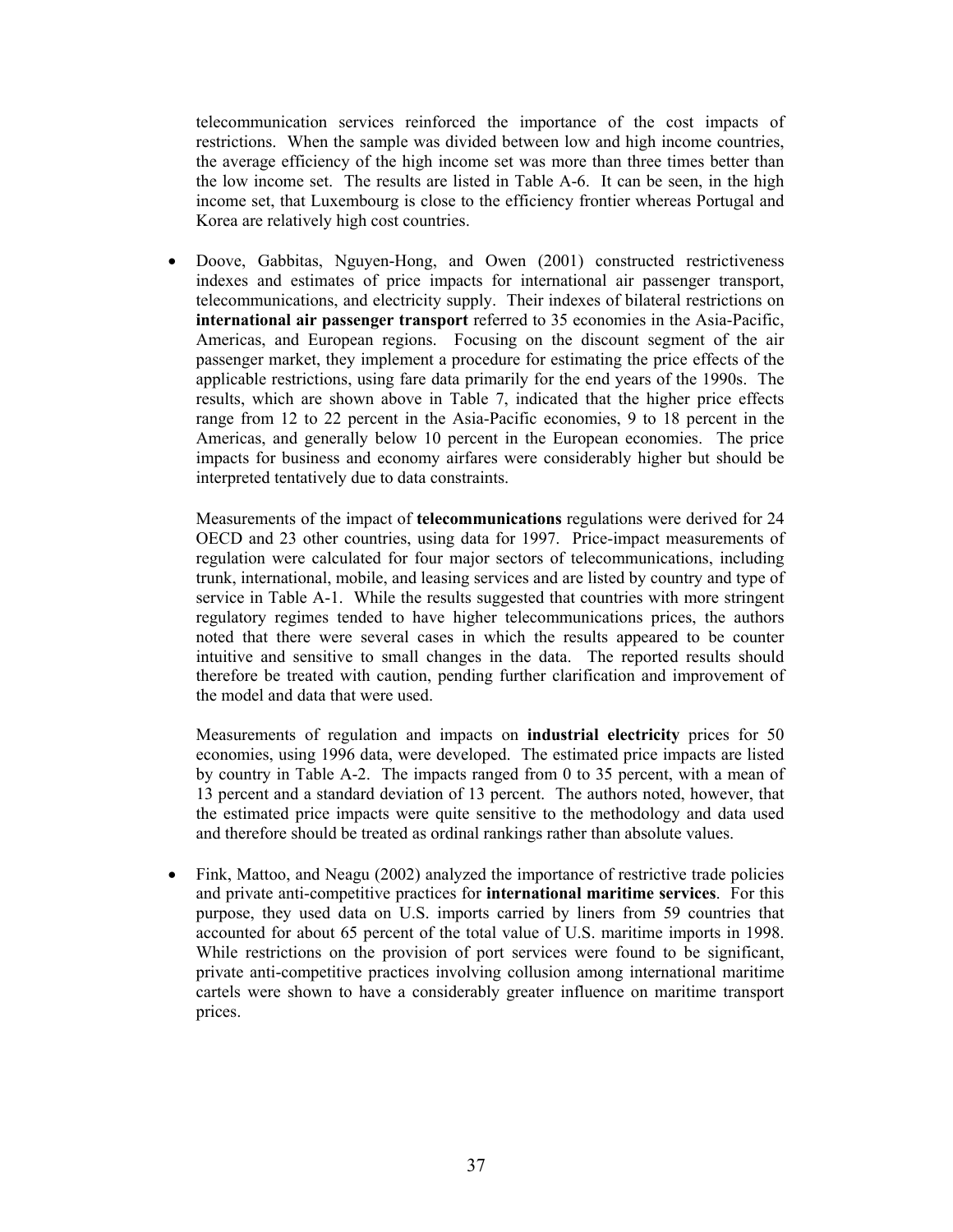#### **A-3: Gravity-Model Estimates**

Deardorff and Stern (1998, p. 24) have noted that measurements based on the gravity model are useful mainly in identifying *relative* levels of protection across sectors and countries. But gravity models have some important drawbacks. That is, by attributing to trade barriers all departures of trade from what the included variables can explain, there is a great burden on the model being used. Thus, the worse the model, the more likely it is that trade barrier estimates will have an upward bias.

An additional problem exists when this technique is used to infer barriers for separate industries. The theoretical basis for the gravity equation, as in Anderson (1979) and Deardorff (1998), applies to total trade, not to trade in individual sectors. The gravity equation makes sense at the sectoral level only if all countries are equal in their capacity to produce in a sector, which of course would be a denial of the role of comparative advantage. Thus, if a country were in fact to have a comparative advantage in a particular service sector, so that its output would be high and its cost of serving its domestic market itself would be low, then it will import less from abroad than would be expected based on income and distance alone. Thus comparative advantage may show up as an implicit barrier to trade, when in fact none exists.

#### **A-4: Computable General Equilibrium (CGE) Modeling**

In the study by Brown and Stern (2001), each MNC is assumed to produce a differentiated product and to allocate production to its various host-country locations. The monopolistically competitive firms employ capital, labor, and intermediate inputs in their production, and they set prices as an optimal mark-up of price over marginal cost. The number of firms is permitted to vary to hold MNC profits at zero. Consumers are assumed to allocate their expenditure between goods and services that are produced by firms domestically and varieties that are imported from each national source. Labor is taken to be freely mobile among domestic sectors but not across borders. Capital, however, is mobile internationally, although not perfectly so, because there is a risk premium that will vary depending on the size of a country's capital stock.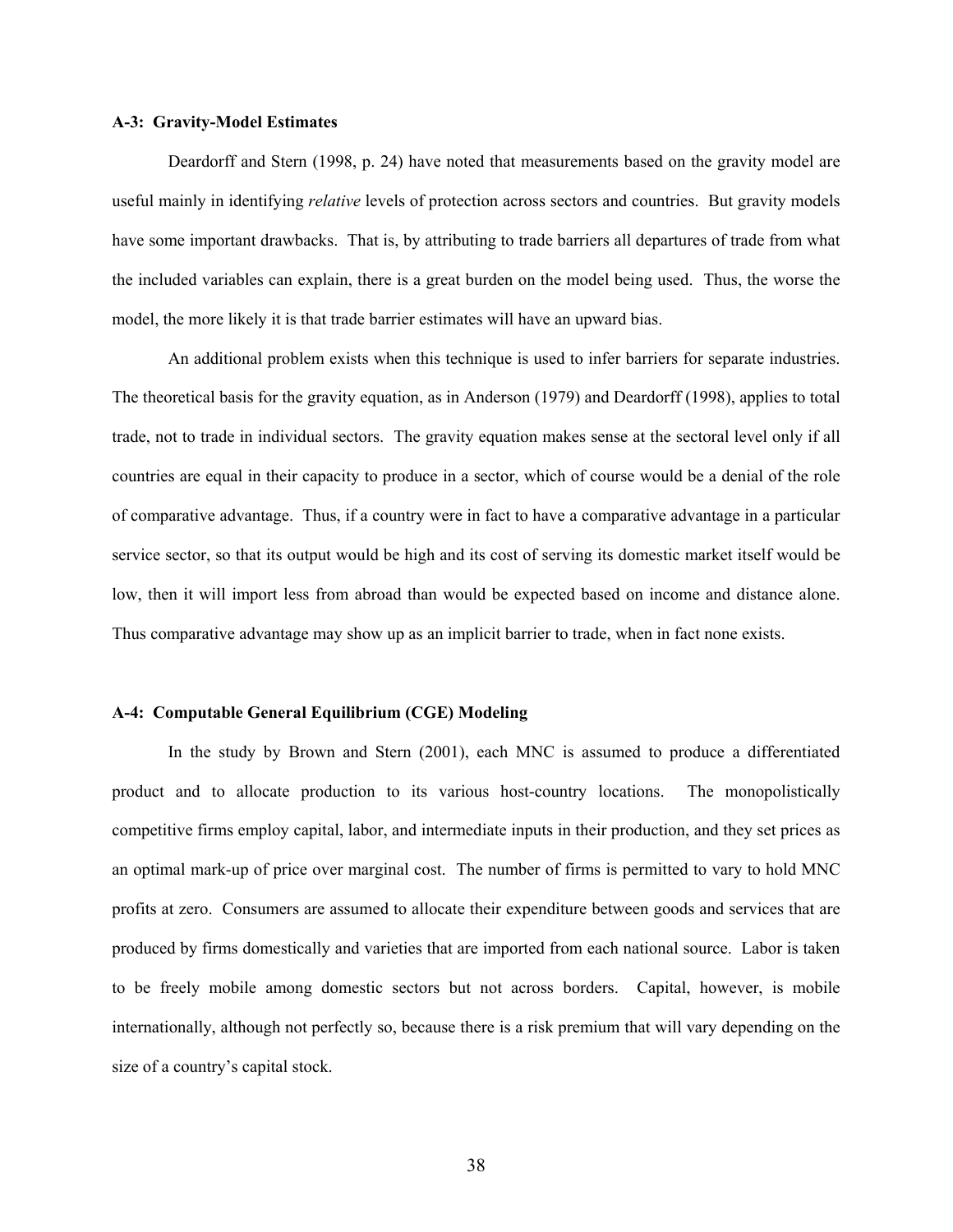Barriers to FDI are assumed to take the form of an increased cost of locating investment in a host country. For this purpose, Brown and Stern use the cost-price margins estimated by Hoekman (2000), which have been discussed above and are listed in Tables 10 and 11, as indicative of barriers to FDI. Since the cost-price gap is smallest in most sectors in Hong Kong, a country thought to be freely open to foreign firms, the excess in any other country above the Hong Kong figure is taken to be due to barriers to the establishment of foreign firms.

Using the aforementioned modeling structure with three sectors (agriculture, manufactures, and services) and 18 countries/regions, Brown and Stern calculate the economic effects of removal of services barriers according to the following three scenarios:<sup>19</sup>

- **Scenario A:** Removal of services barriers, with perfect international capital mobility and fixed world capital stock.
- *Scenario B:* Removal of services barriers, with risk-premium elasticity  $= 0.1$  to allow for imperfect capital mobility, and fixed world capital stock.
- *Scenario C:* Removal of services barriers, with risk-premium elasticity  $= 0.1$  to allow for imperfect capital mobility, and world capital stock increased by 3%.

When barriers are lowered, international capital in the form of FDI will then be attracted to countries with

the relatively highest rates of return and away from other countries.

The welfare effects, as a percentage of GNP and in billions of dollars, resulting from the assumed removal of the services barriers for each of the three scenarios are listed in Table A-7 for the countries/regions covered by the model.<sup>20</sup> When services barriers are lowered, international capital in the form of FDI will then be attracted to countries with the highest rates of return and away from other countries.

<sup>&</sup>lt;sup>19</sup> See also studies undertaken at the Australian Productivity Commission by Dee and Hanslow (2001) and Verikios and Zhang (2001) for computational results based on a related modeling framework and with estimates of

<sup>&</sup>lt;sup>20</sup> See Brown and Stern (2001, pp. 277-78) for the results for the absolute changes in imports and exports, the percentage change in the terms of trade, and the percentage change in the real wage. The sectoral results for the three aggregated sectors for Scenario C are reported in Brown and Stern (pp. 281-82). They show that output increases economy-wide in just about every sector in all countries/regions, and there is a wide prevalence of the realization of economies of scale. There are also generally significant increases in activity by foreign-owned affiliates, especially in the countries that record large increases in output.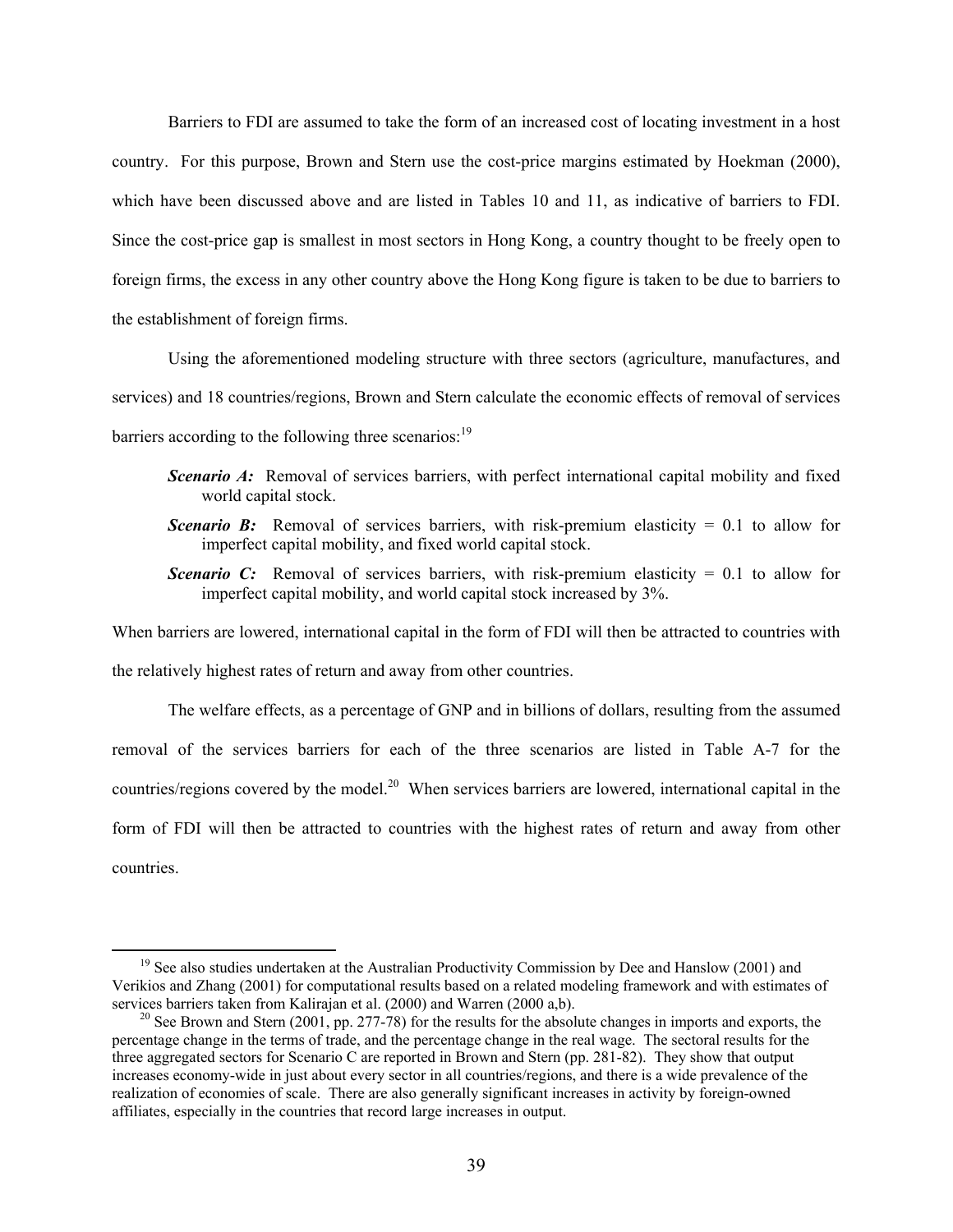It is evident in Table A-7 that the welfare effects of removing the services barriers are sizable and that they vary markedly across countries. For the industrialized countries in Scenario A with perfect international capital mobility, the largest increases are for Canada, \$84.0 billion (14.8% of GNP), the European Union (EU), \$42.4 billion (0.5% of GNP), and the United States, \$35.0 billion (0.5% of GNP). Because it loses capital, Japan has a decline of \$103.7 billion (2.0% of GNP). Among the developing countries, the largest increases are for Indonesia, \$30.8 billion (15.6% of GNP), China, \$26.9 billion (3.8% of GNP), and Taiwan, \$20.7 billion, \$7.6% of GNP). It is also evident that there are declines in welfare for a number of developing countries, in particular, Korea, Thailand, Chile, Mexico, and the Rest of Cairns Group. What is reflected in the results is that welfare is affected by whether or not a country attracts or loses capital as a result of services liberalization. Countries that lose capital become "smaller" in the economic sense of the word. As the economy contracts, surviving firms produce less than before. The fall in firm output generally occurs in order to avoid a large loss in variety of domestically produced goods. The subsequent economy-wide reduction in scale economies is usually the source of the welfare loss.

 The results in Scenario A are sensitive to the assumption of perfect capital mobility. As noted above, countries that import capital are assumed to pay a risk premium that is a function of capital imports. The elasticity of the risk premium with respect to the volume of capital imports can be set exogenously in the model. Thus, in Scenario B, Brown and Stern assume that capital imports that result in a 1% increase in the capital stock generate an interest-rate risk premium of 0.1%. That is, the riskpremium elasticity is 0.1%. It is apparent from the results for Scenario B in Table A-7 that the introduction of a risk premium that reflects a decrease in international capital mobility has the effect of reducing the welfare effects of services liberalization as compared to Scenario A, in which there was perfect capital mobility.

 In both Scenarios A and B, there is a rise in the real return to capital. Therefore, it is likely that, over time, there will be an increase in the world's capital stock as savers and investors respond to the increased incentive to accumulate capital. To take this into account, in Scenario C, with the risk premium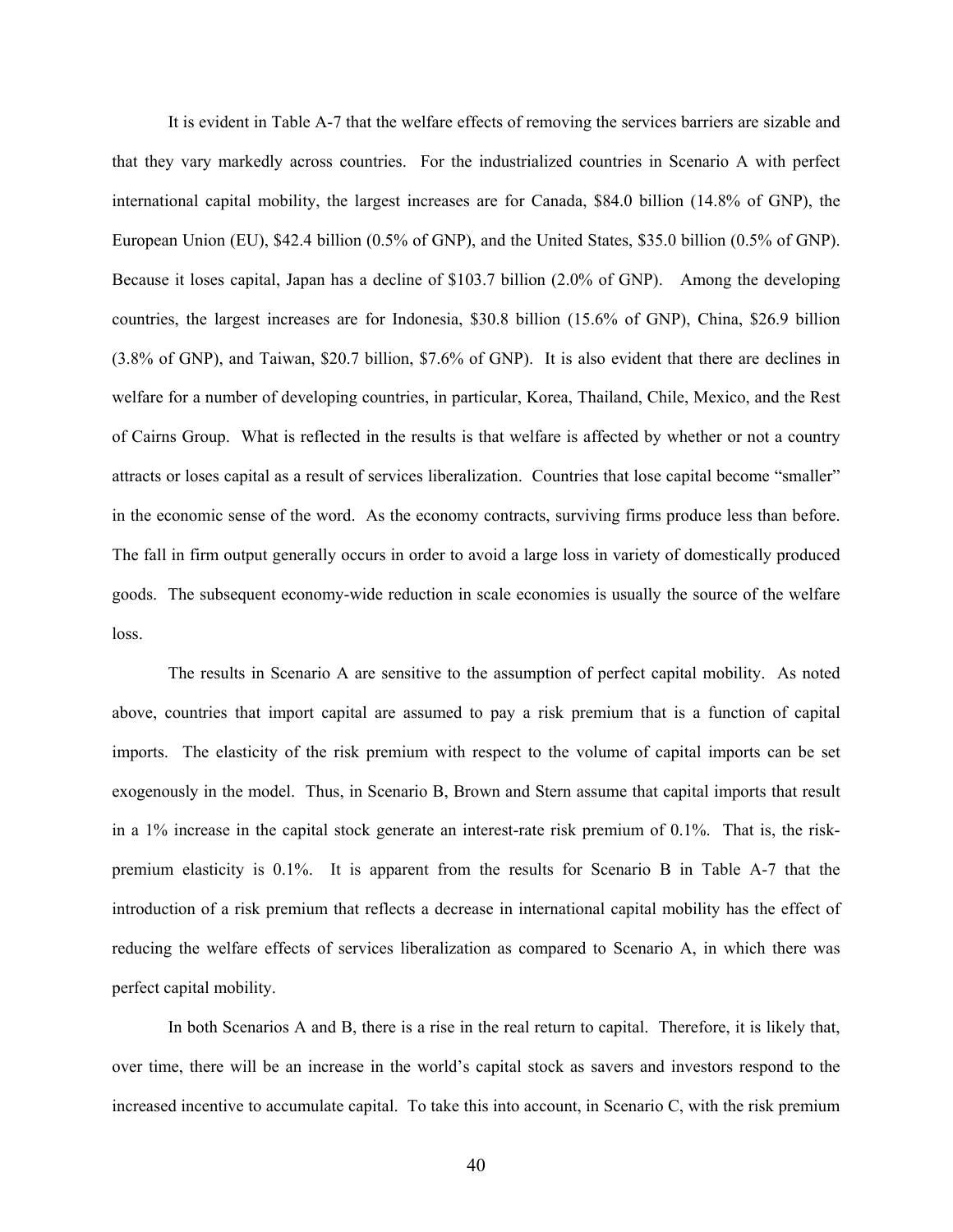elasticity remaining at 0.1%, Brown and Stern allow for an increase in the world's capital stock by 3%. This is the amount necessary to hold the real return to capital equal to the level in the base period. As can be seen in Table A-7, the welfare effects of services liberalization are now positive for all of the countries shown. For the world as a whole, welfare rises by \$703.7 billion. Canada's welfare increases by \$85.0 billion (14.9% of GNP), the EU by \$202.4 billion (2.5% of GNP), and the United States, \$222.5 billion (3.1% of GNP). There are also sizable absolute and percentage increases for the developing countries, in particular China, Indonesia, Taiwan, and Hong Kong. It is further noteworthy that welfare increases for all of the countries/regions shown.

It is evident accordingly that these welfare effects associated with an increase in the world's capital stock in response to an increase in the rate of return to capital are considerably larger than what is commonly seen in CGE models in which capital is assumed to be internationally immobile.<sup>21</sup> This may not be surprising because it has been apparent from previous CGE analyses of trade liberalization that have made allowance for international capital flows that the largest welfare gains stem from these flows rather than from the removal of tariffs and other trade barriers that distort consumer choice in goods trade. $22$ 

The understanding of the consequences of liberalizing services barriers thus is enhanced when allowance is made for the behavior of multinational firms whose foreign affiliates are already located in or attracted to host countries. When services liberalization occurs and the real return to capital is increased, so that there are FDI (Mode 3) international capital flows and the world capital stock expands, most countries stand to gain significantly in terms of economic welfare.

<sup>&</sup>lt;sup>21</sup> Compare, for example, the results of the Michigan Model reported in Brown, Deardorff, and Stern (2003). <sup>22</sup> See Brown, Deardorff, and Stern (1992).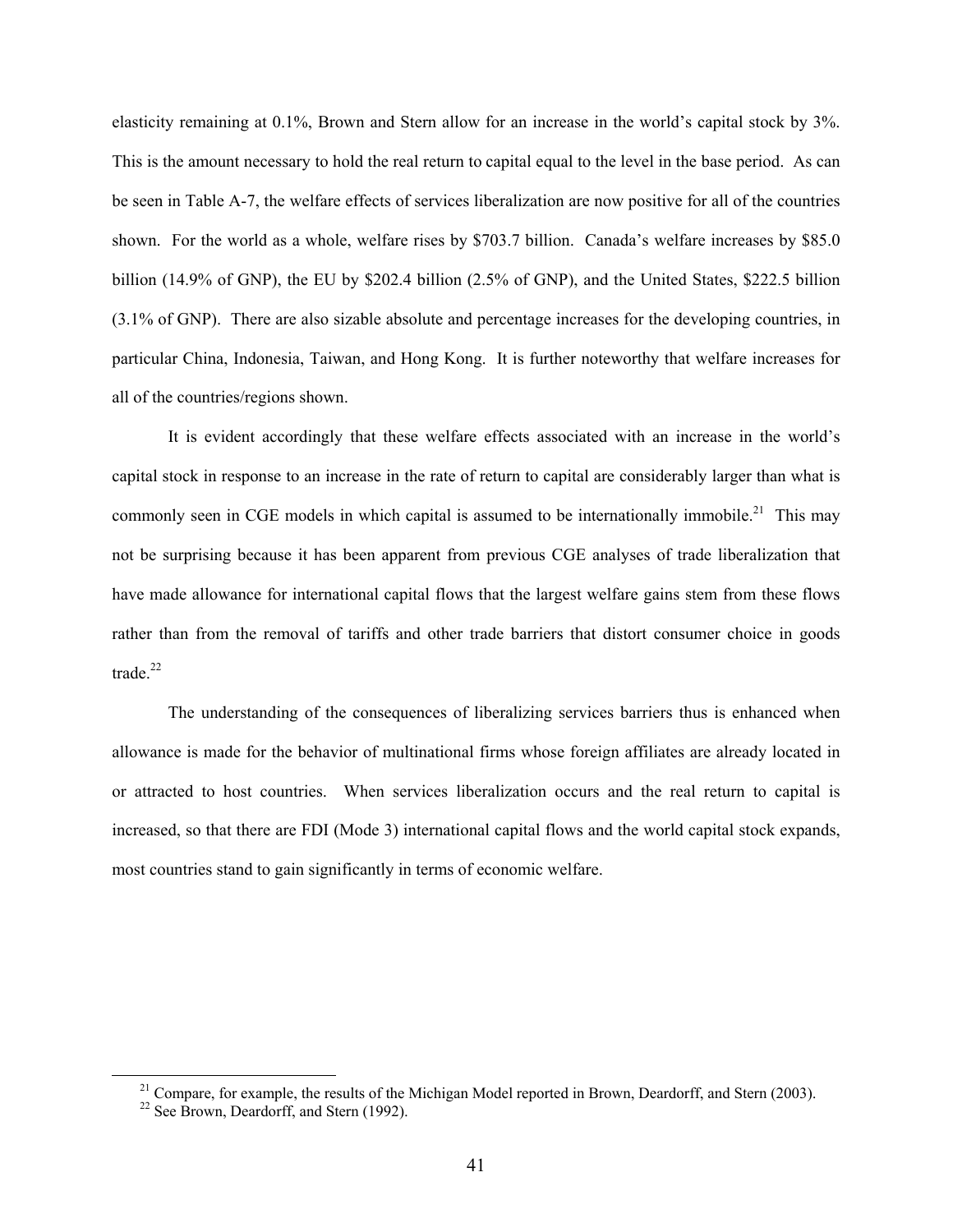# **References**

- Anderson, James E. 1979 "A Theoretical Foundation for the Gravity Equation," *American Economic Review* 69, (March), pp. 106-116.
- Bosworth, Malcolm, Christopher Findlay, Ray Trewin, and Tony Warren. 2000. "Price-impact Measures of Impediments to Services Trade," in Christopher Findlay and Tony Warren (eds.), *Impediments to Trade in Services: Measurement and Policy Implications*. London and New York: Routledge.
- Boylaud, O. and G. Nicoletti. 2000. "Regulation, Market Structure and Performance in Telecommunications," Working Paper No. 237ECO/WKP (2000), 10, Economics Department, OECD, Paris, 12 April.
- Brown, Drusilla and Robert M. Stern. 2001. "Measurement and Modeling of the Economic Effects of Trade and Investment Barriers in Services," *Review of International Economics* 9:262-86
- Colecchia, Alessandra. 2000. "Measuring Barriers to Market Access for Services: A Pilot Study on Accountancy Services," in Christopher Findlay and Tony Warren (eds.), *Impediments to Trade in Services: Measurement and Policy Implications*. London and New York: Routledge.
- Deardorff, Alan V. "Determinants of Bilateral Trade: Does Gravity Work in a Neoclassical World?" in Jeffrey A. Frankel, ed., *The Regionalization of the World Economy*, Chicago: University of Chicago Press, 1998.
- Deardorff, Alan V. and Robert M. Stern. 1998. *Measurement of Nontariff Barriers*. Ann Arbor: University of Michigan Press.
- Dee, Philippa and Kevin Hanslow. 2001. "Multilateral Liberalization of Services Trade," in Robert M. Stern (ed.), *Services in the International Economy*. Ann Arbor: University of Michigan Press.
- Dee, Philippa, Alexis Hardin, and Leanne Holmes. 2000. "Issues in the Application of CGE Models to Services Trade Liberalization," in Christopher Findlay and Tony Warren (eds.), *Impediments to Trade in Services: Measurement and Policy Implications*. London and New York: Routledge.
- Disclosure. 1998. *Global Researcher Worldschope Database*. Bethesda, Maryland: Disclosure.
- Doove, Samantha, Owen Gaabbitas, Duc Nguyen-Hong, and Joe Owen. 2001. "Price Effects of Regulation: Telecommunications, Air Passenger Transport and Electricity Supply," Productivity Commission Staff Research Paper, AusInfo, Canberra (October).
- Findlay, Christopher and Tony Warren (eds.). 2000. *Impediments to Trade in Services: Measurement and Policy Implications*. London and New York: Routledge.
- Fink, Carsten, Aaditya Mattoo, and Ileana Cristina Neagu. 2002. "Trade in International Maritime Services: How Much Does Policy Matter?" *World Bank Economic Review* 16:81-108.
- Fink, Carsten, Aaditya Mattoo, and Randeep Rathindran. 2003. "An Assessment of Telecommunications Reform in Developing Countries," *Information Economics and Policy* 15:443-66.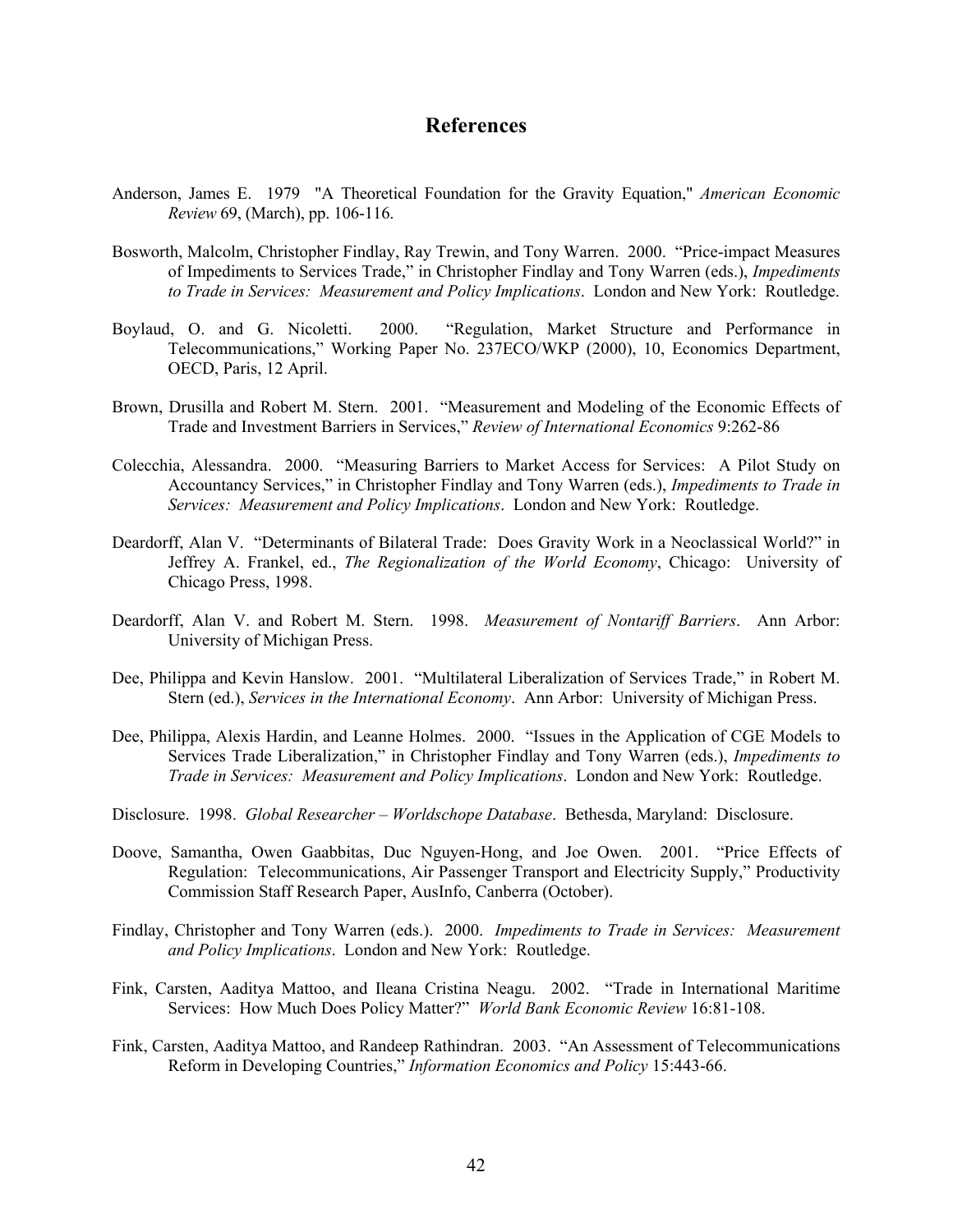- Francois, Joseph. 1999. "Estimates of Barriers to Trade in Services," Erasmus University, unpublished manuscript.
- Gonenc, R. and G. Nicoletti. 2001. "Regulation, Market Structure and Performance in Air Passenger Transportation," OECD Economic Studies, No. 32, OECD, Paris.
- Hardin, Alexis and Leanne Holmes. 1997. *Services Trade and Foreign Direct Investment*. Staff Research Paper, Industry Commission. Canberra: Australian Government Publishing Services.
- Hoekman, Bernard. 1995. "Assessing the General Agreement on Trade in Services," in Will Martin and L. Alan Winters (eds.), *The Uruguay Round and the Developing Countries*, World Bank Discussion Paper No. 307. Washington, D.C.: The World Bank. Revised version published in Will Martin and L. Alan Winters (eds.), Cambridge University Press, 1996.
- Hoekman, Bernard. 2000. "The Next Round of Services Negotiations: Identifying Priorities and Options," *Federal Reserve Bank of St. Louis Review* 82:31-47.
- Hoekman, Bernard and Carlos A. Primo Braga. 1997. "Protection and Trade in Services: A Survey," *Open Economies Review* 8:285-308.
- Holmes, Leanne and Alexis Hardin. 2000. "Assessing Barriers to Services Sector Investment," in Christopher Findlay and Tony Warren (eds.), *Impediments to Trade in Services: Measurement and Policy Implications*. London and New York: Routledge.
- Johnson, Martin, Tendar Gregan, Geraldine Gentle, and Paul Belin. 2000. "Modeling the Benefits of Increasing Competition in International Air Services," in Christopher Findlay and Tony Warren (eds.), *Impediments to Trade in Services: Measurement and Policy Implications*. London and New York: Routledge
- Kalirajan, Kaleeswaran. 2000. "Restrictions on Trade in Distribution Services," Productivity Commission Staff Research Paper, AusInfo, Canberra (August).
- Kalirajan, Kaleeswaran, Greg McGuire, Duc Nguyen-Hong, and Michael Schuele. 2000. "The Price Impact of Restrictions on Banking Services," in Christopher Findlay and Tony Warren (eds.), *Impediments to Trade in Services: Measurement and Policy Implications.* London and New York: Routledge.
- Kang, Jong-Soon. 2000. "Price Impact of Restrictions on Maritime Transport Services," in Christopher Findlay and Tony Warren (eds.), *Impediments to Trade in Services: Measurement and Policy Implications.* London and New York: Routledge.
- Karsenty, Guy. 2000. "Just How Big Are the Stakes? An Assessment of Trade in Services by Mode of Supply," in Pierre Sauvé and Robert M. Stern (eds.), *Services 2000: New Directions in Services Trade Liberalization.* Washington, D.C.: Brookings Institution.
- Kemp, Steven. 2000. "Trade in Education Services and the Impacts of Barriers on Trade," in Christopher Findlay and Tony Warren (eds.), *Impediments to Trade in Services: Measurement and Policy Implications.* London and New York: Routledge.
- Marko, M. 1998. "An Evaluation of the Basic Telecommunications Services Agreement, CIES Policy Discussion Paper 98/09, Centre for International Economic Studies, University of Adelaide.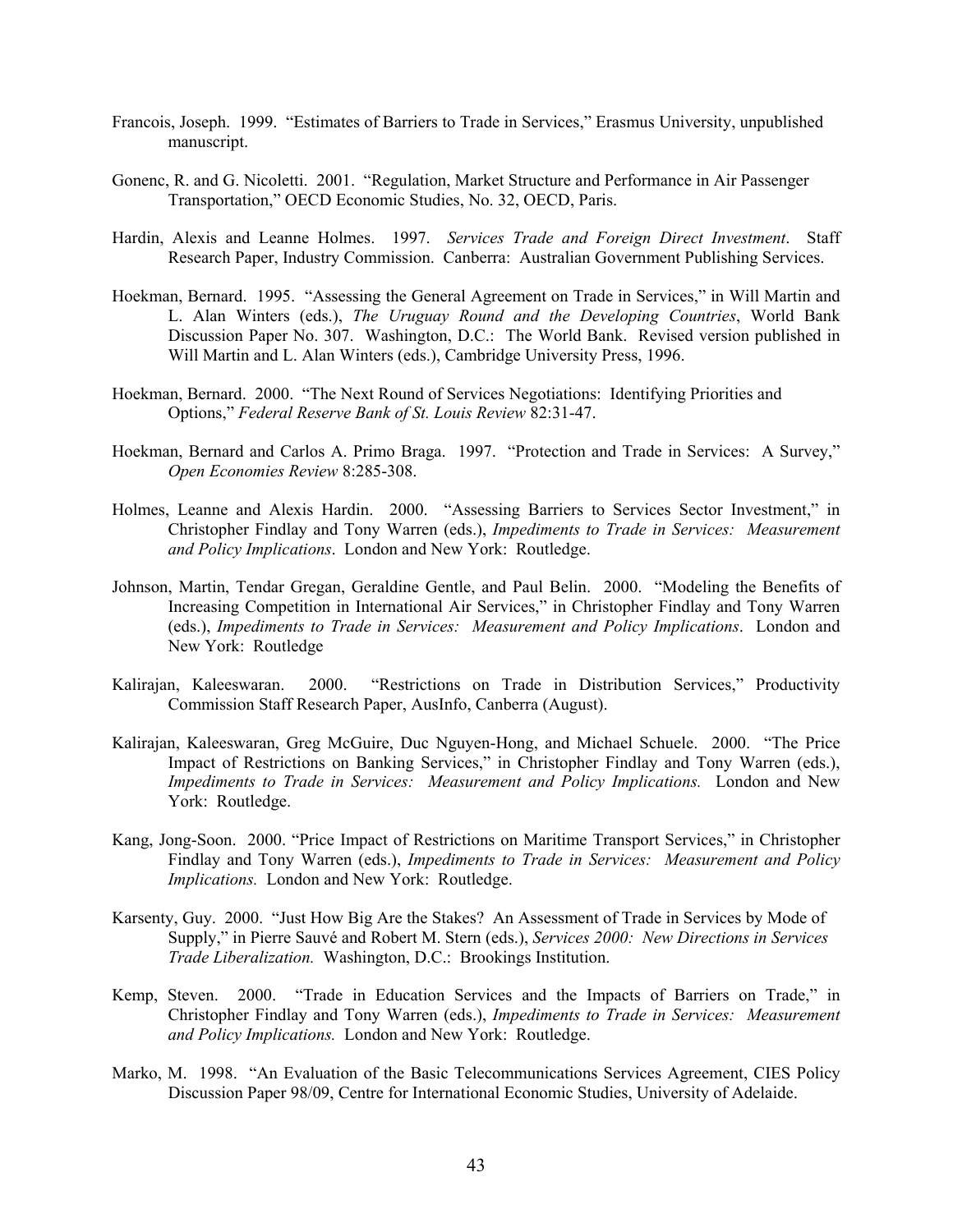- Mattoo, Aaditya. 1998. "Financial Services and the WTO: Liberalization in the Developing and Transition Economies," for presentation at the Workshop, "Measuring Impediments to Trade in Services," Productivity Commission, Canberra, April 30 – May 1, 1998.
- McGuire, Greg. 1998. *Australia's Restrictions on Trade in Financial Services.* Staff Research Paper, Productivity Commission, Canberra.
- McGuire, Greg and Michael Schuele. 2000. "Restrictiveness of International Trade in Banking Services," in Christopher Findlay and Tony Warren (eds.), *Impediments to Trade in Services: Measurement and Policy Implications.* London
- McGuire, Greg, Michael Schuele, and Tina Smith. 2000.. "Restrictiveness of International Trade in Maritime Services," in Christopher Findlay and Tony Warren (eds.), *Impediments to Trade in Services: Measurement and Policy Implication.* London and New York: Routledge.
- Nguyen-Hong, Duc. 2000. "Restrictions on Trade in Professional Services," Productivity Commission, Staff Research Paper, Ausinfo, Canberra, August.
- Nicoletti, G., S. Scarpetta, ad O. Boylaud. 2000. "Summary Indicators of Product Market Regulation with an Extension to Employment Protection Legislation," Working Paper No. 226, Economics Department, ECO/WKP(99)18, OECD, Paris, 13 April (revised).
- Pacific Economic Cooperation Council (PECC). 1995. *Survey of Impediments to Trade and Investment in the APEC Region*. Singapore: PECC.
- Steiner, F. 2000. "Regulation, Industry Structure and Performance in the Electricity Supply Industry," Working Paper No. 238, ECO/WKP (2000), Economics Department, OECD, Paris, 12 April.
- Stern, Robert M. 2002. "Quantifying Barriers to Trade in Services," in Bernard Hoekman, Aaditya Mattoo, and Philip English (eds.) *Development, Trade, and the WTO: A Handbook*. Washington, D.C: The World Bank.
- Trewin, Ray. 2000. "A Price-Impact Measure of Impediments to Trade in Telecommunications Services," in Christopher Findlay and Tony Warren (eds.), *Impediments to Trade in Services: Measurement and Policy Implications.* London and New York: Routledge.
- United Nations Conference on Trade and Development (UNCTAD). 1996. *World Investment Report 1996: Investment, Trade and International Policy Arrangements*. New York and Geneva: UNCTAD.
- Verikios, George and Xiao-guang Zhang. 2001. "Global Gains from Liberalising Trade in Telecommunications and Financial Services," Productivity Commission Staff Research Paper, AusInfo, Canberra (October).
- Warren, Tony. 2000a. The Identification of Impediments to Trade and Investment in Telecommunications Services," in Christopher Findlay and Tony Warren (eds.), *Impediments to Trade in Services: Measurement and Policy Implications.* London and New York: Routledge.
- Warren, Tony. 2000b. "The Impact on Output of Impediments t Trade and Investment in Telecommunications Services," in Christopher Findlay and Tony Warren (eds.), *Impediments to Trade in Services: Measurement and Policy Implications.* London and New York: Routledge.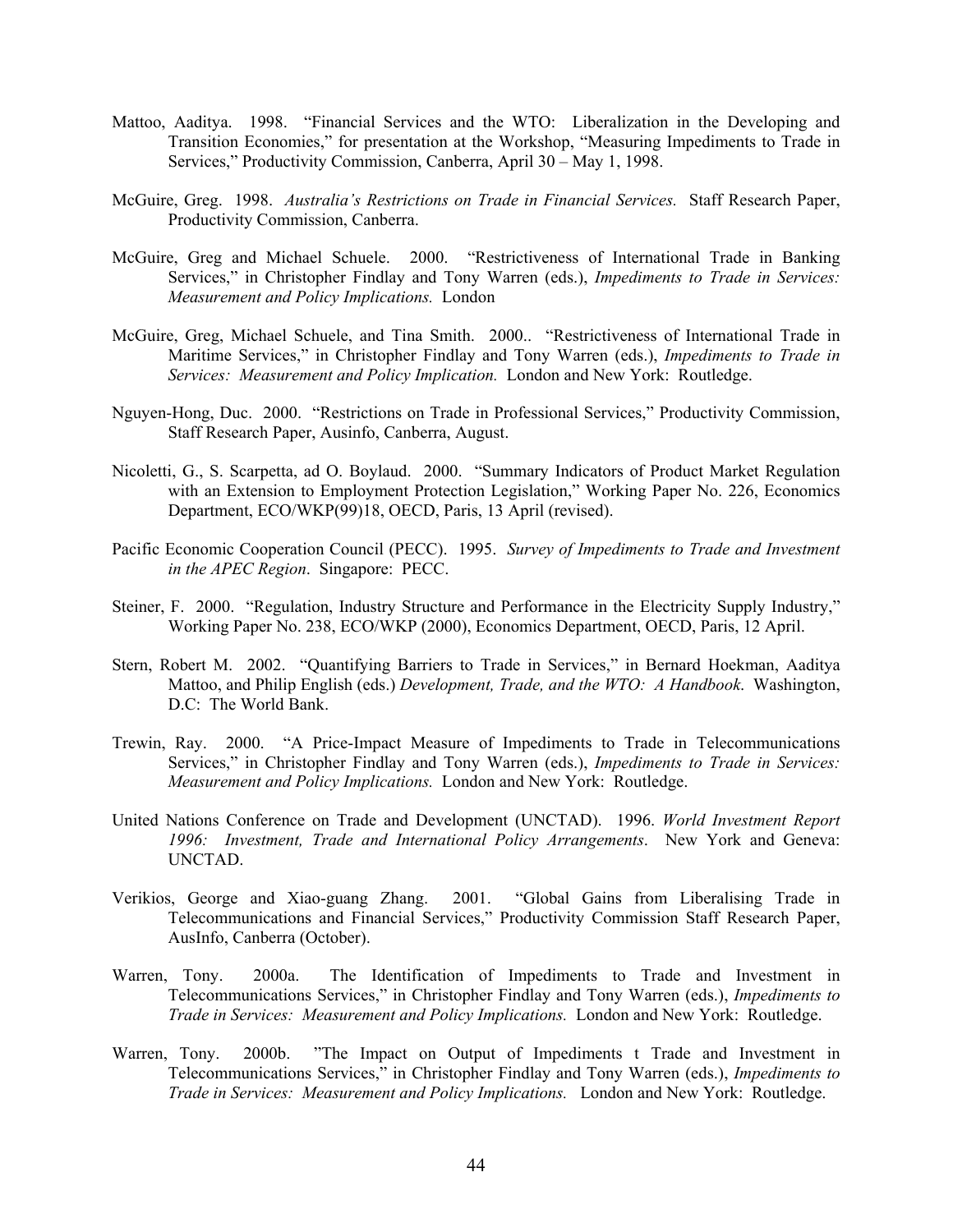Warren, Tony and Christopher Findlay. 2000. "How Significant Are the Barriers? Measuring Impediments to Trade in Services," in Pierre Sauvé and Robert M. Stern (eds.), *Services 2000: New Directions in Services Trade Liberalization.* Washington, D.C.: Brookings Institution.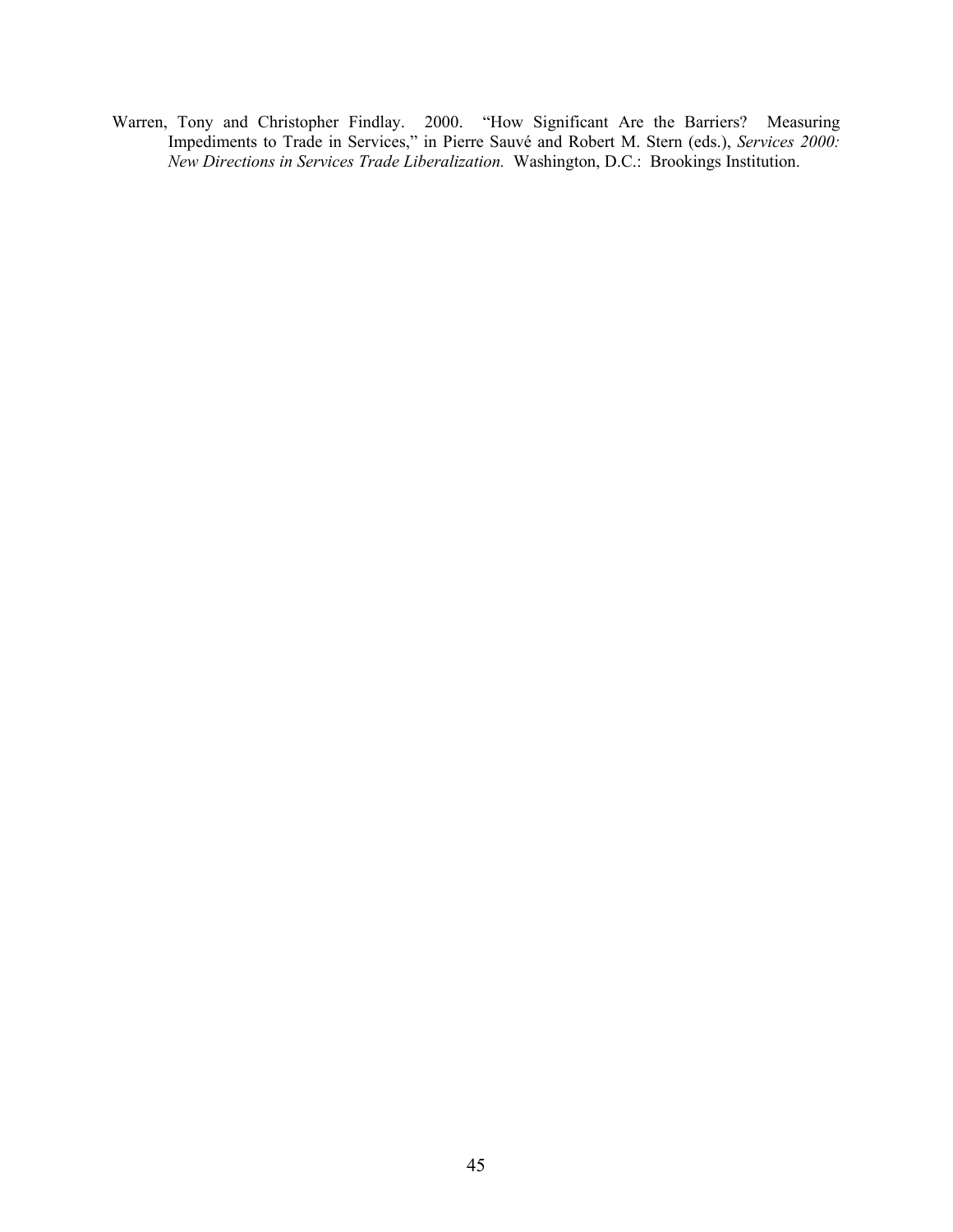| Table 1                                                             |  |
|---------------------------------------------------------------------|--|
| <b>International Services Transactions by Modes of Supply, 1997</b> |  |

|                             |                                    | Value | <b>Cumulative share</b> |
|-----------------------------|------------------------------------|-------|-------------------------|
| Mode of Supply <sup>a</sup> | Category                           | (Sbn) | $(\%)$                  |
| Mode 1                      | Commercial services (excl. travel) | 890   | 41.0                    |
| Mode 2                      | Travel/Tourism                     | 430   | 19.8                    |
| Mode 3                      | Gross output of foreign affiliates | 820   | 37.8                    |
| Mode 4                      | Compensation of Employees          | 30    | 1.4                     |
| Total                       |                                    | 2,170 | 100.0                   |

<sup>a</sup>Modes 1, 2, and 4 are derived from balance-of-payments accounts. Mode 3 is derived from data on the operations of foreign affiliates in host countries.

Source: Karsenty (2000).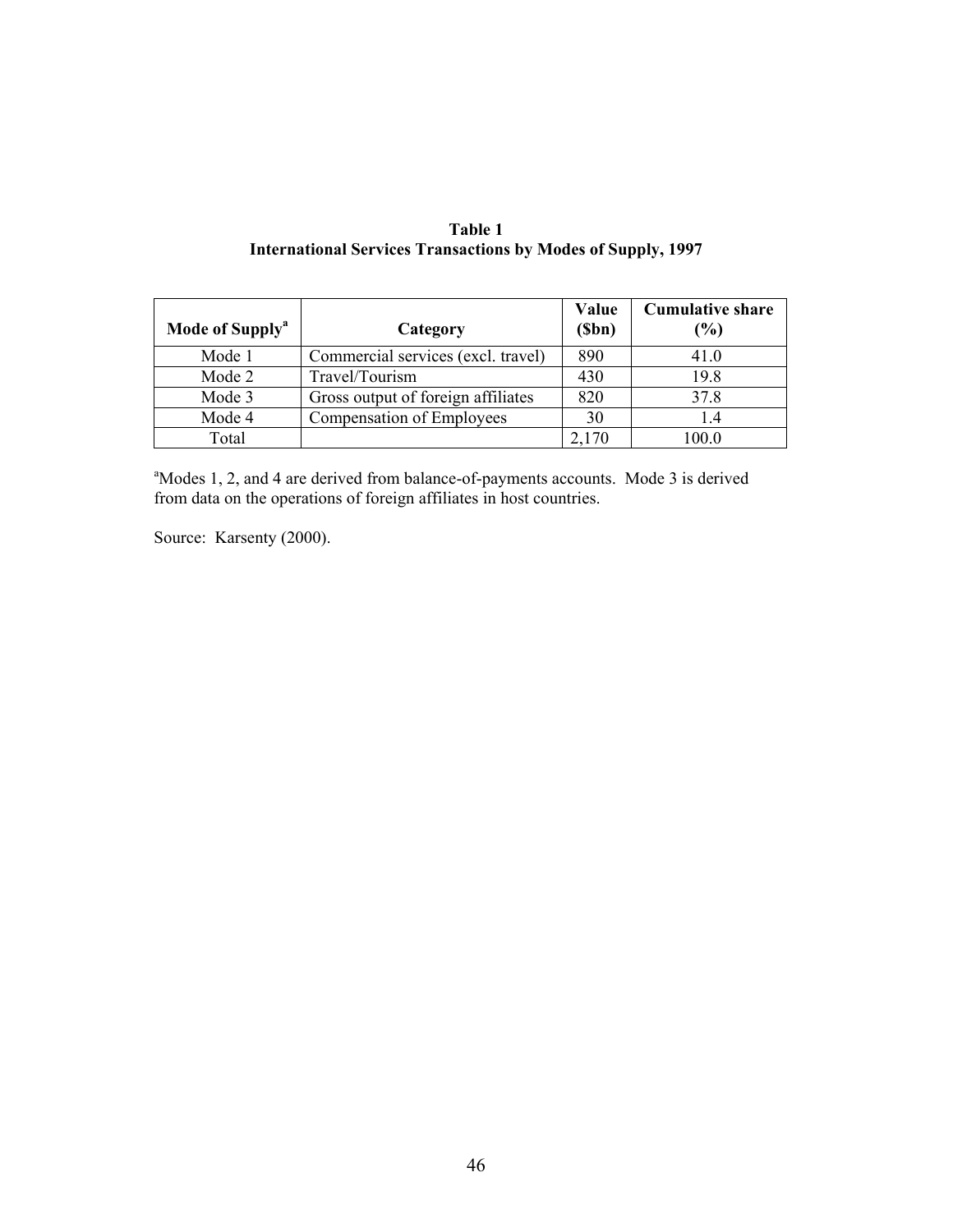| <b>Restriction category</b>                                                           | <b>Relevant</b><br>for<br>foreign<br>index | <b>Total</b><br>weight | <b>Relevant</b><br>for<br>domestic<br>index | <b>Total</b><br>weight |
|---------------------------------------------------------------------------------------|--------------------------------------------|------------------------|---------------------------------------------|------------------------|
| Restrictions on commercial presence                                                   |                                            |                        |                                             |                        |
| Licensing of banks                                                                    | Yes                                        | 0.200                  | Yes                                         | 0.190                  |
| Based inversely on the maximum number of new                                          |                                            |                        |                                             |                        |
| banking licenses issued with only prudential                                          |                                            |                        |                                             |                        |
| requirements                                                                          |                                            |                        |                                             |                        |
| Direct investment                                                                     | Yes                                        | 0.200                  | Yes                                         | 0.190                  |
| Based inversely on the maximum equity participation                                   |                                            |                        |                                             |                        |
| permitted in an existing domestic bank                                                |                                            |                        |                                             |                        |
| Joint venture arrangements                                                            | Yes                                        | 0.100                  | N <sub>o</sub>                              | n.a.                   |
| New bank entry only through joint venture with a                                      |                                            |                        |                                             |                        |
| domestic bank                                                                         |                                            |                        |                                             |                        |
| Movement of people                                                                    | Yes                                        | 0.020                  | N <sub>0</sub>                              | n.a.                   |
| Based inversely on years that executives, specialists                                 |                                            |                        |                                             |                        |
| and/or senior managers can stay                                                       |                                            |                        |                                             |                        |
|                                                                                       |                                            |                        |                                             |                        |
| Other restrictions                                                                    |                                            |                        |                                             |                        |
| Raising funds by banks                                                                | Yes                                        | 0.100                  | Yes                                         | 0.143                  |
| Banks are restricted from accepting deposits from the                                 |                                            |                        |                                             |                        |
| public and/or raising funds from domestic capital                                     |                                            |                        |                                             |                        |
| markets                                                                               |                                            |                        |                                             |                        |
| Lending funds by banks                                                                | Yes                                        | 0.100                  | Yes                                         | 0.143                  |
| Banks are restricted in types or sizes of loans and/or are                            |                                            |                        |                                             |                        |
| directed to lend to housing and small business                                        |                                            |                        |                                             |                        |
| Other business of banks – insurance and securities services                           | Yes                                        | 0.200                  | Yes                                         | 0.095                  |
| Banks are excluded from insurance and/or securities                                   |                                            |                        |                                             |                        |
| services                                                                              |                                            |                        |                                             |                        |
| Expanding the number of banking outlets                                               | Yes                                        | 0.050                  | Yes                                         | 0.048                  |
| Based inversely on the number of outlets permitted.                                   |                                            |                        |                                             |                        |
| Composition of the board of directors                                                 | Yes                                        | 0.020                  | $\rm No$                                    | n.a.                   |
| Based inversely on the percentage of the board that can                               |                                            |                        |                                             |                        |
| comprise foreigners                                                                   |                                            |                        |                                             |                        |
| Temporary movement of people<br>Based inversely on the number of days temporary entry | Yes                                        | 0.010                  | N <sub>o</sub>                              | n.a.                   |
| permitted to executives, specialists and/or senior                                    |                                            |                        |                                             |                        |
|                                                                                       |                                            |                        |                                             |                        |
| managers                                                                              |                                            |                        |                                             |                        |
| Total weighting or highest possible score                                             |                                            | 1.000                  |                                             | 0.808                  |

**Table 2 Restriction Categories for Banking Services** 

Source: McGuire and Schuele (2000), Tables 12.1 and 12.3, pp. 204-05, 208.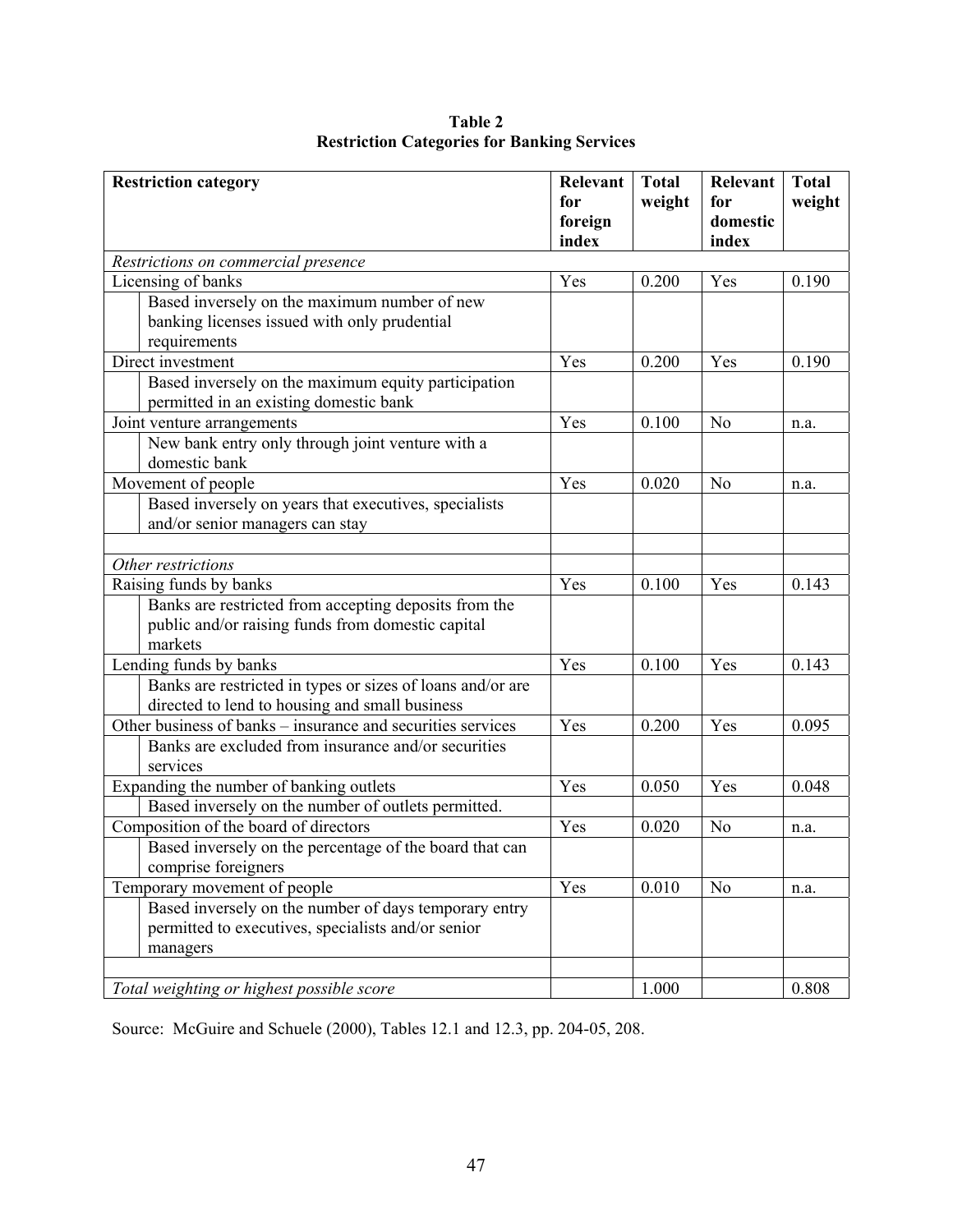| Restrictions on market entry | Bans on foreign investment in certain sectors                           |
|------------------------------|-------------------------------------------------------------------------|
|                              | Quantitative restrictions (e.g., limit of 25 per cent foreign ownership |
|                              | in a sector)                                                            |
|                              | Screening and approval (sometimes involving national interest or net    |
|                              | economic benefits tests)                                                |
|                              | Restrictions on the legal form of the foreign entity                    |
|                              | Minimum capital requirements                                            |
|                              | Conditions on subsequent investment                                     |
|                              | Conditions on location                                                  |
|                              | <b>Admission</b> taxes                                                  |
| Ownership and control        | Compulsory joint ventures with domestic investors                       |
| restrictions                 | Limits on the number of foreign board members                           |
|                              | Government appointed board members                                      |
|                              | Government approval required for certain decisions                      |
|                              | Restrictions on foreign shareholders' rights                            |
|                              | Mandatory transfer of some ownership to locals within a specified       |
|                              | time (e.g., 15 years)                                                   |
| Operational restrictions     | Performance requirements (e.g., export requirements)                    |
|                              | Local content restrictions                                              |
|                              | Restrictions on imports of labor, capital and raw materials             |
|                              | Operational permits or licences                                         |
|                              | Ceilings on royalties                                                   |
|                              | Restrictions on repatriation of capital and profits                     |

**Table 3 Barriers to FDI** 

Source: UNCTAD (1996).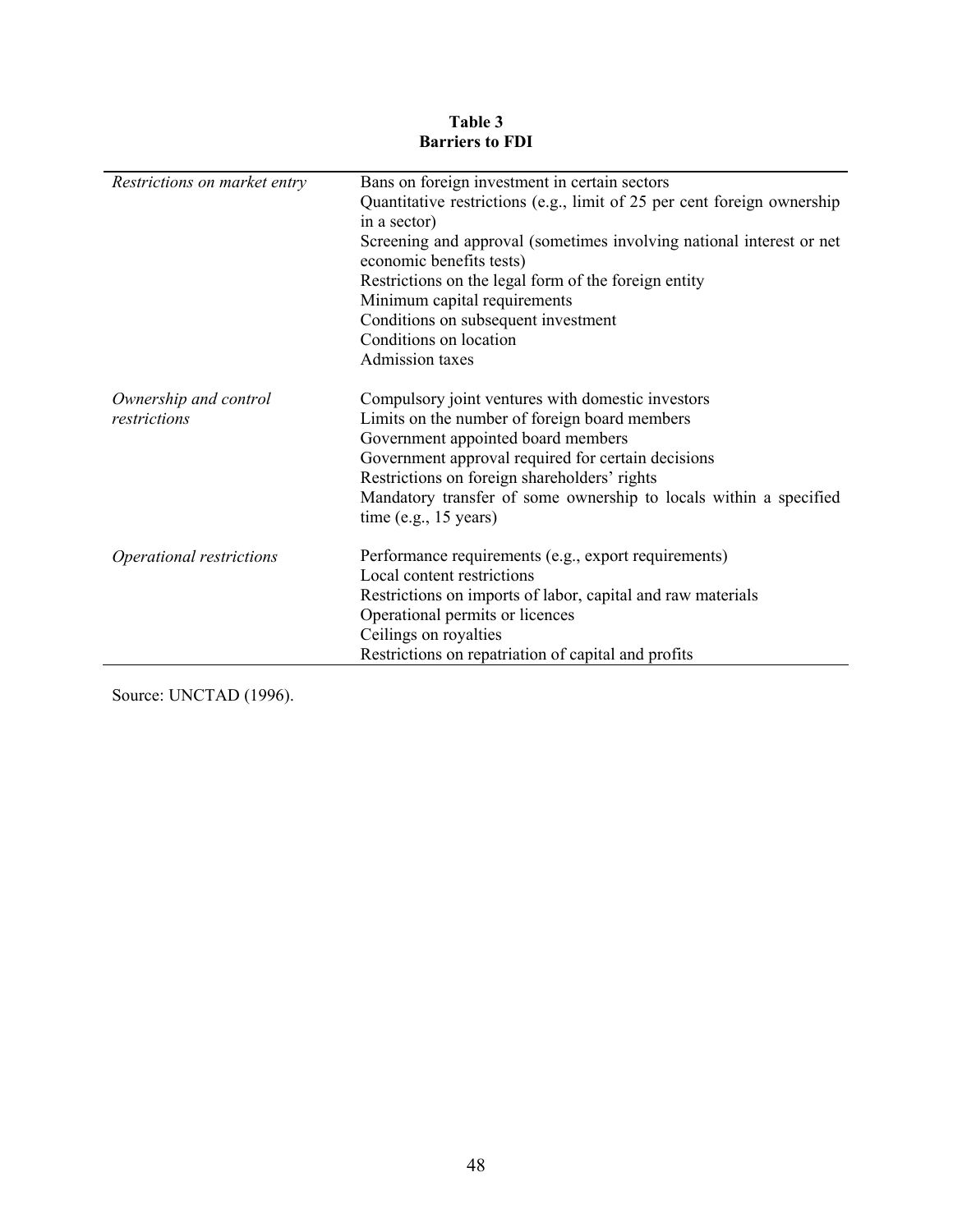| <b>Type of restriction</b>                                                | Weight |
|---------------------------------------------------------------------------|--------|
| Foreign equity limits on all firms                                        |        |
| No foreign equity permitted                                               | 1.000  |
| Less than 50 per cent foreign equity permitted                            | 0.500  |
| More than 50 per cent and less than 100 per cent foreign equity permitted | 0.250  |
| Foreign equity limits on existing firms, none on greenfield               |        |
| No foreign equity permitted                                               | 0.500  |
| Less than 50 per cent foreign equity permitted                            | 0.250  |
| More than 50 per cent and less than 100 per cent foreign equity permitted | 0.125  |
| Screening and approval                                                    |        |
| Investor required to demonstrate net economic benefits                    | 0.100  |
| Approval unless contrary to national interest                             | 0.075  |
| Notification (pre or post)                                                | 0.050  |
| Control and management restrictions                                       |        |
| All firms                                                                 | 0.200  |
| Existing firms, none for greenfield                                       | 0.100  |
| Input and operational restrictions                                        |        |
| All firms                                                                 | 0.200  |
| Existing firms, none for greenfield                                       | 0.100  |

**Table 4 Components of an Index of FDI Restrictions** 

Source: Holmes and Hardin (2000, p. 62).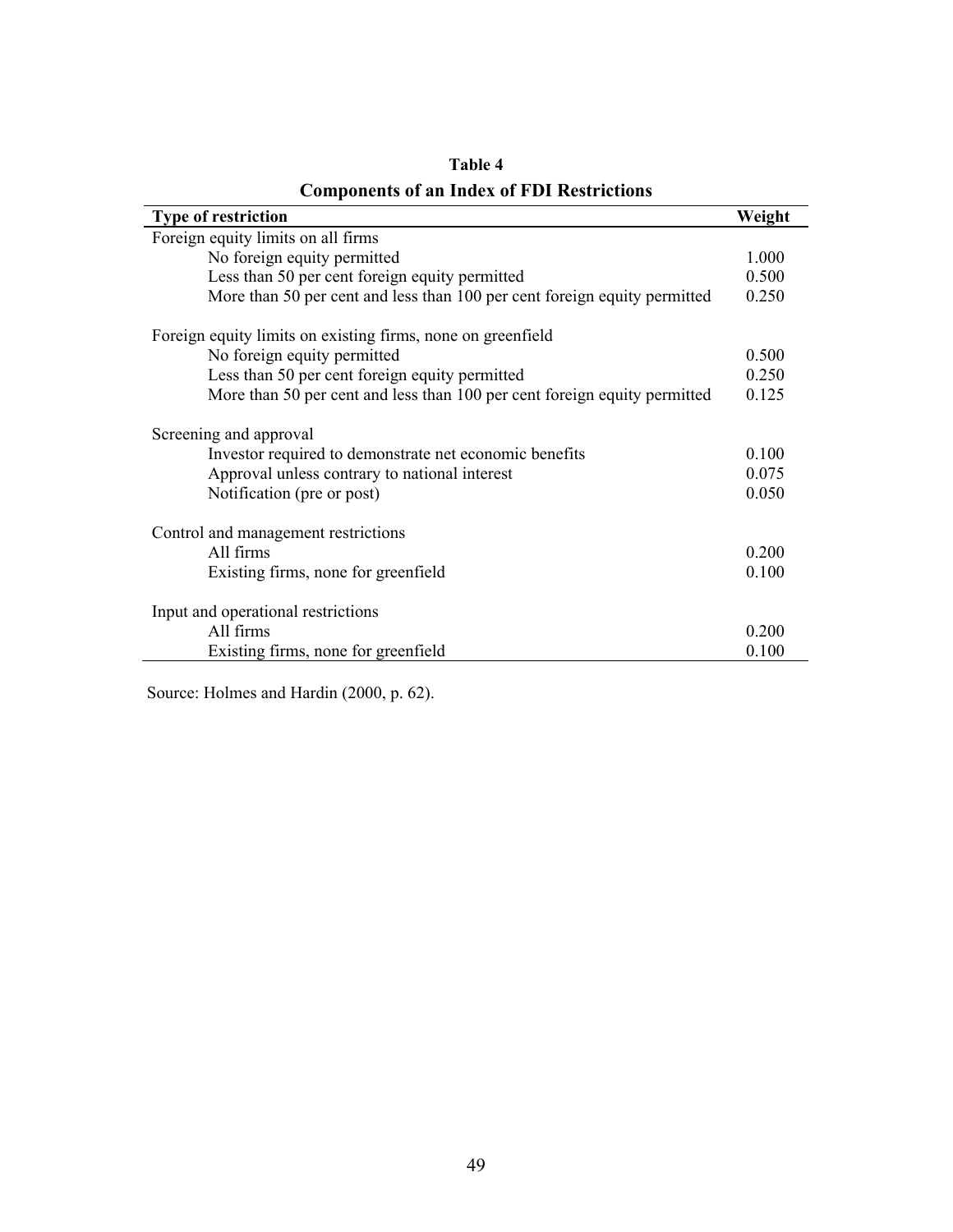| г вт компонтство насло юг эсксила Ат вся волючися ана эсксила эссиля, 1990-90 (т сголиадс) |                |                    |                  |                    |                |                 |                      |          |
|--------------------------------------------------------------------------------------------|----------------|--------------------|------------------|--------------------|----------------|-----------------|----------------------|----------|
| <b>Sectors</b>                                                                             | Australia      | Canada             | China            | <b>Hong Kong</b>   | Indonesia      | Japan           | Korea                | Malaysia |
| <b>Business</b>                                                                            | 0.183          | 0.225              | 0.360            | 0.015              | 0.560          | 0.062           | 0.565                | 0.316    |
| Communications                                                                             | 0.443          | 0.514              | 0.819            | 0.350              | 0.644          | 0.350           | 0.685                | 0.416    |
| Postal                                                                                     | 1.000          | 1.000              | 1.000            | 1.000              | 1.000          | 1.000           | 1.000                | 1.000    |
| Courier                                                                                    | 0.175          | 0.200              | 0.275            | 0.000              | 0.525          | 0.050           | 0.550                | 0.075    |
| Telecommunications                                                                         | 0.300          | 0.325              | 1.000            | 0.200              | 0.525          | 0.100           | 0.550                | 0.375    |
| Audiovisual                                                                                | 0.295          | 0.530              | 1.000            | 0.200              | 0.525          | 0.250           | 0.640                | 0.215    |
| Construction                                                                               | 0.175          | 0.200              | 0.400            | 0.000              | 0.525          | 0.050           | 0.750                | 0.775    |
| Distribution                                                                               | 0.175          | 0.200              | 0.275            | 0.050              | 0.525          | 0.050           | 0.625                | 0.075    |
| Education                                                                                  | 0.175          | 0.200              | 0.525            | 0.000              | 0.525          | 0.200           | 0.550                | 0.075    |
| Environmental                                                                              | 0.175          | 0.200              | 0.275            | 0.000              | 0.525          | 0.117           | 0.700                | 0.075    |
| Financial                                                                                  | 0.450          | 0.375              | 0.450            | 0.233              | 0.550          | 0.358           | 0.875                | 0.608    |
| Insurance and related                                                                      | 0.275          | 0.425              | 0.475            | 0.400              | 0.575          | 0.450           | 0.838                | 0.600    |
| Banking and other                                                                          | 0.625          | 0.325              | 0.425            | 0.067              | 0.525          | 0.267           | 0.913                | 0.617    |
| Health                                                                                     | 0.175          | 0.200              | 0.275            | 0.000              | 0.525          | 0.050           | 0.550                | 0.317    |
| Tourism                                                                                    | 0.175          | 0.200              | 0.283            | 0.000              | 0.525          | 0.050           | 0.617                | 0.542    |
| Recreation                                                                                 | 0.175          | 0.200              | 0.275            | 0.000              | 0.525          | 0.050           | 0.550                | 0.175    |
| Transport                                                                                  | 0.204          | 0.235              | 0.455            | 0.093              | 0.525          | 0.114           | 0.573                | 0.122    |
|                                                                                            | <b>Mexico</b>  | <b>New Zealand</b> | Papua New Guinea | <b>Philippines</b> | Singapore      | <b>Thailand</b> | <b>United States</b> |          |
|                                                                                            |                |                    |                  |                    |                |                 |                      |          |
| <b>Business</b>                                                                            | 0.289          | 0.086              | 0.300            | 0.479              | 0.261          | 0.775           | 0.005                |          |
| Communications                                                                             | 0.739          | 0.434              | 0.475            | 0.758              | 0.518          | 0.838           | 0.345                |          |
| Postal                                                                                     | 1.000          | 1.000              | 1.000            | 1.000              | 1.000          | 1.000           | 1.000                |          |
| Courier                                                                                    | 0.775          | 0.075              | 0.300            | 0.475              | 0.250          | 0.775           | 0.000                |          |
| Telecommunications                                                                         | 0.705          | 0.425              | 0.300            | 0.975              | 0.571          | 0.804           | 0.200                |          |
| Audiovisual                                                                                | 0.475          | 0.235              | 0.300            | 0.580              | 0.250          | 0.775           | 0.180                |          |
| Construction                                                                               | 0.450          | 0.075              | 0.300            | 0.475              | 0.250          | 0.775           | 0.000                |          |
| Distribution                                                                               |                | 0.075              | 0.300            | 0.475              | 0.250          | 0.775           | 0.000                |          |
| Education                                                                                  | 0.325          |                    |                  |                    |                |                 |                      |          |
|                                                                                            | 0.450          | 0.075              | 0.300<br>0.300   | 0.475<br>0.475     | 0.250          | 0.775           | 0.000<br>0.000       |          |
| Environmental                                                                              | 0.075          | 0.075              |                  |                    | 0.250          | 0.775           |                      |          |
| Financial                                                                                  | 0.554          | 0.200              | 0.300            | 0.954              | 0.378          | 0.875           | 0.200<br>0.000       |          |
| Insurance and related                                                                      | 0.575          | 0.125              | 0.300            | 0.975              | 0.250          | 0.775           |                      |          |
| Banking and other                                                                          | 0.533          | 0.275              | 0.300            | 0.933              | 0.506          | 0.975           | 0.400                |          |
| Health                                                                                     | 0.408          | 0.075              | 0.300            | 0.475              | 0.250          | 0.775           | 0.000                |          |
| Tourism<br>Recreational                                                                    | 0.275<br>0.075 | 0.075<br>0.075     | 0.300<br>0.300   | 0.808<br>0.475     | 0.317<br>0.250 | 0.775<br>0.775  | 0.000<br>0.000       |          |

**Table 5 FDI Restrictiveness Indexes for Selected APEC Economies and Selected Sectors, 1996-98 (Percentage)**

Note: The higher the score, the greater the degree to which an industry is restricted. The maximum score is 100%. Because of data constraints on the value of output by sector, the indexes shown are based on simple averages of the sub-sectors involved in the individual countries. Source: Adapted from Holmes and Hardin (2000, pp. 63-64).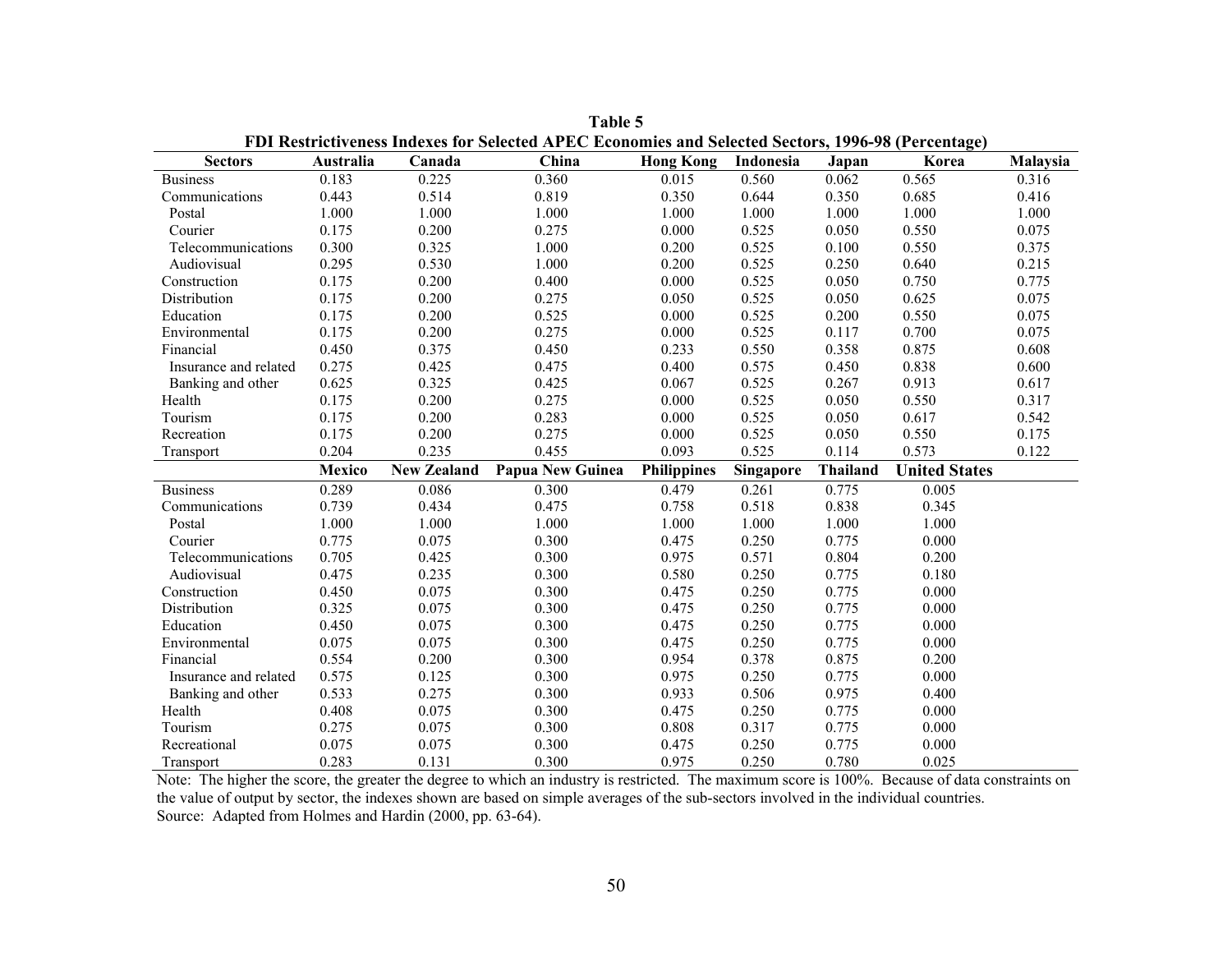|                      |                   |                      | ctors for senected countries (Ferecanage)<br>ISIC <sub>7</sub> |                   | ISIC <sub>9</sub> |
|----------------------|-------------------|----------------------|----------------------------------------------------------------|-------------------|-------------------|
|                      | ISIC <sub>5</sub> | ISIC <sub>6</sub>    | Transp.,                                                       | ISIC <sub>8</sub> | Social &          |
|                      | $Con-$            | Wholesale &          | Storage &                                                      | Business & Fin.   | Personal          |
| Country              | struction         | <b>Retail Distr.</b> | Communic.                                                      | <b>Services</b>   | <b>Services</b>   |
| Australia            | 12.0              | 7.4                  | 183.4                                                          | 24.8              | 25.4              |
| Austria              | 5.0               | 4.6                  | 98.7                                                           | 20.1              | 13.9              |
| Canada               | 6.0               | 9.0                  | 117.7                                                          | 25.9              | 40.2              |
| Chile                | 40.0              | 34.4                 | 182.2                                                          | 45.2              | 42.9              |
| European             | 10.0              | 10.0                 | 182.0                                                          | 27.2              | 23.6              |
| Union                |                   |                      |                                                                |                   |                   |
| Finland              | 19.0              | 14.6                 | 181.0                                                          | 23.8              | 31.7              |
| Hong Kong            | 32.0              | 31.5                 | 149.8                                                          | 39.0              | 42.9              |
| Japan                | 5.0               | 4.6                  | 142.0                                                          | 28.9              | 32.3              |
| Korea                | 16.0              | 21.4                 | 164.9                                                          | 36.3              | 40.7              |
| Mexico               | 24.0              | 21.3                 | 152.3                                                          | 40.9              | 29.8              |
| New Zealand          | 5.0               | 13.4                 | 181.5                                                          | 30.5              | 36.1              |
| Norway               | 5.0               | 13.4                 | 122.2                                                          | 25.7              | 24.0              |
| Singapore            | 12.0              | 34.4                 | 138.8                                                          | 35.9              | 33.7              |
| Sweden               | 12.0              | 13.4                 | 184.2                                                          | 22.5              | 26.9              |
| Switzerland          | 5.0               | 8.0                  | 178.1                                                          | 27.7              | 32.3              |
| Turkey               | 5.0               | 34.4                 | 31.6                                                           | 35.4              | 35.9              |
| <b>United States</b> | 5.0               | 4.6                  | 111.4                                                          | 21.7              | 31.7              |

**Table 6 Constructed Ad Valorem Tariff Equivalent "Guesstimates" by 1-Digit ISIC Services Sectors for Selected Countries (Percentage)** 

Source: Hoekman (1995, pp. 355-56).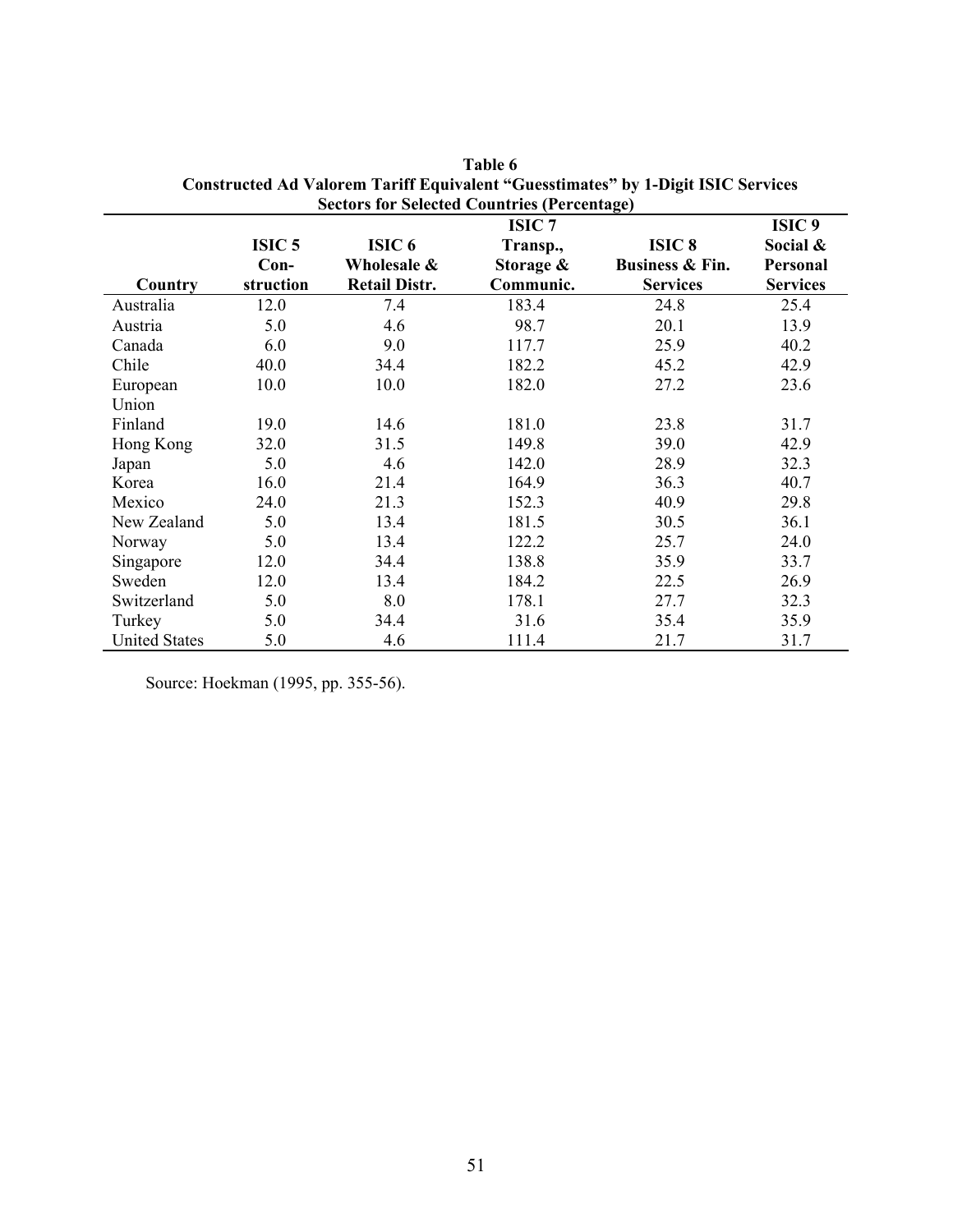**Table 7 International Air Passenger Transport: Bilateral Restriction Indexes and Price Impacts** 

|                               | <b>Number of</b>             | <b>Bilateral</b>                                |                 | Price Impacts <sup>b</sup> |                 |
|-------------------------------|------------------------------|-------------------------------------------------|-----------------|----------------------------|-----------------|
|                               | <b>Agreements</b><br>/Routes | <b>Restriction</b><br><b>Index</b> <sup>a</sup> | <b>Business</b> | <b>Economy</b>             | <b>Discount</b> |
| <b>Asia Pacific economies</b> |                              |                                                 |                 |                            |                 |
| Australia                     | 24                           | 0.62                                            | 146.0           | 54.8                       | 14.6            |
| India                         | 20                           | 0.77                                            | 164.4           | 81.3                       | 21.8            |
| Indonesia                     | 16                           | 0.73                                            | 139.7           | 53.0                       | 20.4            |
| Japan                         | 29                           | 0.73                                            | 121.1           | 41.4                       | 18.1            |
| Korea                         | 18                           | 0.72                                            | 181.5           | 89.9                       | 20.4            |
| Malaysia                      | 22                           | 0.71                                            | 199.1           | 95.6                       | 18.4            |
| New Zealand                   | 15                           | 0.39                                            | 82.1            | 66.8                       | 11.7            |
| Philippines                   | 20                           | 0.79                                            | 207.5           | 70.1                       | 20.9            |
| Singapore                     | 30                           | 0.70                                            | 141.5           | 57.5                       | 16.8            |
| Thailand                      | 25                           | 0.68                                            | 124.5           | 71.3                       | 16.2            |
| <b>Americas economies</b>     |                              |                                                 |                 |                            |                 |
| Argentina                     | 12                           | 0.74                                            | 161.7           | 62.0                       | 17.5            |
| <b>Brazil</b>                 | 19                           | 0.70                                            | 195.5           | 63.9                       | 15.5            |
| Canada                        | 29                           | 0.60                                            | 114.5           | 56.9                       | 11.4            |
| Chile                         | 17                           | 0.61                                            | 125.2           | 49.5                       | 12.9            |
| Mexico                        | 19                           | 0.82                                            | 224.7           | 92.2                       | 18.4            |
| Uruguay                       | 32                           | 0.52                                            | 96.9            | 38.5                       | 12.3            |
| <b>USA</b>                    | 32                           | 0.40                                            | 52.9            | 33.2                       | 8.9             |
|                               |                              |                                                 |                 |                            |                 |
| <b>European economies</b>     |                              |                                                 |                 |                            |                 |
| Austria                       | 28                           | 0.32                                            | 47.2            | 20.6                       | 6.1             |
| Belgium                       | 31                           | 0.36                                            | 63.3            | 22.0                       | 6.9             |
| Denmark                       | 30                           | 0.34                                            | 53.1            | 21.1                       | 7.0             |
| Finland                       | 22                           | 0.23                                            | 33.6            | 11.5                       | 3.8             |
| France                        | 32                           | 0.35                                            | 57.0            | 20.8                       | 8.3             |
| Germany                       | 32                           | 0.37                                            | 56.5            | 20.3                       | 8.1             |
| Greece                        | 26                           | 0.31                                            | 72.1            | 24.9                       | 7.2             |
| Ireland                       | 23                           | 0.21                                            | 32.2            | 20.1                       | 4.5             |
| Italy                         | 25                           | 0.29                                            | 49.9            | 18.5                       | 6.4             |
| Luxembourg                    | 23                           | 0.24                                            | 36.9            | 15.0                       | 4.2             |
| Netherlands                   | 31                           | 0.39                                            | 104.0           | 20.0                       | 10.0            |
| Norway                        | 28                           | 0.32                                            | 62.1            | 16.4                       | 4.4             |
| Portugal                      | 21                           | 0.14                                            | 45.5            | 20.3                       | 6.1             |
| Spain                         | 31                           | 0.36                                            | 68.0            | 25.4                       | 8.9             |
| Sweden                        | 29                           | 0.32                                            | 45.5            | 20.3                       | 6.1             |
| Switzerland                   | 32                           | 0.75                                            | 102.5           | 42.6                       | 13.8            |
| Turkey                        | 20                           | 0.56                                            | 98.8            | 32.2                       | 10.7            |
| United Kingdom                | 32                           | 0.30                                            | 46.3            | 21.5                       | 7.6             |

<sup>a</sup> Unweighted average of the route-level bilateral restriction indexes for each economy based on the number of agreements/routes shown in the preceding column. Ranges from 0 to 0.97, with a higher score indicating more restrictions.

b Percentage increase in airfares compared to the benchmark regime.

Source: Doove et al. (2001, p. 39).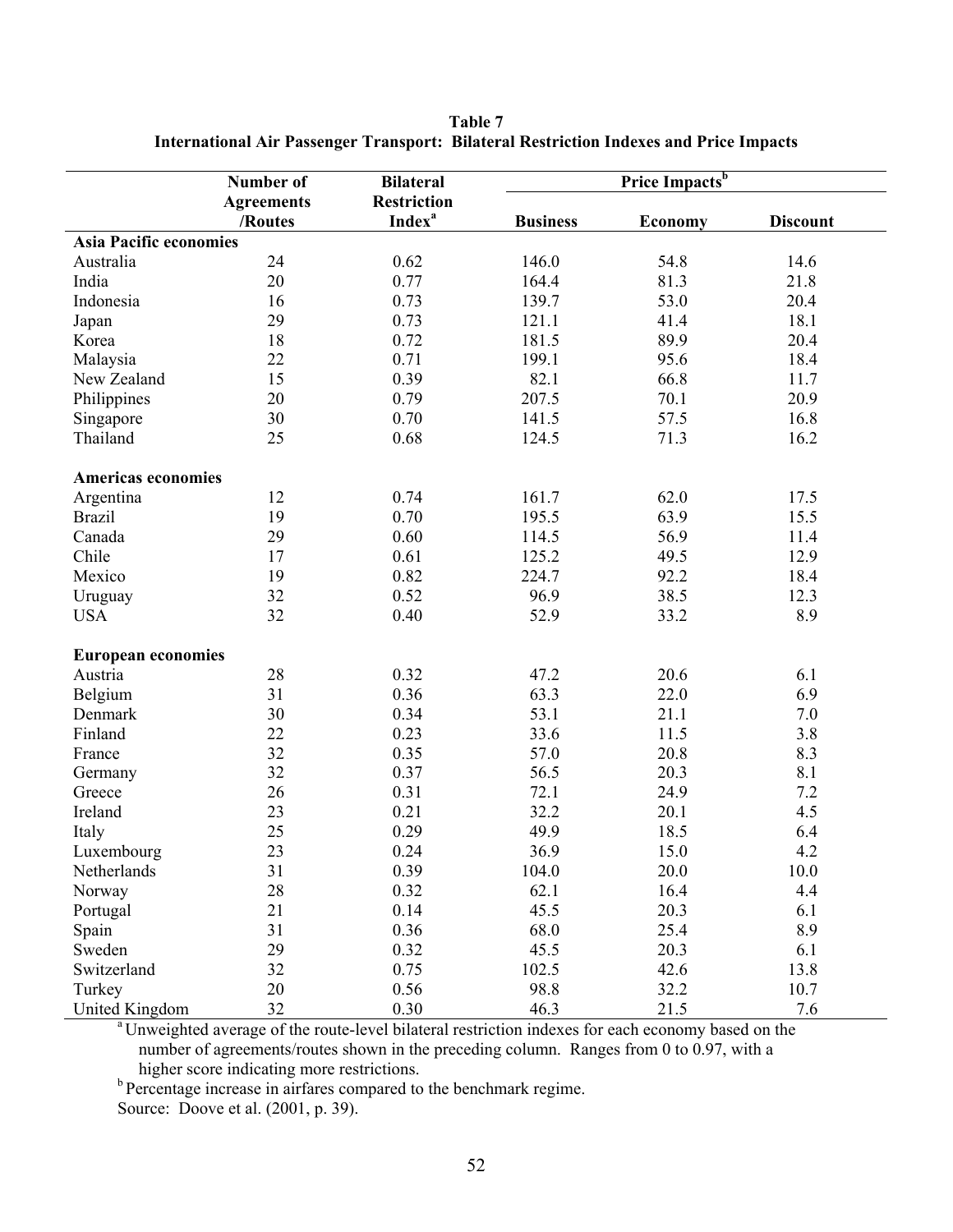## **Table 8 Tariff Equivalents of Barriers to Telecommunication Services in Major Nations (Percentage)**

|                       | <b>Domestic</b> | Foreign |
|-----------------------|-----------------|---------|
| Australia             | 0.31            | 0.31    |
| Austria               | 0.85            | 0.85    |
| Belgium               | 0.65            | 1.31    |
| <b>Brazil</b>         | 3.81            | 5.68    |
| Canada                | 1.07            | 3.37    |
| Chile                 | 1.68            | 1.68    |
| Hong Kong             | 1.26            | 1.26    |
| Colombia              | 10.55           | 24.27   |
| Denmark               | 0.20            | 0.20    |
| Finland               | 0.00            | 0.00    |
| France                | 0.34            | 1.43    |
| Germany               | 0.32            | 0.32    |
| Ireland               | 1.46            | 2.67    |
| Italy                 | 1.00            | 1.00    |
| Japan                 | 0.26            | 0.26    |
| Korea                 | 4.30            | 8.43    |
| Mexico                | 6.24            | 14.43   |
| Netherlands           | 0.20            | 0.20    |
| New Zealand           | 0.27            | 0.27    |
| Singapore             | 2.10            | 2.72    |
| Spain                 | 2.03            | 3.93    |
| Sweden                | 0.65            | 0.65    |
| Switzerland           | 1.23            | 1.23    |
| Turkey                | 19.59           | 33.53   |
| <b>United Kingdom</b> | 0.00            | 0.00    |
| <b>United States</b>  | 0.20            | 0.20    |

Source: Adapted from Warren (2000b).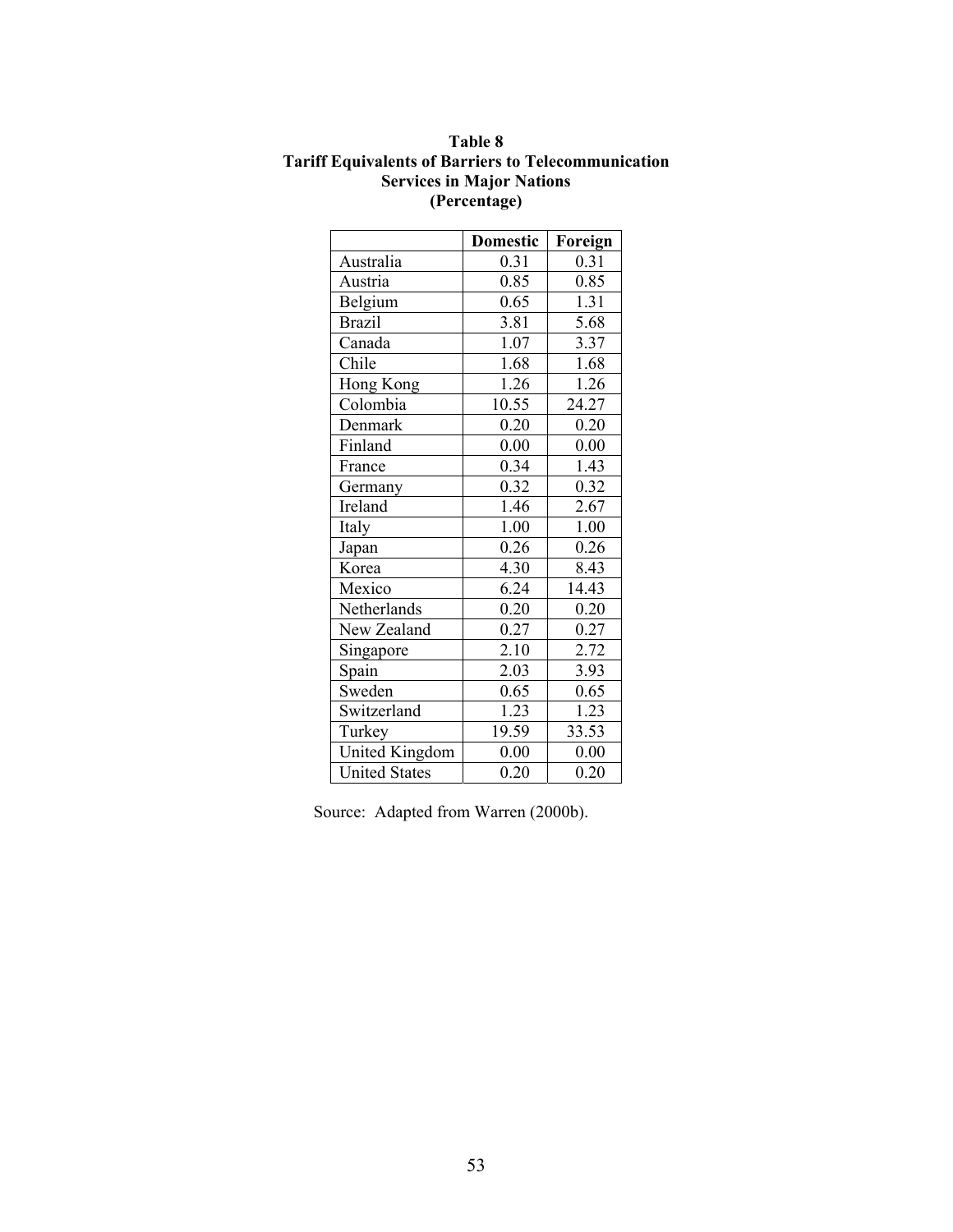| Table 9                                                 |
|---------------------------------------------------------|
| <b>Estimated Tariff Equivalents in Traded Services:</b> |
| <b>Gravity-Model Based Regression Method</b>            |
| (Percentage)                                            |

|                                             | <b>Business/financial</b> |              |
|---------------------------------------------|---------------------------|--------------|
| <b>Countries/regions</b>                    | services                  | Construction |
| North America <sup>-</sup>                  | 8.2                       | 9.8          |
| Western Europe                              | 8.5                       | 18.3         |
| Australia and New Zealand                   | 6.9                       | 24.4         |
| Japan                                       | 19.7                      | 29.7         |
| China                                       | 18.8                      | 40.9         |
| Taiwan                                      | 2.6                       | 5.3          |
| <b>Other Newly Industrialized Countries</b> | 2.1                       | 10.3         |
| Indonesia                                   | 6.8                       | 9.6          |
| Other South East Asia                       | 5.0                       | 17.7         |
| India                                       | 13.1                      | 61.6         |
| Other South Asia <sup>*</sup>               | 20.4                      | 46.3         |
| <b>Brazil</b>                               | 35.7                      | 57.2         |
| Other Latin America                         | 4.7                       | 26.0         |
| Turkey <sup>*</sup>                         | 20.4                      | 46.3         |
| Other Middle East and North Africa          | 4.0                       | 9.5          |
| CEECs & Russia                              | 18.4                      | 51.9         |
| South Africa                                | 15.7                      | 42.1         |
| Other Sub-Saharan Africa                    | 0.3                       | 11.1         |
| Rest of World (ROW)                         | 20.4                      | 46.3         |

**Rest of World (ROW)** 20.4 46.3 46.3 <sup>4</sup> Turkey and Other South Asia are not available, separately, in the U.S. data, and have been assigned estimated ROW values.

+ North America values involve assigning Canada/Mexico numbers to the United States.

Source: Francois (1999).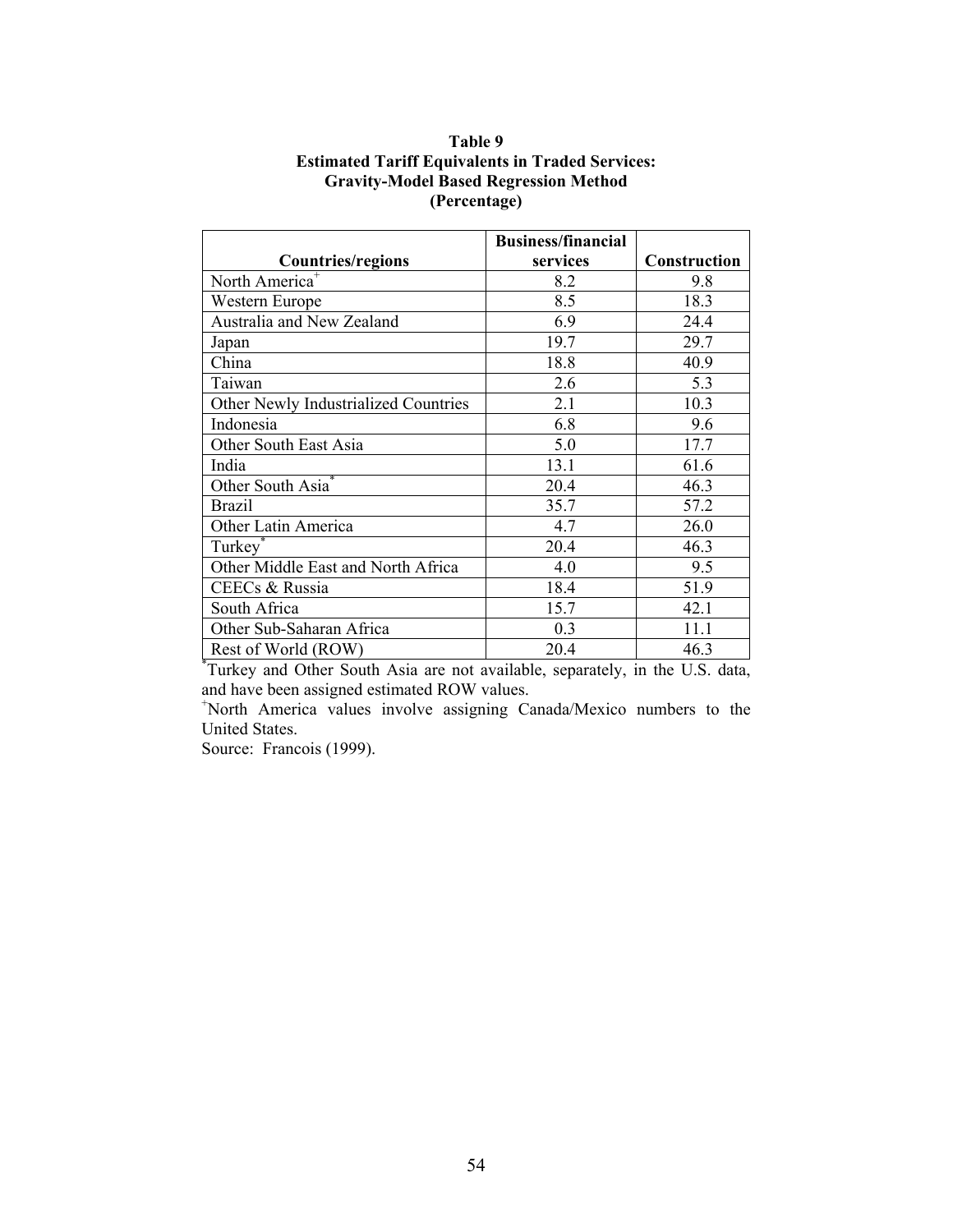## **Table 10 Average Gross Operating Margins of Firms Listed on National Stock Exchanges, 1994-96 by Country/Region (Percentage)**

| <b>Country/Region</b>                                  | <b>Agriculture</b> | Manufacturing | <b>Services</b> |
|--------------------------------------------------------|--------------------|---------------|-----------------|
| Australia                                              | 8.4                | 15.5          | 16.6            |
| Canada                                                 | 32.1               | 22.6          | 32.9            |
| Chile                                                  | 39.1               | 40.8          | 44.0            |
| China                                                  | 30.6               | 28.1          | 49.5            |
| European Union                                         | 22.9               | 23.8          | 31.6            |
| Hong Kong                                              | 25.9               | 12.8          | 18.1            |
| Indonesia                                              | 41.8               | 34.3          | 41.3            |
| Japan                                                  | 38.4               | 26.4          | 28.7            |
| Republic of Korea                                      | 11.2               | 25.7          | 25.8            |
| Malaysia                                               | 22.6               | 6.0           | 21.6            |
| Mexico                                                 | 38.4               | 39.3          | 37.2            |
| New Zealand                                            | 33.3               | 16.6          | 26.8            |
| Philippines                                            | 18.1               | 28.6          | 42.3            |
| Singapore                                              | 0.0                | 11.1          | 22.0            |
| Taiwan                                                 | 19.6               | 25.1          | 41.3            |
| Thailand                                               | 38.2               | 27.3          | 52.6            |
| <b>United States</b>                                   | 36.6               | 21.2          | 42.3            |
| Rest of Cairns Group <sup>a</sup>                      | 36.3               | 31.1          | 39.0            |
| <sup>a</sup> Includes Argentina, Brazil, and Colombia. |                    |               |                 |

Source: Hoekman (2000). Based on calculations using Disclosure, *Worldscope* (1998) data.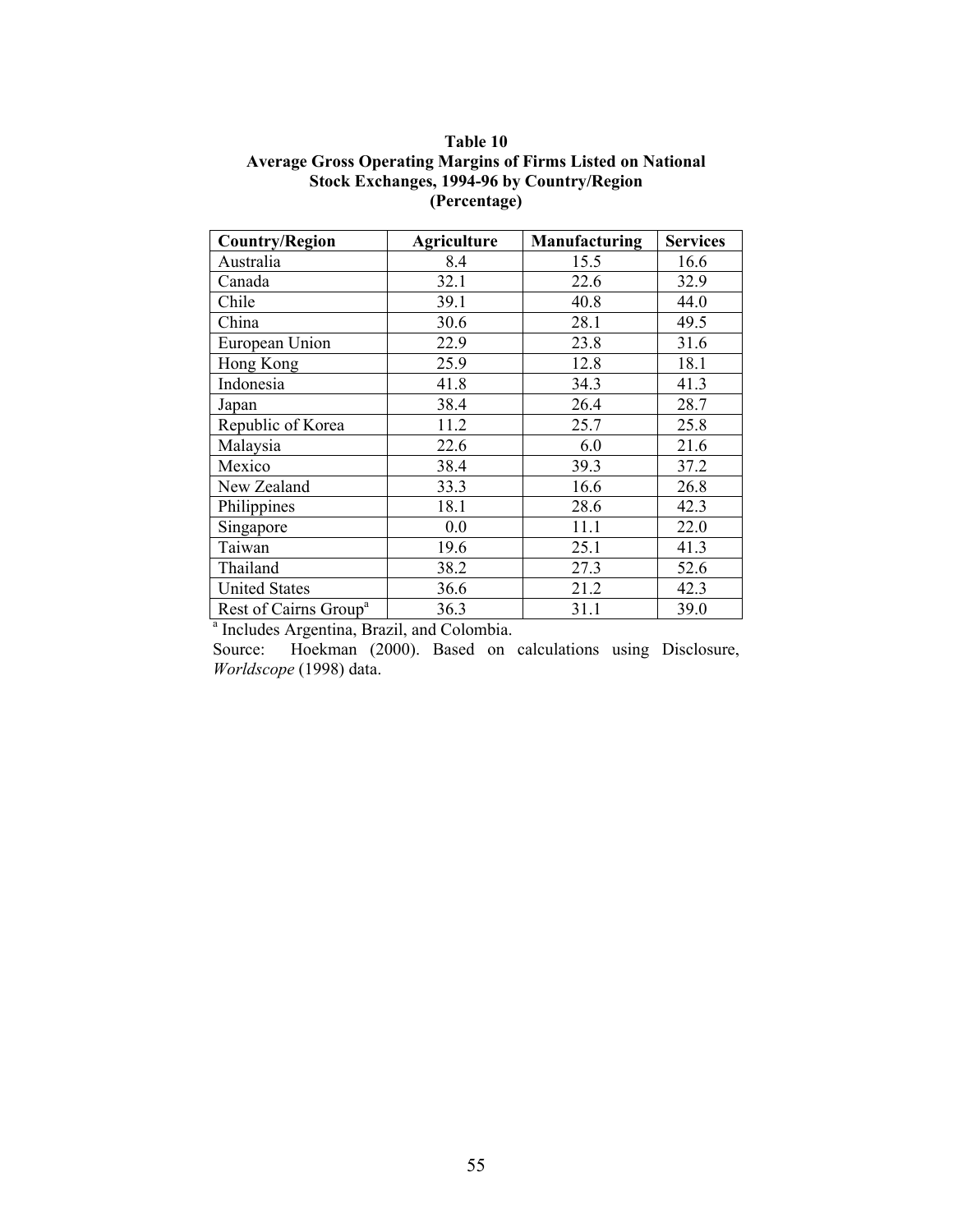### **Table 11 Average Gross Operating Margins of Services Firms Listed on**  National Stock Exchanges, 1994-96, by Country/Region and by Sector **(Percentage)**

|                           |             | <b>Business</b> |              |              |             |              |               | <b>Retail</b> |           | Transport/       |
|---------------------------|-------------|-----------------|--------------|--------------|-------------|--------------|---------------|---------------|-----------|------------------|
| <b>Country/Region</b>     | Recreation  | <b>Services</b> | Construction | Consulting   | Finance     | Health       | <b>Hotels</b> | <b>Trade</b>  | Wholesale | <b>Utilities</b> |
| Australia                 | 17.9        | 13.8            | 15.3         | 7.0          | 41.0        | $\mathbf{b}$ | 27.3          | 7.9           | 9.1       | $\mathbf{c}$     |
| Canada                    | 60.1        | 51.7            | 14.4         | 19.2         | 44.5        | 2.3          | 67.8          | 12.0          | 16.0      | 36.5             |
| Chile                     | $\mathbf b$ | b               | 68.7         | b            | 55.2        | $\mathbf b$  | $\mathbf b$   | 21.3          | 27.9      | 46.8             |
| China                     | b           | b               | 45.9         | 67.1         | 34.0        | $\mathbf b$  | 77.5          | 24.4          | 25.5      | 46.9             |
| European Union            | 42.5        | 32.1            | 19.3         | 22.1         | 51.6        | 22.3         | 23.7          | 23.6          | 19.9      | 32.6             |
| Hong Kong                 | b.          | 6.5             | 12.9         | 11.5         | 25.4        | <sub>b</sub> | 31.3          | 10.1          | 6.9       | 31.0             |
| Indonesia                 | h           | 81.1            | 22.9         | 25.3         | 53.6        | <sub>b</sub> | 68.2          | 26.4          | 24.8      | 45.3             |
| Japan                     | 28.1        | 31.6            | 14.2         | 28.6         | 40.5        | 40.1         | 27.2          | 32.9          | 15.6      | 20.6             |
| Republic of               |             |                 |              |              |             |              |               |               |           |                  |
| Korea                     | b           | 41.2            | 15.3         | $\mathbf b$  | $\mathbf b$ | b            | b             | 26.7          | 14.9      | 31.2             |
| Malaysia                  | 13.3        | $\mathbf c$     | 18.3         | 14.7         | 28.3        | 24.3         | 38.7          | 11.2          | 10.8      | 30.7             |
| Mexico                    | 19.6        | b               | 25.7         | 37.3         | 33.3        | $\mathbf b$  | 49.6          | 28.4          | 25.0      | 51.0             |
| New Zealand               | b.          | b               | 13.8         | $\mathbf b$  | 57.6        | $\mathbf b$  | 26.9          | 6.6           | 19.7      | 35.6             |
| Philippines               | 19.9        | b               | 40.2         | b            | 53.9        | $\mathbf b$  | 55.8          | 43.9          | 40.3      | 42.3             |
| Singapore                 | 46.7        | 8.6             | 10.6         | 7.7          | 46.3        | 29.2         | 28.2          | 5.4           | 7.9       | 28.0             |
| Taiwan                    | 79.9        | 36.3            | 21.6         | 11.1         | 64.8        | $\mathbf{b}$ | 74.5          | 21.5          | 23.2      | 38.9             |
| Thailand                  | 85.4        | 35.8            | 38.1         | $\mathbf{c}$ | 60.3        | 40.6         | 55.5          | 44.2          | 25.6      | 56.7             |
| <b>United States</b>      | 46.8        | 56.2            | 20.2         | $\mathbf{c}$ | 56.3        | 37.0         | 48.5          | 34.6          | 27.0      | 43.4             |
| Other Cairns <sup>a</sup> | $\mathbf b$ | $\mathbf b$     | 28.9         | 26.2         | 69.8        | 29.3         | 64.6          | 24.2          | 22.9      | 52.4             |

<sup>a</sup> Includes Argentina, Brazil, and Colombia.

<sup>b</sup> Data not available.

<sup>c</sup> Reflects negative gross operating margin.

Source: Hoekman (2000). Based on calculations using Disclosure, *Worldscope* (1998) data.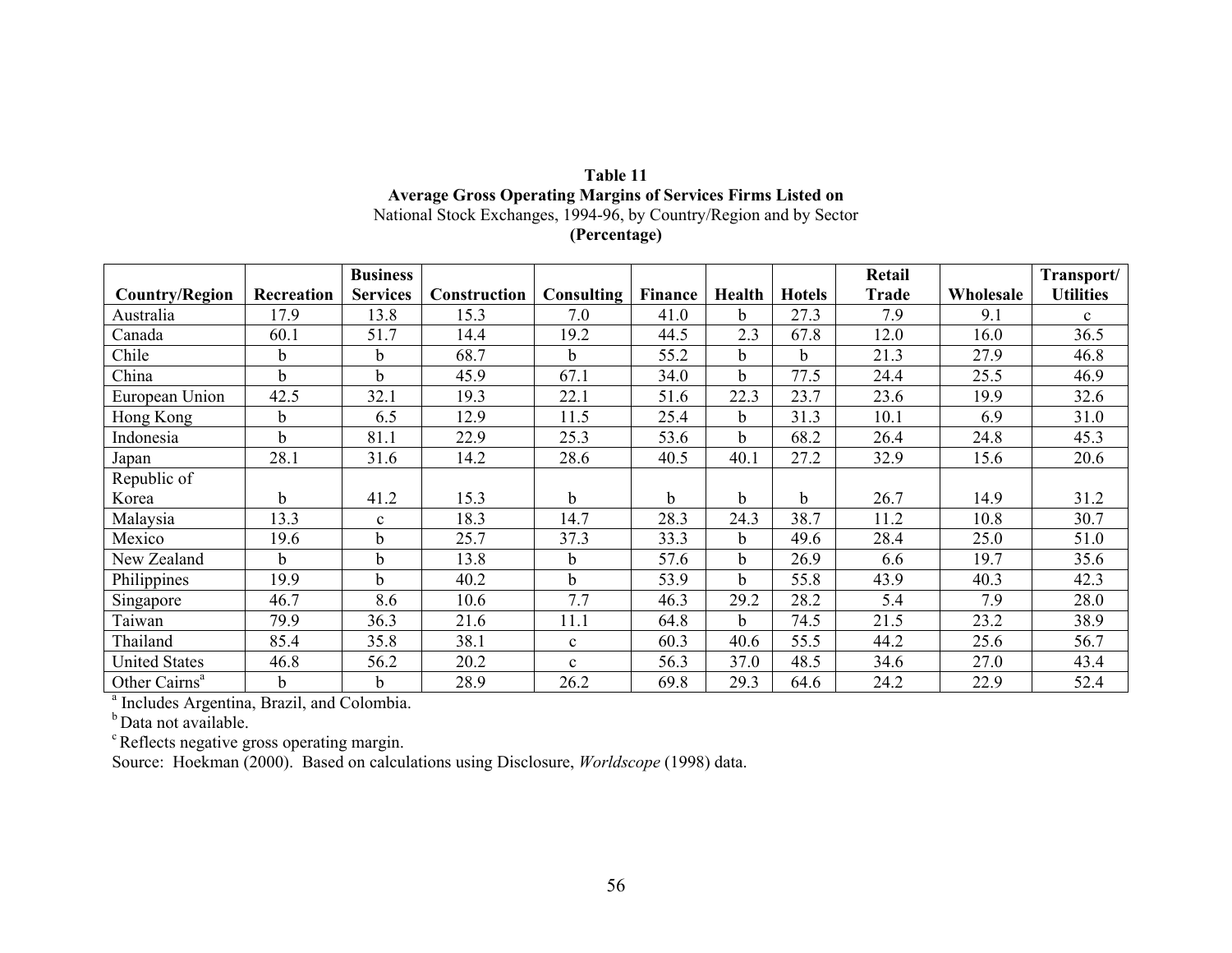| <b>Economy</b>       | <b>Trunk</b> | International | Mobile         | Leasing          | <b>Industry-wide</b> |
|----------------------|--------------|---------------|----------------|------------------|----------------------|
| <b>OECD</b>          |              |               |                |                  |                      |
| Australia            | 21           | 33            | 23             | $\overline{4}$   | 19                   |
| Austria              | 10           | 51            | 17             | 11               | 20                   |
| Belgium              | 41           | 207           | 18             | 5                | 52                   |
| Canada               | 33           | 95            | 8              | $\boldsymbol{0}$ | 27                   |
| Denmark              | 63           | 12            | 16             | $\overline{3}$   | 39                   |
| Finland              | 5            | 34            | 50             | 17               | 22                   |
| France               | 41           | 95            | 16             | 9                | 34                   |
| Germany              | 40           | 176           | 17             | 8                | 38                   |
| Greece               | 37           | 35            | 10             | 19               | 27                   |
| Iceland              | 31           | 199           | 96             | 11               | 54                   |
| Ireland              | 17           | 56            | 16             | 10               | 22                   |
| Italy                | 32           | 41            | 10             | $\overline{3}$   | 21                   |
| Japan                | 39           | 34            | 14             | 5                | 23                   |
| Luxembourg           | 17           | 108           | 105            | 22               | 59                   |
| Netherlands          | 32           | 30            | 13             | 5                | 23                   |
| New Zealand          | 30           | 24            | 15             | 1                | 21                   |
| Norway               | 26           | 67            | 42             | 14               | 31                   |
| Portugal             | 22           | 15            | 8              | 6                | 15                   |
| Spain                | 28           | 30            | $\overline{7}$ | $\overline{4}$   | 18                   |
| Sweden               | 53           | b             | 54             | 15               | b                    |
| Switzerland          | 13           | 165           | 49             | 16               | 40                   |
| Turkey               | 35           | b             | 17             | 24               | b                    |
| United Kingdom       | 78           | 63            | 6              | $\overline{2}$   | 47                   |
| <b>United States</b> | 61           | 32            | 8              | $\mathbf{1}$     | 38                   |
|                      |              |               |                |                  |                      |
| Unweighted mean      | 34           | 73            | 26             | 9                | 31                   |
| Standard deviation   | 17           | 61            | 27             | $\overline{7}$   | 13                   |

l,

**Table A-1 Price Impact of Regulation on Telecommunications Prices, 1997 (Percent of Notional Price Existing under Benchmark Regulatory Regime)**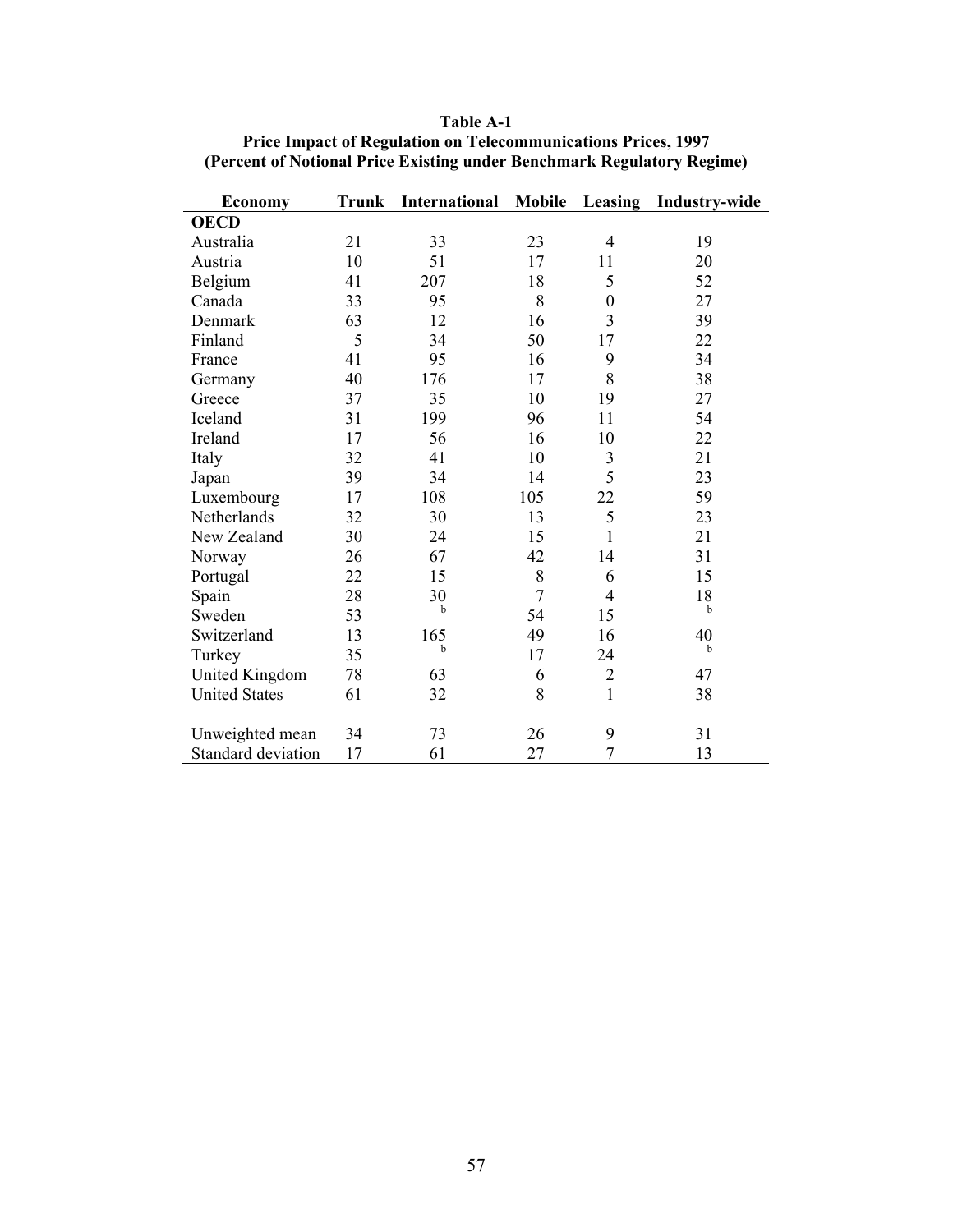| <b>Economy</b>                     | <b>Trunk</b> | <b>International</b> | <b>Mobile</b>    | Leasing          | <b>Industry-wide</b> |
|------------------------------------|--------------|----------------------|------------------|------------------|----------------------|
| <b>Additional OECD<sup>a</sup></b> |              |                      |                  |                  |                      |
| Czech Republic                     | 36           | 20                   | 6                | ne               | 22                   |
| Hungary                            | 69           | 44                   | $\overline{c}$   | ne               | 38                   |
| Korea                              | 18           | 16                   | 9                | ne               | 14                   |
| Mexico                             | 54           | 16                   | $\overline{7}$   | ne               | 40                   |
| Poland                             | 18           | 30                   | 9                | ne               | 17                   |
|                                    |              |                      |                  |                  |                      |
| Unweighted mean                    | 39           | 25                   | $\tau$           | na               | 26                   |
| Standard deviation                 | 23           | 12                   | $\overline{3}$   | na               | 12                   |
|                                    |              |                      |                  |                  |                      |
| <b>NON-OECD</b>                    |              |                      |                  |                  |                      |
| Argentina                          | 64           | 21                   | 6                | ne               | 45                   |
| <b>Brazil</b>                      | 27           | 15                   | 16               | ne               | 23                   |
| Chile                              | 41           | 35                   | $\overline{7}$   | ne               | 32                   |
| China                              | b            | b                    | $\mathbf b$      | ne               | $\mathbf b$          |
| Colombia                           | 28           | 22                   | 20               | ne               | 25                   |
| Hong Kong                          | 49           | 47                   | 24               | ne               | 43                   |
| India                              | 68           | 41                   | $\mathbf b$      | ne               | $\mathbf b$          |
| Indonesia                          | 41           | 52                   | 56               | ne               | 46                   |
| Malaysia                           | 23           | 34                   | 23               | ne               | 24                   |
| Peru                               | 32           | 12                   | $\boldsymbol{7}$ | ne               | 24                   |
| Philippines                        | 30           | 23                   | 8                | ne               | 23                   |
| Russia                             | 63           | b                    | $\mathbf b$      | ne               | $\mathbf b$          |
| Singapore                          | 25           | 196                  | 35               | ne               | 44                   |
| South Africa                       | 35           | 26                   | b                | ne               | $\mathbf b$          |
| Taiwan                             | 25           | 54                   | 40               | ne               | 32                   |
| Thailand                           | 41           | 111                  | 18               | ne               | 42                   |
| Uruguay                            | 42           | 37                   | 8                | ne               | 33                   |
| Vietnam                            | $\mathbf b$  | $\mathbf b$          | $\mathbf b$      | ne               | $\mathbf b$          |
|                                    |              |                      |                  |                  |                      |
| Unweighted mean                    | 40           | 48                   | 21               | na               | 34                   |
| Standard deviation                 | 15           | 47                   | 15               | na               | 9                    |
| <b>All 47 Economies</b>            |              |                      |                  |                  |                      |
|                                    |              |                      |                  |                  |                      |
| Minimum                            | 5            | 12                   | $\overline{2}$   | $\boldsymbol{0}$ | 14                   |
| Maximum                            | 78           | 207                  | 105              | 24               | 59                   |
| Unweighted mean                    | 36           | 58                   | 22               | 9                | 31                   |
| Standard deviation                 | 17           | 54                   | 22               | $\overline{7}$   | 12                   |

ne: not estimated.

na: not applicable.<br><sup>a</sup> OECD economies not included in Boylaud and Nicoletti (2000).<br><sup>b</sup> Excluded.

Source: Doove et al. (2001, pp. 72-73).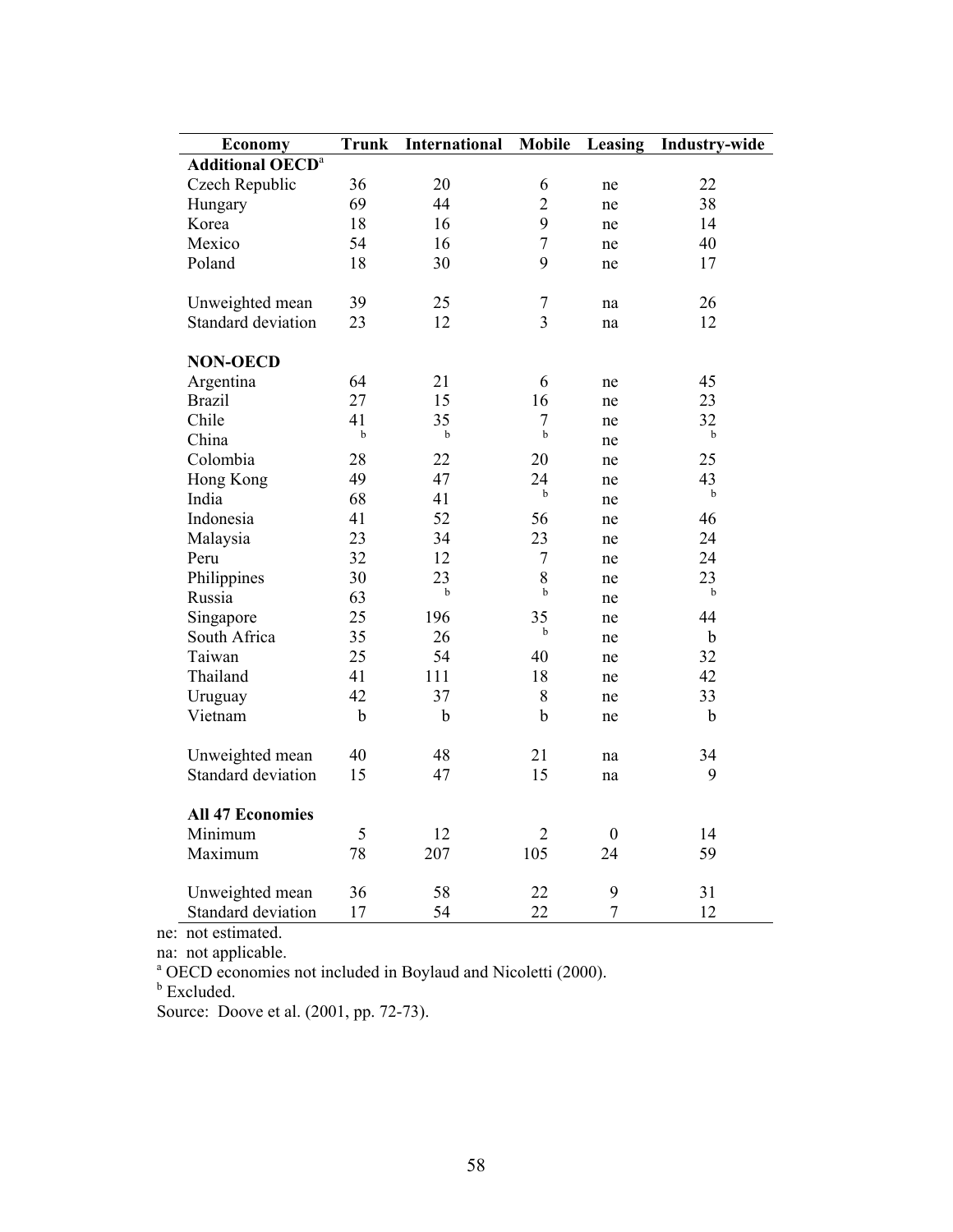| <b>Economies in Original Study</b> | Percent | <b>Extended Coverage</b> | Percent |
|------------------------------------|---------|--------------------------|---------|
| Australia                          | 0.0     | Argentina                | 0.0     |
| Belgium                            | 15.4    | Austria                  | 13.2    |
| Canada                             | 8.8     | Bolivia                  | 16.5    |
| Denmark                            | 8.5     | <b>Brazil</b>            | 15.6    |
| Finland                            | 0.0     | Chile                    | 0.0     |
| France                             | 16.0    | China                    | 17.2    |
| Germany                            | 8.3     | Colombia                 | 0.0     |
| Greece                             | 16.6    | Czech Republic           | 13.6    |
| Ireland                            | 13.9    | Hong Kong                | 15.6    |
| Italy                              | 17.1    | Hungary                  | 13.3    |
| Japan                              | 10.2    | Iceland                  | 35.3    |
| Netherlands                        | 15.5    | India                    | 17.2    |
| New Zealand                        | 0.0     | Indonesia                | 16.8    |
| Norway                             | 0.0     | Korea                    | 15.4    |
| Portugal                           | 17.9    | Luxembourg               | 13.8    |
| Spain                              | 9.5     | Malaysia                 | 16.6    |
| Sweden                             | 0.0     | Mexico                   | 17.3    |
| <b>United Kingdom</b>              | 0.0     | Peru                     | 0.0     |
| <b>United States</b>               | 7.5     | Philippines              | 17.6    |
|                                    |         | Poland                   | 13.6    |
|                                    |         | Russia                   | 17.1    |
|                                    |         | Slovak Republic          | 14.8    |
|                                    |         | Singapore                | 15.6    |
|                                    |         | South Africa             | 15.6    |
|                                    |         | Switzerland              | 21.9    |
|                                    |         | Taiwan                   | 16.1    |
|                                    |         | Thailand                 | 16.3    |
|                                    |         | Turkey                   | 20.7    |
|                                    |         | Uruguay                  | 32.2    |
|                                    |         | Venezuela                | 27.2    |
|                                    |         | Vietnam                  | 32.0    |

**Table A-2**  Price Impacts of Regulation on Industrial Electricity Prices, 1996<sup>a</sup>

price under the benchmark regulatory regime. Source: Doove et al. (2001, p. 105).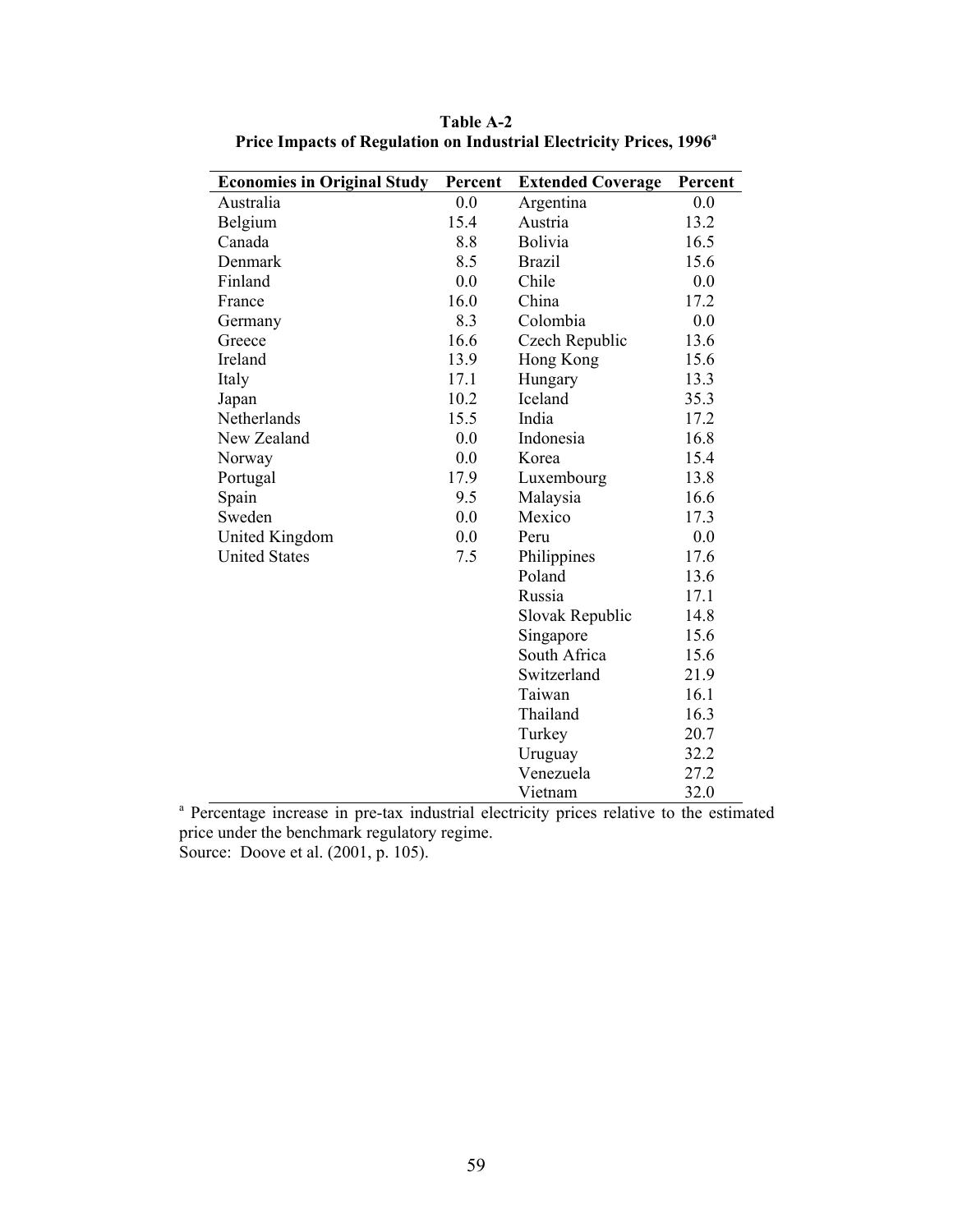### **Table A-3 Estimated Cost Impacts of Foreign and Domestic Barriers to Establishment in Wholesale and Retail Food Distributors (Percent)**

|                      | <b>Cost Impact of Foreign</b>    | <b>Cost Impact of Domestic</b>   |
|----------------------|----------------------------------|----------------------------------|
| <b>Economy</b>       | <b>Barriers to Establishment</b> | <b>Barriers to Establishment</b> |
| Australia            | 0.57                             |                                  |
| Belgium              | 4.87                             | 6.69                             |
| Canada               | 3.09                             | 0.98                             |
| Chile                | 1.32                             | 1.92                             |
| France               | 5.16                             | 7.10                             |
| Greece               | 0.25                             |                                  |
| Hong Kong            | 0.06                             |                                  |
| Indonesia            | 3.66                             |                                  |
| Ireland              | 2.70                             |                                  |
| Japan                | 2.26                             | 6.79                             |
| Malaysia             | 8.23                             | 3.97                             |
| Netherlands          | 2.73                             |                                  |
| New Zealand          | 0.77                             |                                  |
| Singapore            | 0.03                             |                                  |
| South Africa         | 0.47                             |                                  |
| Switzerland          | 5.24                             | 8.32                             |
| United Kingdom       | 2.76                             |                                  |
| <b>United States</b> | 2.26                             |                                  |

# - Zero.

Source: Kalirajan (2000, p. 52).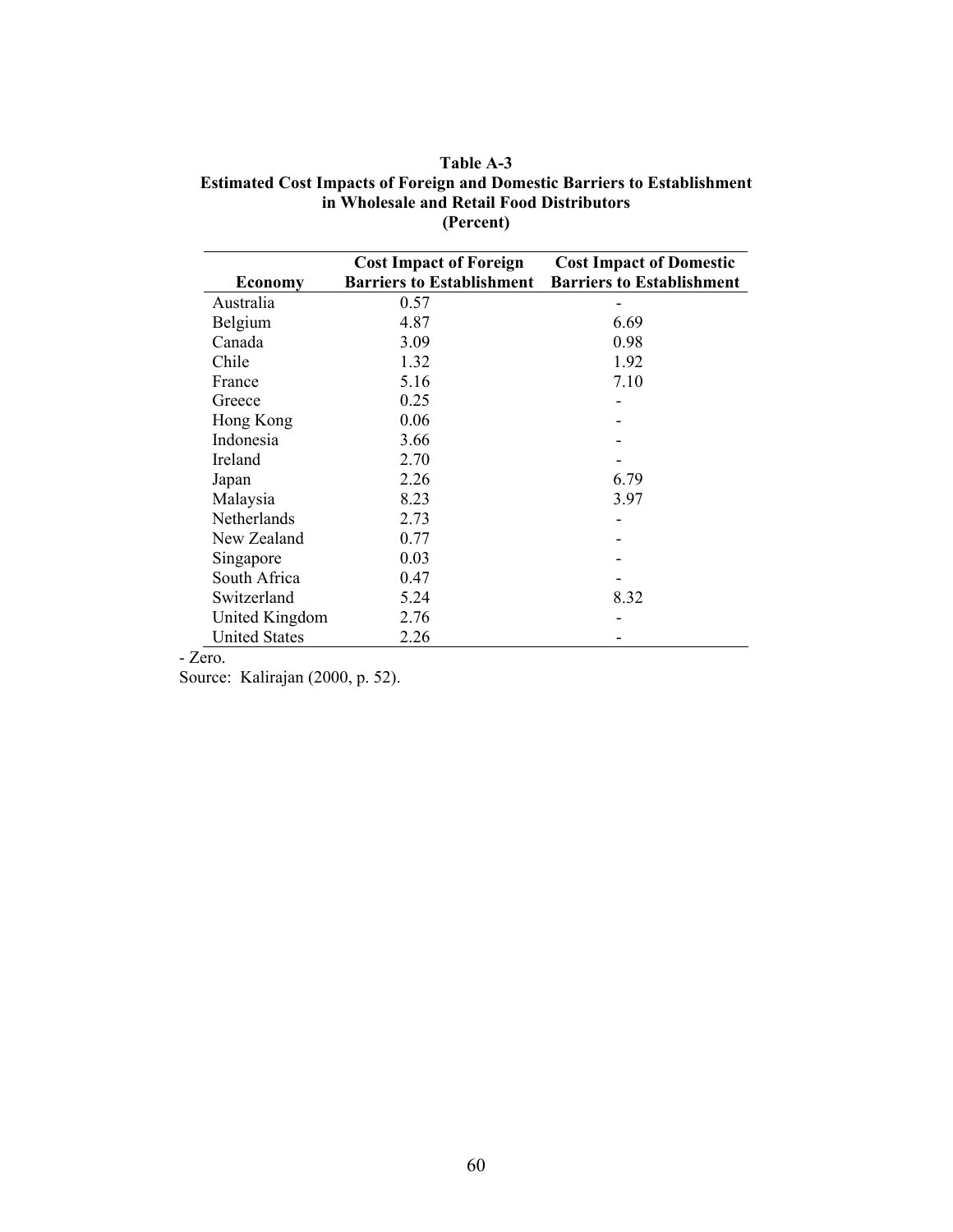### **Table A-4 Estimated Price Impacts of Foreign and Domestic Trade Restrictiveness Indexes (TRI) on Net Interest Margins of Banks (Percent)**

| Economy                     | <b>Price Effect Using</b><br>the Foreign TRI <sub>i</sub> | <b>Price Effect Using</b><br>the Domestic TRI <sub>i</sub> <sup>b</sup> |
|-----------------------------|-----------------------------------------------------------|-------------------------------------------------------------------------|
| Argentina                   | 5.34                                                      | 0.00                                                                    |
| Australia                   | 9.30                                                      | 0.00                                                                    |
| Canada                      | 5.34                                                      | 0.00                                                                    |
| Chile                       | 34.00                                                     | 23.67                                                                   |
| Colombia                    | 18.35                                                     | 3.73                                                                    |
| European Union <sup>a</sup> | 5.32                                                      | 0.00                                                                    |
| Hong Kong                   | 6.91                                                      | 2.97                                                                    |
| Indonesia                   | 49.32                                                     | 5.26                                                                    |
| Japan                       | 15.26                                                     | 9.99                                                                    |
| Malaysia                    | 60.61                                                     | 21.86                                                                   |
| Philippines                 | 47.36                                                     | 10.79                                                                   |
| Singapore                   | 31.45                                                     | 8.39                                                                    |
| South Korea                 | 36.72                                                     | 14.93                                                                   |
| Switzerland                 | 5.95                                                      | 0.00                                                                    |
| Thailand                    | 33.06                                                     | 0.00                                                                    |
| <b>United States</b>        | 4.75                                                      | 0.00                                                                    |

United States  $\frac{4.75}{\text{a}} \cdot \frac{0.00}{\text{b}}$ <br>
b Uses the coefficient estimate for the foreign trade restrictiveness index as a

proxy.

Source: Kalirajan et al. (2000, p. 229).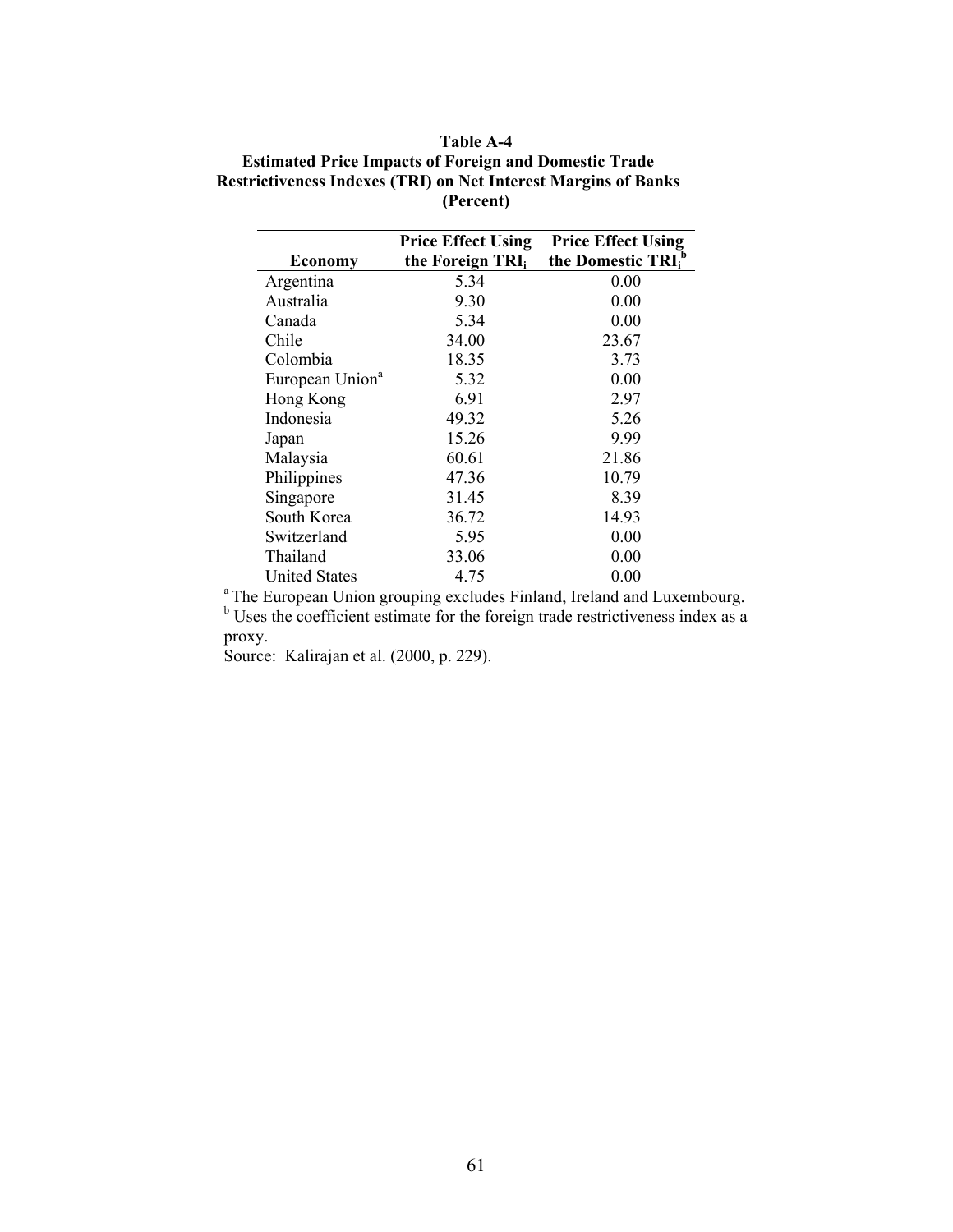|                      |                      | <b>Cost Impact</b>         |                    |                             |
|----------------------|----------------------|----------------------------|--------------------|-----------------------------|
|                      | Foreign              |                            |                    |                             |
|                      | <b>Barriers</b>      |                            |                    |                             |
|                      | to                   | <b>Foreign Barriers to</b> | <b>All Foreign</b> | <b>Domestic Barriers to</b> |
|                      | <b>Establishment</b> | <b>Ongoing Operations</b>  | <b>Barriers</b>    | <b>Establishment</b>        |
| Austria              | 11.1                 | 3.5                        | 14.5               | 6.8                         |
| Mexico               | 13.9                 | 0.2                        | 14.2               | 1.9                         |
| Malaysia             | 11.3                 | 0.7                        | 12.0               | 5.3                         |
| Indonesia            | 9.9                  | 0.3                        | 10.2               | 3.2                         |
| Germany              | 4.7                  | 5.5                        | 10.2               | 2.9                         |
| Spain                | 5.1                  | 3.7                        | 8.7                | 3.9                         |
| <b>United States</b> | 5.1                  | 2.2                        | 7.4                | 3.8                         |
| Sweden               | 5.9                  | 0.9                        | 6.8                | 0.7                         |
| Japan                | 3.1                  | 3.4                        | 6.6                | 2.2                         |
| Canada               | 3.1                  | 2.2                        | 5.3                | 2.7                         |
| Singapore            | 4.9                  | 0.2                        | 5.0                | 0.8                         |
| Hong Kong            | 3.6                  | 1.5                        | 5.1                | 2.3                         |
| South Africa         | 3.5                  | 0.2                        | 3.7                | 0.7                         |
| Netherlands          | 3.5                  | 0.2                        | 3.7                | 5.2                         |
| Australia            | 2.1                  | 0.7                        | 2.8                | 2.1                         |
| United Kingdom       | 2.3                  | 0.2                        | 2.5                | 1.4                         |
| Finland              | 1.8                  | 0.5                        | 2.3                | 0.7                         |
| Denmark              | 0.3                  | 0.8                        | 1.1                | 0.7                         |
| France               | 0.3                  | 0.6                        | 0.9                | 0.7                         |
| Belgium              | 0.3                  | 0.2                        | 0.5                | 0.7                         |

## **Table A-5 Estimated Price and Cost Impacts of Restrictions on Engineering Services (Percent)**

<sup>a</sup> The price impact for all foreign barriers is the sum of the price impacts for foreign barriers to establishment and ongoing operations, respectively.

Source: Nguyen-Hong (2000, p. 63).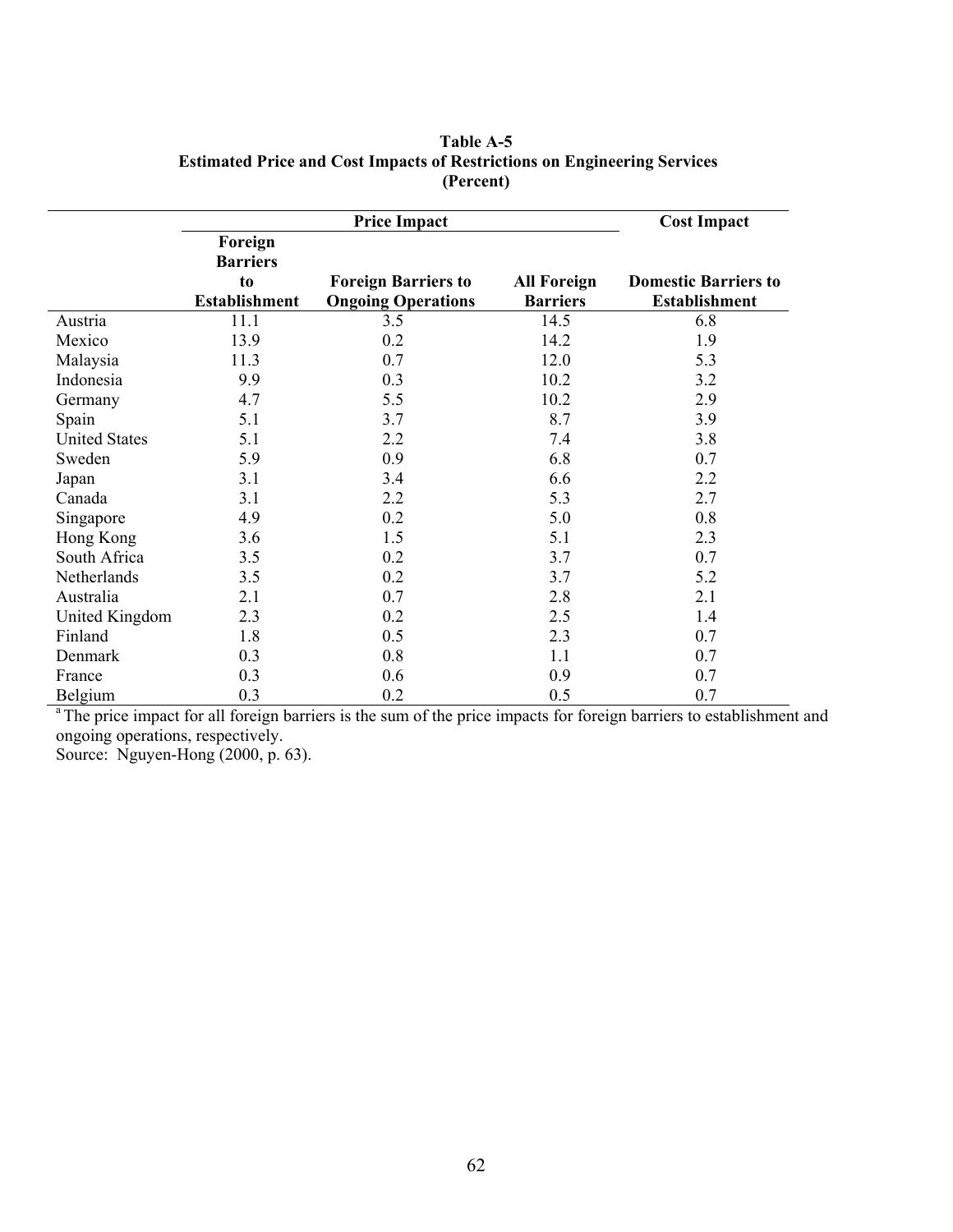| <b>Low Income</b> | <b>Technical Efficiency</b> | <b>High Income</b>   | <b>Technical Efficiency</b> |
|-------------------|-----------------------------|----------------------|-----------------------------|
| Chile             | 3.82                        | Australia            | 1.67                        |
| China             | 6.31                        | Austria              | 1.31                        |
| Hungary           | 2.61                        | Belgium              | 1.55                        |
| Iceland           | 1.16                        | Canada               | 1.34                        |
| Indonesia         | 11.96                       | Denmark              | 1.43                        |
| Ireland           | 3.22                        | Finland              | 1.24                        |
| Malaysia          | 4.31                        | France               | 1.74                        |
| Mexico            | 15.41                       | Germany              | 1.66                        |
| <b>PNG</b>        | 7.75                        | Greece               | 1.11                        |
| Philippines       | 3.06                        | Hong Kong            | 1.44                        |
| Poland            | 2.30                        | Italy                | 1.71                        |
| Thailand          | 5.25                        | Japan                | 1.21                        |
| Turkey            | 4.07                        | Korea                | 1.98                        |
|                   |                             | Luxembourg           | 1.03                        |
|                   |                             | Netherlands          | 1.43                        |
|                   |                             | New Zealand          | 1.83                        |
|                   |                             | Norway               | 1.75                        |
|                   |                             | Portugal             | 2.08                        |
|                   |                             | Singapore            | 1.57                        |
|                   |                             | Spain                | 1.75                        |
|                   |                             | Sweden               | 1.40                        |
|                   |                             | Switzerland          | 1.42                        |
|                   |                             | United Kingdom       | 1.67                        |
|                   |                             | <b>United States</b> | 1.48                        |
| Mean              | 5.48                        | Mean                 | 1.54                        |

**Table A-6 Coefficient Estimates of Technical Efficiency in Telecommunications Services** 

Note: A coefficient estimate equal to 1.00 indicates full technical efficiency in relation to the minimum-cost frontier.

Source: Trewin (2000, p. 112).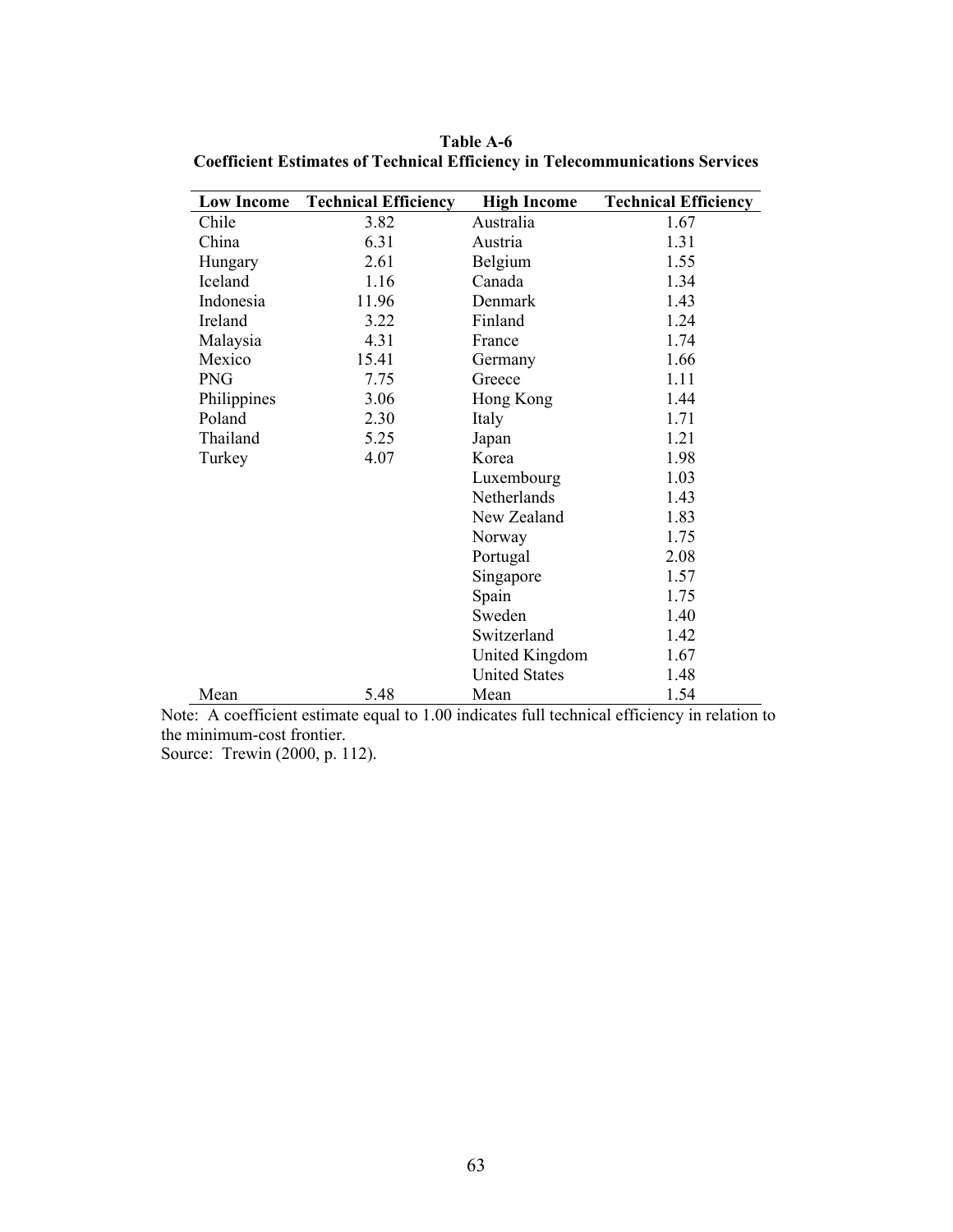|                                  | <b>Scenario A</b><br><b>Perfect Int'l Capital</b><br><b>Mobility and Fixed</b><br><b>World Capital Stock</b> |          | <b>Scenario B</b><br><b>Risk-Premium</b><br>Elasticity=0.1 and Fixed |                   | Scenario C<br><b>Risk-Premium</b><br>Elasticity=0.1 and World<br><b>Capital Stock Increased by</b> |        |
|----------------------------------|--------------------------------------------------------------------------------------------------------------|----------|----------------------------------------------------------------------|-------------------|----------------------------------------------------------------------------------------------------|--------|
| Country<br><b>Industrialized</b> |                                                                                                              |          | <b>World Capital Stock</b>                                           |                   | 3%                                                                                                 |        |
| <b>Countries</b>                 | % GNP                                                                                                        | SBill.   | % GNP                                                                | SBill.            | % GNP                                                                                              | SBill. |
|                                  |                                                                                                              |          |                                                                      |                   |                                                                                                    |        |
| Australia                        | 1.8                                                                                                          | 6.0      | 1.5                                                                  | 5.0               | 4.9                                                                                                | 16.8   |
| Canada                           | 14.8                                                                                                         | 84.0     | 12.9                                                                 | 73.7              | 14.9                                                                                               | 85.0   |
| European                         |                                                                                                              |          |                                                                      |                   |                                                                                                    |        |
| Union                            | 0.5                                                                                                          | 42.4     | 0.5                                                                  | 38.0              | 2.5                                                                                                | 202.4  |
| Japan                            | $-2.0$                                                                                                       | $-103.7$ | $-1.7$                                                               | $-88.4$           | 0.5                                                                                                | 25.7   |
| New Zealand                      | 9.1                                                                                                          | 5.2      | 7.5                                                                  | 4.3               | 10.5                                                                                               | 6.0    |
| <b>United States</b>             | $\overline{0.5}$                                                                                             | 35.0     | $\overline{0.3}$                                                     | $\overline{23.2}$ | 3.1                                                                                                | 222.5  |
|                                  |                                                                                                              |          |                                                                      |                   |                                                                                                    |        |
| <b>Developing</b>                |                                                                                                              |          |                                                                      |                   |                                                                                                    |        |
| <b>Countries</b>                 |                                                                                                              |          |                                                                      |                   |                                                                                                    |        |
| Asia                             |                                                                                                              |          |                                                                      |                   |                                                                                                    |        |
| China                            | 3.8                                                                                                          | 26.9     | 3.2                                                                  | 22.9              | 6.0                                                                                                | 42.8   |
| Hong Kong                        | 6.6                                                                                                          | 6.6      | 5.4                                                                  | $\overline{5.5}$  | 13.4                                                                                               | 13.5   |
| Indonesia                        | 15.6                                                                                                         | 30.8     | 13.1                                                                 | 25.8              | 16.9                                                                                               | 33.3   |
| Korea                            | $-2.8$                                                                                                       | $-12.3$  | $-2.3$                                                               | $-10.1$           | 1.4                                                                                                | 6.4    |
| Malaysia                         | 2.3                                                                                                          | 2.1      | 1.9                                                                  | 1.8               | 4.7                                                                                                | 4.4    |
| Philippines                      | 2.3                                                                                                          | 1.6      | 1.9                                                                  | 1.3               | 8.3                                                                                                | 5.7    |
| Singapore                        | 1.7                                                                                                          | 1.0      | $\overline{1.3}$                                                     | $\overline{0.7}$  | 4.3                                                                                                | 2.5    |
| Taiwan                           | 7.6                                                                                                          | 20.7     | 6.8                                                                  | 18.5              | 7.7                                                                                                | 21.2   |
| Thailand                         | $-2.2$                                                                                                       | $-3.6$   | $-1.8$                                                               | $-2.9$            | 4.4                                                                                                | 7.1    |
|                                  |                                                                                                              |          |                                                                      |                   |                                                                                                    |        |
| <b>Other</b>                     |                                                                                                              |          |                                                                      |                   |                                                                                                    |        |
| Chile                            | $-2.0$                                                                                                       | $-1.3$   | $-1.6$                                                               | $-1.0$            | 2.7                                                                                                | 1.7    |
| Mexico                           | $-4.3$                                                                                                       | $-11.7$  | $-3.2$                                                               | $-8.8$            | 0.2                                                                                                | 0.5    |
| <b>Rest of Cairns</b>            | $-3.7$                                                                                                       | $-39.6$  | $-3.2$                                                               | $-34.1$           | 0.6                                                                                                | 6.2    |
|                                  |                                                                                                              |          |                                                                      |                   |                                                                                                    |        |
| <b>Total</b>                     |                                                                                                              | 90.3     |                                                                      | 75.6              |                                                                                                    | 703.7  |

## **Table A-7 Welfare Effects of Elimination of Services (Percent and Billions of Dollars)**

Source: Brown and Stern (2001, pp. 277-78).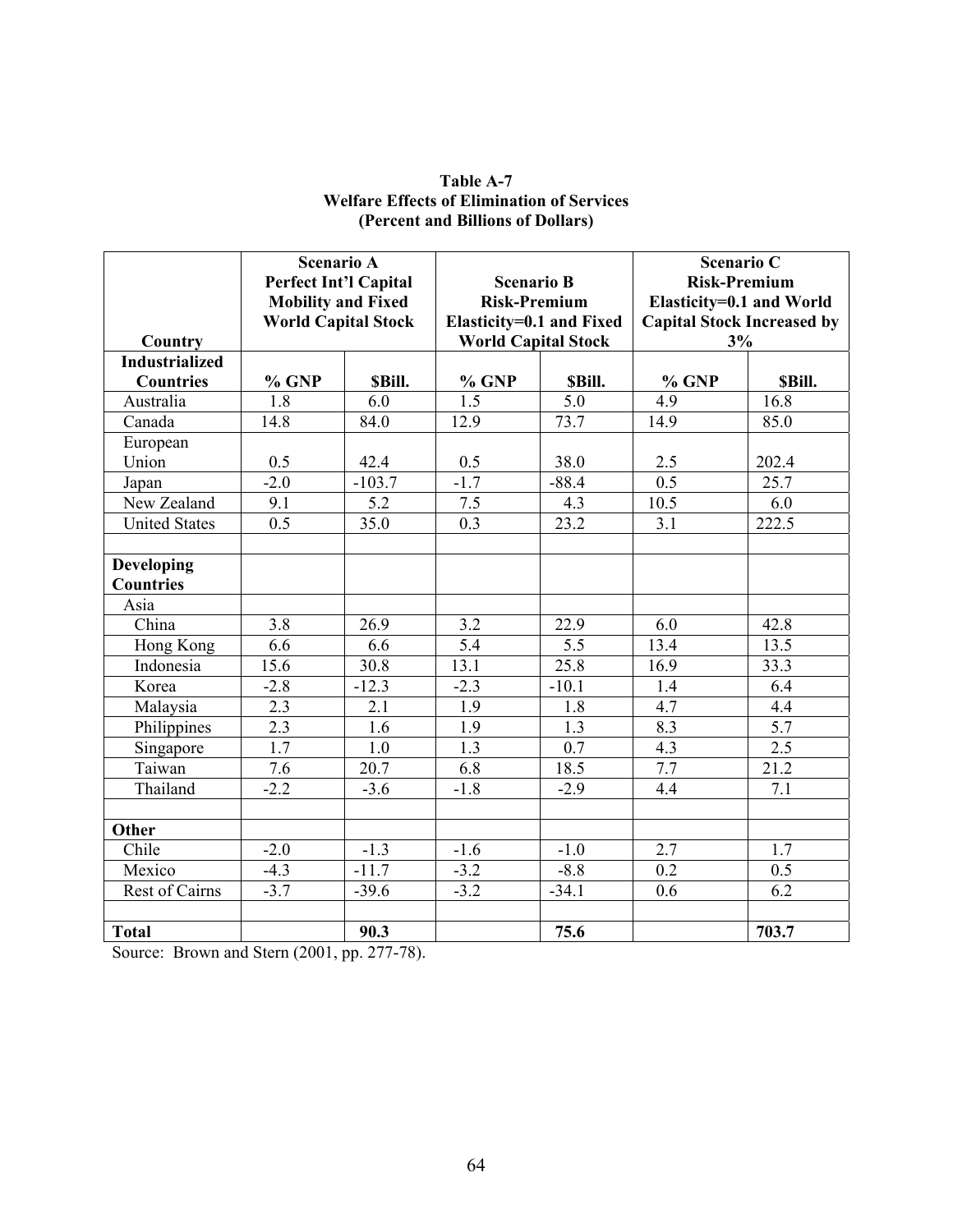

Perfect Competition and Perfect Substitution Between Domestic and Foreign Services Firms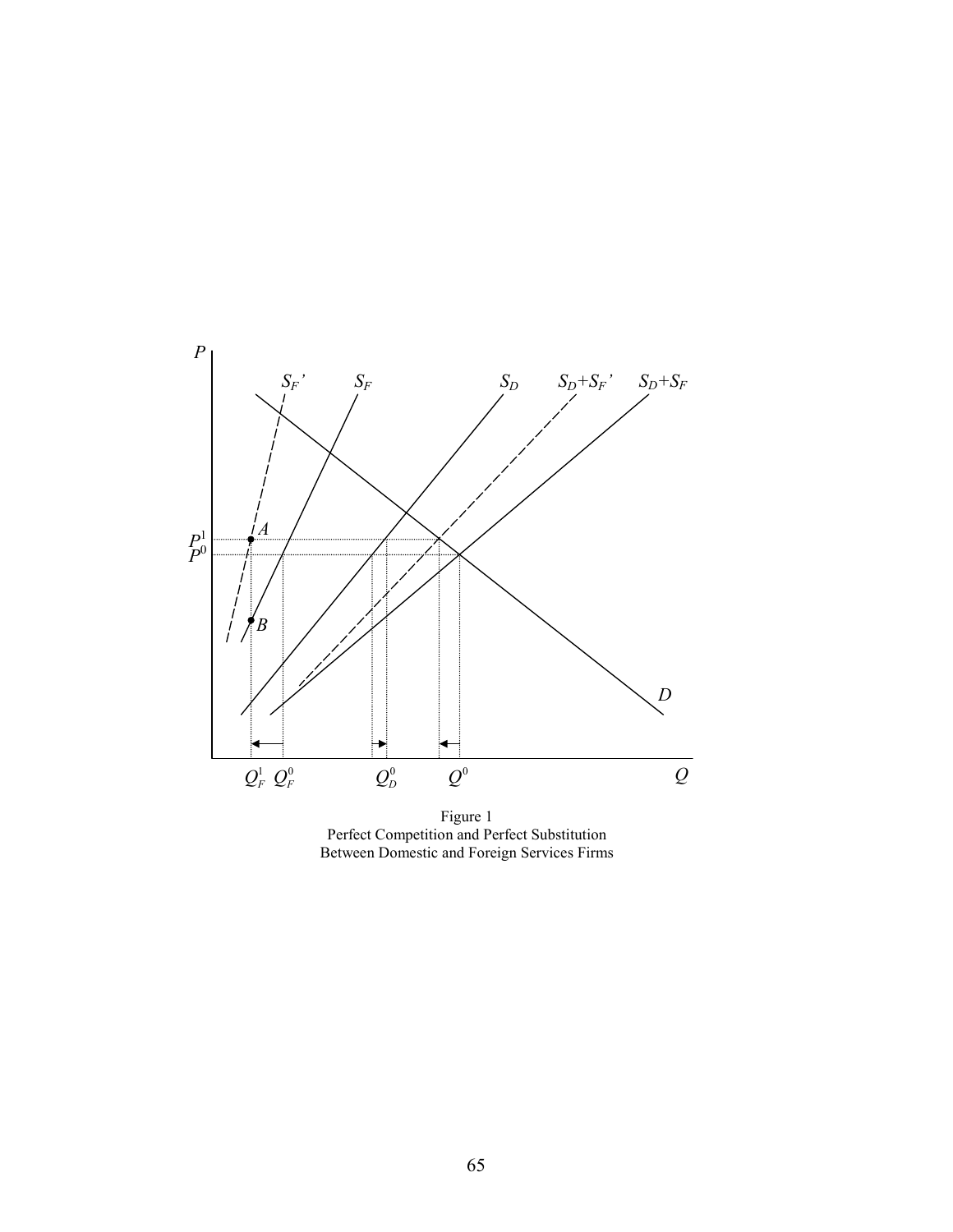



 $P_D$ 



Figure 2 Imperfect Competition and Substitution Between Domestic and Foreign Services Firms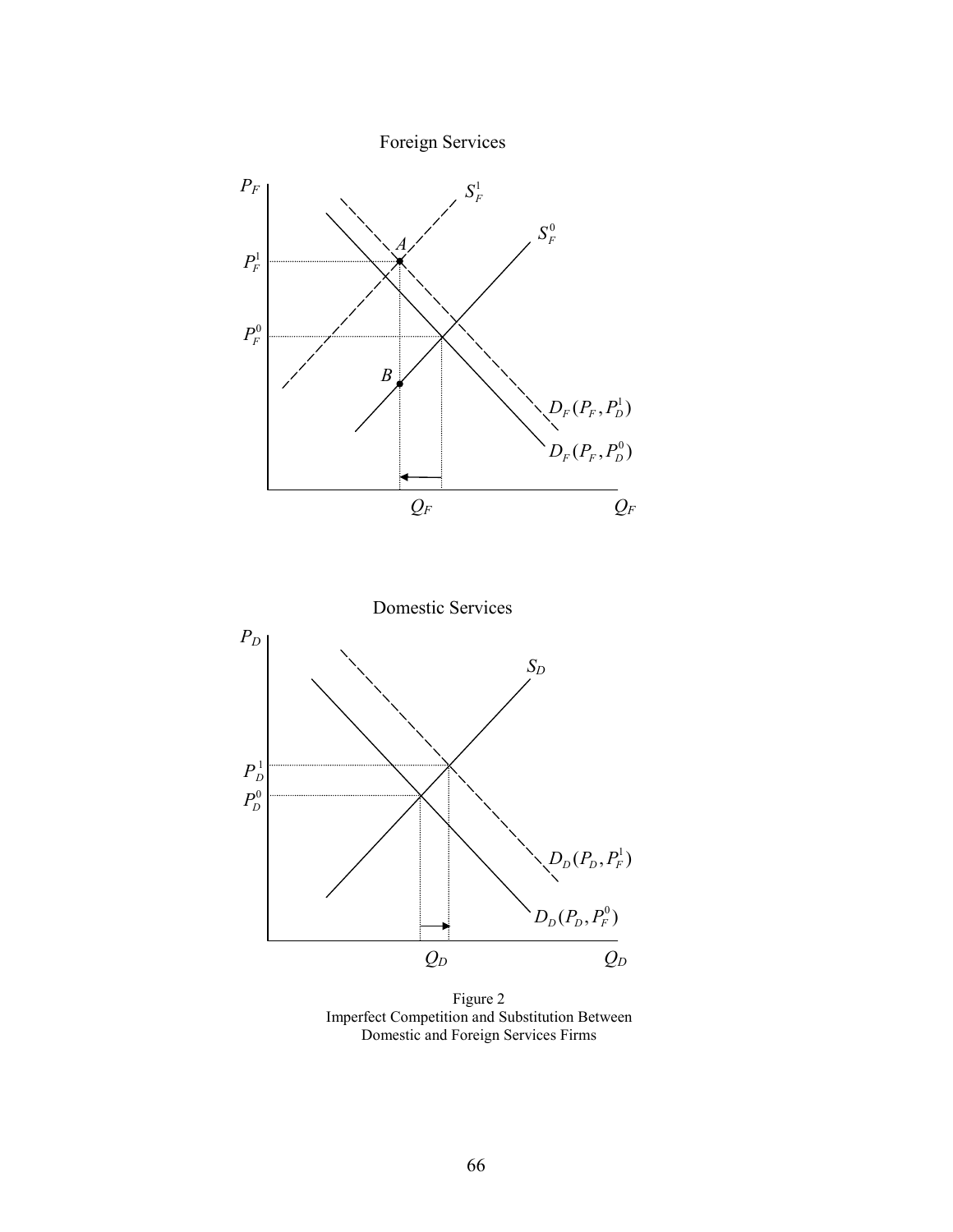

Figure 3 Domestic Services Firm with Monopoly Power and Restrictions on Foreign Firms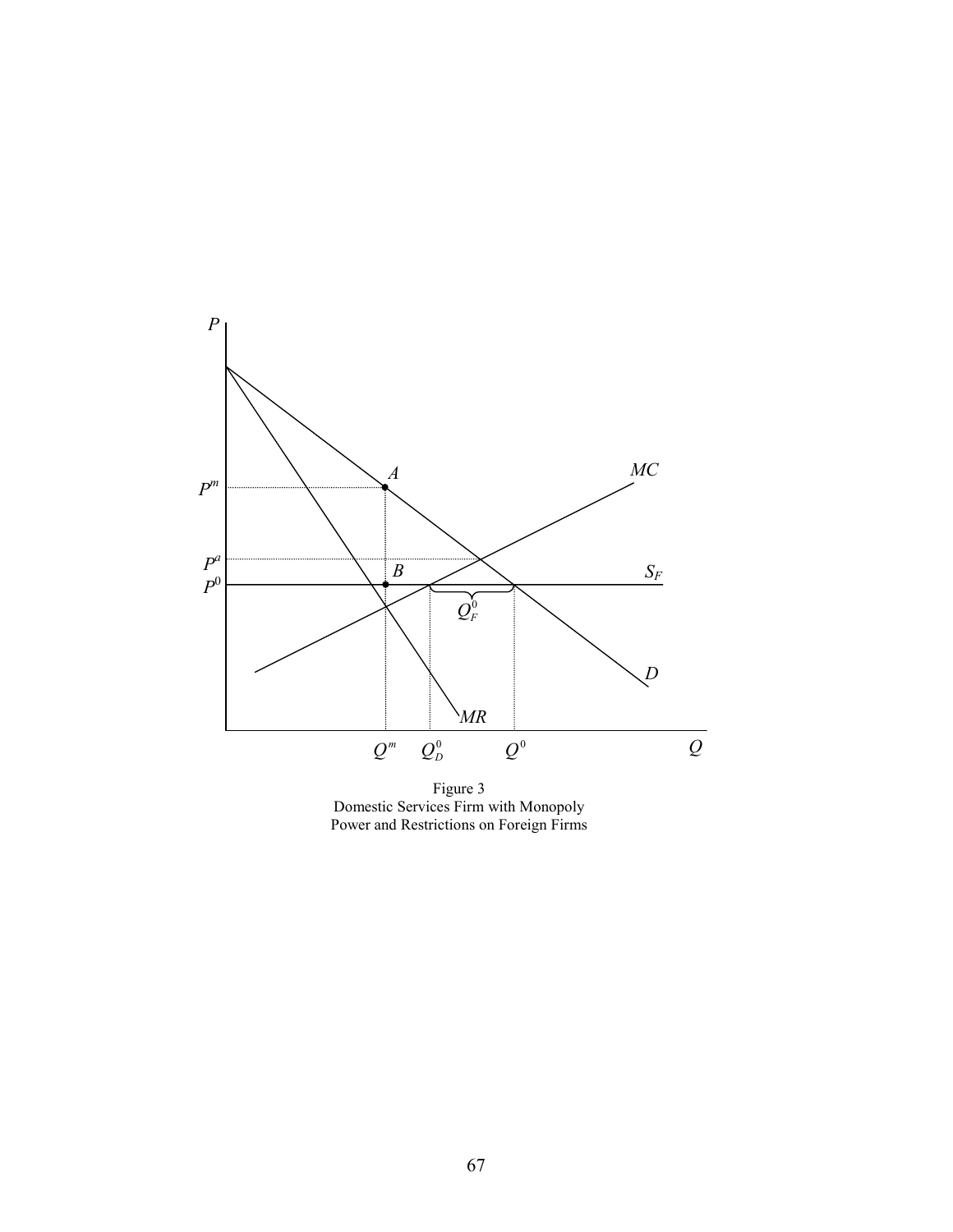

Figure 4 Restrictiveness Indexes for Selected Asia-Pacific Economies, South Africa, and Turkey

*Note:* The higher the score the more restrictive an economy; scores range from 0 to 1. *Source:* McGuire and Schuele (2000, p. 211)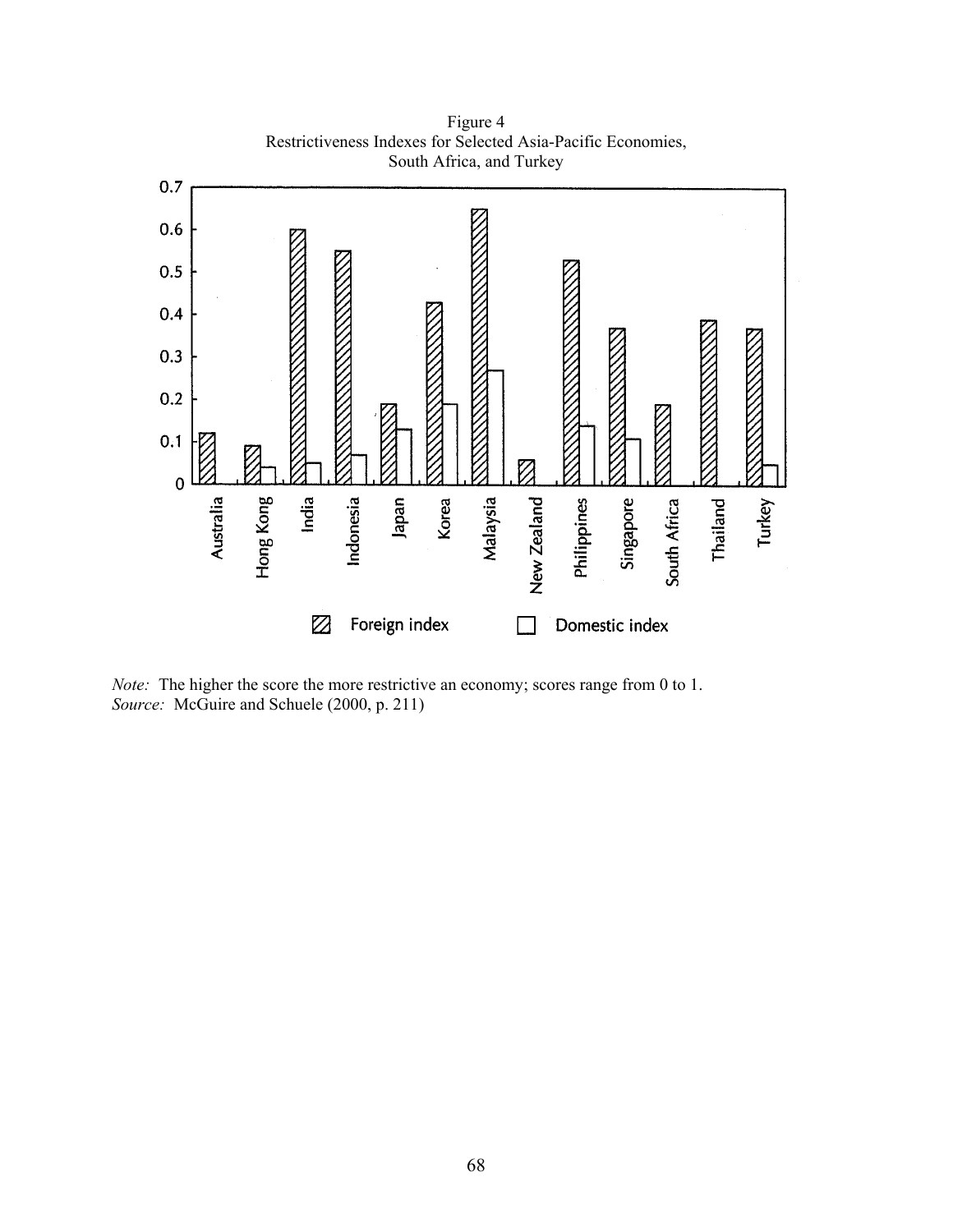Figure 5 Restrictiveness Indexes for Selected Western Hemisphere Economies



*Note:* The higher the score the more restrictive an economy; scores range from 0 to 1. *Source:* McGuire and Schuele (2000, p. 211)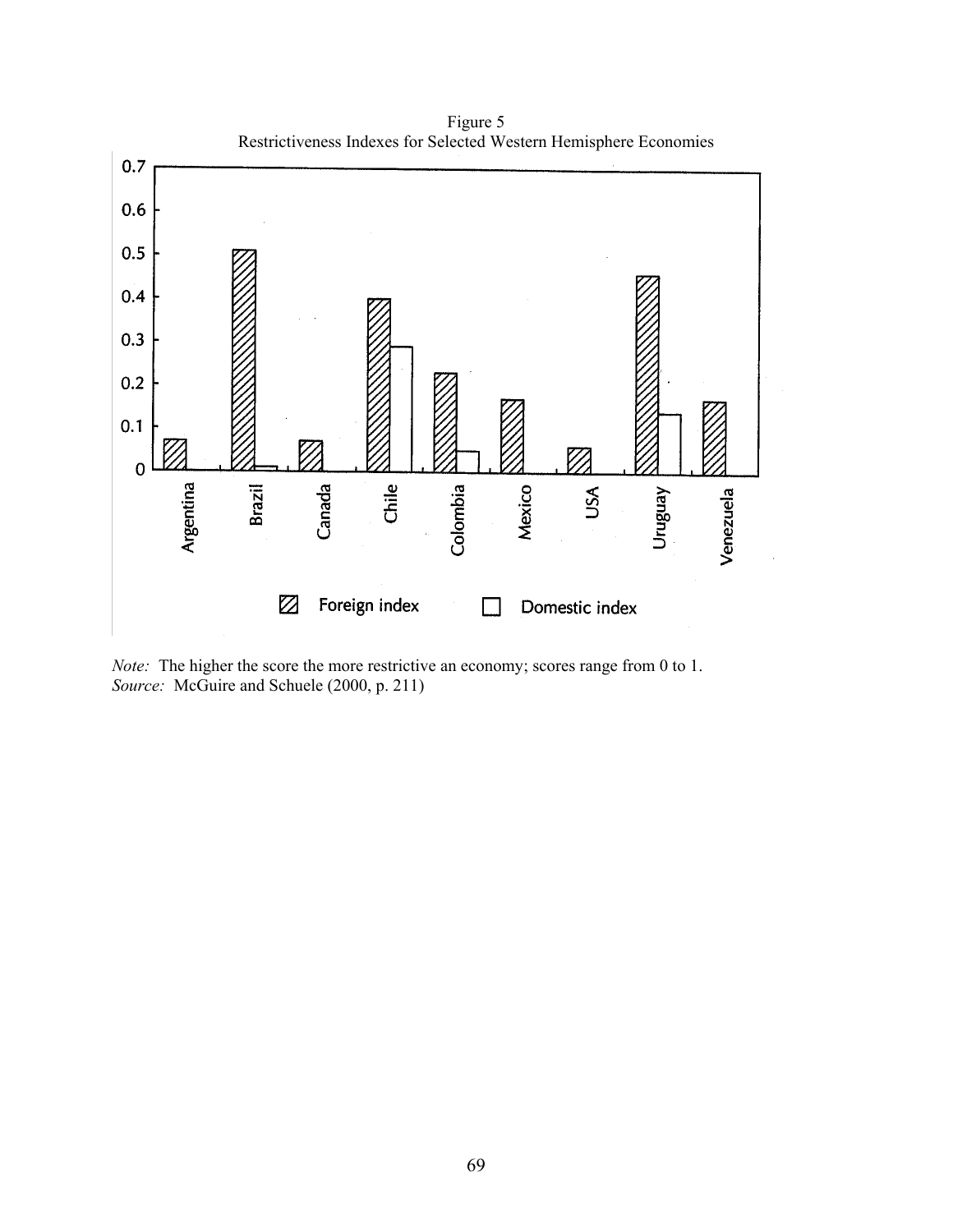# **Appendix B**

# **Study Questions and Exercises**

### **B-1: Study Questions**

### **I. Introduction**

- 1. What is the difference between a tariff and nontariff barrier (NTB)?
- 2. What is a tariff equivalent, and how is it measured?
- 3. What are the four modes of supply of traded services? To what extent can barriers to traded services be measured as tariff equivalents?
- 4. What are "frequency measures" of barriers to trade in services? Price and/or quantity measurements?

# **II. Conceptual Framework**

- 1. How can the demand and supply of services be depicted under conditions of competition and perfect substitution? What is the effect of an impediment to the foreign supply of services and the determination of the tariff equivalent of the impediment?
- 2. What are the effects when the services provided are imperfect substitutes? What are the effects when there are impediments to entry of firms?

### **III. Characteristics of Services Barriers**

- 1. Why are services barriers more akin to NTBs than tariffs?
- 2. What are the two dimensions of the government regulation of services, and how may the supply curve for services be affected?
- 3. In the case of banking services, what are the principal foreign and domestic services restrictions that may be present, and how may the different degrees of restriction be scored and weighted? How can the discrimination against foreign banks be measured? What is an "index of restrictiveness," and how is it calculated?
- 4. What are the main types and most prevalent characteristics of barriers to FDI in services?

### **IV. Methods of Measurement of Services Barriers**

### *Frequency Studies and Indexes of Restrictiveness*

- 1. What are direct and indirect measurements of barriers to trade in goods and services? How may price comparisons be used?
- 2. What are the steps involved in carrying out frequency studies and constructing indexes of restrictiveness for specific services sectors or across multiple sectors? How are indexes of restrictiveness scored, weighted, and used in assessing economic performance?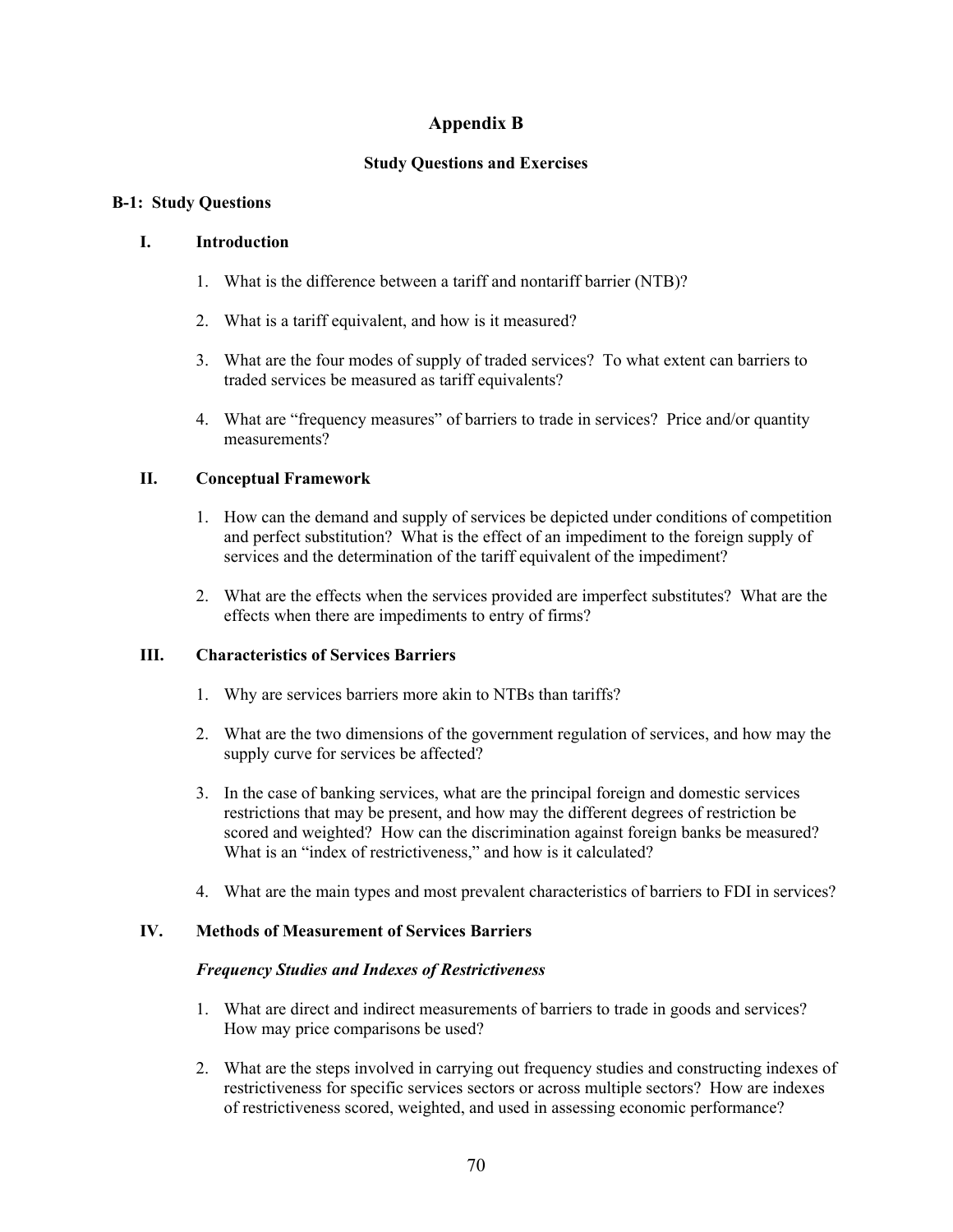- 3. How may commitments in the GATS be used in constructing frequency measurements and indexes of restrictiveness? What is the "positive list" approach? What are the drawbacks of using data on GATS commitments? How are the data on actual FDI restrictions in the APEC countries weighted? Which services sectors appear to be the most subject to FDI restrictions? Which APEC countries?
- 4. What is the distinction between foreign and domestic restrictiveness indexes? Which countries appear to have the greatest degree of discrimination against foreign banks?
- 5. How useful are restrictiveness indexes, and how can they be used in assessing the impacts of services barriers?

### *Price-Impact and Quantity-Impact Measurements*

- 1. How did Hoekman calculate "guesstimates" of the tariff equivalents of services barriers? What are the limitations of Hoekman's methodology?
- 2. How can restrictiveness indexes be used in econometric estimation of the price effects of the restrictions? What additional information is needed to construct these estimates?
- 3. How can the quantitative impact of barriers on services trade be calculated and the associated tariff equivalents?

### *Gravity-Model Estimates*

1. What is a gravity model, and how can it be used to determine the levels of services trade barriers across countries? What are the advantages and limitations of gravity-model estimates of services barriers?

### *Financial-Based Measurements*

1. What are financial-based measurements, and how can they be used to determine the levels of services trade barriers across countries? What are the advantages and limitations of these measurements?

### **V. Measuring the Economic Consequences of Liberalizing Services Barriers**

- 1. What are the three approaches to the CGE modeling of services liberalization?
- 2. What are the characteristics and assumptions of the Brown and Stern CGE model of services liberalization? How do they measure services barriers?
- 3. What are the computational scenarios that Brown and Stern investigate, and what are the results? What are the effects of international capital mobility and an increase in the world's capital stock?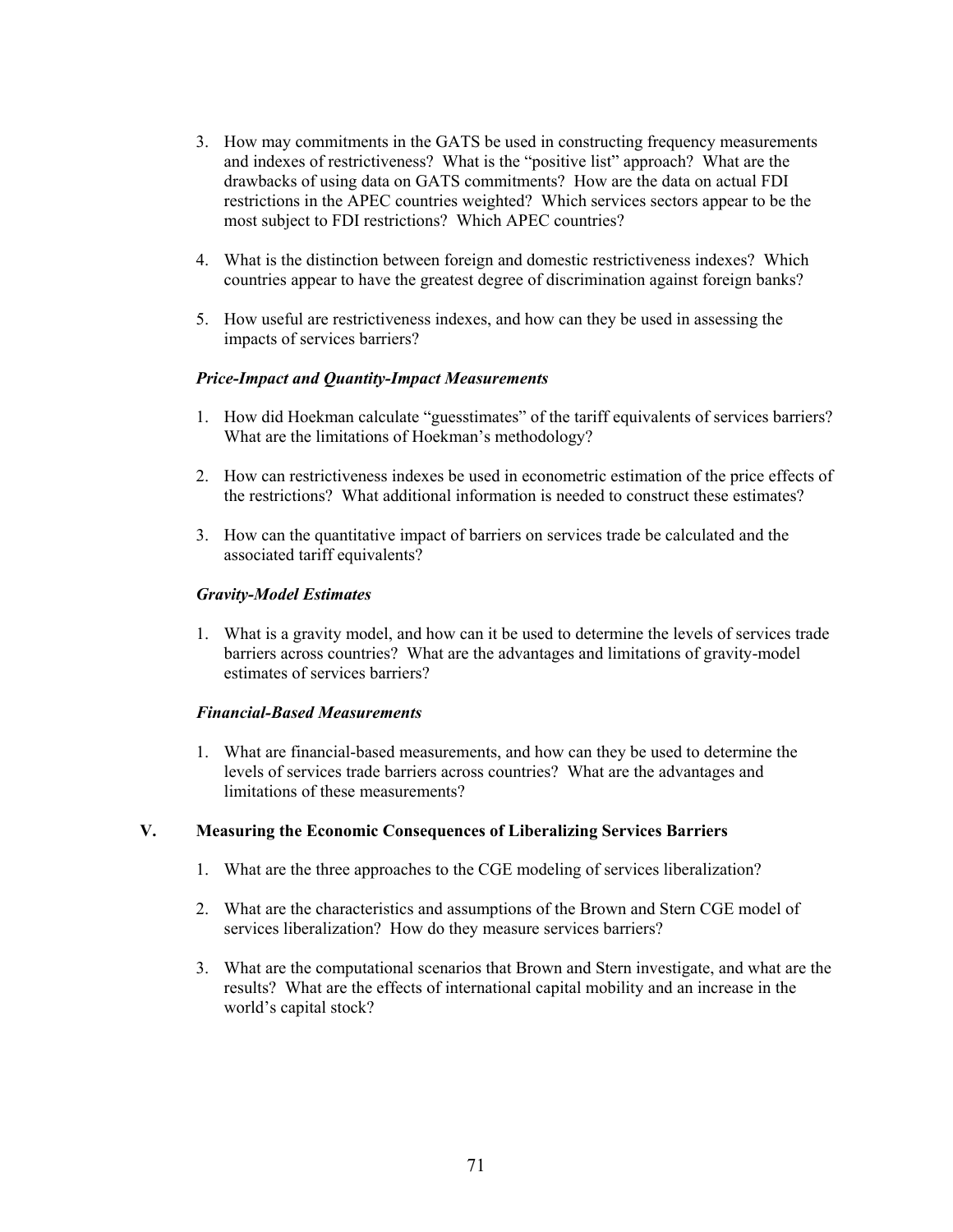#### **B-2: Exercises**

These exercises use the hypothetical data presented in the accompanying tables below, which deal with four products in two industries in three countries. Table B1 describes the restrictions that apply to firms operating in these industries, while tables B2-B5 present data on their domestic and foreign sales, the price prevailing in their domestic markets, the wage rates paid to labor in each industry and country, and national income in each country.

**Note:** Exercises 1 and 2 require no calculation and require instead interpretation of descriptions of restrictions. Exercise 3 requires a minimal amount of calculation, while exercises 4-7 are intended to be more challenging and calculation-intensive, as indicated by asterisks.

- 1. Which of the restrictions in Table B1 appear to be imposed on the establishment of firms, and which deal with their operations? Which of the restrictions apply only to foreign firms, and which to all firms?
- 2. Construct an index of restrictiveness for each product and each country. (You will need to use your own judgment to assign scores to each of the restrictions listed. To maximize the chance that you will assign the same values that appear in the answers, below, limit your scores to 0.0, 0.5, and 1.0. For those industries with two types of restriction, give them equal weight in your index.)
- 3. Use total sales (domestic plus foreign, from Tables B2 and B3 below) to weight your indexes from question 2 in order to construct restrictiveness indexes for each industry-country pair, and also for each country for the industries combined.
- \*4. Assuming that the main determinant of prices is the wage rate of labor, use the data in the accompanying tables to estimate (with ordinary least squares, available in spreadsheet programs such as Excel) the following equation:

$$
\ln p_{ijc} = a_{ij}^0 + a_i^1 \ln w_{ic} + a_i^2 r_{ijc} + \varepsilon_{ijc}
$$

where  $p_{ijc}$  is price of product *j* in industry *i*, country *c*,  $w_{ic}$  is the wage of labor in industry *i* of country *c*,  $r_{ijc}$  is the restrictiveness index of product *j* in industry *i*, country *c*, and  $\varepsilon_{ijc}$  is a random disturbance. Note that while the wage is assumed to be the same across products within an industry and to have the same effect (in logs) on product prices in the same industry, the intercept of the equation,  $a_{ij}^0$ , varies across products.

- \*5. Use your estimates from question 4 of the price effects of trade barriers to calculate the tariff equivalents that correspond to the restrictiveness indexes in question 2 for each product and country.
- \*6. Assuming that the main determinant of sales in a country is income, use the data in the accompanying tables to estimate (with ordinary least squares) the following equation:

$$
\ln s_{ijc} = b_{ij}^0 + b_i^1 \ln y_c + b_i^2 r_{ijc} + \mu_{ijc}
$$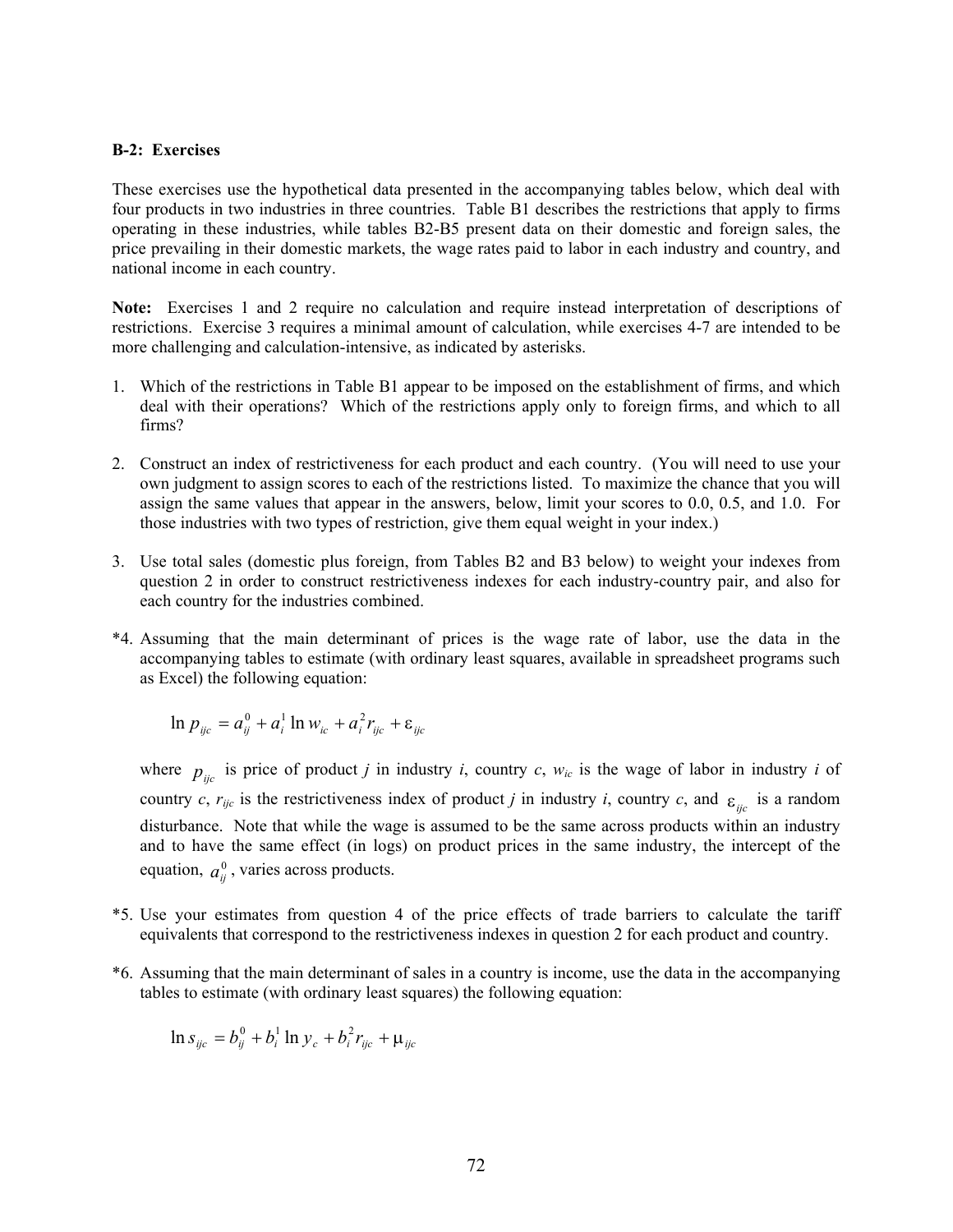where  $sp_{\text{inc}}$  is sales of product *j* (domestic and foreign together) in industry *i*, country *c*,  $y_c$  is national income in country *c*, and  $\mu_{ijc}$  is a random disturbance. Note again that the intercepts,  $b_{ij}^0$ , are permitted to vary across products.

\*7. Normally, one might use estimates of quantity effects such as were found in question 6, together with indexes of restrictiveness, as the basis for deriving tariff equivalents. This would require independent estimates of demand elasticities. In this case however, since we have estimates of tariff equivalents already from the price effects measured in question 4, we may ask instead what elasticity would convert the quantity effects into tariff equivalents that agree with these estimates. That is, find for each industry what the demand elasticities would have to be in order for the tariff equivalents of the quantity effects in question 6 to agree with those derived in question 5 from the price effects.

|            | Table B1<br>Hypothetical Restrictions on Firms in 2 Industries and 3 Countries |                           |                                                                    |                                                                                 |                                                                                                |  |  |
|------------|--------------------------------------------------------------------------------|---------------------------|--------------------------------------------------------------------|---------------------------------------------------------------------------------|------------------------------------------------------------------------------------------------|--|--|
| Industry   | Product                                                                        | Type of<br>Restriction    | Country A                                                          | Country B                                                                       | Country C                                                                                      |  |  |
| Industry 1 | Product 1                                                                      | Foreign<br>ownership      | No restriction on foreign<br>ownership                             | Foreign ownership limited No foreign ownership<br>to $49%$                      | permitted                                                                                      |  |  |
|            | Product 2                                                                      | Licensing                 | License requires \$10,000<br>fee and 30-day waiting<br>period      | No license required                                                             | License automatic for<br>domestic firms; subject to<br>safety inspection for<br>foreign firms. |  |  |
|            |                                                                                | Foreign<br>ownership      | No restriction on foreign<br>ownership                             | No restriction on foreign<br>ownership                                          | Foreign ownership limited<br>to $75%$                                                          |  |  |
| Industry 2 | Product 3                                                                      | Local content             | 25% local content<br>required for FDI                              | 50% local content<br>required for FDI                                           | No local content<br>requirement for FDI                                                        |  |  |
|            |                                                                                | Government<br>procurement | Foreign firms prohibited<br>from selling to<br>government          | Domestic suppliers<br>preferred over foreign<br>suppliers unless 10%<br>cheaper | Foreign and domestic<br>firms compete in best-<br>price auction for sales to<br>government     |  |  |
|            | Product 4                                                                      | Locations                 | Foreign firms prohibited<br>from opening more than<br>one location | Foreign firms prohibited<br>from opening more than<br>ten locations             | Foreign firms prohibited<br>from locating within 500<br>meters of competing<br>domestic firm   |  |  |

Table B2 Domestic Sales by Product and Country Industry Product Country A Country B Country C Industry 1 Product 1 9900 13700 7400 Product 2 11800 14300 7400 Industry 2 Product 3 14000 17600 8500 Product 4 15300 19200 9900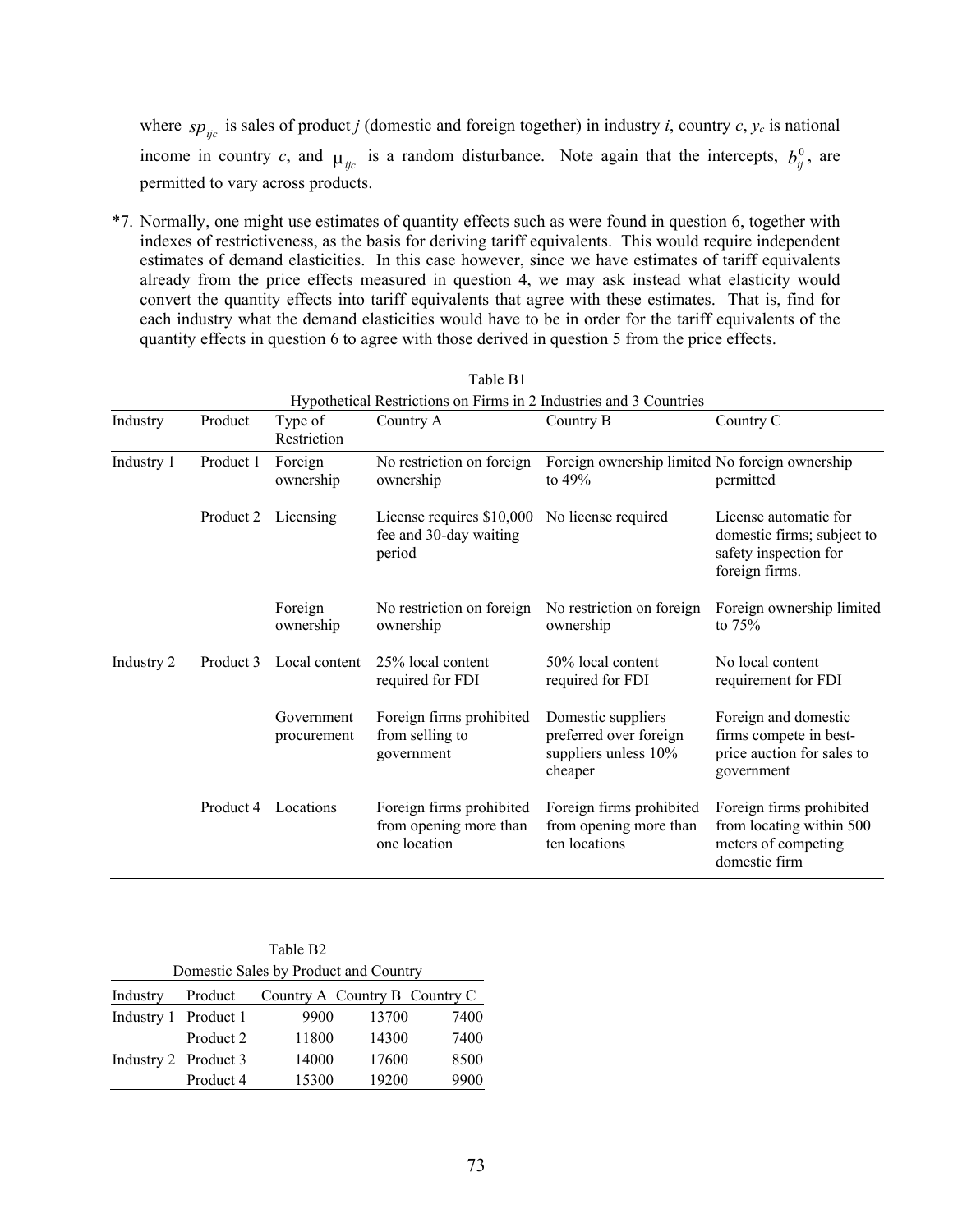| Table B3                                             |                                      |      |      |      |  |  |  |  |
|------------------------------------------------------|--------------------------------------|------|------|------|--|--|--|--|
|                                                      | Foreign Sales by Product and Country |      |      |      |  |  |  |  |
| Country A Country B Country C<br>Industry<br>Product |                                      |      |      |      |  |  |  |  |
| Industry 1 Product 1                                 |                                      | 5700 | 3700 |      |  |  |  |  |
|                                                      | Product 2                            | 2100 | 5300 | 1500 |  |  |  |  |
| Industry 2 Product 3                                 |                                      | 700  | 900  | 1700 |  |  |  |  |
|                                                      | Product 4                            |      | 1900 |      |  |  |  |  |

Table B4 Price by Product and Country

| Industry             | Product   | Country A Country B Country C |       |       |
|----------------------|-----------|-------------------------------|-------|-------|
| Industry 1 Product 1 |           | 8.83                          | 989   | 12.29 |
|                      | Product 2 | 50.64                         | 42.51 | 51 44 |
| Industry 2 Product 3 |           | 0.92                          | 0.99  | 0.88  |
|                      | Product 4 | 19.67                         | 19 12 | 19 30 |

Table B5

| National Income and Hourly Industry Wage by Country |           |           |           |  |  |
|-----------------------------------------------------|-----------|-----------|-----------|--|--|
|                                                     | Country A | Country B | Country C |  |  |
| Income $(\$b)$                                      | 14.00     | 18.00     | 9.00      |  |  |
| Wage in Industry $1$ (\$/hr)                        | 7.24      | 698       | 7.36      |  |  |
| Wage in Industry $2$ (\$/hr)                        | 10.62     | 1141      | 10.98     |  |  |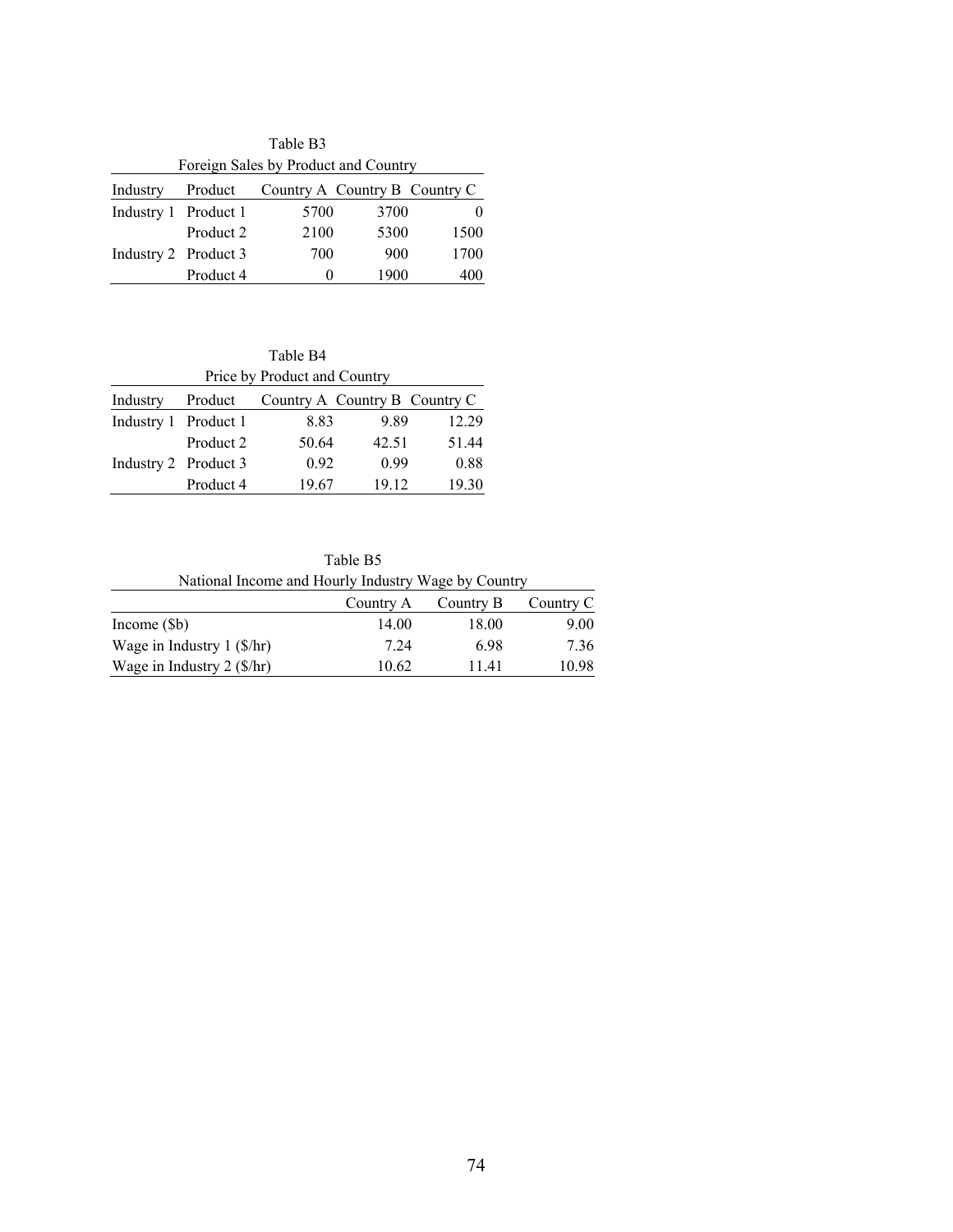#### **B-3: Exercises – Answers**

- 1. The restrictions on Foreign Ownership, Licensing, and Locations seem primarily to limit the establishment of firms, while those on local content and government procurement deal with operations. Only the restriction on licensing applies also to domestic firms, and even it deals differently with foreign firms than with domestic ones.
- 2. We have assigned the following scores to the restrictions listed in Table B1:

| <b>Restriction Scores</b> |           |                           |     |                               |     |  |
|---------------------------|-----------|---------------------------|-----|-------------------------------|-----|--|
| Industry                  | Product   | Type of<br>Restriction    |     | Country A Country B Country C |     |  |
| Industry 1                | Product 1 | Foreign<br>ownership      | 0.0 | 0.5                           | 1.0 |  |
|                           |           | Product 2 Licensing       | 1.0 | 0.0                           | 0.5 |  |
|                           |           | Foreign<br>ownership      | 0.0 | 0.0                           | 0.5 |  |
| Industry 2                |           | Product 3 Local content   | 0.5 | 1.0                           | 0.0 |  |
|                           |           | Government<br>procurement | 1.0 | 0.5                           | 0.0 |  |
|                           | Product 4 | Locations                 | 1.0 | 0.0                           | 0.5 |  |

Most of these are straightforward, given the stated constraint of using only scores 0.0, 0.5, and 1.0. Assignments reflect the judgments that, for the licensing requirement on product 2, a fee and waiting period is more onerous than a safety inspection; and that, for the location restrictions on product 4, restriction to a single location is more limiting than prohibiting proximity to domestic firms, while restriction to ten locations is not likely to be binding. More knowledge of these products and industries might reverse these judgments.

To construct restrictiveness indexes for each industry, the scores for different types of restriction within a product are simply averaged, yielding the following:

| <b>Restrictiveness Scores</b> |           |      |                               |      |  |  |
|-------------------------------|-----------|------|-------------------------------|------|--|--|
| Industry                      | Product   |      | Country A Country B Country C |      |  |  |
| Industry 1                    | Product 1 | 0.00 | 0.50                          | 1.00 |  |  |
|                               | Product 2 | 0.50 | 0.00                          | 0.50 |  |  |
| Industry 2                    | Product 3 | 0.75 | 0.75                          | 0.00 |  |  |
|                               | Product 4 | 100  | 0.00                          | 0.50 |  |  |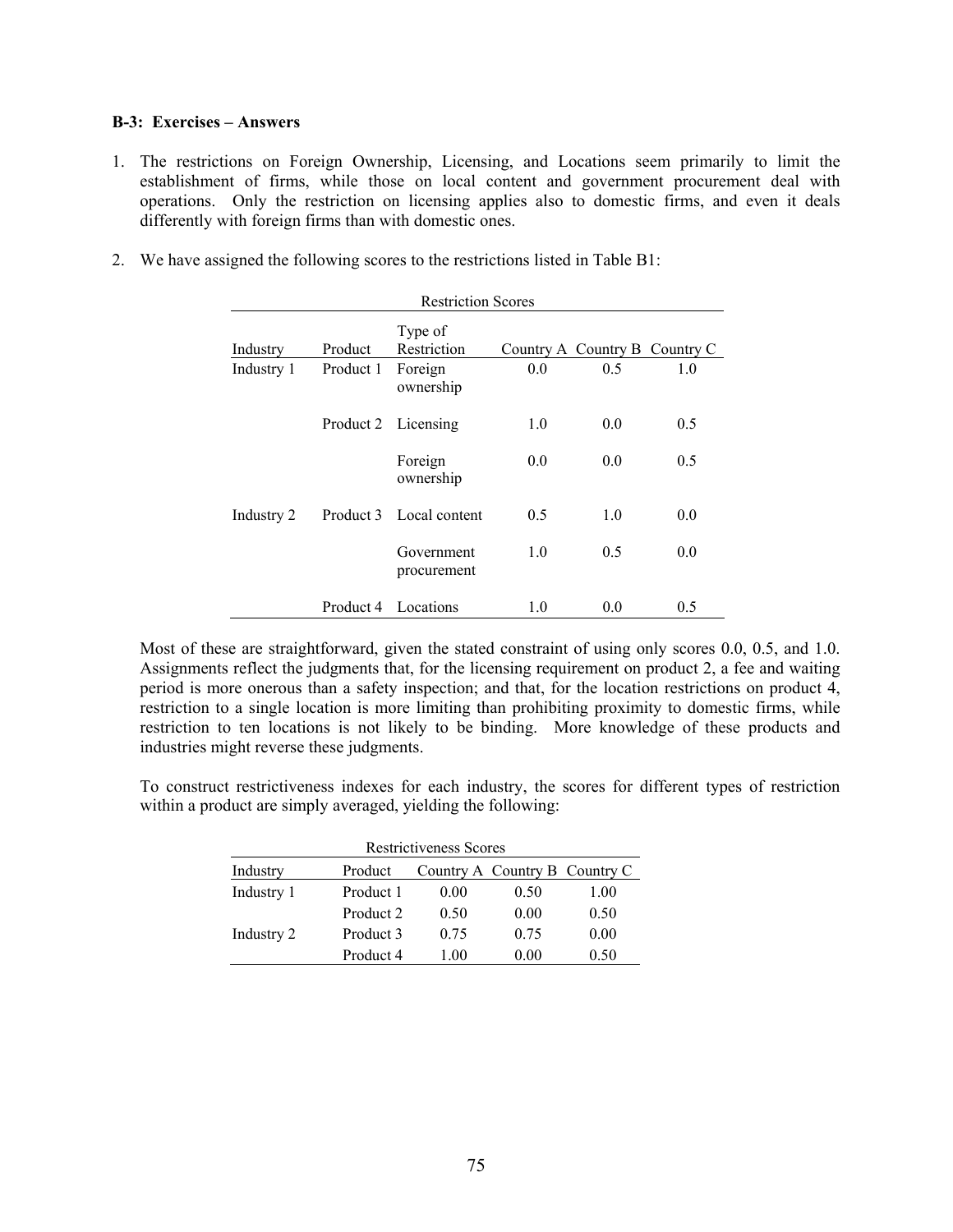3. Then, to get indexes for the two industries and for the countries as a whole, these are averaged using total sales (domestic sales plus foreign sales) as weights:

| Indexes of Restrictiveness |      |                               |      |  |  |  |
|----------------------------|------|-------------------------------|------|--|--|--|
| Industry                   |      | Country A Country B Country C |      |  |  |  |
| Industry 1                 | 0.24 | 0.24                          | 0.73 |  |  |  |
| Industry 2                 | 0.88 | 0.35                          | 0.25 |  |  |  |
| Country                    | 0.56 | 0.29                          | 0.46 |  |  |  |

Although the use of total sales as weights is somewhat arbitrary, note that the use of foreign sales alone would be undesirable, since it would assign zero weight to restrictions that prevent foreign sales entirely, such as in Country C in Industry 1.

4. Transforming the price and wage data from tables B4-5 to logarithms and inserting the restrictiveness indexes from question 2 above as well as dummy variables for products, the data for the regression are:

| Industry 1            |          | Product 1 |                                                             |      | Product 2 |          |  |
|-----------------------|----------|-----------|-------------------------------------------------------------|------|-----------|----------|--|
|                       |          |           | Country A Country B Country C Country A Country B Country C |      |           |          |  |
| In Price              | 2.18     | 2.29      | 2.51                                                        | 3.92 | 3.75      | 3.94     |  |
| ln Wage               | 1.98     | 194       | 2.00                                                        | 1.98 | 194       | 2.00     |  |
| Product 1             |          |           |                                                             |      |           | $\Omega$ |  |
| Product 2             | $\theta$ | $\theta$  | $\theta$                                                    |      |           |          |  |
| Restrictiveness Index | 0.00     | 0.50      | 1.00                                                        | 0.50 | 0.00      | 0.50     |  |

| Industry 2            |          | Product 3 |                                                             |      | Product 4 |          |  |
|-----------------------|----------|-----------|-------------------------------------------------------------|------|-----------|----------|--|
|                       |          |           | Country A Country B Country C Country A Country B Country C |      |           |          |  |
| In Price              | $-0.08$  | $-0.01$   | $-0.13$                                                     | 2.98 | 2.95      | 2.96     |  |
| In Wage               | 2.36     | 2.43      | 2.40                                                        | 2.36 | 2.43      | 2.40     |  |
| Product 3             |          |           |                                                             |      | $\theta$  | $\theta$ |  |
| Product 4             | $\theta$ | $\theta$  | $\theta$                                                    |      |           |          |  |
| Restrictiveness Index | 0.75     | 0.75      | 0.00                                                        | 1.00 | 0.00      | 0.50     |  |

For each industry separately, regressing the first row on the four rows below it yields the estimated coefficients shown below. (Because of the small number of observations here compared to the independent variables, the fit on these equations is perfect.)

As indicated in the price equation that was estimated,  $a<sup>1</sup>$  is the elasticity of price with respect to the wage, while  $a^2$  is the effect of a unit change in the restrictiveness index, and thus the effect of going from completely free trade  $(r=0)$  to completely restricted trade  $(r=1)$ , on the logarithm of price.